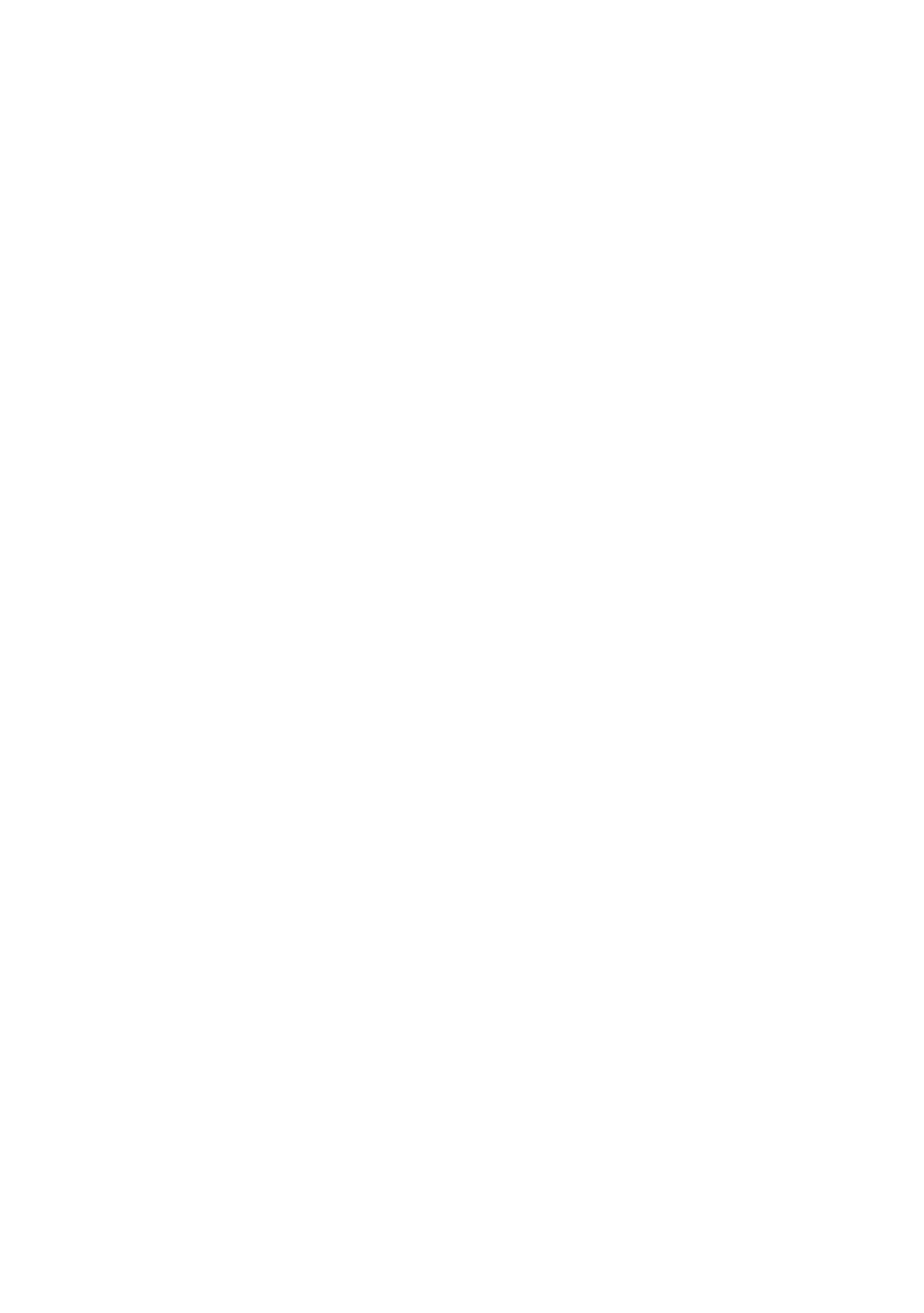# Quality Specialist Support Services for Hate Crime Victims Training Course

This publication was published with the support of the OSCE Office for Democratic Institutions and Human Rights (ODIHR). The opinions and information it contains do not necessarily reflect the policy and position of ODIHR.

This report was funded by the European Union's Rights, Equality and Citizenship Programme (2014-2020). The content of this report represents the views of the author only and is his/her sole responsibility. The European Commission does not accept any responsibility for use that may be made of the information it contains.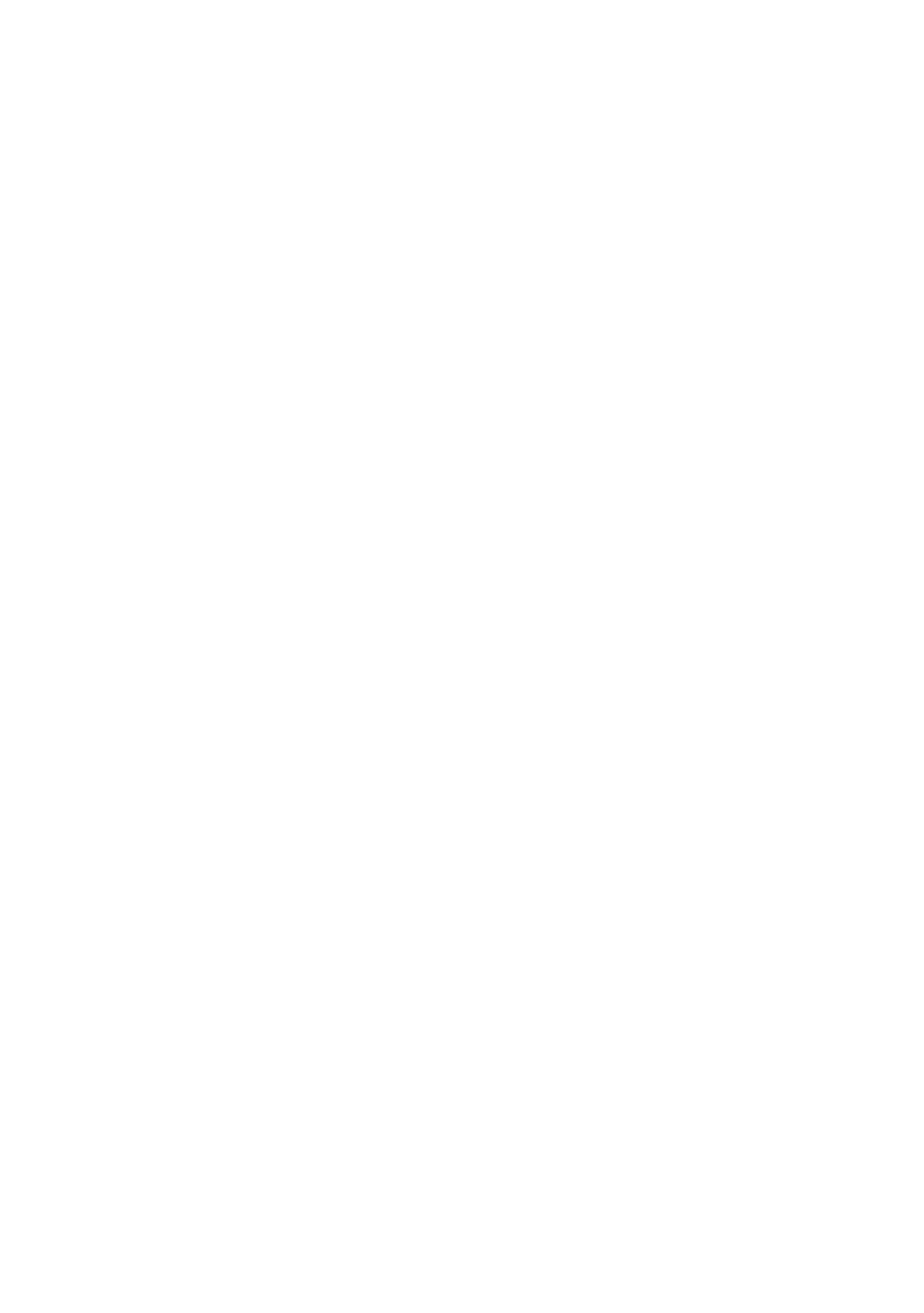# **Contents**

| Session 1: A victim-centred approach to hate crime victim support services  15 |  |
|--------------------------------------------------------------------------------|--|
|                                                                                |  |
|                                                                                |  |
|                                                                                |  |
|                                                                                |  |
|                                                                                |  |
| Activity 2.3: A conversation with a client - Recognizing microaggressions 32   |  |
|                                                                                |  |
|                                                                                |  |
|                                                                                |  |
|                                                                                |  |
|                                                                                |  |
| Activity 4.1: Identifying barriers preventing referrals between agencies and   |  |
|                                                                                |  |
|                                                                                |  |
|                                                                                |  |
| Activity 5.2: Case study: Support through the court proceedings 70             |  |
|                                                                                |  |
|                                                                                |  |
| Activity 6.1: Safety and protection of hate crime victim support providers 77  |  |
| Activity 6.2: Mental health - Prevention of secondary traumatization81         |  |
|                                                                                |  |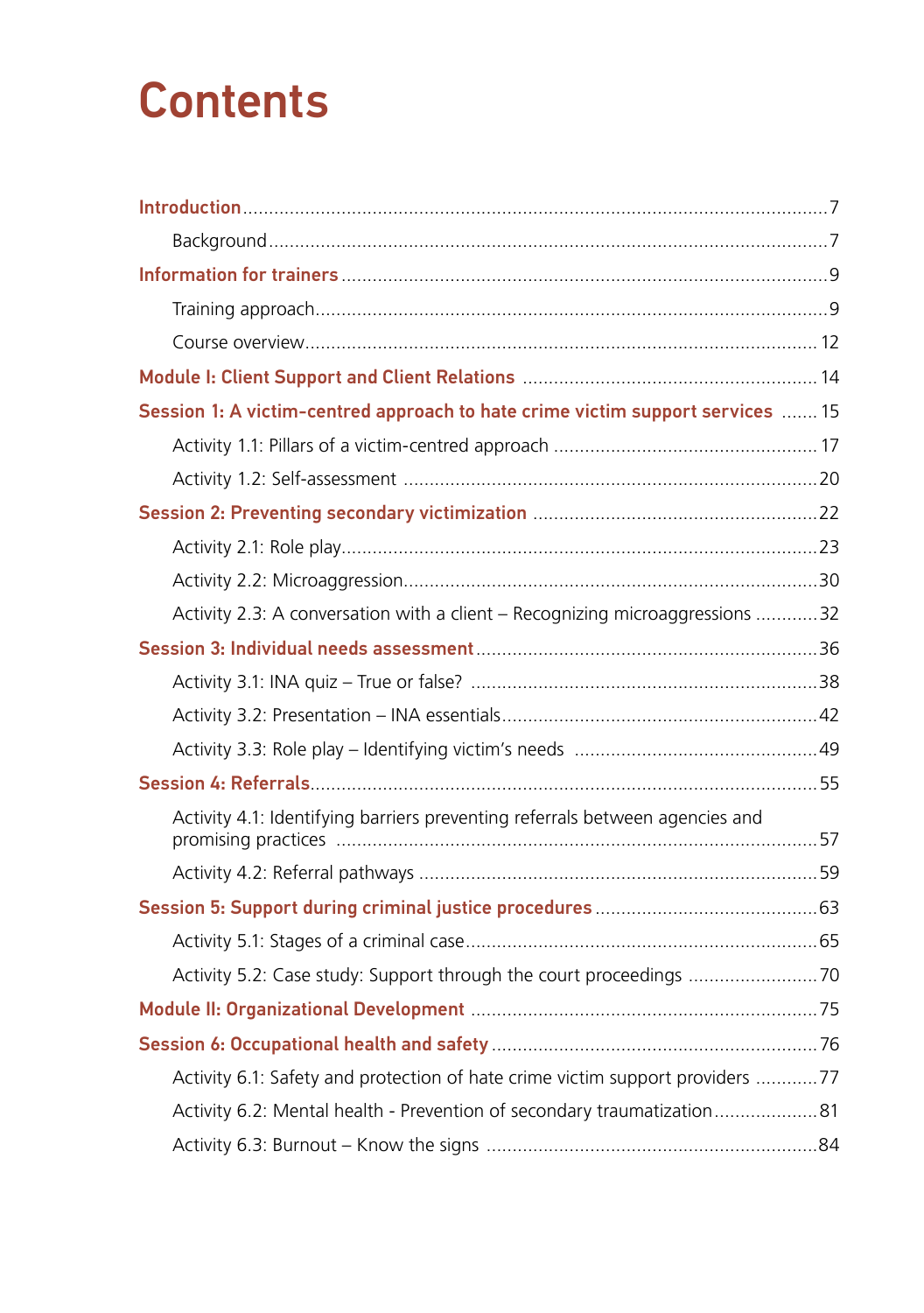| Activity 7.2: Practical considerations for engagement with media and journalists 95 |  |
|-------------------------------------------------------------------------------------|--|
|                                                                                     |  |
|                                                                                     |  |
|                                                                                     |  |
|                                                                                     |  |
|                                                                                     |  |
| Activity 8.4: Outlining components of an emergency preparedness plan  116           |  |
|                                                                                     |  |
|                                                                                     |  |
|                                                                                     |  |
|                                                                                     |  |
|                                                                                     |  |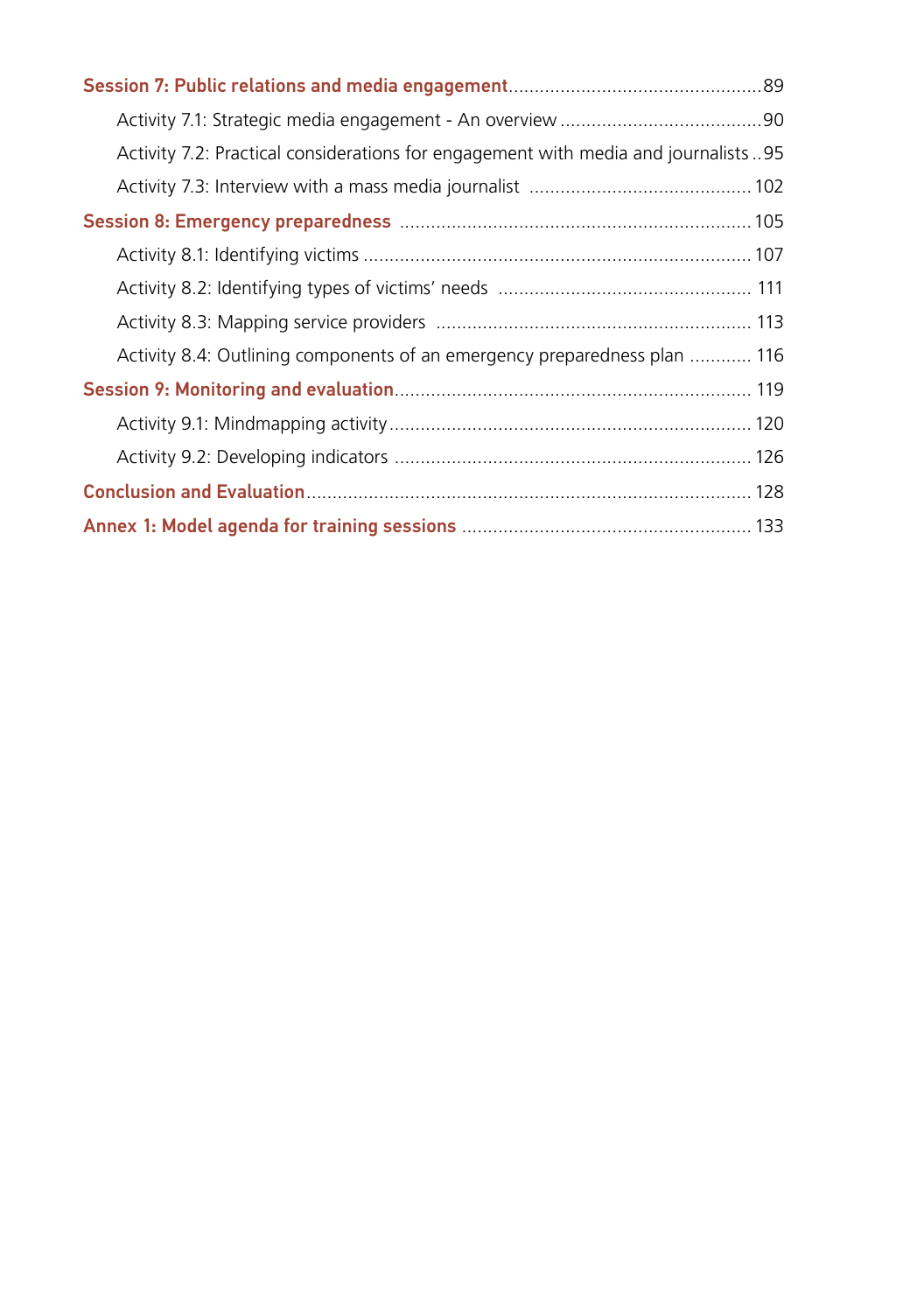# <span id="page-6-0"></span>Introduction

# **Background**

Hate crime is a manifestation of discrimination and intolerance that has a profound impact on victims, communities and societies. Victims of hate crimes require specialist services to support them in their recovery from these crimes, to enable them to effectively participate in the criminal justice process and to regain a sense of agency. This support includes practical help, emotional and psychosocial support, and advice relating to legal and financial issues, as well as community work. Such specialist support is tailored specifically to each individual who is a victim of or a witness to a hate crime, has experienced a hate incident or is affected by a hate crime committed against someone else.

In 2009, at the OSCE Ministerial Council meeting, the Organization's participating States committed themselves "to explore ways to provide victims of hate crimes with access to counselling, legal and consular assistance as well as effective access to justice."1 In 2012, the EU adopted Directive 2012/29, on "establishing minimum standards on the rights, support and protection of victims of crime" (the Directive). 2The Directive was adopted to improve the Member States' responses to the needs of victims and to ensure that victims across the EU enjoy their rights and have equal access to support services. Furthermore, the Directive called on Member States to establish specialized victim support services, either as an integrated part of or in addition to generic victim support services. These specialist services must offer support depending on the type of victim and type of crime, and will require the engagement of multiple actors to ensure these are available to victims.

Despite these commitments and obligations, and the recognition that support for victims of crime is a crucial part of a criminal justice system, access to support services remains inconsistent across the OSCE participating States. The range and quality of services that hate crime victims receive differs from one participating State to another. Some participating States have professional counselling centres, specifically set up to support individuals who have experienced victimization because of a hate incident or hate crime. Such organizations typically offer what are called "*specialist support services",* which include a broad range of services that most hate crime victims need. In other participating States, support is offered by organizations that specialize in one service, but do not offer all the services that victims might need. Yet others often offer services that have only local reach and do not adhere to established quality standards, have few or no paid staff, and are not recognized as service providers by public institutions. Considering the

<sup>1</sup> OSCE Ministerial Council, Decision 9/09, "[Combating Hate Crimes](https://www.osce.org/files/f/documents/d/9/40695.pdf)", Athens, 2 December 2009.

<sup>2</sup> EU, ["Directive 2012/29/EU of the European Parliament and of the Council of 25 October 2012](https://eur-lex.europa.eu/legal-content/EN/TXT/HTML/%3Furi%3DCELEX:32012L0029%26from%3Den) [Establishing Minimum Standards on the Rights, Support and Protection of Victims of Crime, and](https://eur-lex.europa.eu/legal-content/EN/TXT/HTML/%3Furi%3DCELEX:32012L0029%26from%3Den) [Replacing Council Framework Decision 2001/220/JHA"](https://eur-lex.europa.eu/legal-content/EN/TXT/HTML/%3Furi%3DCELEX:32012L0029%26from%3Den) (Victims' Rights Directive), 25 October 2012.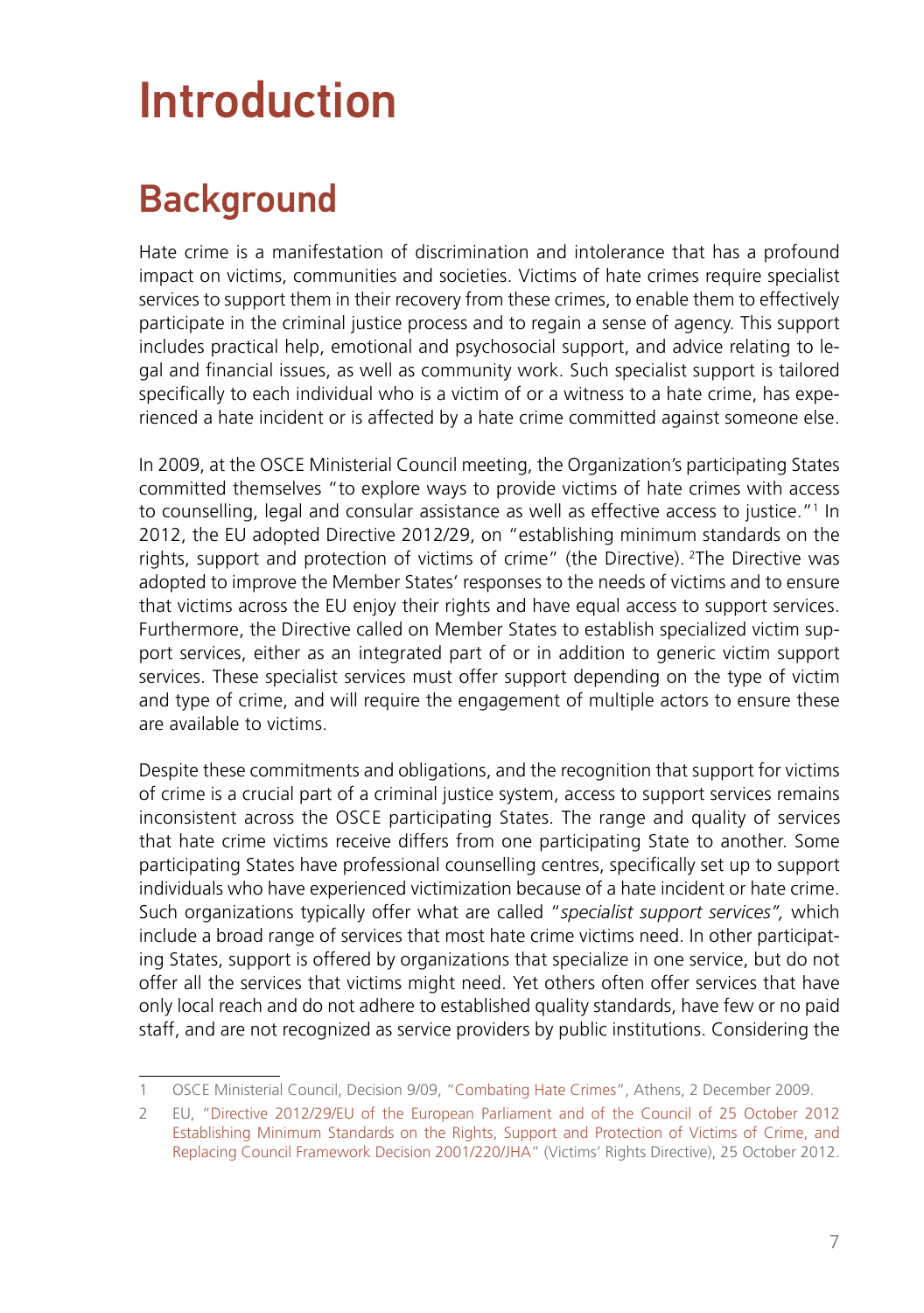well-documented damaging impact of hate crime upon victims and communities, the availability of specialized hate crime victim support is of fundamental importance for affected persons and communities, and is indispensable for the maintenance of socially cohesive societies.

This training course, on Quality on Specialist Support Services for Hate Crime Victims, has been developed within the framework of the Enhancing Stakeholder Awareness and Resources for Hate Crime Victim Support (EStAR) project, implemented by the OSCE ODIHR, in co-operation with the Association of Counseling Centers for Victims of Rightwing, Racist and Antisemitic Violence in Germany (VBRG).

This training course is designed for:

- Civil society organizations catering to specific communities that want to expand their services to meet the specific needs of hate crime victims;
- y General victim support providers with aspirations to also cater to hate crime victims;
- Emerging hate crime victim support providers who want to strengthen and expand their services; and
- Experienced hate crime victim support providers who want to improve their organizational capacities and ensure they meet professional quality standards in their services.

The training course aims to:

- y Build the capacity of service providers to engage with and assist hate crime victims; and
- Promote increased co-operation and effective communication among service providers, with professionals of different associated disciplines, affected communities, and law enforcement and judicial authorities.

This training course builds primarily on the EStAR publications: *Model Quality Standards for Hate Crime Victim Suppor*t, *Model Guidance on Individual Needs Assessment of Hate Crime Victims and Understanding the Needs of Hate Crime Victims.3*

<sup>3</sup> EStAR publications can be found on the OSCE website at: [https://www.osce.org/odihr/hate-crime](https://www.osce.org/odihr/hate-crime-victim-support)[victim-support.](https://www.osce.org/odihr/hate-crime-victim-support)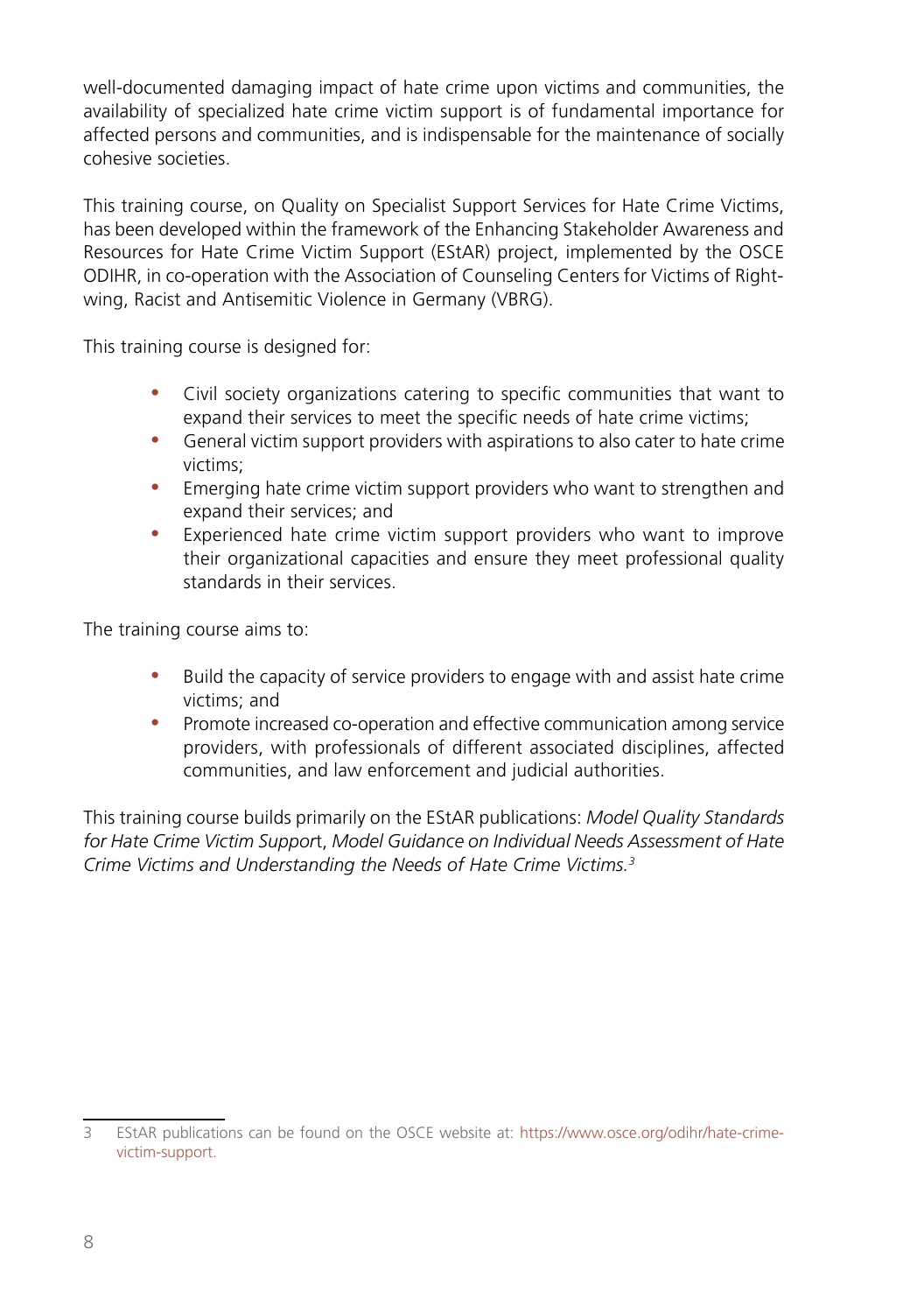# <span id="page-8-0"></span>Information for trainers

# Training objectives

The overall objective of the training course is to contribute to the capacity of service providers and to assist them in meeting professional quality standards in their provision of victim support services to hate crime victims.

#### Composition of training team

This training course should be conducted by a team of at least two trainers. Trainers should have extensive subject matter expertise and training experience, to ensure they can deliver complex and sensitive content in teachable segments, offer examples from practice, navigate potentially challenging training situations and be able to adjust their training delivery to meet the needs of participants. All trainers must be adept at effective communication with diverse participant groups. One of the trainers must be a practitioner who has in-depth knowledge of hate crime victim support services and be familiar with national legislation and victim support structures. At least one of the trainers should be fluent in the local language. Each session should have a lead trainer, based on the trainers' expertise. The need for gender balance in selecting trainers should also be taken into account.

# Training approach

#### Participatory and interactive

This training course is based on the idea that participants can learn from trainers and from each other. It is, therefore, important to foster an open dialogue from the beginning of the training. Participants will be expected to draw on their experience and knowledge, and to critically engage and develop ideas on how to effect a change in their organizations after the training. The training is meant not only to equip participants with tools, but also to challenge their own perceptions on certain elements of the interaction between individuals seeking support and counsellors, the importance of understanding of their own motivation, feelings and past experiences, and how these shape service delivery at both the individual and organizational levels.

Active participation will be the cornerstone of this learning process. Effective adult learning builds from experience and is problem-solving-centred. Given the right environment, professionals can also learn from each other by discussing and identifying solutions for problems they encounter in their professional practice. Discussions, practical exercises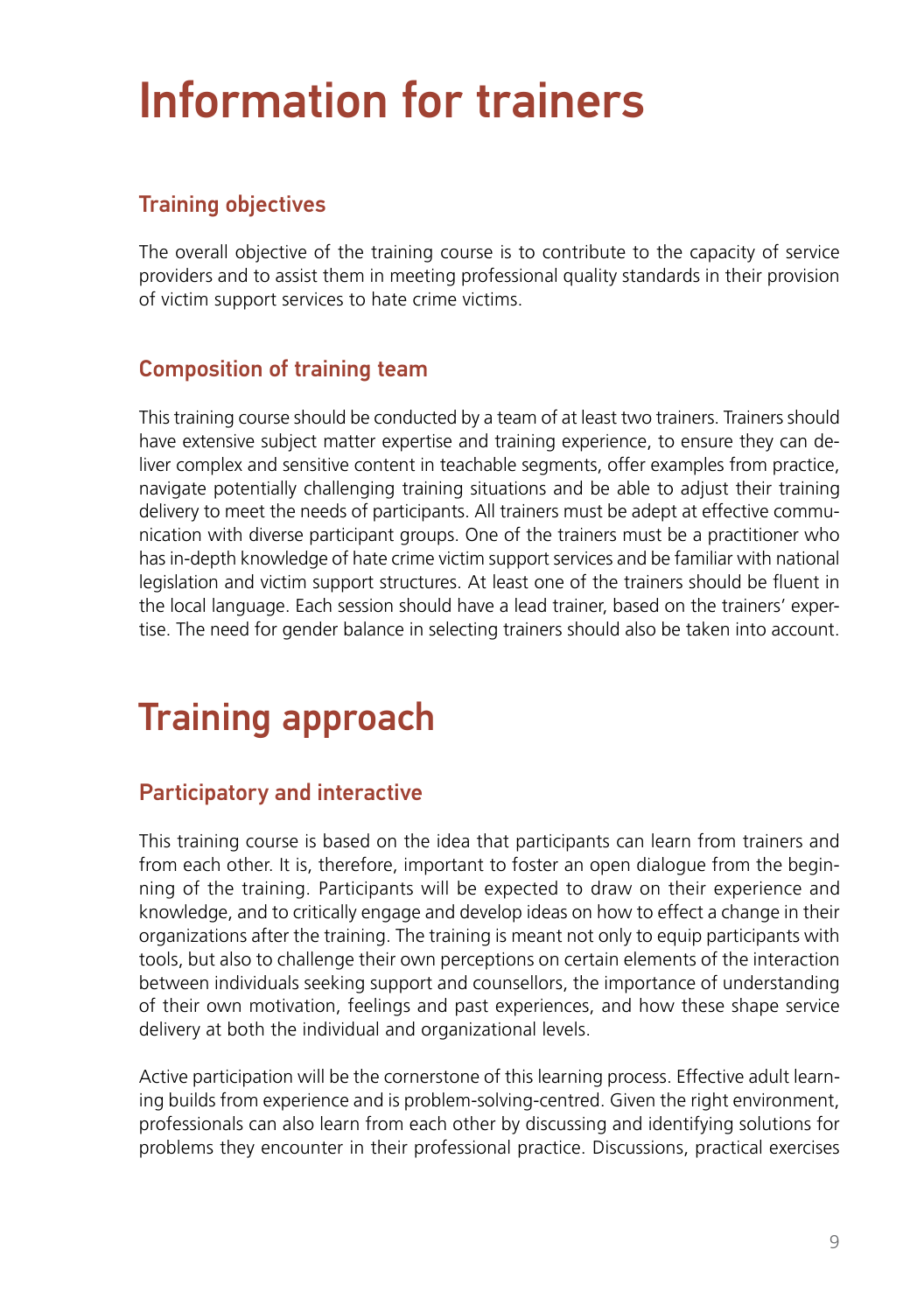and debates in small and large groups will be the preferred methods used to enhance participants' skills and competencies in providing services for hate crime victims.

### Inclusive and gender-sensitive

This training course aims to realistically represent the plurality of experiences and realities that may be encountered by both the victims of hate crime and by service providers. Learning activities will aim to be inclusive and provide diverse examples, representing the full variety of contexts and types of victimization. Great importance will be placed on the concept of intersectionality, so as not to limit individuals to one protected characteristic but, instead, to represent them in their multiple identities.

It is advisable to establish an agreement among the learning group (trainers and participants together) on the requirements for creating a safe space for the training. The group might want to agree on rules of confidentiality, on signs to use that indicate that a discussion is becoming uncomfortable or hurtful to a participant, and on potential emotional triggers, in the event that stories and examples are being used, etc.

### Flexible and adaptable

The course content has been developed to allow for as much flexibility and adaptability as possible. Each organization deciding to undergo the training can choose to follow the course in its entirety or can select sessions from one or both modules, depending on their own situation and needs. Trainers are strongly encouraged to adjust training elements to reflect the local context, such as case studies or other examples, and instances where customization is beneficial are highlighted in the activities.

## Training delivery

This training course is designed to be an in-person activity. The training should be delivered in an accessible location and, ideally, arrange for professional childcare, so that parents working part-time can participate in the training. The training should be provided in a comfortable room of an appropriate size and with proper ventilation.

It is recommended to arrange the tables and chairs in the room based on the requirements of the activity. This also serves as a way to get participants to move around and interact with each other outside of the training content. It is recommended to use a traditional classroom style layout, where participants sit facing trainers directly, for activities. A cluster seating arrangement is ideal for group discussions and peer-to-peer interactions. A U-shape layout is excellent for encouraging interaction among the entire group.

Role plays are a core activity throughout the training course, as they are one of the most effective methods to allow participants to apply knowledge and skills in situations that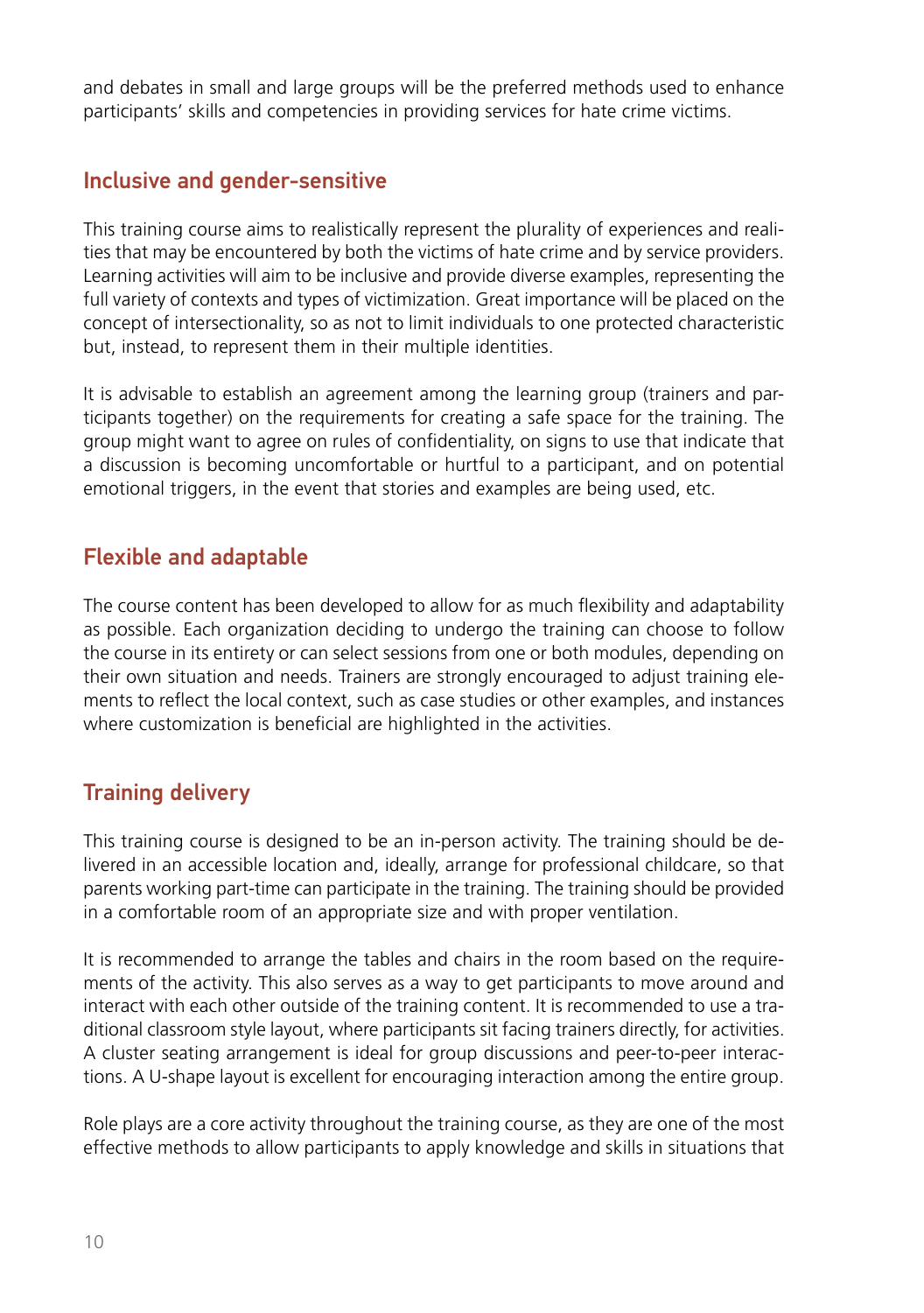simulate those they encounter in real life and, thus, to facilitate the transfer of newly acquired knowledge to their performance. Role plays must be properly prepared and, ideally, scenarios should be adapted to make them more consistent with the situations that participants might encounter in their own organization and country. Role plays must always be preceded with a reminder that they are taking place in a safe environment, the instructions and objectives must be clear, and the exercise must always end with a structured de-briefing. It is important to allow time for participants to prepare for the role play, so they can conduct it in a deliberate manner. If time permits, participants should rotate the roles and play scenarios several times. The most important part of a role play activity comes at the very end, when trainers and participants debrief the activity and trainers provide expert feedback on how the role play went and how lessons learned during this activity can be used in practice. Without a properly conducted, thorough and structured de-brief, role plays have the potential of reinforcing the wrong behaviour. If time is short, it is better not to have a role play than to conduct a rushed activity. Conducted properly, role playing encourages participants to think more critically about complex and controversial subjects and to see situations from different perspectives.

The training course can also be carried out online, if necessary. There are many digital platforms that offer the necessary functionalities, with Zoom as one option. Trainers are free to choose whichever platform they are most familiar with. Suggestions for the adaptation of activities for online format are offered in session descriptions, and other online tools, such as interactive presentation or collaboration platforms that can be used, are also mentioned, where appropriate. Training should be interactive, but participants should not be overwhelmed with too many online tools. It is recommended to post the instructions for group activities using the chat function. An additional person responsible for technical assistance should be available throughout the training. Participants should be encouraged to have their cameras on during the entire duration of the training. To avoid camera fatigue, participants may switch their cameras off during PowerPoint presentations. Trainers should also be mindful of avoiding sessions longer than an hour in the online format and should ensure that there are frequent short breaks for half-day or all-day training.

#### **Participants**

Hate crime specialist support services are delivered by a wide variety of organizations and professionals, with practical experience ranging from new to experienced providers of hate crime support. The training course can be delivered for one or more organizations that provide similar or complimentary services for hate crime victims. It is not advisable to conduct this training for organizations that are at very different stages of their development and service delivery. It is beneficial to offer this training to persons with at least some knowledge of the organization they work at, to ensure that they can refer to their organizational policies and practices. Counsellors, social workers, psychologists, lawyers, human rights defenders, staff of refugee centres, community organizers and others who come into contact with hate crime will benefit from the training.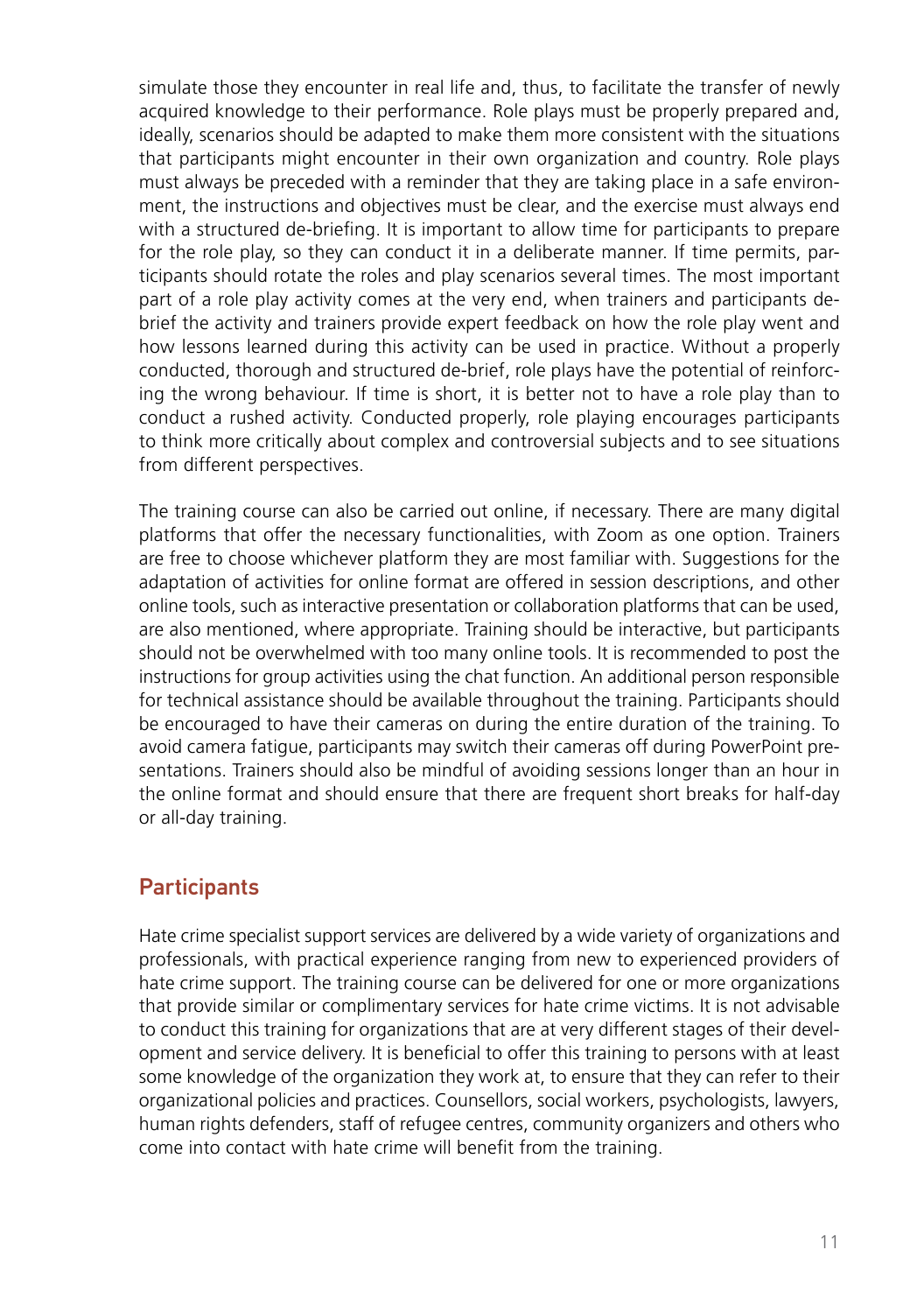<span id="page-11-0"></span>This training course should have a maximum of 20 participants both for in-person and online formats, to ensure the necessary quality and quantity of the interactions between and with the trainers and participants. The need for gender balance in selecting participants should also be taken into account.

# Course overview

The training course consists of two substantive modules, as well as a conclusion and evaluation. The first module, on Client Support and Client Relations, includes five sessions: The victim-centred approach to hate crime support services; Secondary victimization; Individual needs assessment; Referrals; and Support in criminal justice procedures. The second module, on Organizational Development, comprises of four sessions: Occupational health and safety; Public relations and co-operation with the media; Emergency preparedness; and Monitoring and evaluation. The training course has a modular structure that allows easy combination of sessions that can be carried out separately or together, depending on each organization's unique capacity development needs. Regardless of the configuration or sessions selected, Session One: A Victim-centred approach to hate crime victim support services is the only mandatory session of the training course and should always be the first session in the training.



## Module I: Client Support and Client Relations

The first module consists of five sessions that form the foundation of victim-centred support services. All five sessions are designed to support participants' understanding of the centrality of the victim-centred approach in all actions meant to support the victim. It includes reflections on secondary victimization in the counselling setting and activities where participants will be able to test their practical skills for identifying a hate crime victim's needs and supporting the victim in designing goal-oriented solutions. The module also serves to illustrate that effective support for victims can be provided only when various stakeholders co-operate with each other. Furthermore, it proposes ways and means to support hate crime victims in criminal proceedings.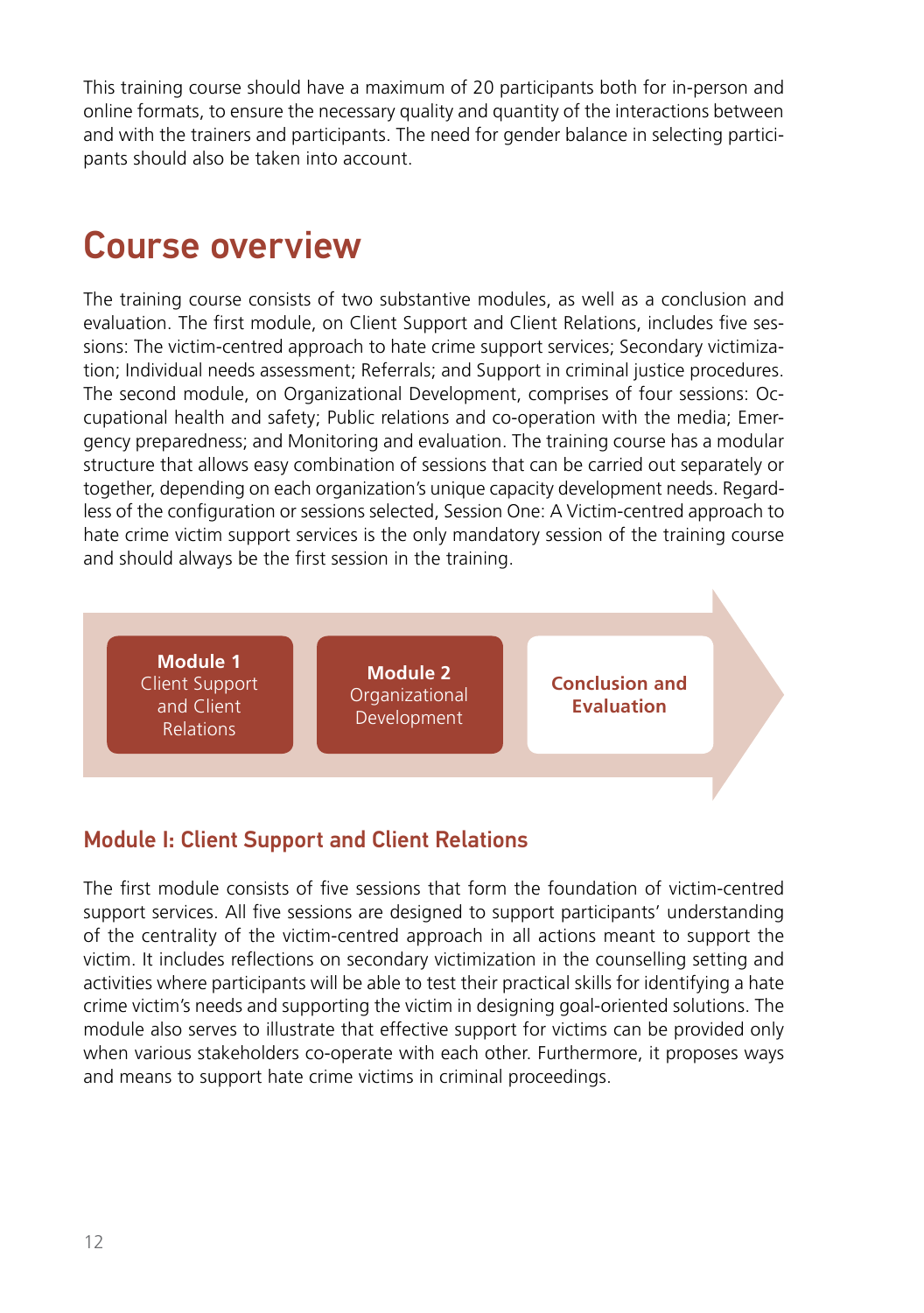### Module II: Organizational Development

The second module comprises four sessions that concern organizational-level arrangements. Activities in these sessions range from those aimed at recognizing signs of occupational impact on individuals working with hate crime victims and developing strategies for effective interaction with other stakeholders when responding to a large-scale hate crime, or for engagement with the media. The final session in the module prepares participants to develop tools for the continuous monitoring of services to hate crime victims within their organization, to ensure that the services offered meet clients' expectations, thus informing further improvement of those services.

#### Conclusion and Evaluation

It is important to allow participants to evaluate the training delivered, by assessing both the knowledge and skills they have acquired and their satisfaction with the training. Each participant should have the opportunity to auto-evaluate the skills and competencies acquired during the training and share their satisfaction, using the self-assessment and satisfaction form. This section also includes optional debriefing activities, should trainers wish to conclude the training by inviting the participants to review and acknowledge what has been learned throughout the course.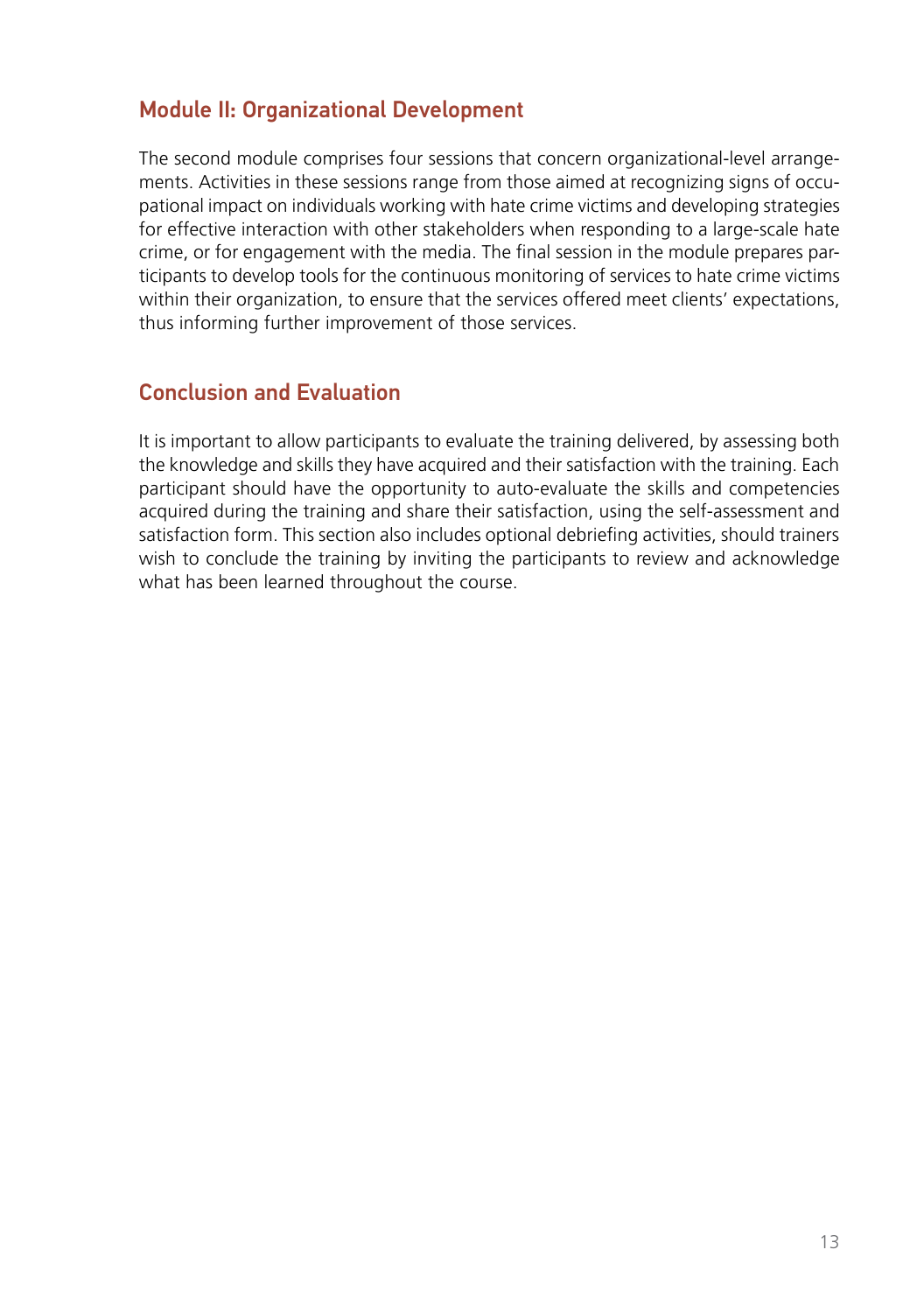# <span id="page-13-0"></span>Module I: Client Support and Client Relations

**Session 1: A victim-centred approach to hate crime support services** explains the main elements of such an approach and allows participants to assess their work in terms of the requirements of this approach. The session explains how a needs-based response necessitates a highly individualized support framework, guided by the perspective of the client (90 minutes).

**Session 2: Preventing secondary victimization** discusses the role hate crime victim support providers can inadvertently play in causing the secondary victimization of their clients. Participants analyze how certain modes of interaction can cause secondary victimization and how they can challenge their own behaviors in the counselling process (110 minutes).

**Session 3: Individual needs assessments (INAs)** builds the capacity and skills of service providers to conduct an individual needs assessment. Conducting INAs is a core task of any hate crime victim support organization and a starting point of any support process, serving to identify hate crime victims' needs and devise support strategies tailored to respond to these needs (105 minutes).

**Session 4: Referrals** explains the importance of referral mechanisms and discusses the main considerations for ensuring an effective, victim-centred referral system (40 minutes).

**Session 5: Support during criminal justice procedures** introduces ways and means to provide practical and emotional support to hate crime victims seeking justice in courts. It proposes a set of practical examples of how clients can be supported in preparing for and enduring a criminal trial (90 minutes).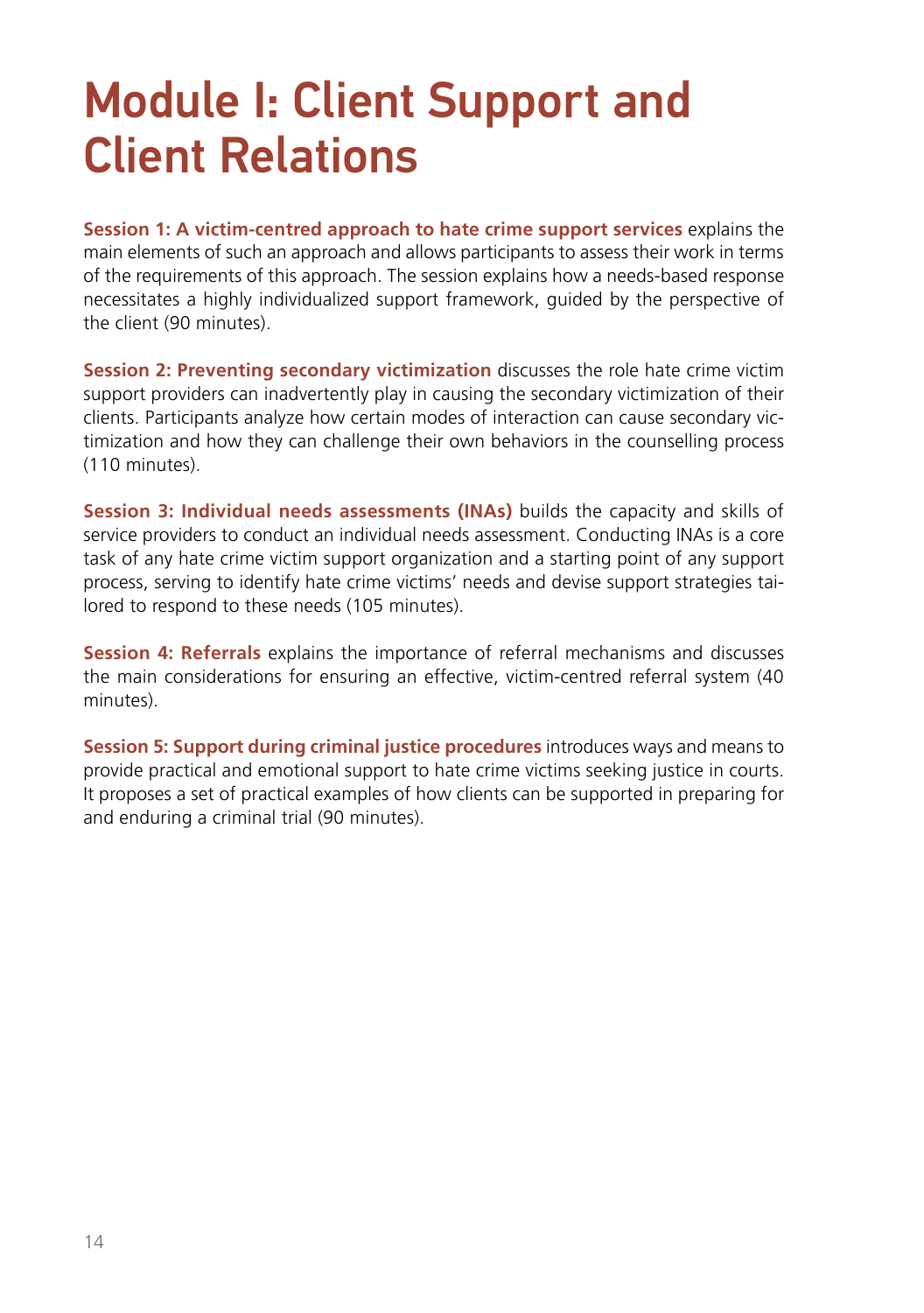# <span id="page-14-0"></span>Session 1: A victim-centred approach to hate crime victim support services

A victim-centred approach is fundamental to any delivery of services to hate crime victims. Regardless of the size and resources of a service provider, or the range of services being offered, a victim-centred approach is key to professional and effective service provision that guarantees a targeted response to the individual client's needs.4 Hate crime victims approach a service provider with a specific set of individual needs. In order to ensure quality services, a victim-centred approach is the precondition to an effective response to these needs, and vice versa: establishing what the needs are is a precondition to a victim-centred approach.

#### Learning outcomes

At the end of this session, participants will:

- be familiar with the main parameters of a victim-centred approach and why it is essential when providing support to hate crime victims;
- understand how the victim-centred approach forms the foundation of all quality standards in hate crime victim support provision; and
- be able to locate their organization on the continuum of fully victim-centred services and to reflect on gaps and challenges.

#### Time

90 minutes

## **Activities**

- Activity 1.1: Brainstorming (45 minutes)
- Activity 1.2: Self-assessment (45 minutes)

<sup>4</sup> See ODIHR, *[Model Quality Standards for Hate Crime Victim Support](https://www.osce.org/files/f/documents/1/0/485273_0.pdf)* (Warsaw OSCE/ODIHR, 2020), p.20.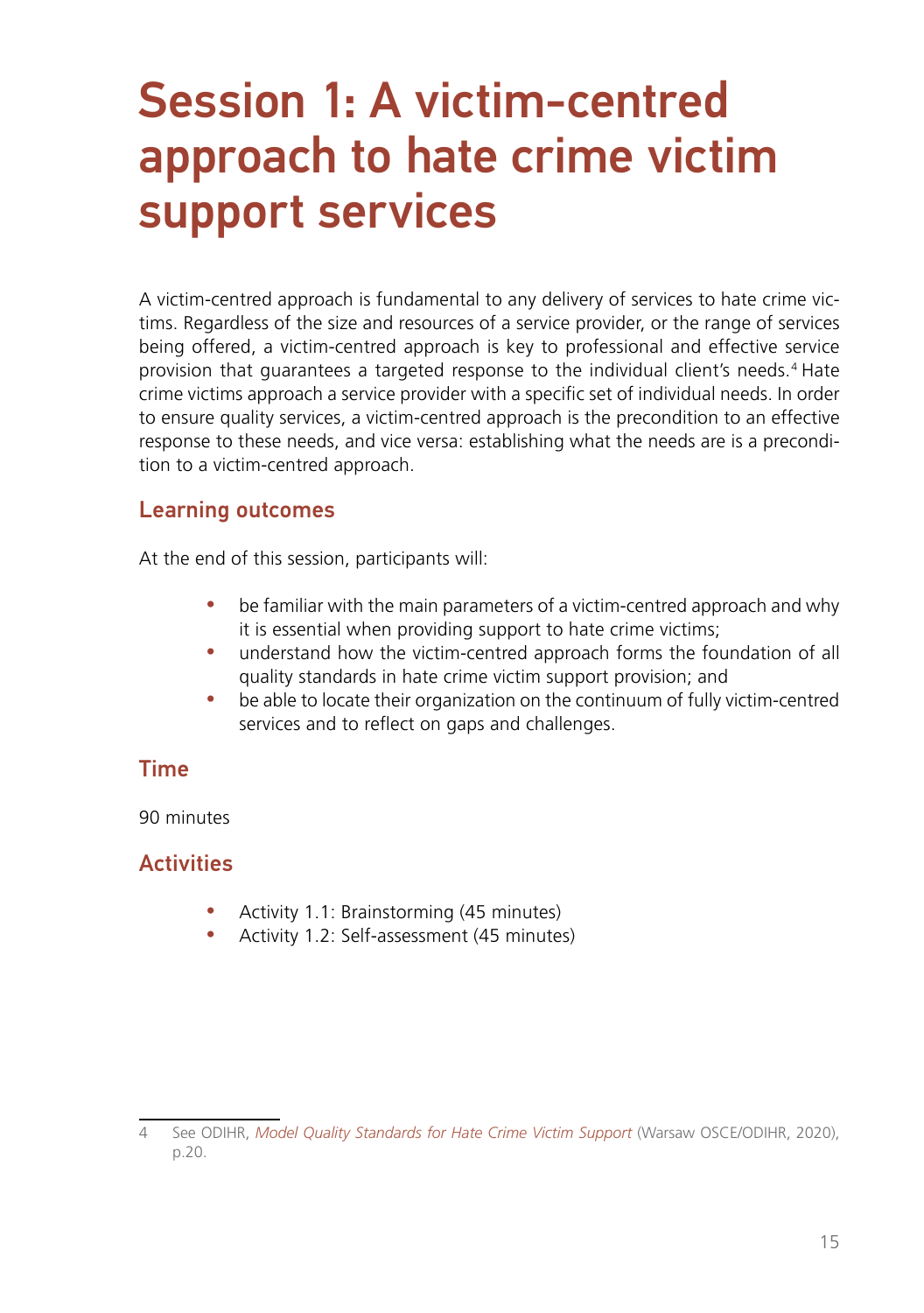### Note for trainers

This session is designed as the first and the only mandatory session of the training course. The session serves to ensure that there is a common understanding of the core mission of specialist support provision. It should establish a connection between participants, lay the ground for peer-learning and gain an understanding of the challenges the respective organizations face. Sufficient time should be allocated, therefore, for participants to feel at ease and ready to relate their experiences during the training.

#### **Instructions**

- 1. Trainers may kick off the session by prompting reflections on the terminology used by hate crime victim service providers: Do service providers use the term: "victim" – "client" – "affected persons" – "target group", ....? Why did they decide to use a particular term, and how does the use of the term affect their relationship with the client? Does the organization present their work as providing "assistance", "support" or "help"? Where do they see the difference?
	- This round of reflection on language allows the group to become familiar with one another and with the organizations represented in the group. Participants will, when explaining the language used by their organization, offer a glimpse of the ideas and working principles that are important to their organization. The discussion will allow for a seamless transition to a brief round of brainstorming in the plenary on what constitutes a victimcentred approach, followed by trainer input, summarized in Handout 1.1.1: Pillars of a victim-centred approach.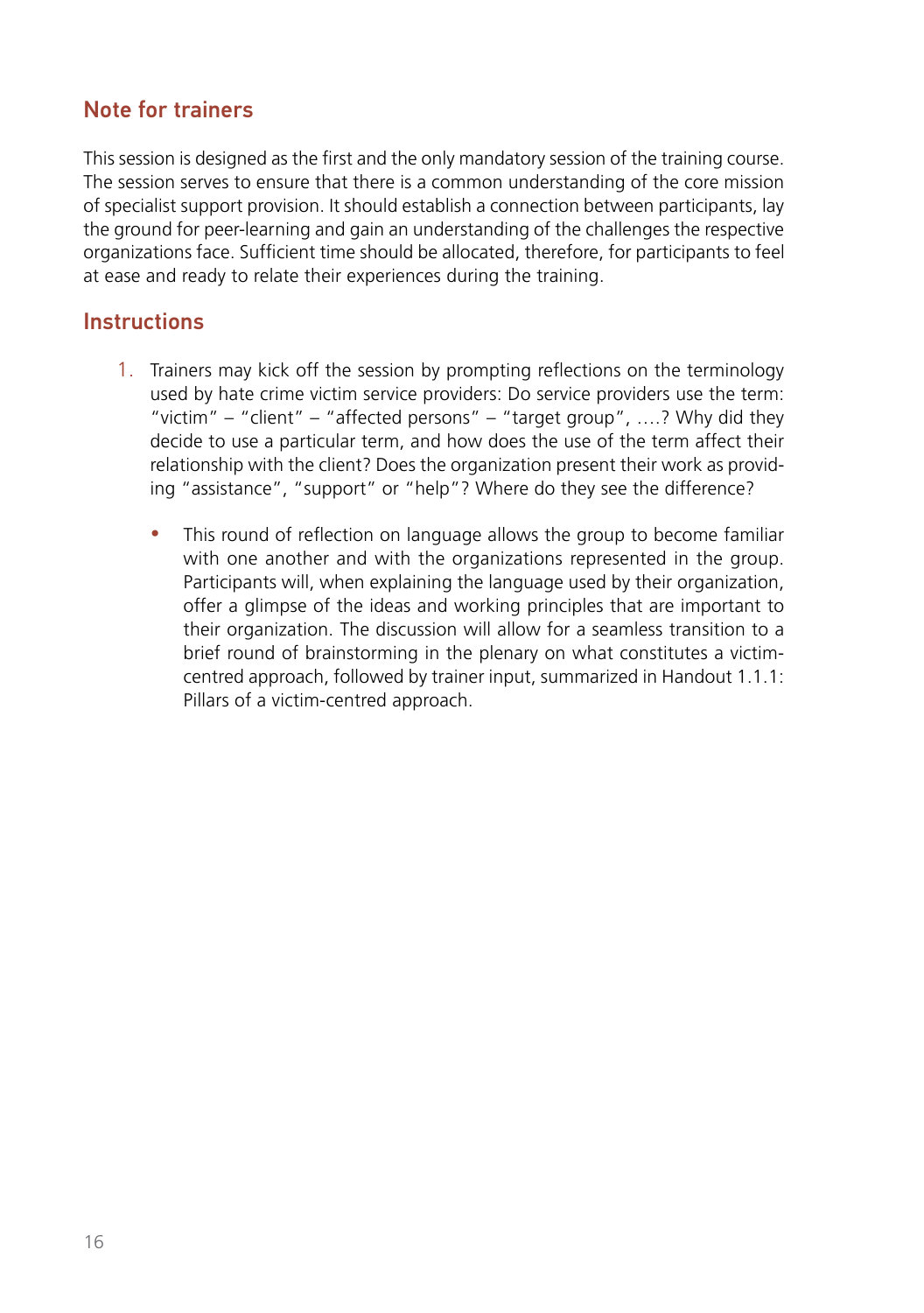# <span id="page-16-0"></span>Activity 1.1: Pillars of a victim-centred approach

### Time

45 minutes

### **Material**

Printouts of Handout 1.1.1: Pillars of a victim-centred approach

### Required preparation

n/a

#### Online version

Prepare a PowerPoint of Handout 1.1.1: Pillars of a victim-centred approach.

#### **Instructions**

- 1. Trainers invite participants to briefly explain their understanding of a victimcentred approach and its core elements. Participants share their perspectives orally.
- 2. Trainers follow up by running through Handout 1.1.1: Pillars of a victim-centred approach with the group.
- 3. Trainers share the following practical advice for first encounters:
	- Choose a suitable place (in your office or outside), and ensure that the atmosphere is conducive to discussion;
	- Conduct a preparatory discussion with an interpreter;
	- Introduce yourself and your organization, and also the interpreter;
	- Explain that the counselling is free of charge;
	- Make transparent how and why the meeting came about;
	- State the timeframe;
	- Recapitulate what is already known about the incident;
	- Assure confidentiality;
	- Explain why notes are being taken; and
	- If counselling takes place in a team, clarify the roles of the various team members beforehand, and make them transparent.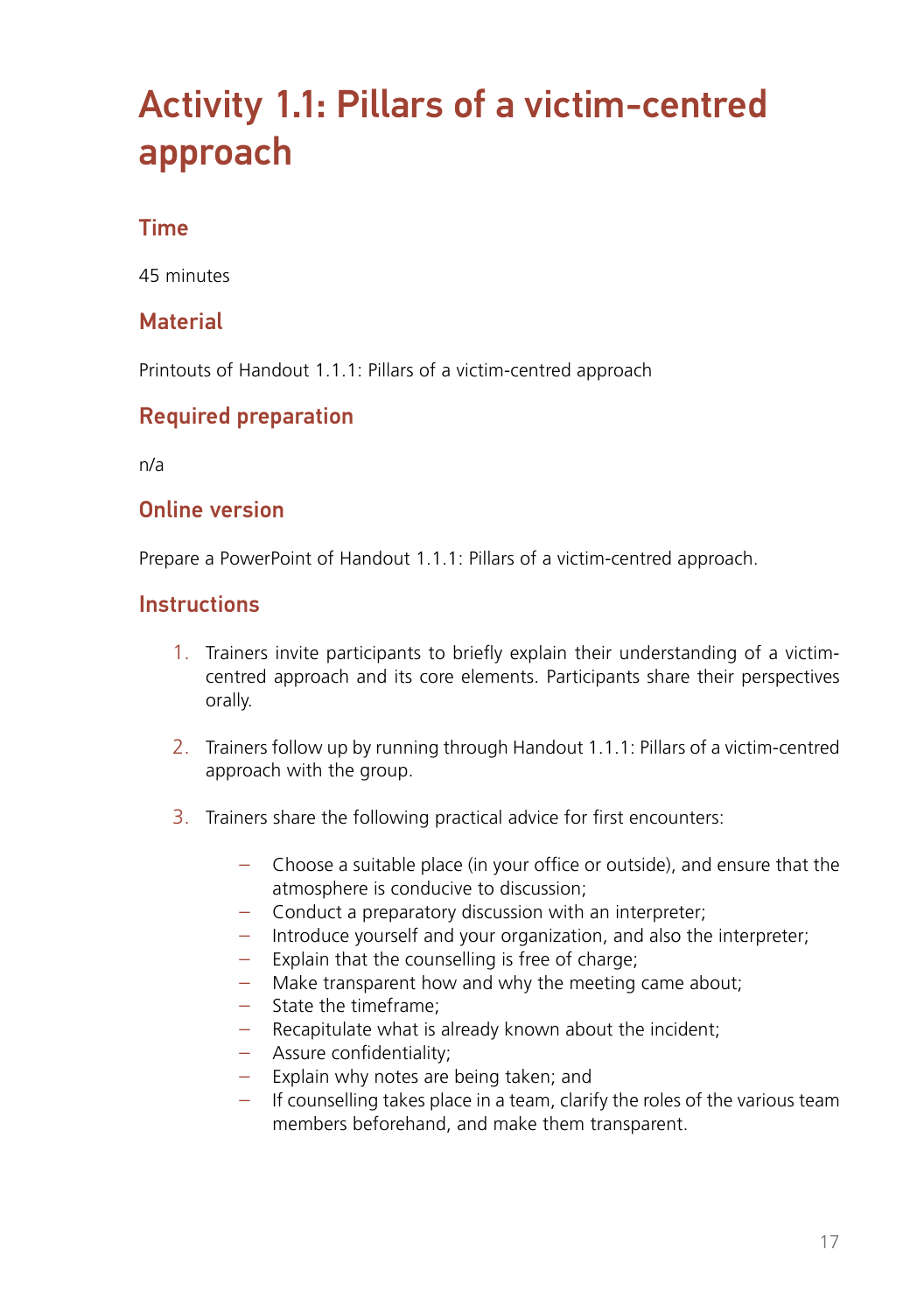#### Handout 1.1.1: Pillars of a victim-centred approach

1. Hate crime victims' perspectives must be validated. Hate crime victims need to be heard and believed. Service providers have to respect the client's view and interpretation of what happened to them.

#### *Important to Note:*

Accepting the clients' perception of the event as a hate crime does not equal an assurance that this perception will result in hate crime charges against the perpetrator in a criminal justice procedure or a corresponding conviction and sentence.

Service provider staff are, in many cases, not members of a particular victimized community. Their response to a client's accounts can, therefore, be perceived as being representative of the response of larger society. Clients will need the service provider's acknowledgement of their perspective in order to feel supported by others beyond their own community.

The need to be heard and believed goes beyond an acknowledgement of facts or of the narrative; it includes providing the client with an echo on the interpersonal level, i.e., a response that is perceived as empathetic to the situation the client faces and as an attitude of solidarity with their concerns.

- 2. Victims are not a homogeneous group with similar characteristics or identical needs. Anyone can become a hate crime victim. Anyone can have multiple intersecting identities. A victim-centred approach is an individualized approach that explores individual needs, priorities and resources.
- 3. Victims decide how and at which pace they want to narrate what has happened to them.
- 4. Enough relevant information must be provided to victims for them to be able to make informed choices about the type of services they require, about whether they want to file a complaint with the police, about whether they want to play an active role in legal proceedings, etc.
- 5. Providing enough information includes supporting clients in arriving at realistic expectations. Especially when retributive justice is sought, service providers must inform clients of all challenges and disappointments this approach might entail.
- 6. Any decision on future steps is the person's choice service providers cannot decide what is best for them. Service providers must never make assumptions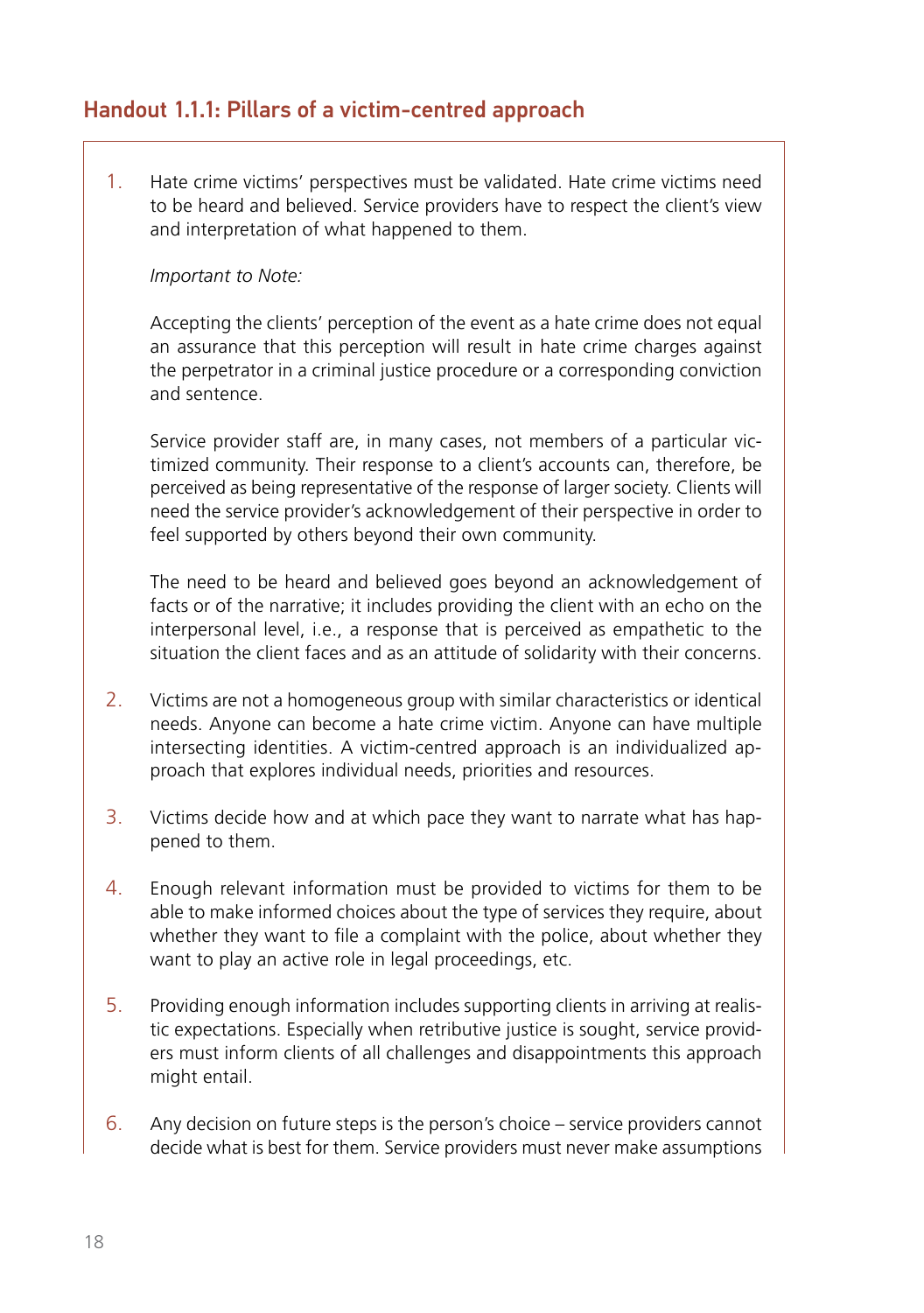about what a victim needs or wants in terms of specialized support services, protection, judicial procedures, etc.

- 7. Transparency and the confidentiality of all interactions between service providers and clients are the foundation to a relationship of trust that puts the victim at the centre of all interventions.
- 8. A victim-centred approach includes making services accessible to all victims, both in terms of physical/material circumstances and in terms of the services being provided without any barriers (language, intellectual, psychosocial and other barriers).
- 9. A victim's needs, interests and priorities might not align with those of the judicial procedures. A victim's rights must be respected during any judicial procedures, and a victim's preferences should be taken into account to the extent possible.
- 10. A victim-centred approach implies a holistic approach to service provision. Service providers must proactively establish a network and maintain close co-operation with other providers, specialized professionals and institutions that can respond to victim needs to which they, themselves, might not be able to respond. Service providers inform clients about the range of in-house services and possible referrals to other service providers.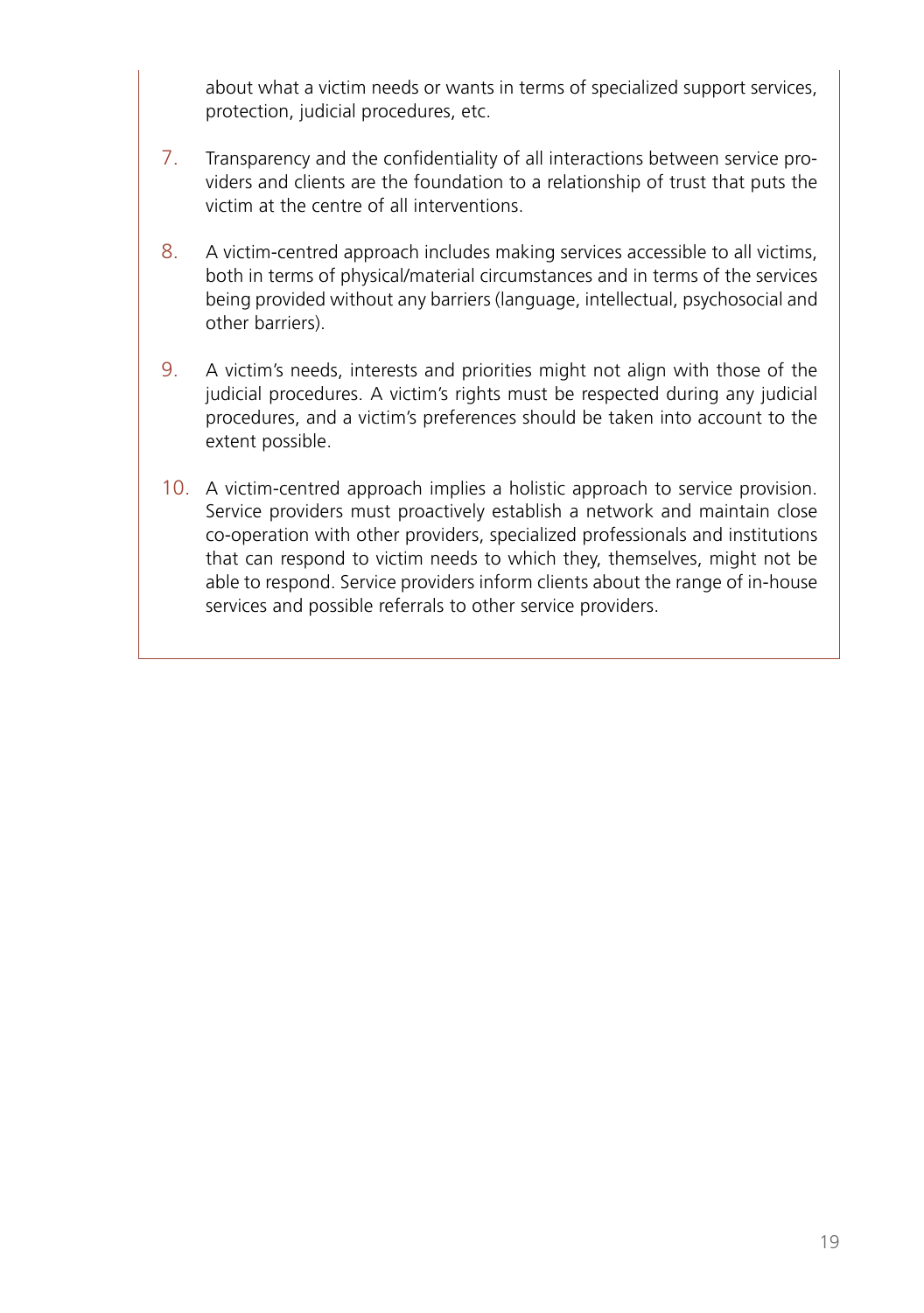# <span id="page-19-0"></span>Activity 1.2: Self-assessment

# Time

45 minutes

## **Material**

- Flip charts, star and wrench stickers (or other stickers available) of sufficient quantity.
- Every participant should have six wrench and six star stickers (or others) available.

### Required preparation

Trainers prepare two pieces of cardboard or paper, cut out in the shape of a star and a wrench of around 15 cm each, and 11 flip chart posters, ten with one of the victimcentred approach pillars as a heading, and another that is left empty.

#### Online version

Through an online collaboration tool<sup>5</sup> prepare a board that contains 10 columns with the headings of the 10 pillars, and two symbols of a quantity corresponding to the number of participants and representing a positive and a negative evaluation. Participants should be able to move these symbols to the respective columns.

#### **Instructions**

- 1. Participants are given stickers of stars and wrenches, which they place on the prepared sheets according to their evaluation of where their organizations stands – which pillars of the victim-centred approach are thoroughly implemented by their organization (the star), and which pillars should be improved (the wrench). An overall look at the exercise will reveal which areas need strengthening.
- 2. In a plenary discussion, participants explain where their organization faces challenges in providing victim-centred services, what the reasons are (finance, staffing, time resources, etc.) and how their organization plans to address them. Participants also identify the areas where their organization is strong in applying a victim-centred approach and explain how this has played a role in their organizational development. For example, an organization might decide to relocate to different premises to ensure accessibility and respect the safety concerns of clients.

<sup>5</sup> Such as [Miro](https://miro.com/), [Conceptboard](https://conceptboard.com/) or similar.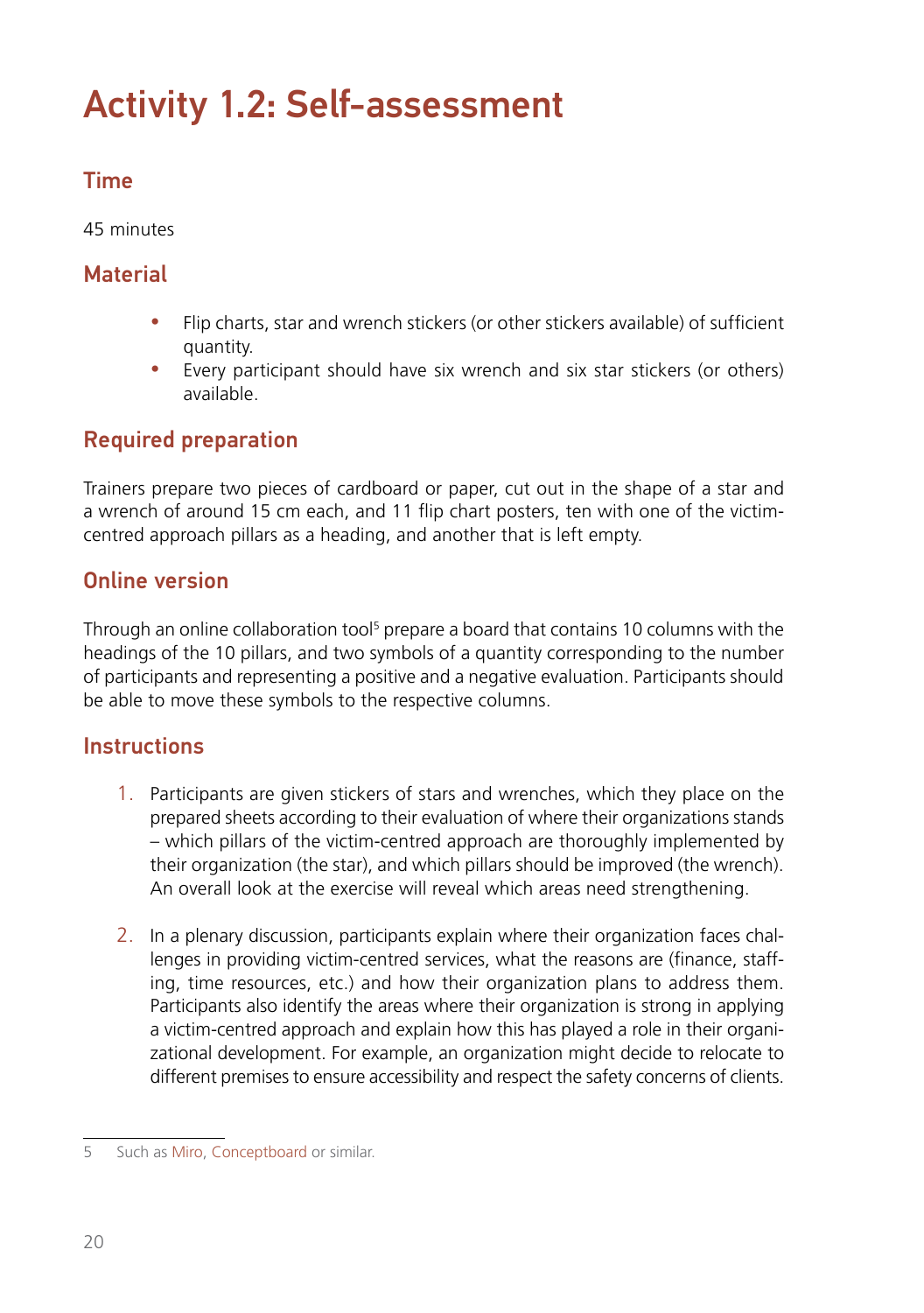Or an organization might restructure and offer mobile and/or online services to hard-to-reach clients and communities.



3. Conclusion of the session:

Presentation of a definition of a victim-centred approach:

*A victim-centred approach is a way of engaging with victim(s) that prioritizes listening to the victim(s), avoids re-traumatization, and systematically focuses on their safety, rights, well-being, expressed needs and choices, thereby giving as much control back to the victim(s) as feasible, and ensuring the empathetic and sensitive delivery of services and accompaniment in a non-judgmental manner*. 6

The trainer concludes the session by establishing the nexus with the sessions where training activities for the consideration of the pillars of a victim-centred approach are found, summarizing that a victim-centred approach:

- prevents types of secondary victimization service providers can inadvertently cause (see Session 2 for learning points);
- is highly individualized (to learn more about the individual needs assessment, see Session 3 for learning points); and
- expresses respect for individual, informed choices (for more information on trial support, see Session 5 for learning points).

<sup>6</sup> UNHCR, "[Policy on a Victim-Centred Approach in UNHCR's Response to Sexual Misconduct](https://www.unhcr.org/protection/women/5fdb345e7/policy-victim-centred-approach-unhcrs-response-sexual-misconduct.html)" (2020) UNHCR/HCP/2020/042.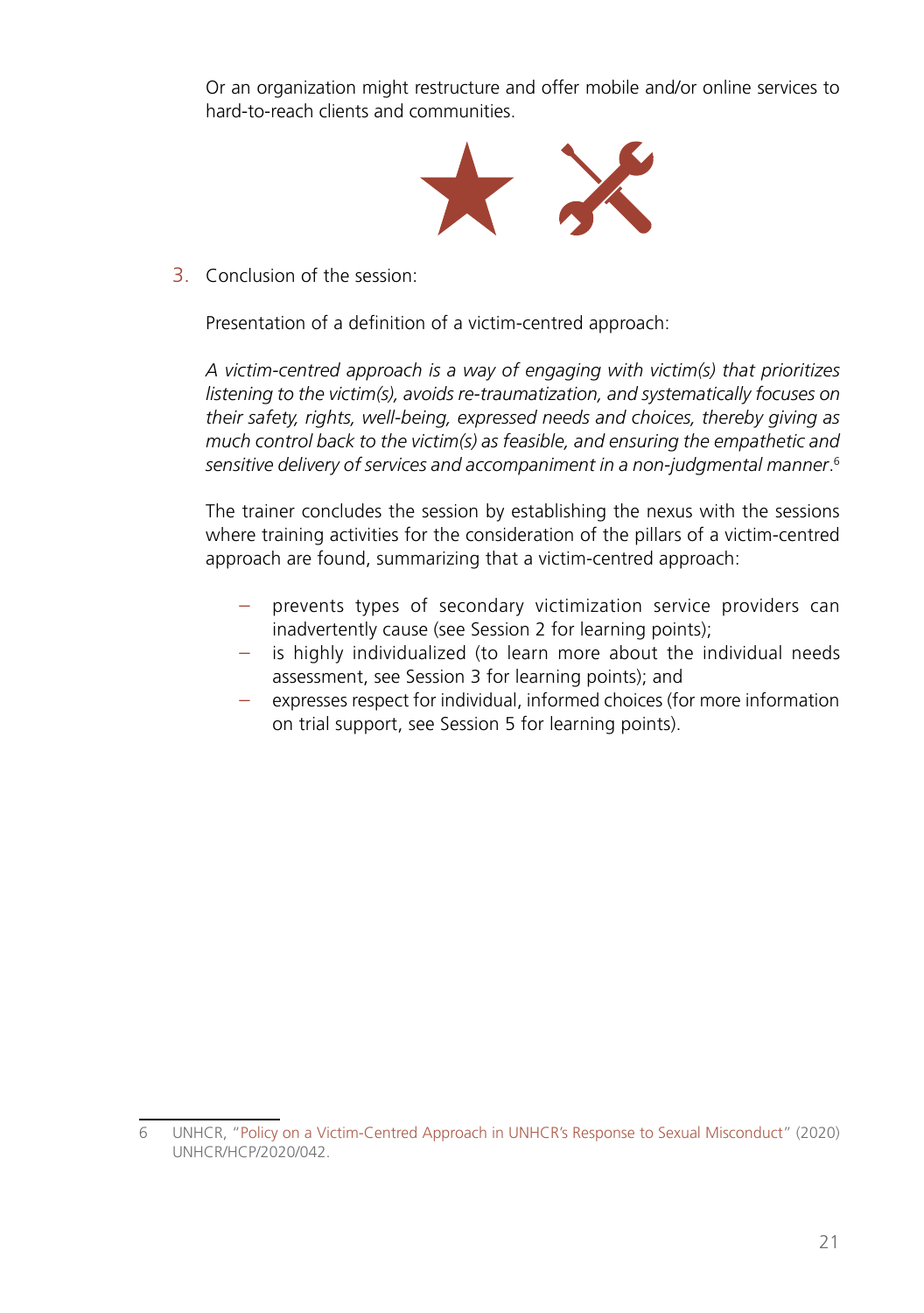# <span id="page-21-0"></span>Session 2: Preventing secondary victimization

Hate crime victim support includes supporting clients by mitigating the impact of secondary victimization, which is often inadvertently caused by the individuals and structures of law enforcement, the judicial and health care sectors, and the media).<sup>7</sup> Support providers are not, however, exempt from causing the secondary victimization of their clients. This session will discuss how secondary victimization can take place in the counselling setting. The activities in this session are designed to illustrate instances when victim support professionals may cause the re-victimization to their clients.

Many clients of hate crime victim service providers have been deeply traumatized. For many, the hate crime they came to discuss with a counsellor is just one event in a chain of hateful, violent attacks or other forms of aggression they have experienced. For some, the experience is even trans-generational. Victim support professionals need to be aware of the prevalence of trauma for their clientele; they need to be able to recognize signs of trauma and be able to take measures to avoid re-traumatization and secondary victimization while providing support to their clients.

#### Learning outcomes

At the end of the session, participants will:

- understand the basics of secondary victimization by victim support providers;
- understand the impact of committing a microaggression in a counselling setting; and
- increase their capacity to reflect and control messages and attitude.

#### Time

110 minutes

#### **Activities**

- Activity 2.1: Role plays (45 minutes)
- Activity 2.2: Microaggression (25 minutes)
- Activity 2.3: A dialogue between a hate crime victim support professional and a client (45 minutes).

<sup>7</sup> ODIHR, *Model Quality Standards*, *op cit*., note 4, p. 34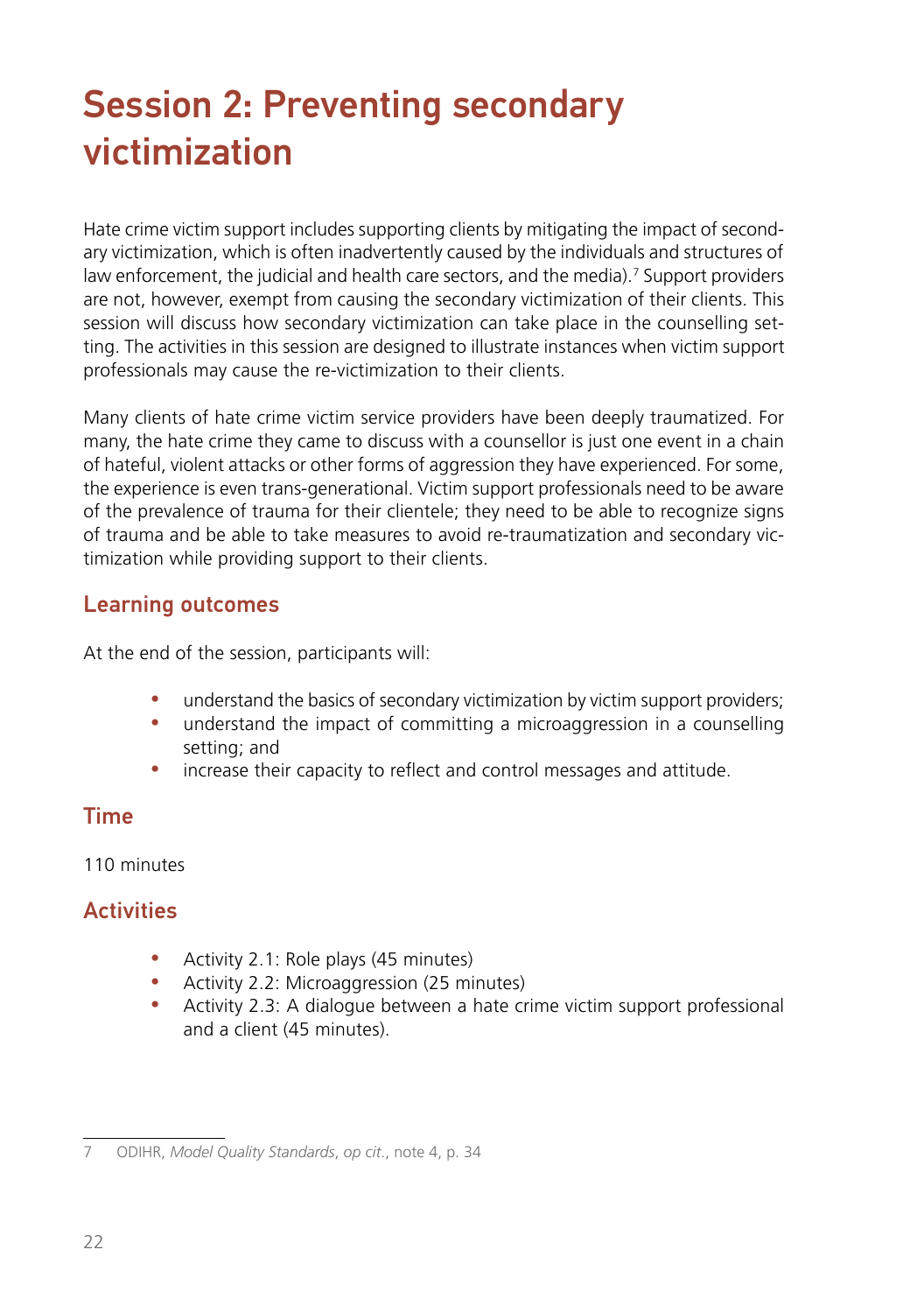# <span id="page-22-0"></span>Activity 2.1: Role play

# Time

45 minutes

#### **Material**

Handout 2.1.1: Role play – At the victim support service; Handout 2.1.2: Role play – At the police station

### Required preparation

Print out a sufficient number of handouts as per the number of participants.

#### Online version

Use the "breakout session" function in the selected online platform and invite participants to work in pairs of two for the first role play, and of three for the second.

#### Instructions – Part One

1. Trainers will start the session with a very brief introduction of the concept of secondary victimization.

Secondary victimization occurs when the victim suffers further harm not as a direct result of the criminal act, but due to the manner in which institutions and individuals deal with the victim. Secondary victimization may be caused, for instance, by repeated questioning about the same facts, by asking the victim why they were at the place where the crime was committed, why they were speaking a foreign language, or why they were showing affection to their same-sex partner in public, or by the use of inappropriate language or insensitive comments or behaviour by those who come into contact with victims after the crime.

- 2. For the role play, participants are assigned a number: one or two. Number ones play the role of the supervisor, while number twos play the counsellor. Depending on their roles, the participants will be given the appropriate part of Handout 2.1.1: Role play – At the victim support service. The supervisors should receive Part I and Part II, while the counsellor should be given Part III.
- 3. Participants will be paired into groups, given a couple of minutes to read their respective roles, and then asked to take part in a conversation between the supervisor and the counsellor. The purpose of this conversation is to determine what went wrong and how a victim-centred service should have been provided.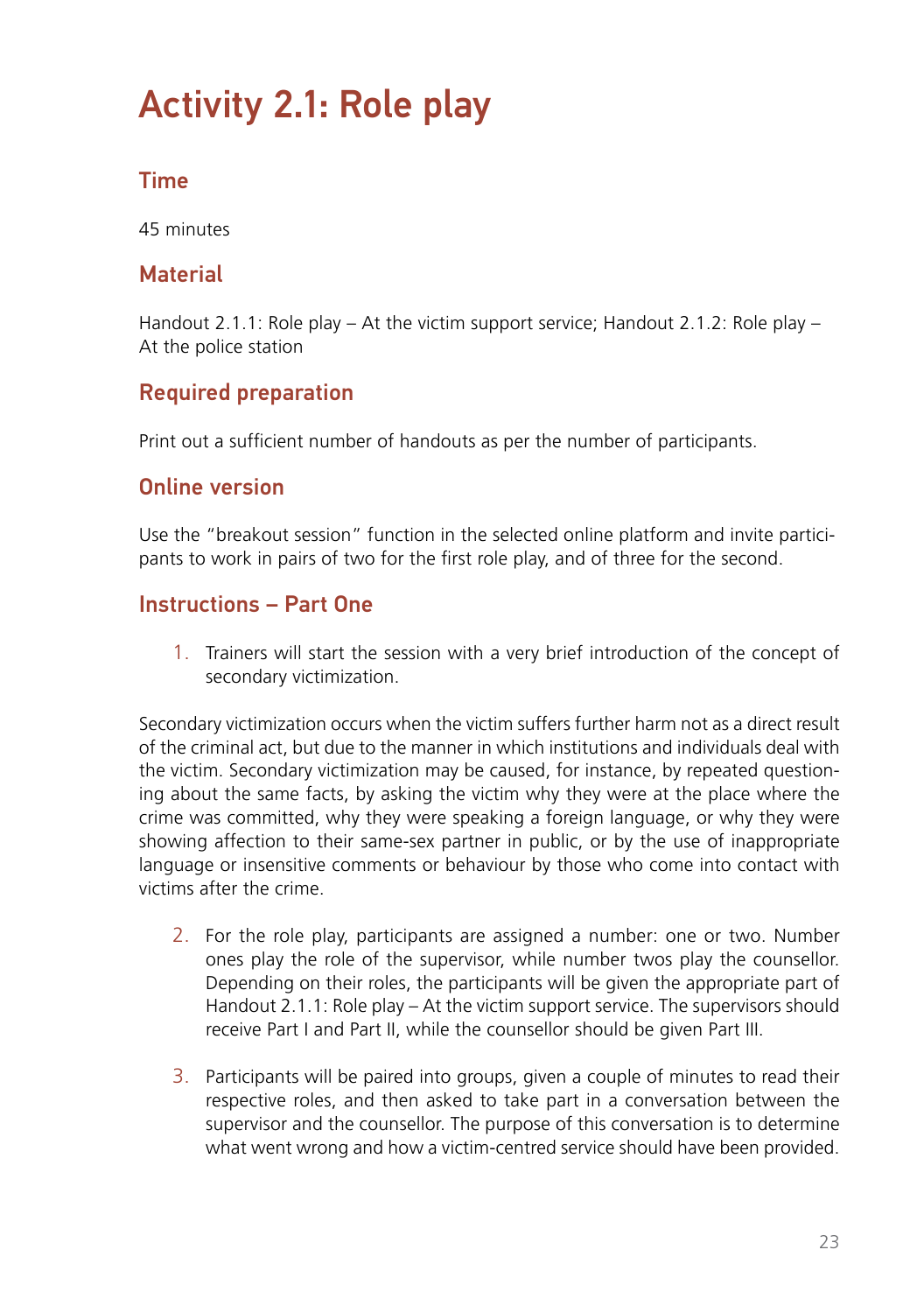To guide this supervisory conversation, the supervisor uses Handout 2.1.1. Part II includes a number of guiding questions. Supervisors should be encouraged to think of their own questions.

4. After the role play in pairs in breakout groups, participants are brought back to the plenary for a de-briefing of the role play. The de-briefing should start with reflections by supervisors on their role, followed by reflections by counsellors, and then concluded by trainers offering concrete suggestions for how the counsellor should have acted in the situation to ensure that a service-seeker is treated in a victim-centred manner, without potentially re-victimizing behaviour.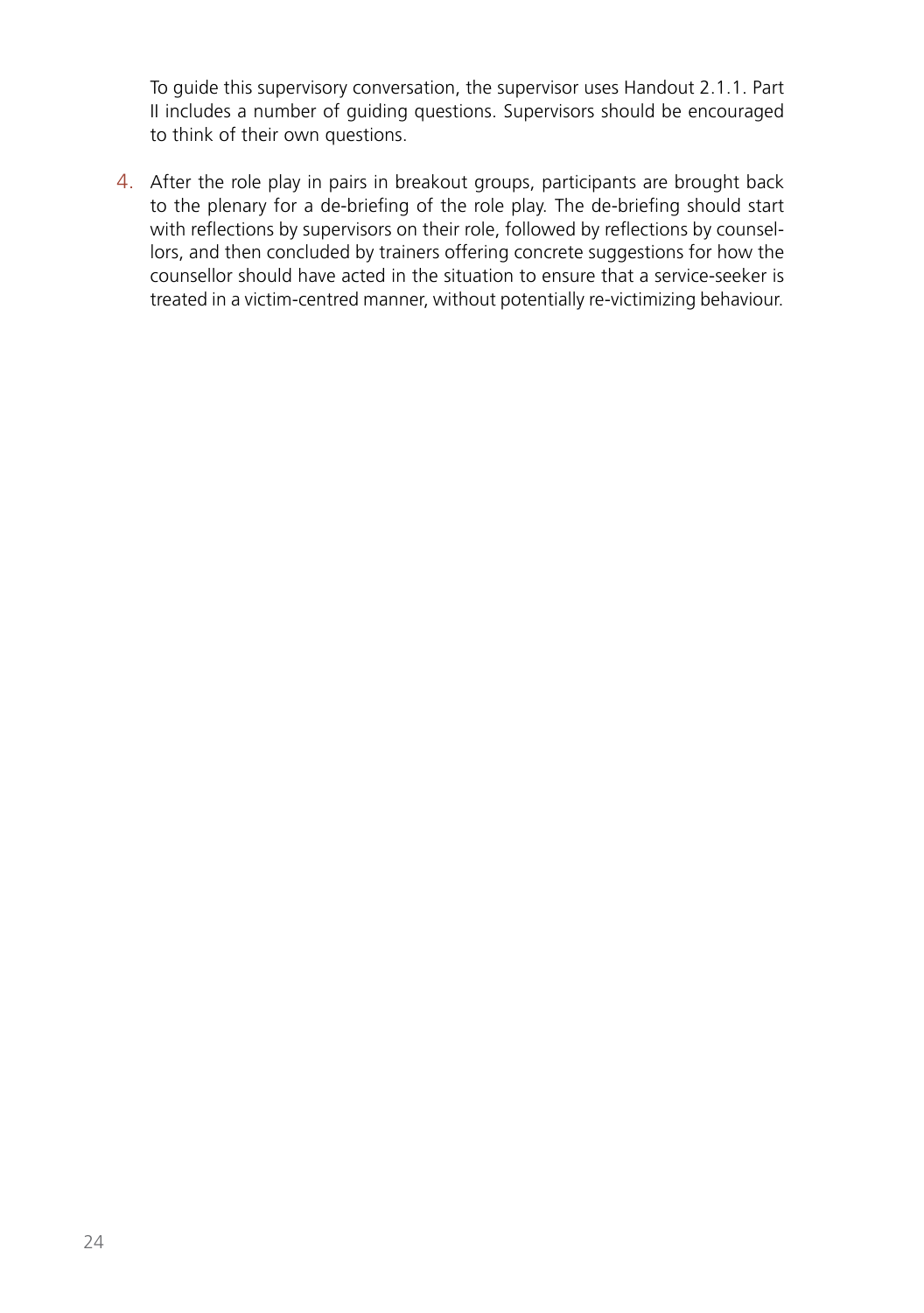#### Handout 2.1.1: Role play  $-$  At the victim support service<sup>8</sup>

#### Part I: Supervisor role

Dear Director of the Victim Support Service,

My name is Joy B., and I am writing to bring to your attention my dissatisfaction with the services I received from one of the counsellors in the Victim Support Service (VSS) under your supervision.

I am a young professional and live with a muscular dystrophy. For years I was called names, yelled at and spat on, and insulting drawings have been painted on the terrace of my ground-floor apartment. A few days ago, I was pushed from my wheelchair and kicked. This latest incident compelled me to look for a place where I can obtain advice on how to report this case to the police.

I found the number of your VSS and was happy to read that your services are victim-centred and take victim's needs into consideration. Having dealt with one of your counsellors, regrettably, I would not be able to confirm this assertion.

When I called and explained my situation and expectations to the counsellor, I was given a date and time when I could come to the VSS office for the first consultation. I was not asked whether the timing of the appointment was convenient for me, nor was I offered an option to have the consultation at a place of my choosing. I accepted the appointment because I was concerned that my determination would wane.

When, on the appointed day, I arrived at the VSS office, I realized that the office's door could not be opened automatically. I was not given the phone number of the person I had an appointment with. My attempts to reach the main office phone number were unsuccessful, as the line was busy. I had to raise the seat of my wheelchair as high as it goes, which allowed me to stand up, balancing on the wheelchair in the rain, to reach the Intercom. After minutes of trying to get inside the building, I was finally able to enter, exhausted and late for my appointment. Thankfully, the rest of the building was wheelchair accessible. When I reached the right floor, the counsellor bumped into me at the elevator and, visibly annoyed, ushered me straight into a room where they told me right away that we would not have enough time to properly discuss my case. An hour was planned for the meeting, and I was a quarter of an hour late.

During the meeting, the counsellor did not seem to be particularly attentive, as they kept asking me to repeat the same information. Apart from that, I was asked

<sup>8</sup> This is a fictional account consisting of composite experiences of victims of disability hate crimes.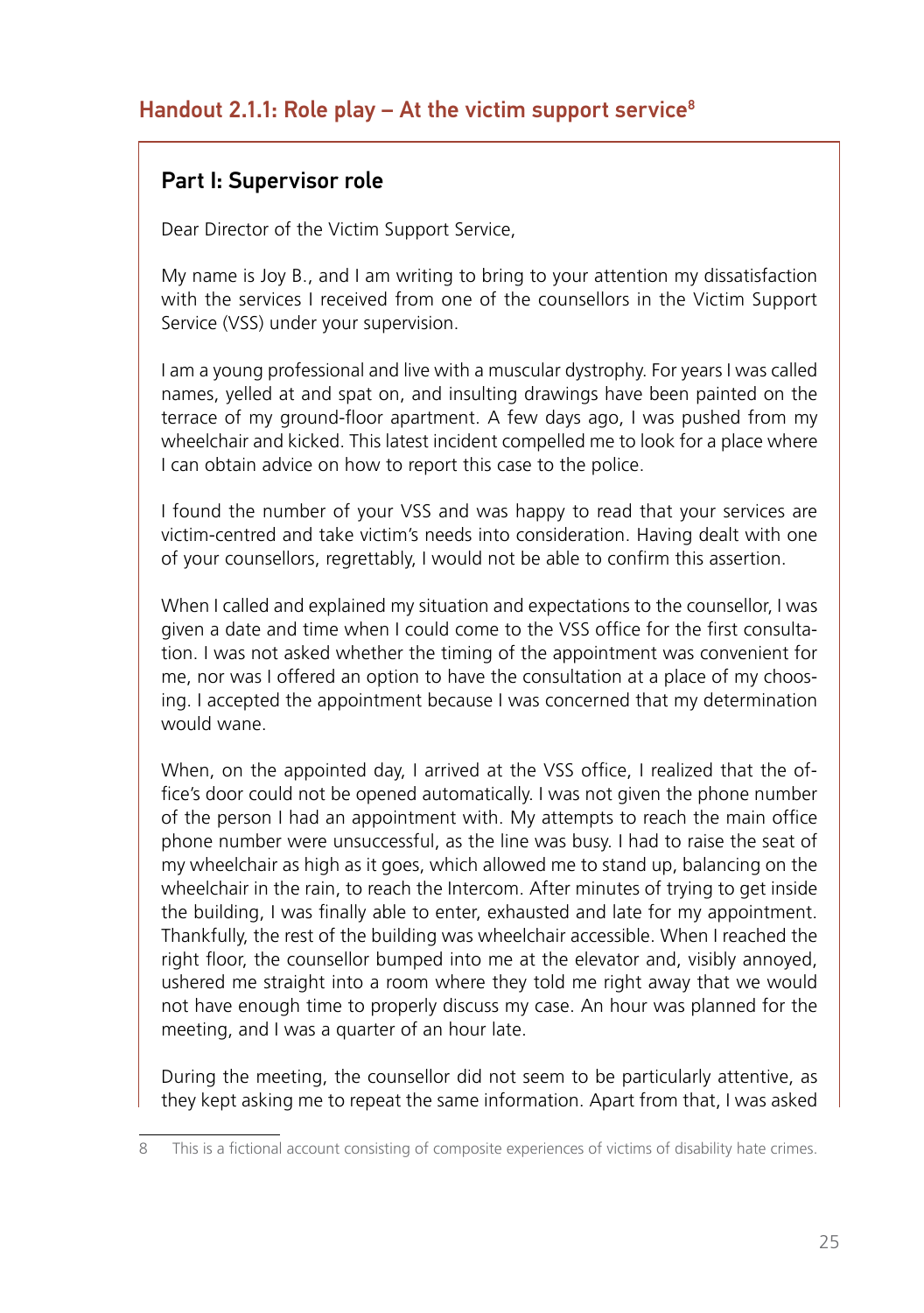whether I considered taking a different route to my apartment to avoid the youth that for years has tried to humiliate me and, as of recently, has become more aggressive. When the time for the meeting was up, I was told that we could have another meeting in two weeks, also at the VSS office, to discuss reporting options.

The goal I had for the first consultation and the one I thought I clearly communicated during the phone conversation was not met. Considering the effort it took me, including re-arranging my work commitments and getting to the appointment, and having to repeat what has been happening to me for the majority of my life, topped by the prospect of having to do that again, is not something I have the energy for, especially as I have been forewarned that the criminal justice process is likely to be long and excruciating.

I am writing this letter in the hope that you will revisit the intake procedures in your office and ensure that your staff better understand how to offer victim-centred services.

Thank you for your attention,

Joy B.

### Part II: Questions to consider for a case supervision conversation:

- Why do you think it is important that we address this situation?
- What, from your perspective, should you have done differently?
- Asking a person where they want to meet is part of our standard procedure. Is there a reason why you did not offer this option?
- Do you think you provided enough explanation why the appointment was scheduled for when it was scheduled?
- Providing the name and contact number of the counsellor is also our standard procedure. Do you think it would be helpful to have a checklist of things to keep in mind for the initial conversation?
- Did you consider offering to meet the person downstairs to let them in, especially because Joy was up front about her disability?
- Do you identify any victim-blaming behavior in your questions and suggestions?
- What are the chances of Joy reaching out for support in the future?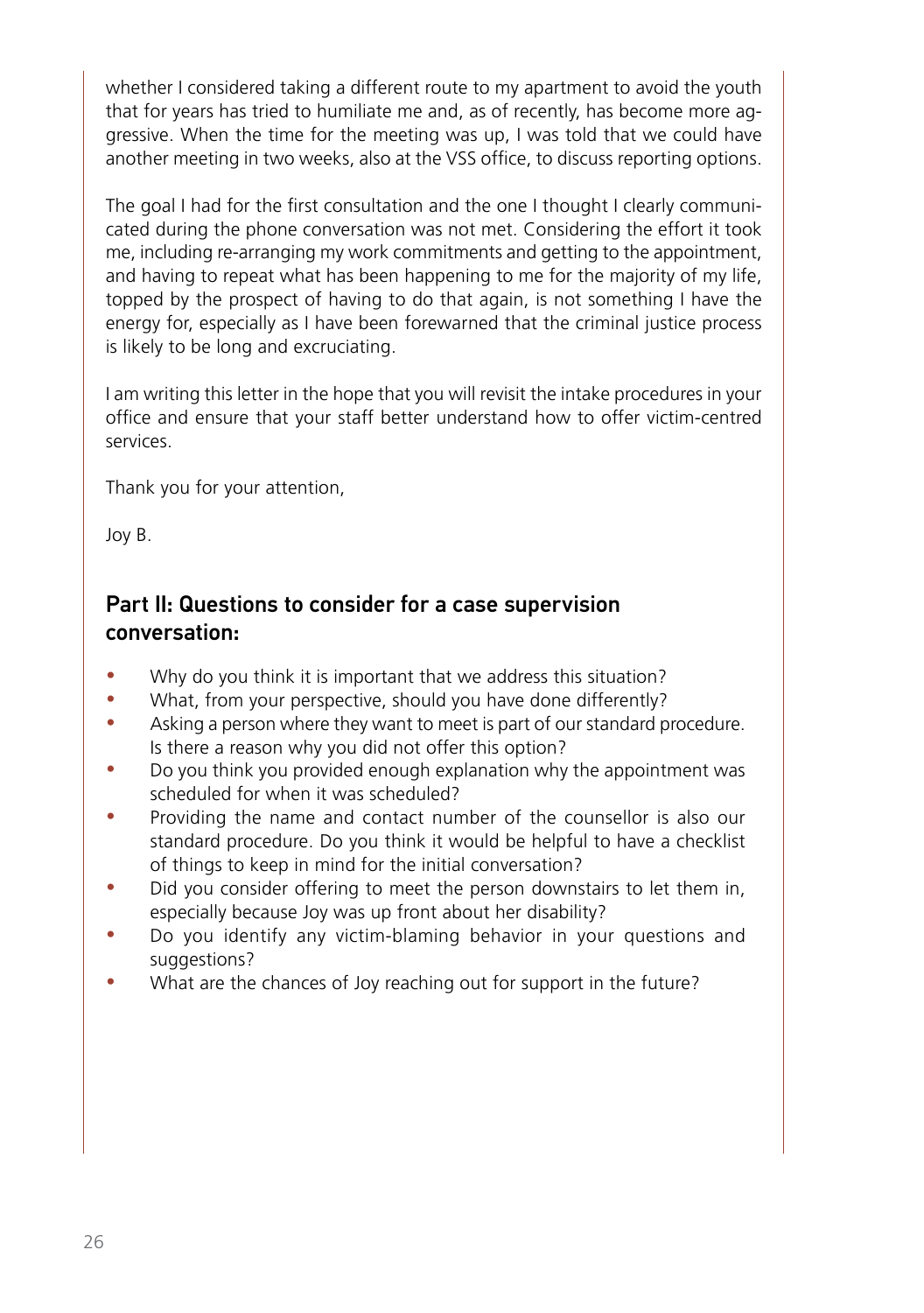# **Part III: Counsellor role**

Notes from the perspective of the counsellor:

Last Monday, I answered the phone when a person called to ask for an appointment to discuss their options to report an incident to the police that they believe was motivated by hostility against disability. They named a disability that I was not familiar with, but I later understood that they use a wheelchair.

I looked for the first available appointment and offered to meet in the office. Like on any given day, I had appointments back-to-back, but they came 15 minutes late. When they finally came, they were very unhappy about our Intercom button being too high and the entrance door not being automatic, and spent a lot of time dwelling on this fact. My attempts to get them to speak about their victimization experience were futile. This resulted in my not being able to outline the reporting process and the next stages, necessitating another consultation. Given my holiday schedule, this consultation can only happen in two weeks.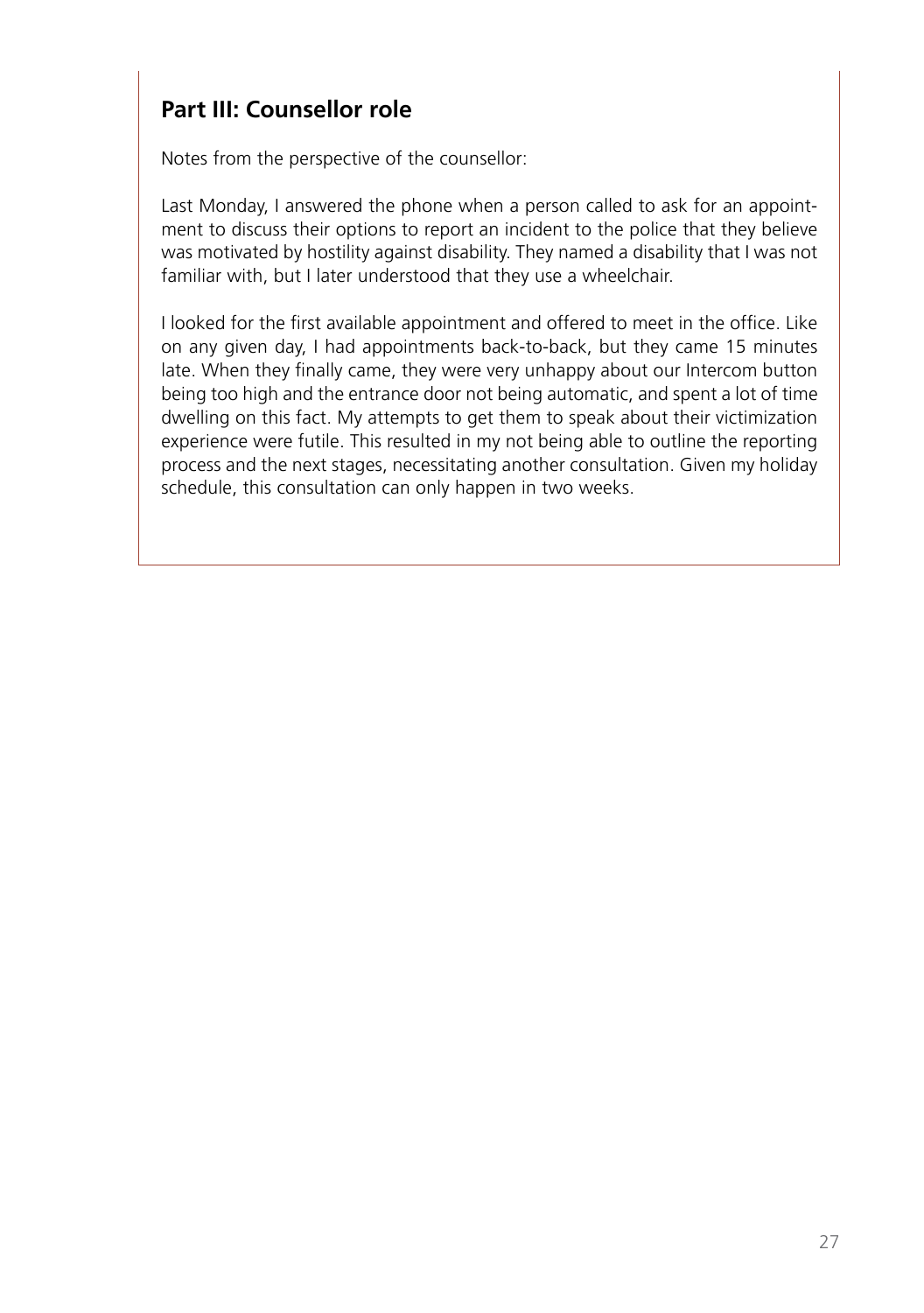#### Instructions – Part Two

- 1. For the second role play, divide participants into groups of three, and assign the roles of the client, the counsellor and the police officer. Participants receive Handout 2.1.2: Role play – At the police station, and are given a few minutes to prepare for the role play. Ones play the client, twos play the counsellor, and threes play the police officer.
- 2. Trainers should explain that the scenario describes how both the counsellor and the police officer re-victimize the client and instruct those playing the role of the police officer and the counsellor to play their parts not according to the scenario, but in such a way that the counsellor provides the client with sufficient information to make informed choices and calls on the police officer to address and engage with the victim directly.
- 3. Participants should be instructed to play the counsellor, who presents reporting options that are available to the client (based on country context), outlines support available and asks whether the client would like to report the case to the police. After the victim agrees to do so, the counsellor should explain what will happen at the police station. When at the police station, they should not speak on behalf of the victim but, instead, ask the police officer to speak directly with the victim. The role play should illustrate how the counsellor does their job in a victim-centred manner, both when counselling and when interacting with the police officer.
- 4. The role play in breakout groups should not last more than 10 minutes.
- 5. Following the role play, participants are invited to reflect and discuss how sensitive and non-re-victimizing behaviour manifests itself. Participants should be encouraged to exchange their own experience, both positive and negative, from which they have drawn lessons.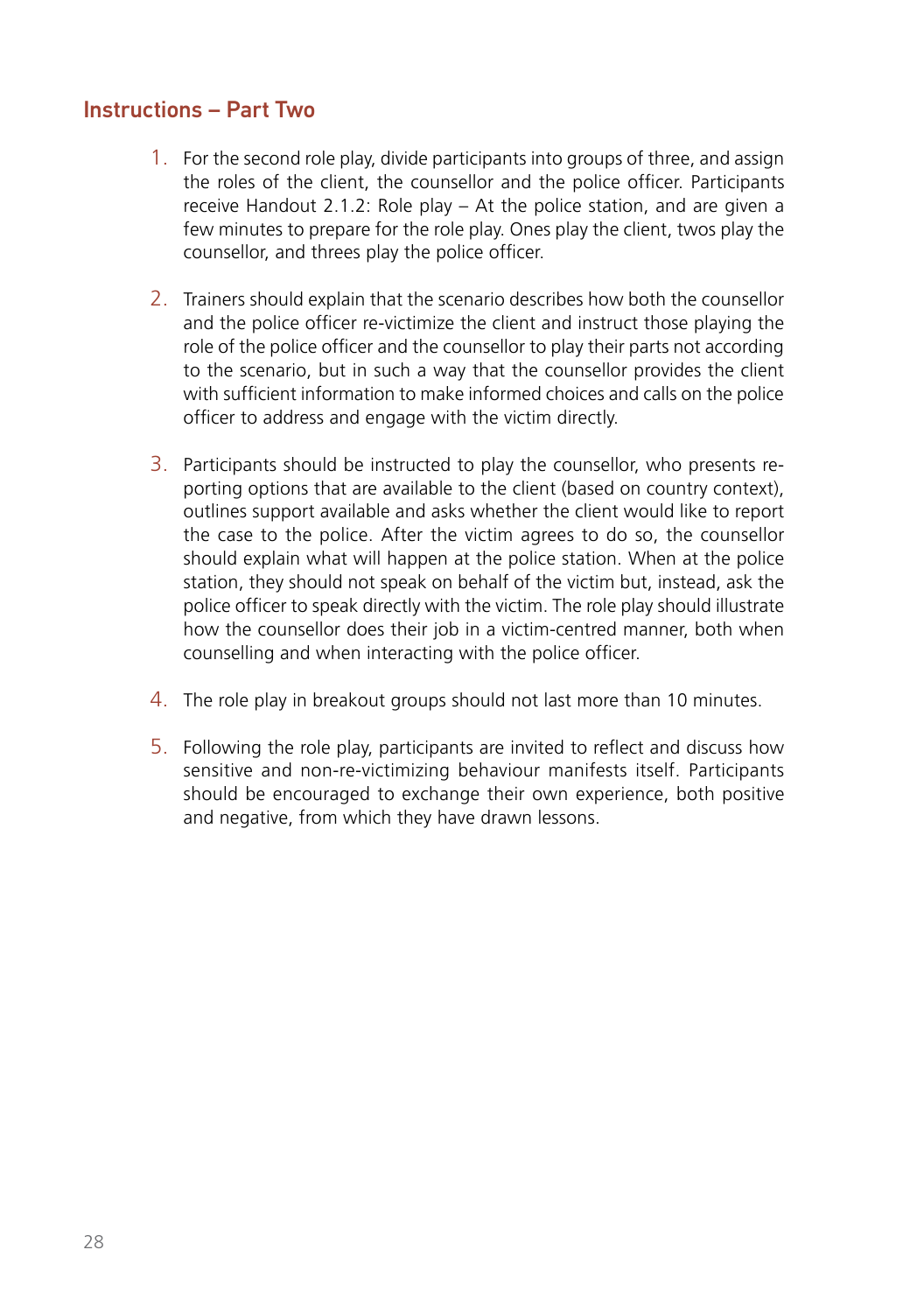## **Victim**

I was physically attacked by a group of neo-Nazis close to a bus stop. I am a Black Muslim woman and came to this country a few months ago because of the dangers I faced as a lesbian in my home country. Since my arrival, I have experienced many different forms of anti-Muslim and anti-Black racism, and of homophobia. Discrimination, harassment and violence are omnipresent in my daily life. The latest incident was the last straw, which compelled me to look for support, as I am finding it difficult to live a normal life and to go about my business without constantly having to check what to wear, to plan my grocery shopping and to look for people to accompany me when I have to go to the city to run errands. This is all in addition to my sleep being disturbed and to me being unproductive at work.

## **Counsellor**

Our organization provides counselling support to victims of racism and other hatemotivated violence, in addition to practical, emotional and psychosocial support, legal advice and representation and accompaniment services. Our services are free, confidential and tailored to the needs of each individual. I am sure we will be able to provide you with the kind of support you need. Given that this is not the first time you became a victim of a hate crime, I think you should report the case to the police, and I can accompany you to the police station. In fact, my afternoon appointment just got cancelled, so we can go right away. Reporting hate crimes is very important and you will be doing your community a favour by speaking up and bringing the perpetrators to justice.

# **At the police station**

The police officer on duty recognizes the counsellor from the victim support service and greets him in a friendly manner. The counsellor asks the victim to introduce herself. The police officer asks the counsellor about the reason for coming to the police. The counsellor responds that his client became a victim of a hate crime, and proceeds to explain what happened to her. The police officer asks the counsellor a number of follow-up questions, the victim remains standing and not involved in the conversation.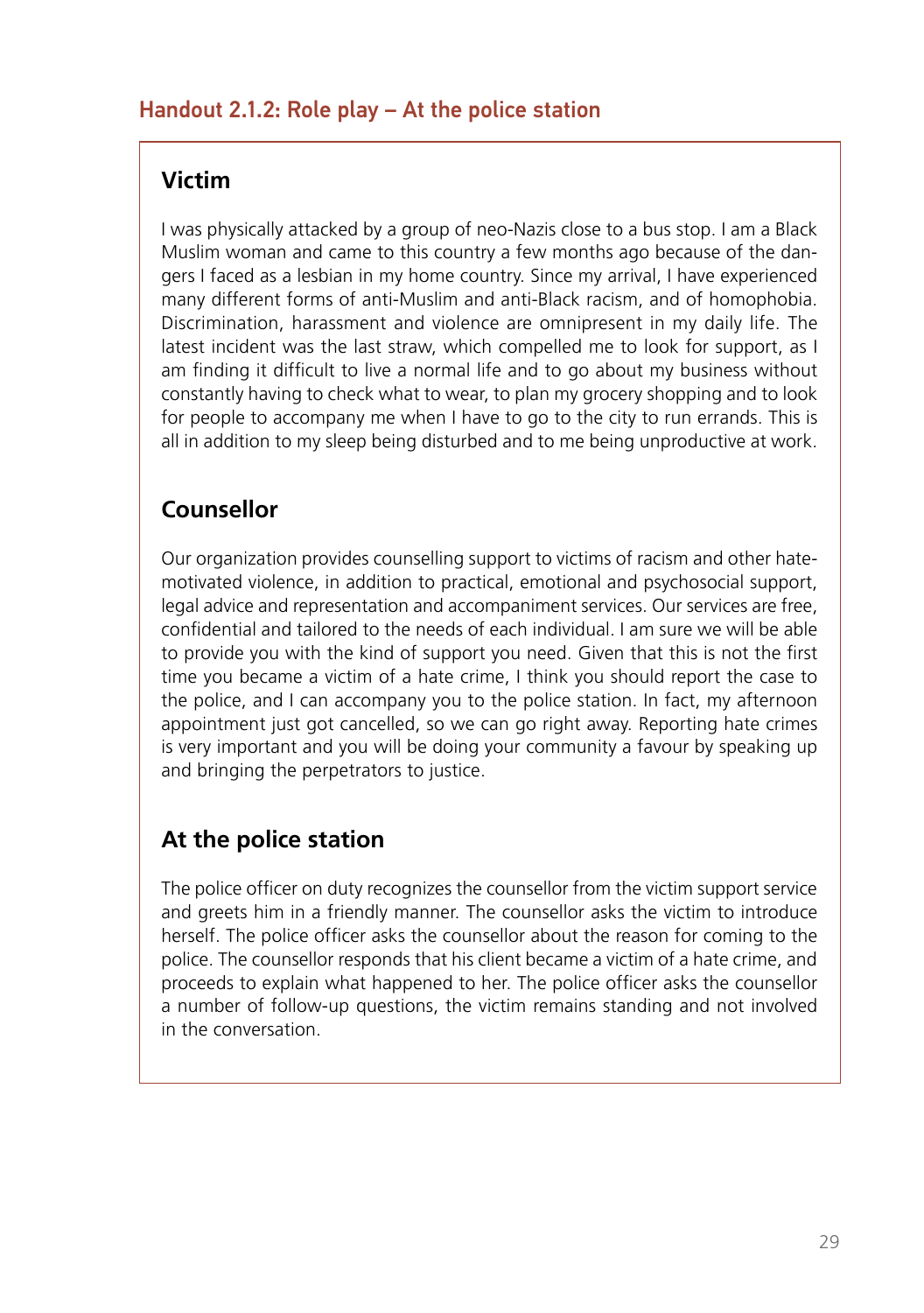# <span id="page-29-0"></span>Activity 2.2: Microaggression

# Time

25 minutes

## **Material**

n/a

# Required preparation

n/a

#### Online version

Use the "breakout session" function of the chosen online platform and invite participants to work in pairs, each pair in one private breakout room, without a trainer present.

#### **Instructions**

1. The trainer provides some theoretical input on the concept of microaggressions:

A microaggression is a subtle, often unintentional, expression of prejudice and devaluation, taking the shape of a joke, off-hand comment, fleeting remark, etc. Microaggressions are "everyday exchanges that send denigrating messages to a target group". Microaggressions can be communicated verbally or nonverbally, intentionally or unintentionally.

Most people commit microaggressions. Many are committed unintentionally, without the person even being aware of them, but these still send a strong message to the recipient that they are not considered equals. Hate crime victim support providers will have the best intentions and will often consider themselves anti-racists, anti-sexists and non-discriminatory, and yet, unconsciously, they may act differently.

Microaggressions come in various shapes and forms, often as subtle insults or invalidations. In the hate crime victim support setting, it is worth taking a closer look at some of these and to be familiar with the terms and concepts that help in identifying and discussing microaggressions:

• *Othering*: the assumption that oneself and the social group one identifies with is the norm and standard, and that persons and practices perceived to be different are an aberration from this norm.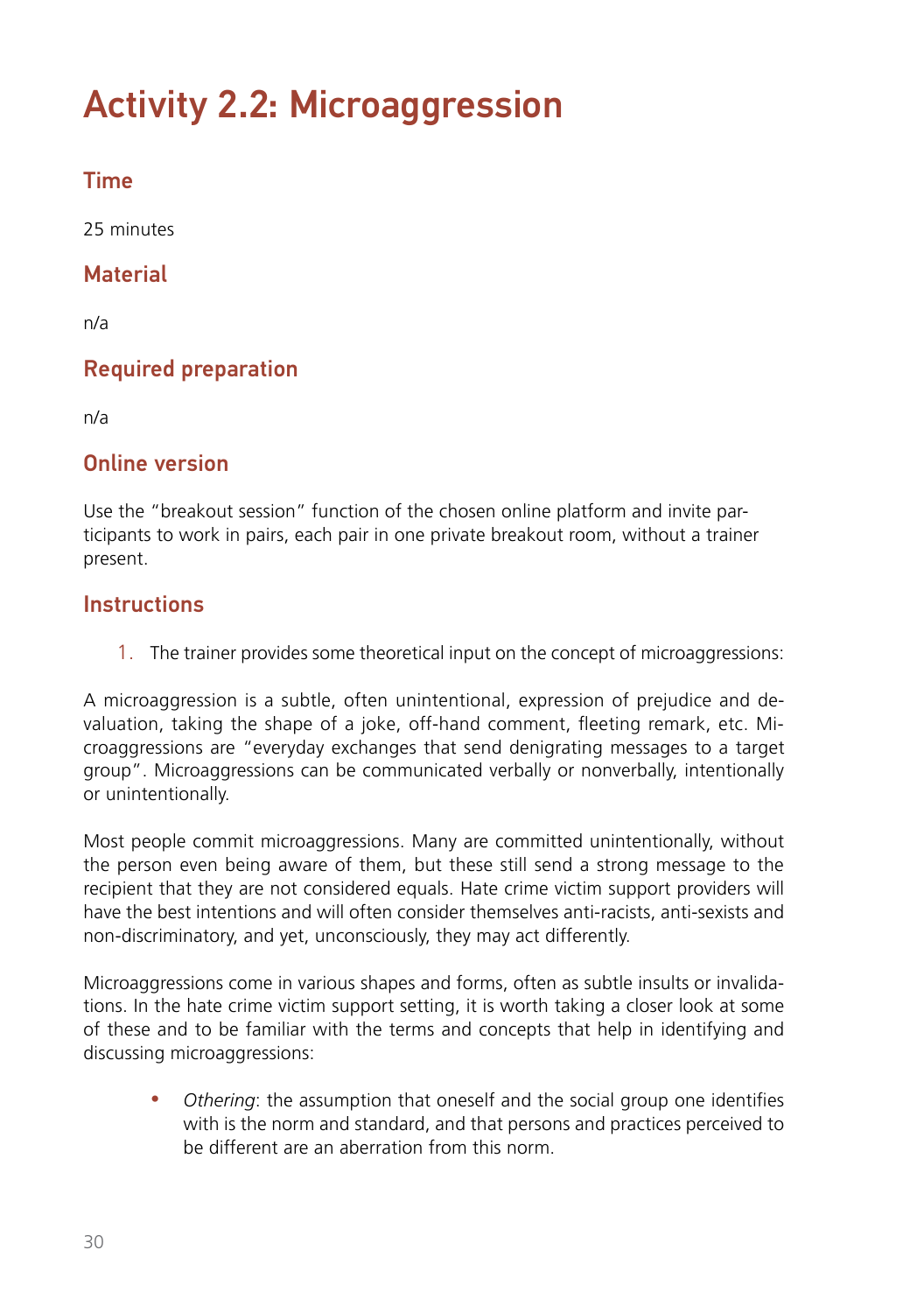- *Paternalism*: interfering with a client's right to self-determination and overriding their autonomy – allegedly in their best interest.
- *Invalidation*: comments or behaviours that negate the thoughts, feelings and reality of the target person (for example, a person of colour, with a disability, transgendered, etc.).
- *Colour-Blindness*: a person claiming and pretending not to see a person's/ group's racial or ethnic background, thus avoiding being questioned about racial bias and discrimination.

The service provider setting is not a microaggression-free setting, as counsellors are not necessarily aware of their own biases. When microaggressions occur within the counselling relationship, it undermines the trust and safety necessary for the effective provision of services. Clients will not feel they are in a safe space, and a proper needs assessment will not take place. Clients might also terminate the counselling process prematurely as they experience hostility in the relationship.

As a service provider, it is important to take ownership of occurrences of microaggression and injury if they do occur in the counselling process, and to learn from them. A denial of the occurrence adds insult to injury, since many, when confronted with the committed aggression, dismiss or invalidate the experience of the recipient of such messages.

- 2. Participants are asked to think about a microaggression they themselves have witnessed.
- 3. Participants are asked to work in pairs and discuss the incident, by reflecting on the following questions:
	- What was the microaggression, who was the target (group), who committed it and in which context?
	- Why was the message offensive to the target person/group?
	- How did you feel as a witness, and how do you think the target person must have felt?
	- What have you learnt from this?

Note: The content of this exchange remains within the small group and is not discussed in the plenary. Participants are requested to keep the discussion in the small group confidential. Participants should be free to opt out of this activity, if they so choose.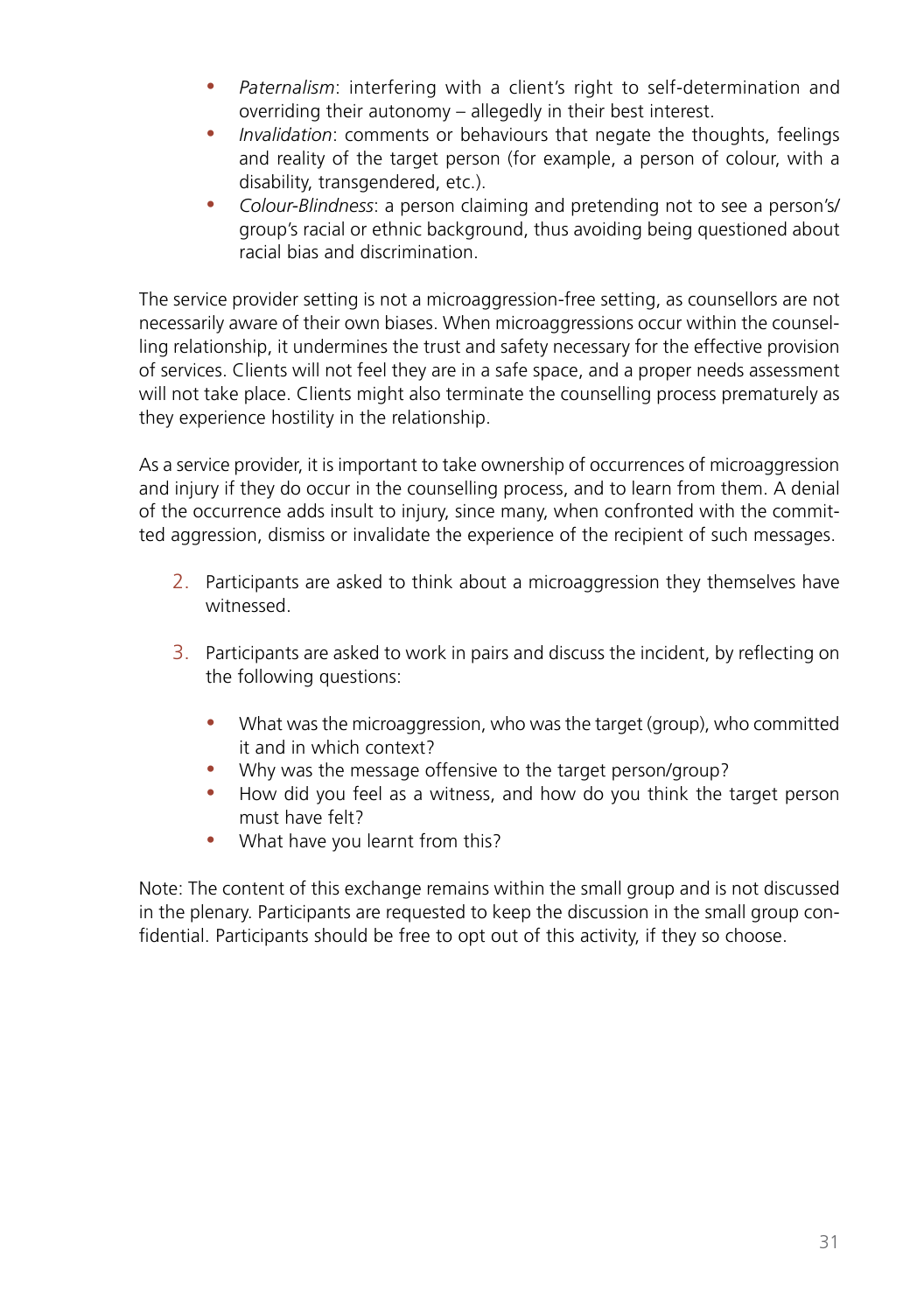# <span id="page-31-0"></span>Activity 2.3: A conversation with a client – Recognizing microaggressions

# Time

45 minutes

#### **Material**

Two chairs

### Required preparation

Trainers are advised to rehearse the dialogue they want to perform a couple of times prior to the training. It is recommended to adapt the model dialogue to the specific setting of the training. For example, trainers may want to adapt the cultural references made in the dialogue to the national context. Prepare a flip chart and felt pens to jot down terminology (if needed).

#### Online version

Trainers frame the activity as a dialogue taking place in an online counselling setting. Trainers should speak clearly and slowly, so as to allow participants to take notes while they speak.

#### **Instructions**

- 1. Two trainers will stage the interaction between service provider (P) and client (C) in a counselling setting. Participants are asked to observe the interaction, take notes and try to identify the types of microaggressions occurring.
- 2. The model dialogue provided below can be used either verbatim, modified or contextualized.
- 3. Trainers debrief participants by inviting them to share their observations in the plenary. Ask them to label each observed micro-aggression by using the terminology introduced at the beginning of the session, and invite participants to share their stories where they can relate to exchanges they have witnessed or to experiences in their counselling practice.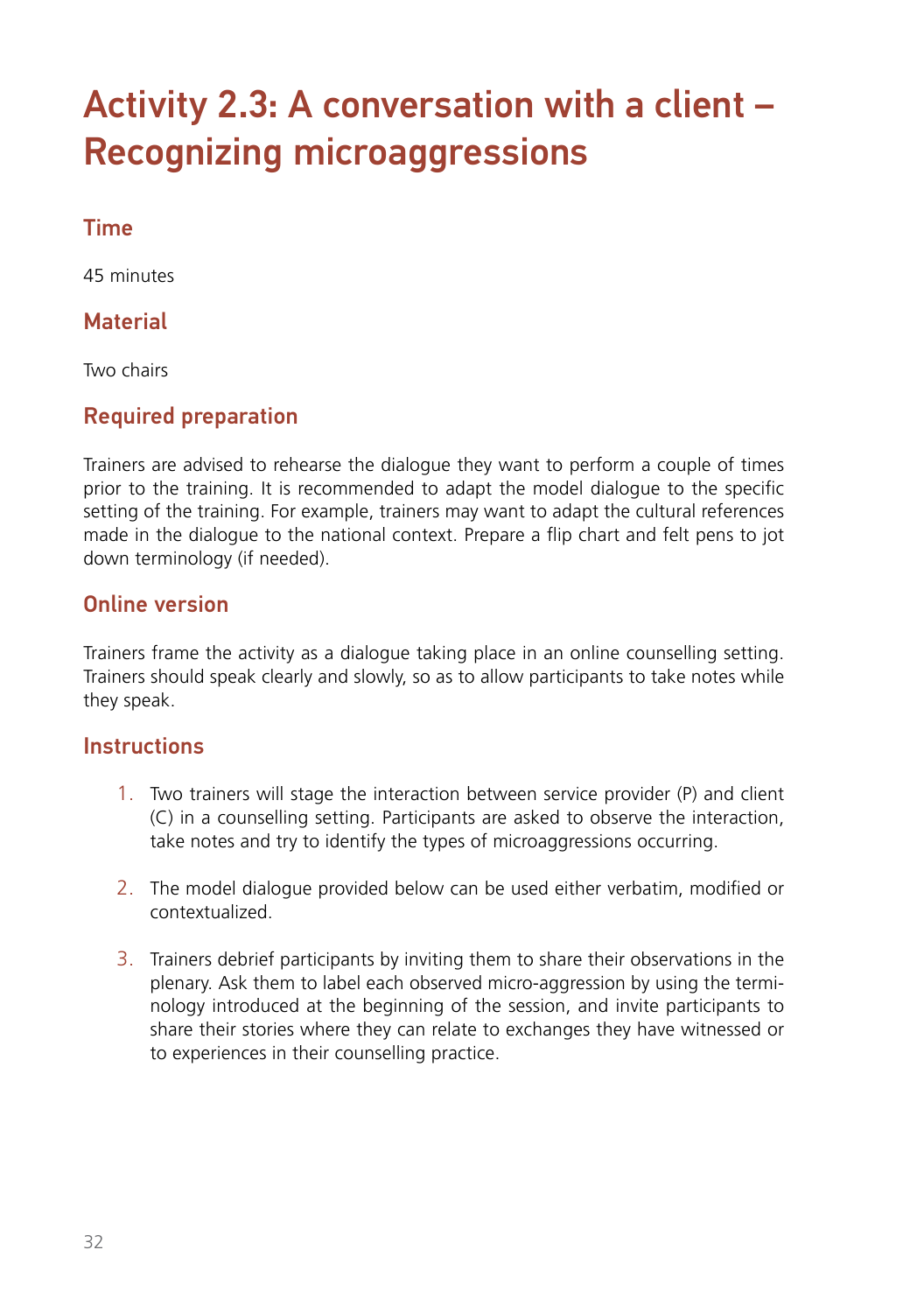- 4. At the close of session, trainers will emphasize that a victim-centred approach to service provision observes the following key principles to keep clients safe in the counselling setting:
	- Trust and sensitive treatment: The service provider uses verbal and body language that conveys respect, composedness and a non-judgemental attitude to the client and their story. They validate their experience.
	- Respect: The service provider ensures the client has all the necessary information for any decisions they need to take. They do not impose their point of view or opinion on their clients, and do not try to influence their decisions.
	- Capitalize on strengths: The hate crime victim does not only have specific needs in the aftermath of their victimization, but also individual strengths and resources. The service provider will seek to mobilize these resources in the recovery process, for example by encouraging the client to draw on emotional support from their social network, by re-establishing daily routines that had positively structured their daily life before, etc.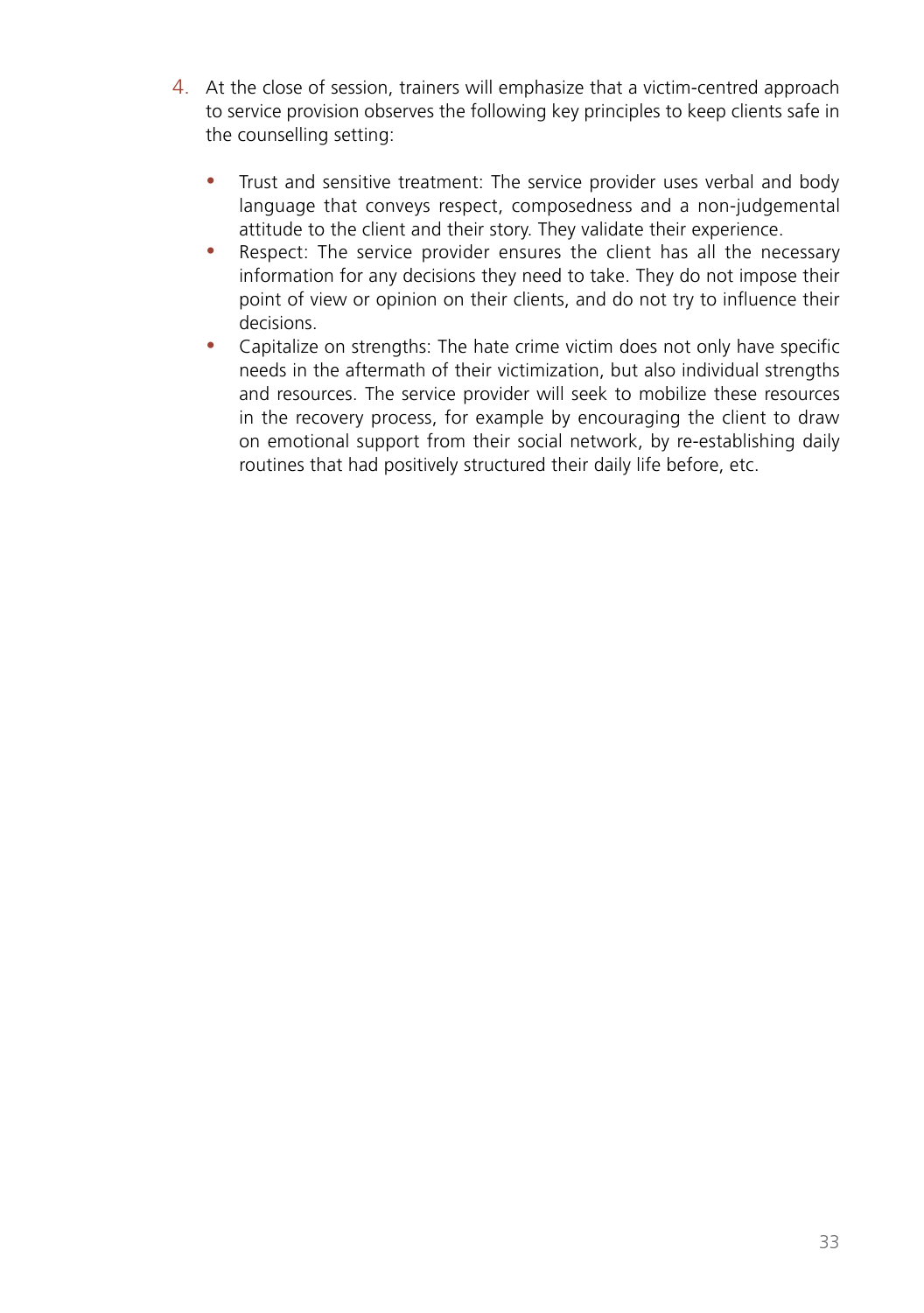#### Handout 2.3.1: A conversation with a client

P: Good morning, Ms. Abami.

C: Good morning. My name is Ebel Shanu.

P: Oh, you look alike, sorry. Good morning, Ms. Shano.

C: Shanu.

P: That's right, Ms. Shanu. Thank you for reaching out to us. I can see from our notes to your file that you have already thought about reporting your case to the police and you have probably already had your appointment with a social worker at your residence. I guess we can now start putting everything together you will need when you have your appointment with the police, so that you have your story ready and investigators will be able to follow up. I would also like to explain to you today what the next steps are and when you will have a second appointment at our office. Right, Ms. Shano?

C: Thank you. I need new glasses. Mine were broken that day.

P: We will need to file an application with the medical insurance company. First we'll try to get the document ready, but in the meantime, we also need to make sure the medical report from the hospital is ready. I am not sure … hmm … maybe that's too complicated for you?

C: I already received the medical report, but the problem is that I don't have any medical insurance at the moment.

P: Can your husband' s medical insurance cover you for the time being?

C: My husband?

P: OK, I see, you are not married yet. Well then, in that case, what we can do is file an application with the social security fund of the Victims Rights Foundation … hang on, let me switch on the heating for you, you must be really cold in this awful European climate, aren't you?

C: I am ok, thanks. In my hometown in Switzerland the weather is much colder than here, actually.

P: Hmm … ok, so as I was saying, we will ask the Victim Rights Foundation and see whether they can cover the expenses.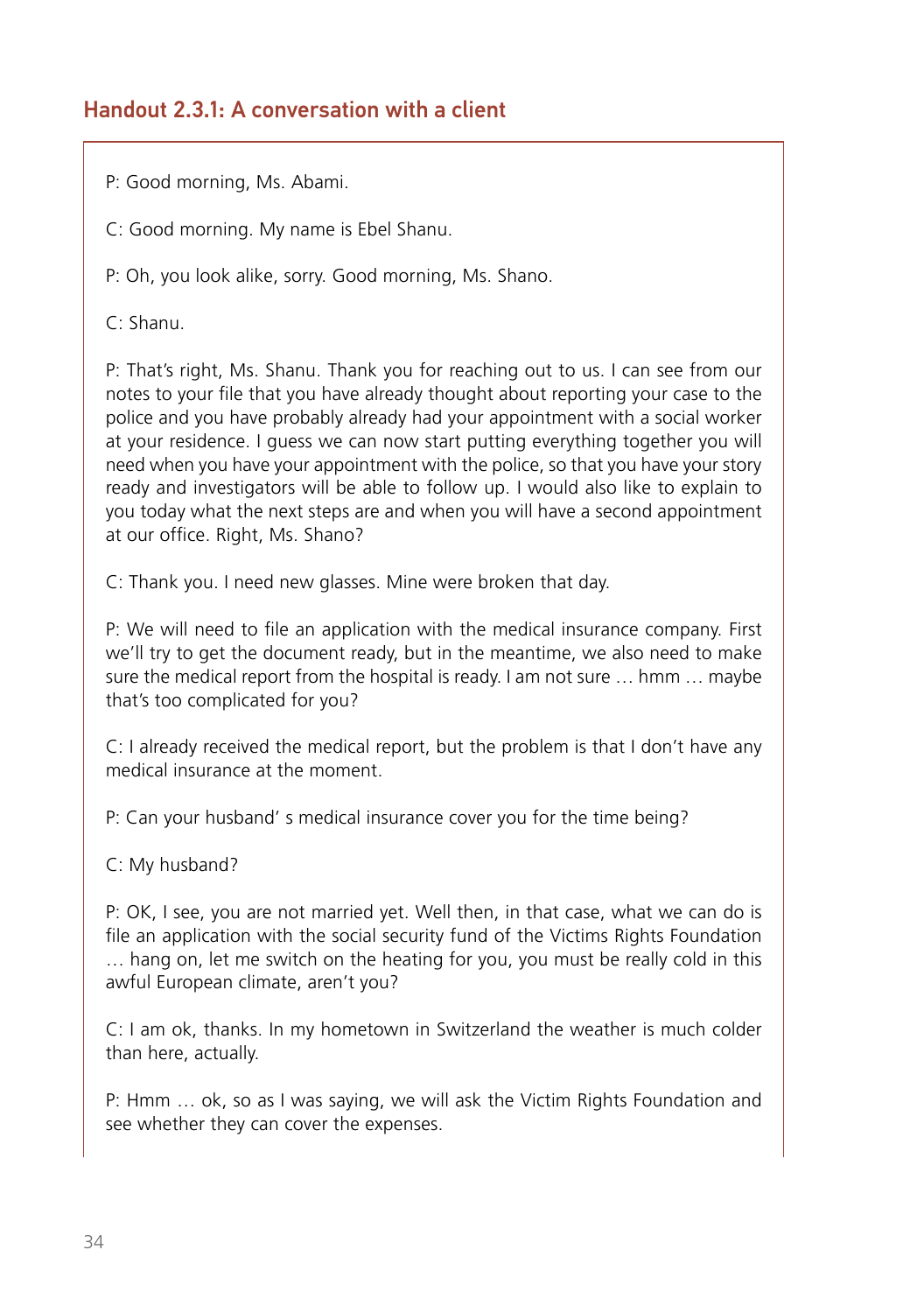C: Ok, yes, I understand.

P: Great. The way you express yourself in our language is really good, by the way.

C: Thanks. It's my first language.

P: Hmm … So what happened, why did your medical insurance expire?

C: I was unemployed for a while, and when I found a new job, I immediately tried to have my previous insurance reinstated, but they told me I have to wait for 30 days before I can renew it. I think there would have been a way, but they didn't even try to find a solution for me because they thought I was a foreigner who didn't understand the system.

P: No, I don't think so. It was probably just that they have these statutory periods they need to stick to. Ok, so what we need to do is the following, Ms. Shano …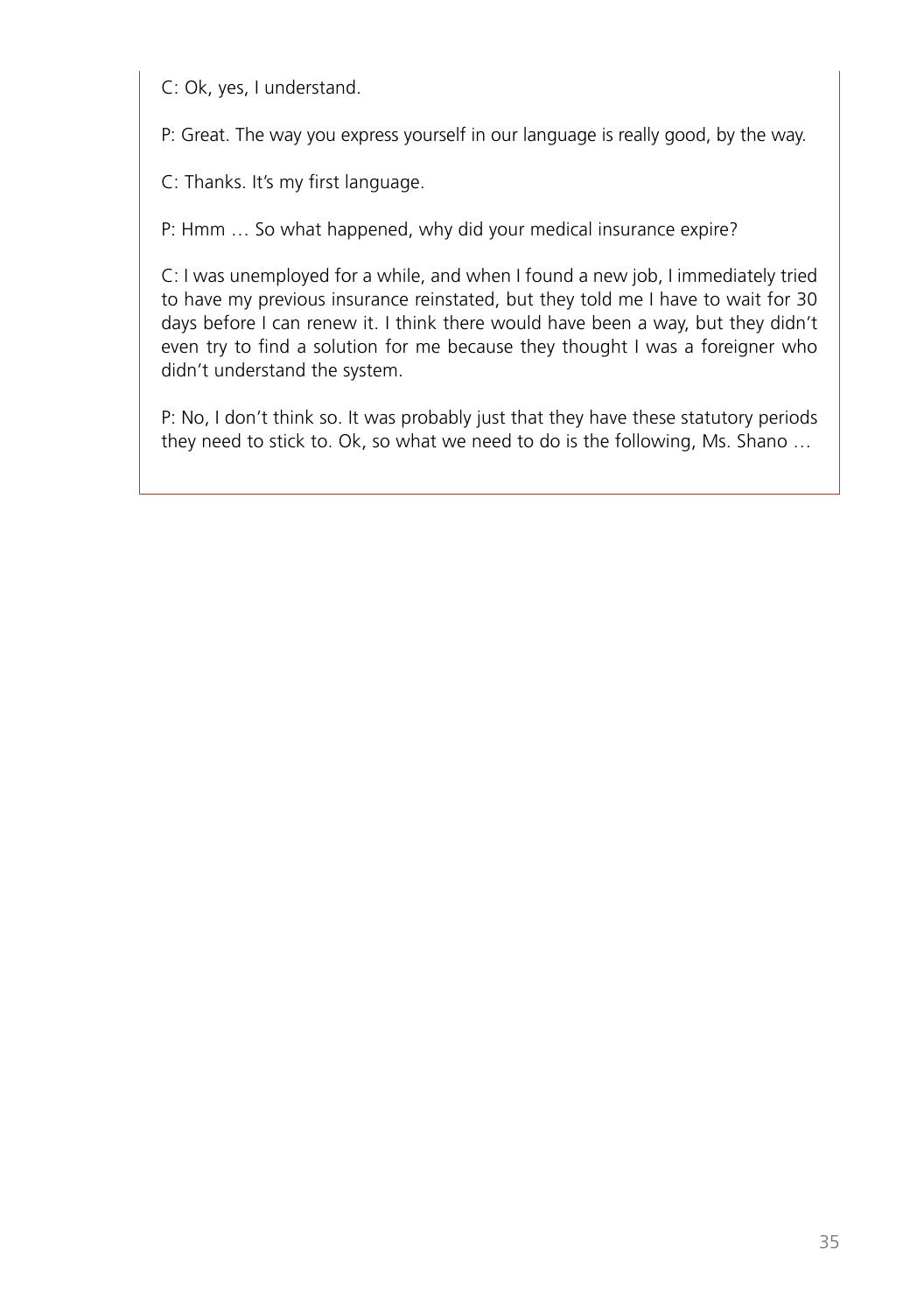# <span id="page-35-0"></span>Session 3: Individual needs assessment

The primary responsibility of a victim support service, be it a generic or a specialist support provider, is to ensure that each victim receives the support they need. Each individual is impacted by a hate crime differently. Some victims may require emotional and psychosocial support, while others may need assistance with practical things, and some others need help navigating the criminal justice system, applying for compensation, interacting with the media or organizing solidarity actions. The process of identifying a victim's needs is called an individual needs assessment (INA).<sup>9</sup>

The needs of hate crime victims, their personal situation, strengths and coping strategies vary from person to person and play a role in what kind of support that person might need. A service provider's role is to convey pertinent information about the victims' rights, how to report a crime and what the process of engaging with the criminal justice system entails, as well as the types of psychosocial and other support services available so that victims themselves can make informed choices about options and make decisions for themselves. Victims should not be overwhelmed with information, but should receive relevant information, based on their needs, as identified during an INA process. Service provision should be rooted in a victim-centred approach, designed to empower victims to make decisions and to support them in implementing these decisions.

A properly conducted INA results in an understanding of the victim's needs and an agreement between the victim and the service provider on how to achieve the agreed objectives. This agreement may entail referring a victim to other support services that are better positioned to provide support.

In this session, participants will be quizzed on some basics of the INA process, and then will be presented with practical aspects of how to conduct an INA. In the role play that will follow, participants will move on to practicing conducting an INA. The session aims to solidify an understanding of the importance of listening to the victim and ensuring that the victim feels safe and comfortable to express their needs, and to demonstrate how support providers are guided by the objectives set by the victim. The session will emphasize that the role of support providers is to support victims and not to dictate to them what is in their best interest. Finally, participants will be introduced to the essentials of referrals and provided with a checklist that service providers can use as a guide they can adapt for their organization.

<sup>9</sup> See ODIHR, *Model Quality Standards*, *op cit*., note 4 p.17.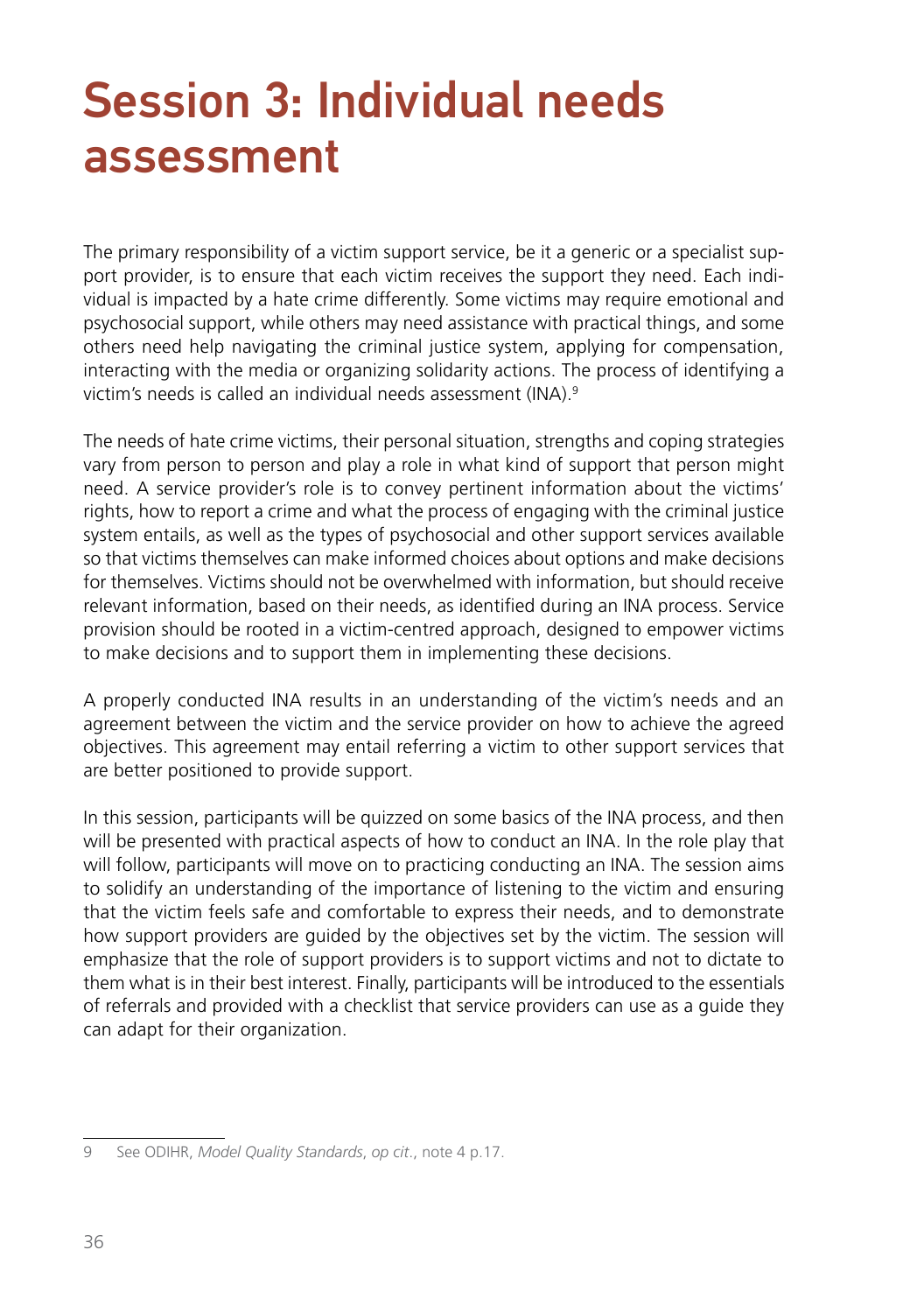### Learning outcomes

At the end of this session, participants will:

- recognize the importance of the INA as a tool to empower victims to make decisions on the support they need; and
- be able to carry out an INA in a victim-centred manner.

# Time

105 minutes

### **Activities**

- Activity 3.1: INA quiz True or false? (15 minutes)
- y Activity 3.2: Presentation INA essentials (30 minutes)
- Activity 3.3: Role play (60 minutes)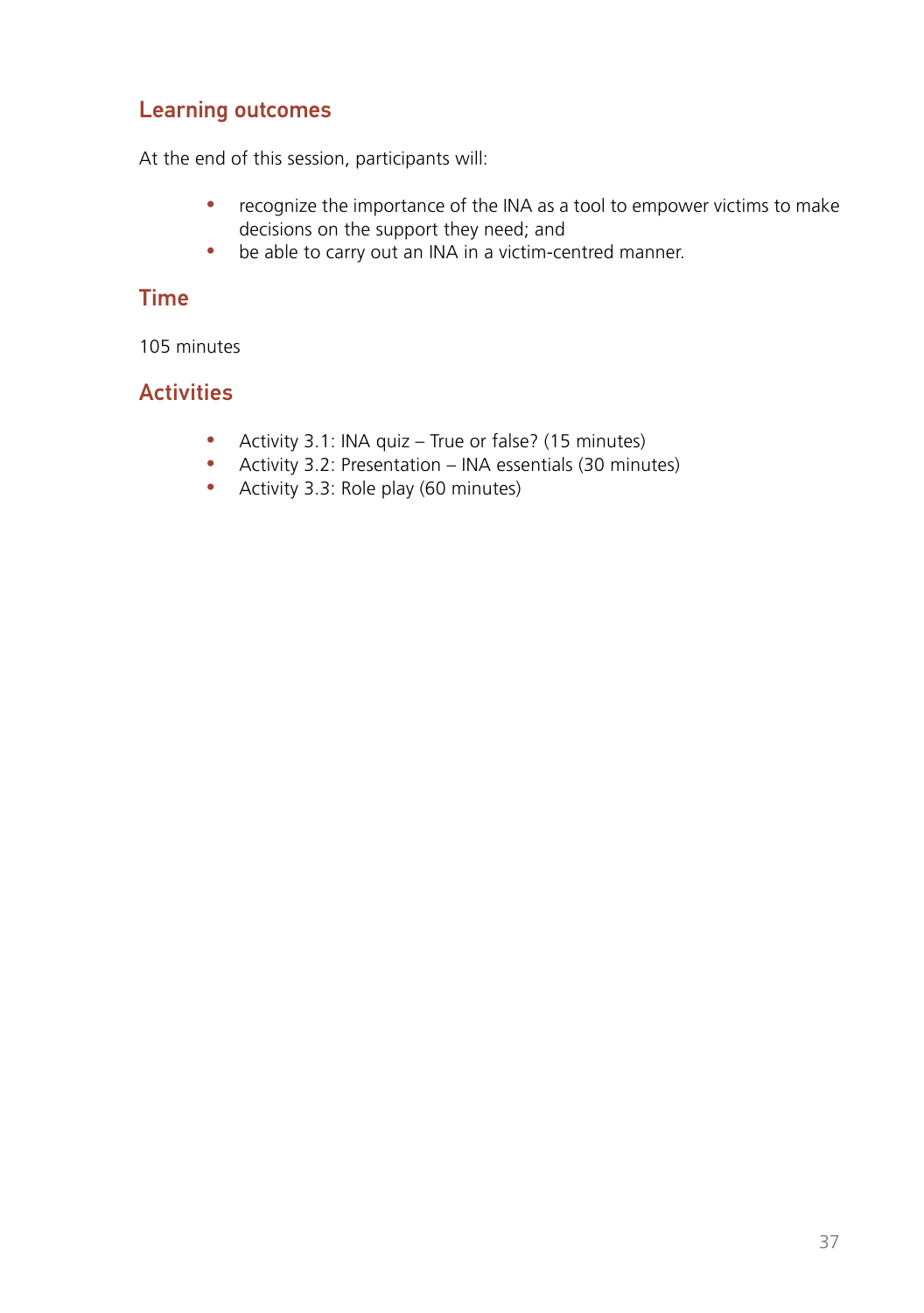# Activity 3.1: INA quiz – True or false?

# Time

15 minutes

# Required preparation

Prepare the quiz with the questions on the basics of the INA process in Handout 3.1.1: Quiz questions and answers – INA basics.

## Online version

Use an online quiz tool.<sup>10</sup>

### **Instructions**

- 1. In this warm-up activity, participants will get a quick overview of some of the basics of the INA process; an online quiz tooltrainers are familiar with could be used for both in-person and online training. Participants should be given just enough time to quickly respond to one question at a time, each time showing the correct answer when the voting is complete.
- 2. Trainers do not have to wait for everyone to vote. The purpose of the exercise is to get people involved and highlight some of the INA basics.
- 3. In case there are incorrect answers, trainers can ask for a volunteer to provide and explain the correct answer. If there are no volunteers, trainers should take turns in explaining the correct answer, using the answers from the quiz.

<sup>10</sup> Such as [Mentimeter](https://www.mentimeter.com/) or any other quiz tool.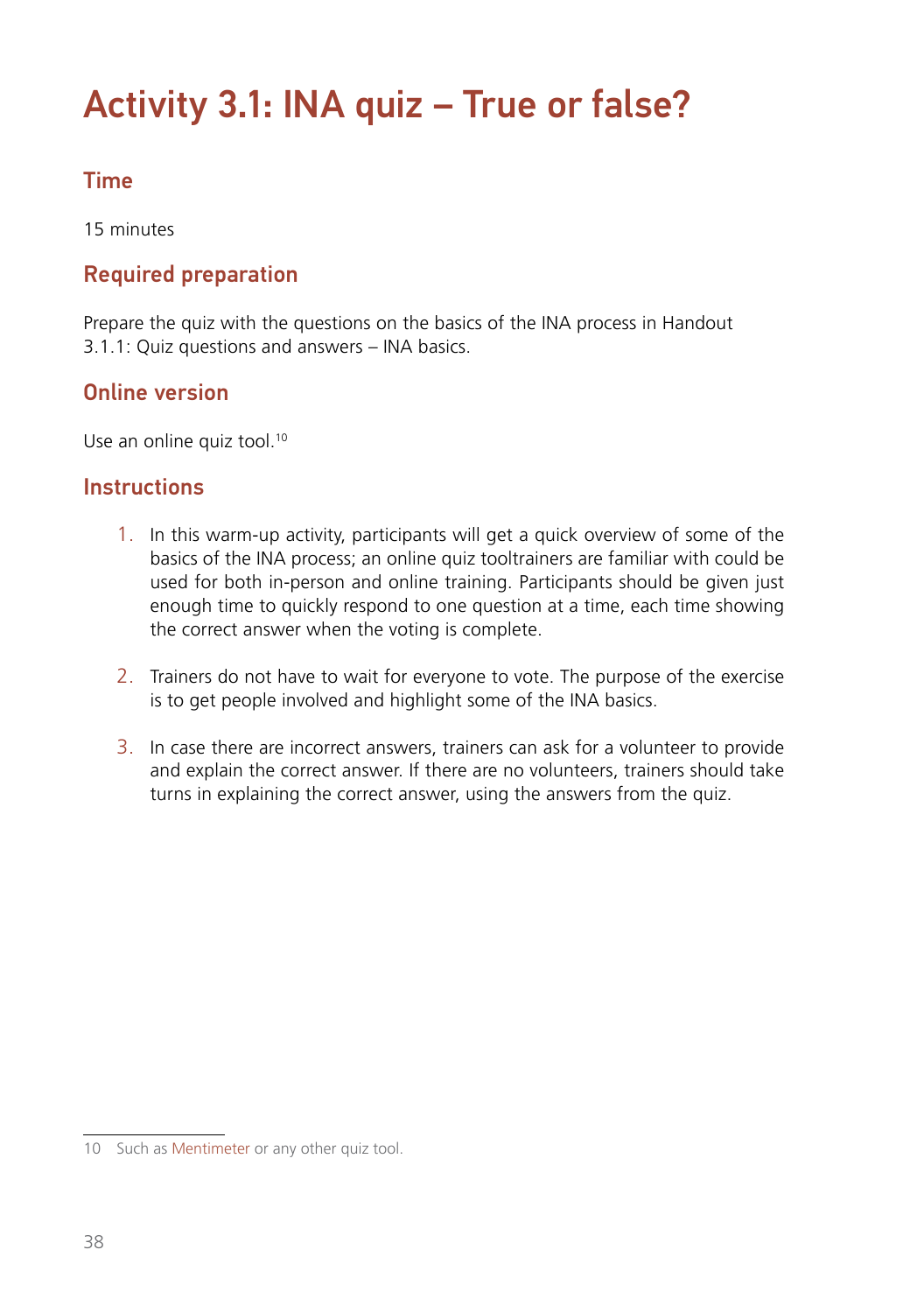# Handout 3.1.1: Quiz questions and answers – INA basics

|                | Question                                                                                                                                                                                                                                                                                                                                                                                                                                                                                                                                                                                                                                                                                                                                                                                                                                                                                                       | <b>True</b> | <b>False</b> |
|----------------|----------------------------------------------------------------------------------------------------------------------------------------------------------------------------------------------------------------------------------------------------------------------------------------------------------------------------------------------------------------------------------------------------------------------------------------------------------------------------------------------------------------------------------------------------------------------------------------------------------------------------------------------------------------------------------------------------------------------------------------------------------------------------------------------------------------------------------------------------------------------------------------------------------------|-------------|--------------|
| 1 <sub>1</sub> | An INA is a questionnaire that a hate crime victim must fill in<br>online before seeking support from a support provider.<br><b>False:</b> An INA is an interview or a series of interviews aimed<br>at understanding the victim's needs. While victim participation<br>in the INA is essential, some information about the victims'<br>needs may already be available, for example, when a case<br>was reported in the media, which mentioned that the victim<br>does not speak the local language, or that the window in the<br>victim's place of residence was broken and needs replacement.                                                                                                                                                                                                                                                                                                                |             | X            |
| 2.             | Once completed, the INA document is sealed and cannot be<br>changed.<br>False: The INA process should not end once the initial needs<br>assessment is completed. The needs of a victim do not remain<br>static and may change with time and with the progress of<br>criminal proceedings. During follow-up meetings, counsellors<br>should ask whether there are any new or changed impacts<br>that they observed, so as to determine if any new or adjusted<br>actions are needed.                                                                                                                                                                                                                                                                                                                                                                                                                            |             | X            |
| 3.             | There is a set of needs that each hate crime victim has, and<br>during an INA the victim decides whether they need support<br>with each of the pre-determined needs.<br>False: While some victims may have similar needs, support<br>providers should not be asking checklist questions about pre-<br>determined needs. Instead, the victim should be guided in the<br>conversation in such a way that they feel safe and comfortable<br>to speak about their individual needs. Counsellors should be<br>aware, however, that the victim's life may be impacted in the<br>following areas:<br>Health and well-being<br>Feeling of safety<br>۰<br>Ability to cope with daily aspects of life, such as do-<br>ing grocery shopping, taking care of children or other<br>dependents, going to school/work and using public<br>transport.<br>Dealing with authorities, including in the criminal<br>justice system |             | x            |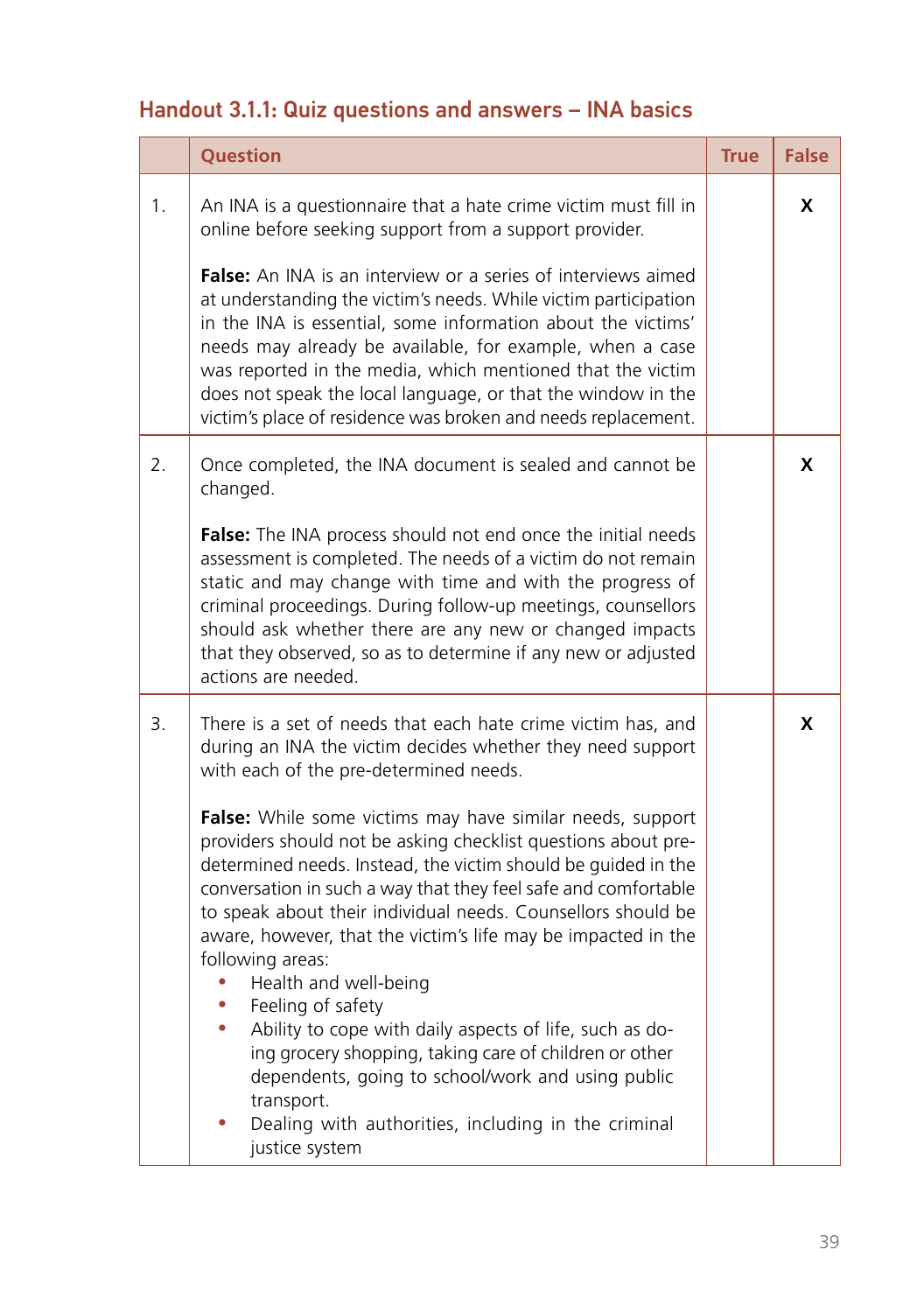| 4. | An INA should be conducted upon first contact with a hate<br>crime victim.<br>True: It is important that an initial INA that identifies emer-<br>gency needs (such as safety, the risk of secondary and repeat<br>victimization, of intimidation and of retaliation) is carried out<br>at the earliest opportunity. However, an in-depth INA would<br>require a series of meetings.                                                                                                                                                                                                                                              | X |   |
|----|----------------------------------------------------------------------------------------------------------------------------------------------------------------------------------------------------------------------------------------------------------------------------------------------------------------------------------------------------------------------------------------------------------------------------------------------------------------------------------------------------------------------------------------------------------------------------------------------------------------------------------|---|---|
| 5. | An INA cannot be done without having previously reported<br>the crime to the police.<br>False: Prior reporting of the crime to the authorities is not a<br>prerequisite for an INA. Any person seeking support should<br>have their needs identified. An INA should be carried out<br>for witnesses and other affected persons, if they are seeking<br>support.                                                                                                                                                                                                                                                                  |   | X |
| 6. | The service provider is better placed to make decisions on<br>how to help the victim, as the victim is often under heavy<br>emotional stress.<br>False: Support services provide quidance on available options<br>and support to victims in deciding what objectives they want<br>to achieve. The information that counsellors provide should be<br>realistic and within their competence. It should be provided<br>with the purpose of helping the victim make their own deci-<br>sions. Support providers must not impose a course of action<br>or otherwise influence victims. Counsellors should work to<br>empower victims. |   | X |
| 7. | Assessing individual's needs allows the service provider to un-<br>cover the impact of hate crimes on a wider community.<br>True: By properly identifying needs of the affected individual,<br>an INA can help identify the needs of a community that might<br>feel affected. It can also help design appropriate engagement<br>strategies for law enforcement agencies to ensure the com-<br>munity's safety.                                                                                                                                                                                                                   | X |   |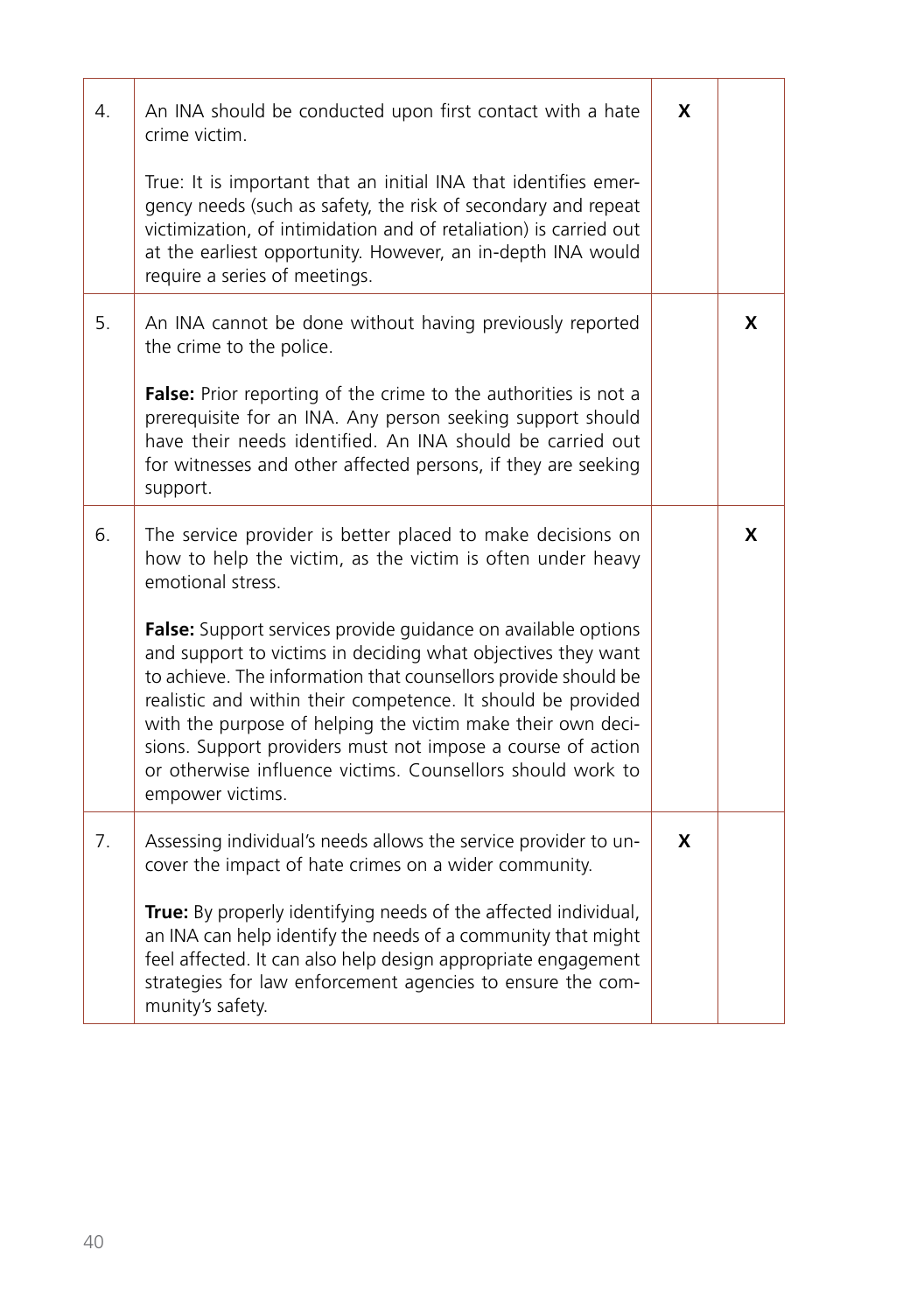| 8.              | The support provider must transfer all information obtained<br>during an INA to relevant authorities.<br><b>False:</b> Sharing of INA outcomes must be done with the explicit<br>and informed consent of the victim. An INA process should<br>start with a clear explanation of what the process entails and<br>how information is going to be used, stored and shared.                                                                                                          | X |
|-----------------|----------------------------------------------------------------------------------------------------------------------------------------------------------------------------------------------------------------------------------------------------------------------------------------------------------------------------------------------------------------------------------------------------------------------------------------------------------------------------------|---|
| 9.              | Support providers should automatically trigger protection<br>measures, such as entering the courtroom from a separate<br>entrance, making use of a separate waiting room, giving tes-<br>timony via audio/video link, etc., for all hate crime victims.<br><b>False:</b> Whether and to what extent a victim should benefit<br>from special measures in the course of criminal proceedings<br>should be determined during the INA and triggered only if the<br>victim so wishes. | X |
| 10 <sub>1</sub> | One service provider should be able to address all of the needs<br>identified during an INA.<br><b>False:</b> To ensure that victims have access to the services they<br>need, service providers must be familiar with each other's<br>services, co-ordinate their efforts and have mechanisms in<br>place that enable seamless referrals to the service that is best<br>positioned to support the victim. Multiple referrals are to be<br>avoided as much as possible.          | X |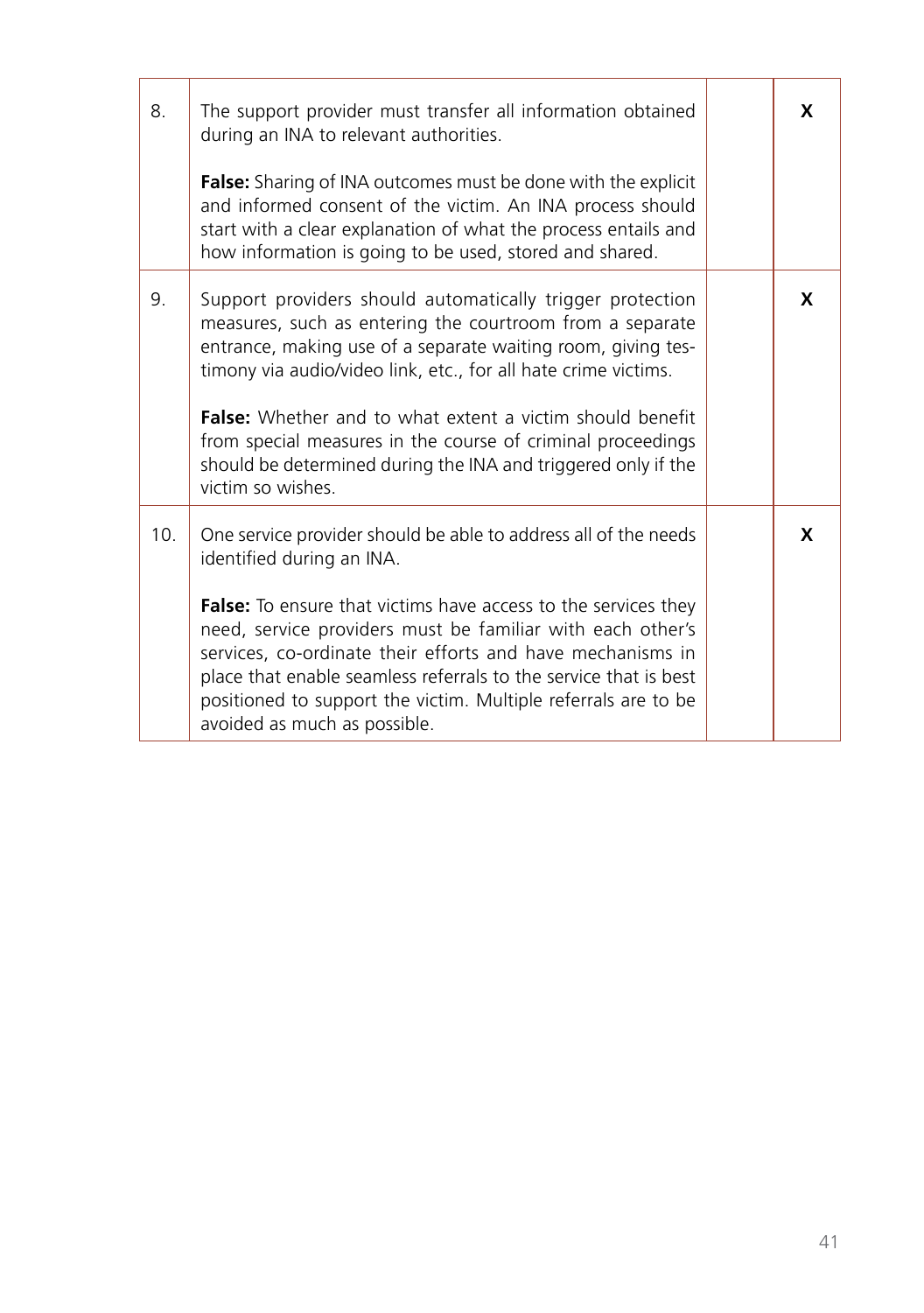# Activity 3.2: Presentation – INA essentials

# Time

30 minutes

## **Material**

Handout 3.2.1: INA content

## Required preparation

Trainers should familiarize themselves with local legislation regulating the INA process, as conducted by actors in the criminal justice system. If there are guidance documents on how to conduct an INA, it would be useful to examine them before the training and make them available to the participants for future reference.

### Online version

Trainers prepare a PowerPoint presentation summarizing the main information (below).

### Note for trainers

In this activity, trainers will provide information on INA essentials. In some segments of the activity, participants could be asked to either add to the information presented by the trainers or be the first to provide examples from practice, leaving the task of expanding to the trainers. During the presentation, participants should be encouraged to ask questions if something is unclear, but to refrain from commenting for the purpose of generating a discussion. Participants should also be encouraged to take notes to refer to during the next activity. A plenary discussion is planned after the final activity in the session.

### **Instructions**

1. Trainers present the information below to explain the basics of an INA. Adaptations to national context are encouraged.

Hate crime victims have specific support and protection needs. To adequately respond to a victim's needs, a tailored and individualized response is required. While there is no uniform approach to identifying victim's needs, ODIHR's *Hate Crime Victims in the Criminal Justice System: A Practical Guide* proposes two guiding principles: 11

<sup>11</sup> ODIHR, *[Hate Crime Victims in the Criminal Justice System: A Practical Guide](https://www.osce.org/odihr/447028)*, (Warsaw: OSCE/ODIHR, 2020), p. 94.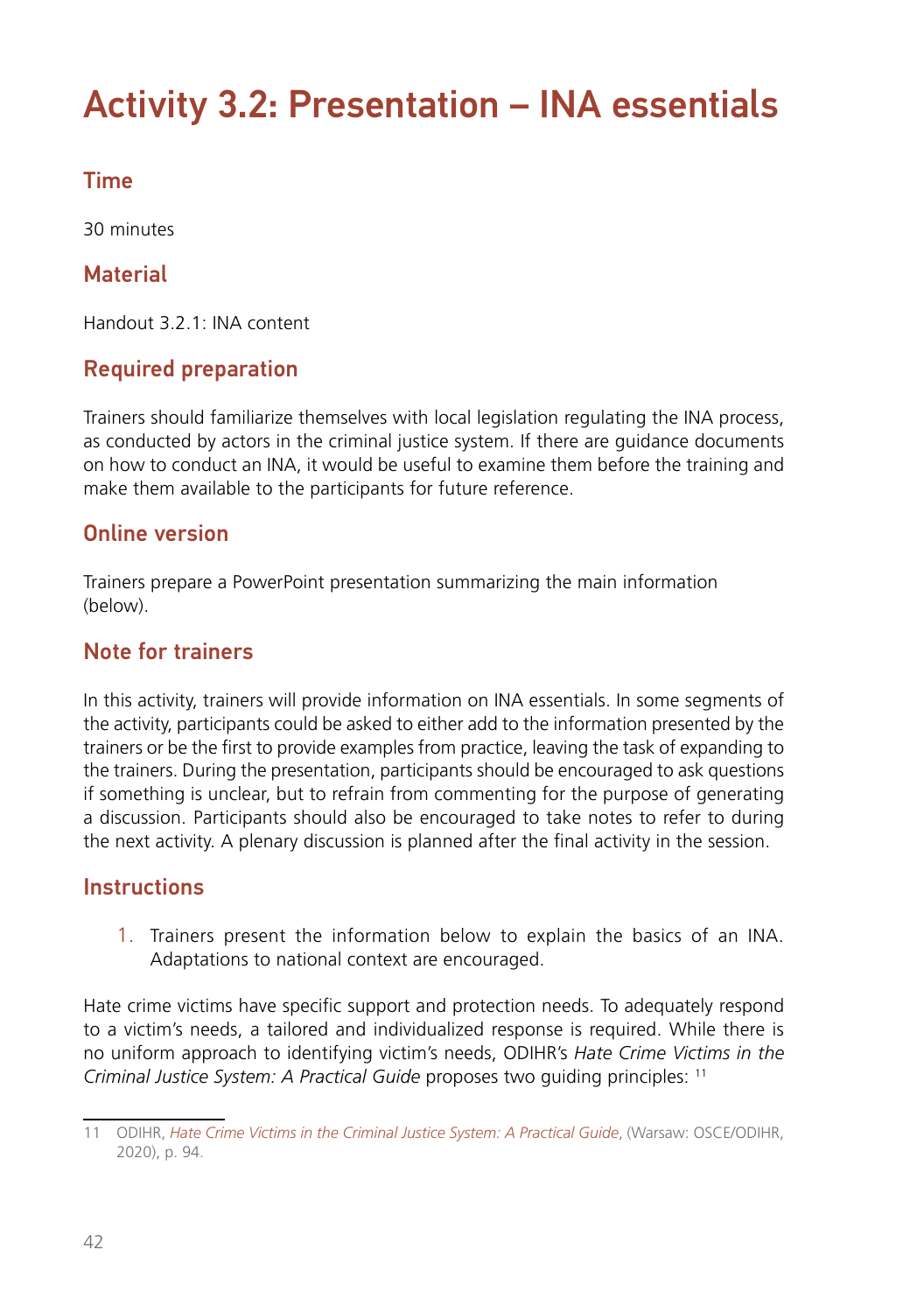- Ensure that the needs of each victim are assessed on a case-by-case basis; and
- Ensure that each victim is granted protection and referred to the relevant support service provider.

For OSCE participating States that are members of the EU, the Victims' Rights Directive, adopted in 2012, establishes minimum standards on the rights, support and protection of victims of crime, and aims to ensure that all victims are recognized and can participate in criminal proceedings. The obligation to conduct an INA is contained in Article 22 of the Directive, which outlines the purpose and basic requirements of an INA. Participating States that are not part of the European Union and that do not have established procedures on how to conduct an INA can be guided by the provisions in Article 22, as they work to define and standardize the INA process to ensure that victims needs are understood and being met in their country.

# EU Victim's Rights Directive, Article 22

### *Individual assessment of victims to identify specific protection needs*

- 1. Member States shall ensure that victims receive a **timely and individual assessment**, in accordance with national procedures, to **identify specific protection needs** and to **determine whether and to what extent they would benefit from special measures in the course of criminal proceedings**, as provided for under Articles 23 and 24, due to their particular vulnerability to secondary and repeat victimisation, to intimidation and to retaliation.
- 2. The individual assessment shall, in particular, take into account:
	- the personal characteristics of the victim;
	- the type or nature of the crime; and
	- the circumstances of the crime.
- 3. In the context of the individual assessment, **particular attention shall be paid to** victims who have suffered considerable harm due to the severity of the crime; **victims who have suffered a crime committed with a bias or discriminatory motive which could, in particular, be related to their personal characteristics**; victims whose relationship to and dependence on the offender make them particularly vulnerable. In this regard, victims of terrorism, organised crime, human trafficking, gender-based violence, violence in a close relationship, sexual violence, exploitation or **hate crime**, and victims with disabilities **shall be duly considered**.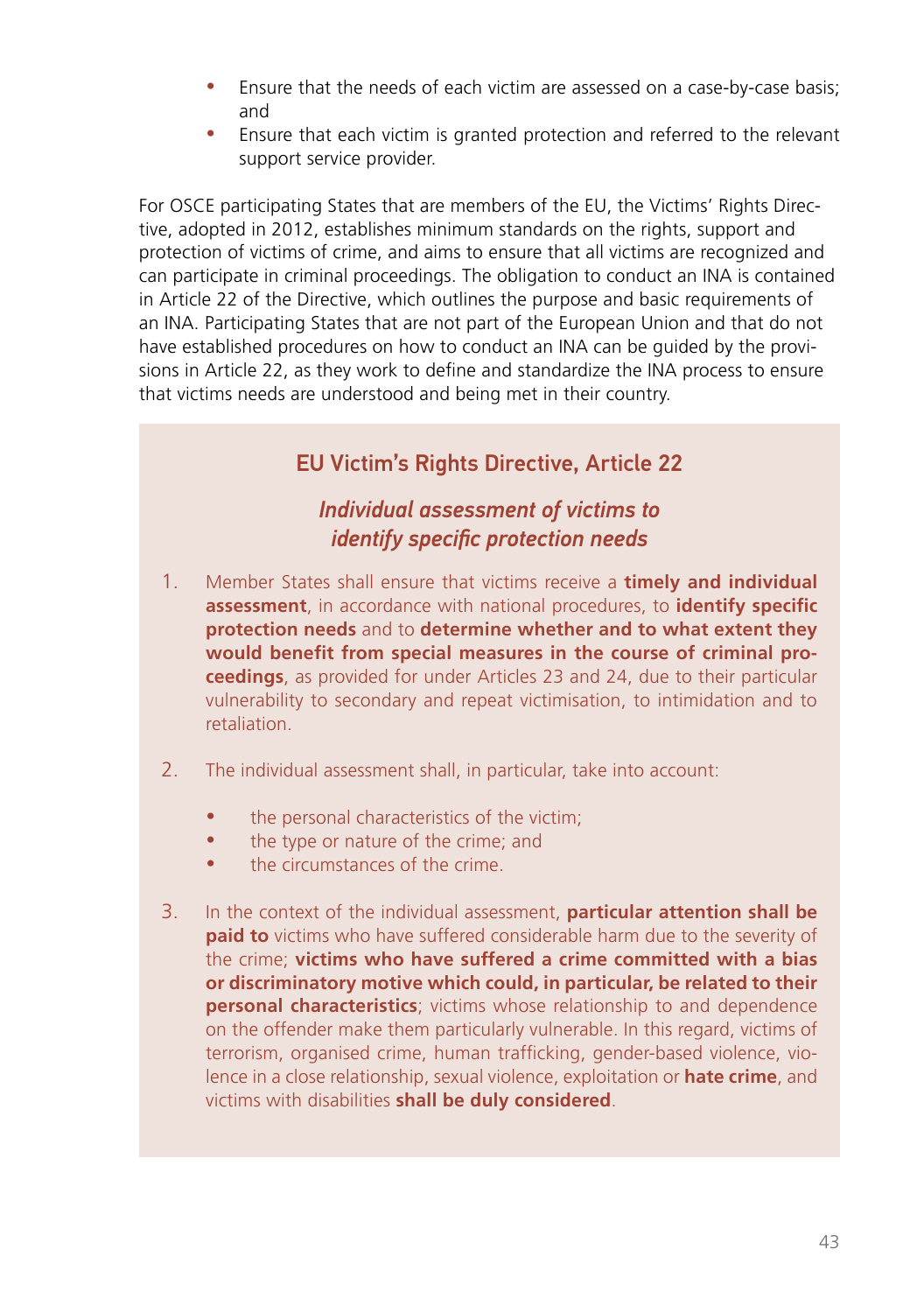- 4. For the purposes of this Directive, child victims shall be presumed to have specific protection needs due to their vulnerability to secondary and repeat victimisation, to intimidation and to retaliation. To determine whether and to what extent they would benefit from special measures as provided for under Articles 23 and 24, child victims shall be subject to an individual assessment as provided for in paragraph 1 of this Article.
- 5. The extent of the individual assessment may be adapted according to the severity of the crime and the degree of apparent harm suffered by the victim.
- 6. **Individual assessments shall be carried out with the close involvement of the victim** and shall take into account their wishes including where they do not wish to benefit from special measures as provided for in Articles 23 and 24.
- 7. If the elements that form the basis of the individual assessment have changed significantly, **Member States shall ensure that it is updated throughout the criminal proceedings.**

Article 8 of the Directive created an obligation for Member States to facilitate the referral of victims to victim support services by the competent authority that received the complaint and by other relevant entities. Such referrals are only possible and meaningful if they are made according to the victim's needs. Properly identifying victim's needs is of crucial importance. It is equally important to establish working professional relationships between the criminal justice system and specialist support providers.

### INA Practicalities

There are different ways service providers can identify a victim's needs. There are, however, essential elements to a victim-centred INA process. In this segment of the session, trainers could ask participants to list what they do in their organization to ensure that the INA is carried out in a victim-centred manner. If there are no volunteers, trainers could provide the examples below.

### Meeting set-up

- Creating a welcoming atmosphere when meeting the victim for the first time.
- Ideally, having available a dedicated space in the office that is not exposed, offers privacy and is set up to make people feel comfortable. If possible, tissues and culturally appropriate drinks and snacks should be offered.
- Offering the option of meeting a victim at a public place of their choosing.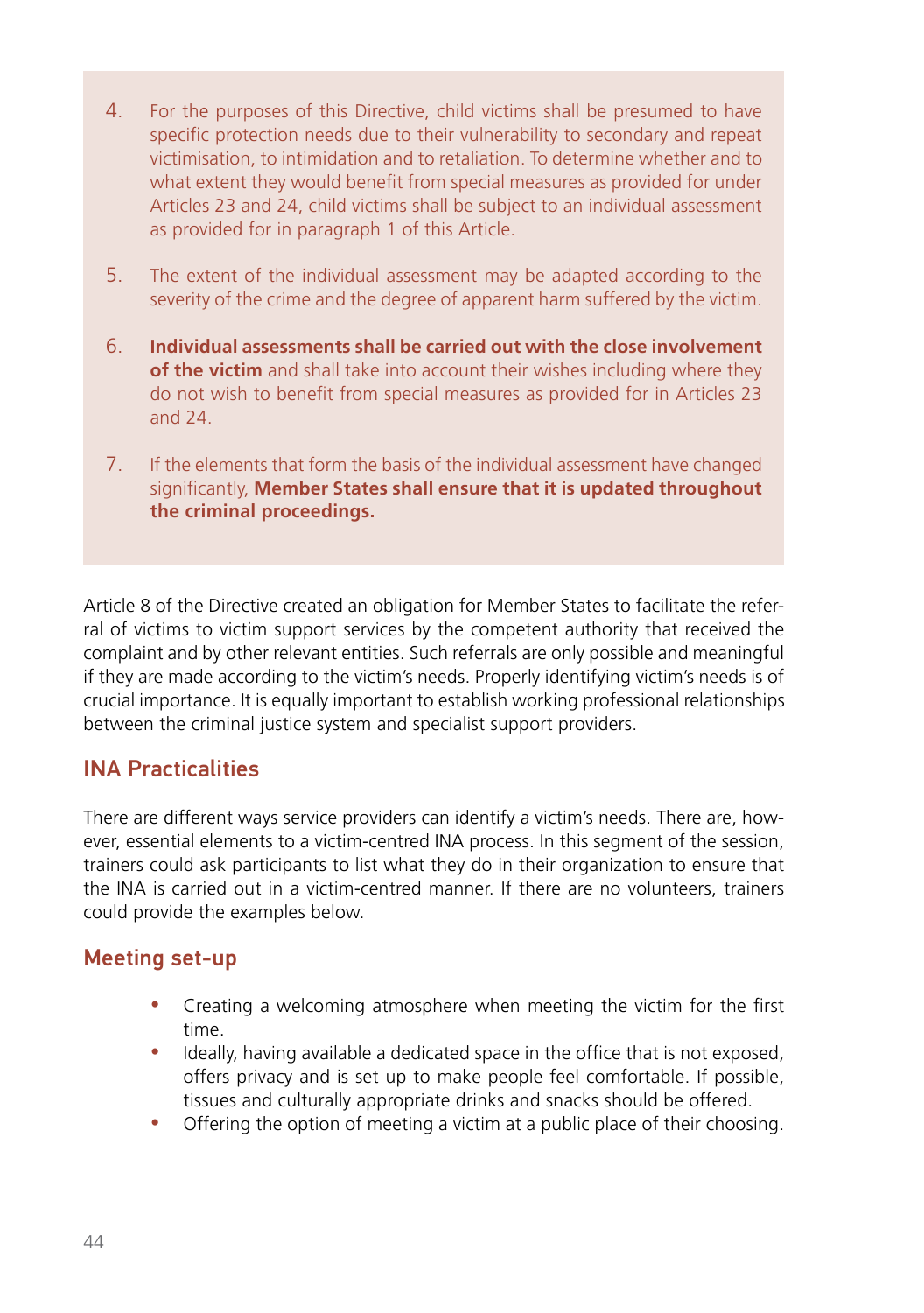- Providing on-site childcare, so that victims with children do not have to make childcare arrangements themselves and are not distracted if children are around during the meeting.
- Stating at the very beginning of the conversation that you find what happened to the victim to be wrong, so that the victim knows that you, as a service provider, are on their side. Conducting an INA in an atmosphere of compassion and empathy is important for developing a rapport and creating trust.
- Explaining clearly the purpose of the meeting. Informing the victim how long it is going to last and offering to take short breaks and/or end the meeting earlier if the victim so wishes.
- Ideally, having two counsellors conduct the INA. The roles of each should be explained, with one person usually leading the conversation and the other one taking notes.
- If notes are going to be taken during the meeting or the meeting will be recorded, soliciting permission to do so.
- Making sure that all documents outlining victims' rights, available services and data protection are available in a language the victim can easily understand.

# Methods of conducting INA

Most victim support organizations carry out an INA by engaging in an unscripted conversation, while some use guides that help structure a meeting. The use of a questionnaire is well suited to situations where an INA is being conducted by people without specialized training (such as volunteers engaged at victim support services or patrol officers arriving at a crime scene). Questionnaires reduce the risk of the interviewer failing to address something that may be essential to determining the protection needs of a victim. To avoid the interaction appearing overly structured, questionnaires should be used to guide a broader conversation, rather than applied rigidly.12 The table below provides pros and cons of using different methods. In this segment, participants could offer a couple of examples of how they capture INA outcomes in their service.

<sup>12</sup> ODIHR, *[Model Guidance on Individual Needs Assessments of Hate Crime Victims](https://www.osce.org/files/f/documents/5/9/489782_0.pdf)* (Warsaw: OSCE/ ODIHR, 2021), p. 22.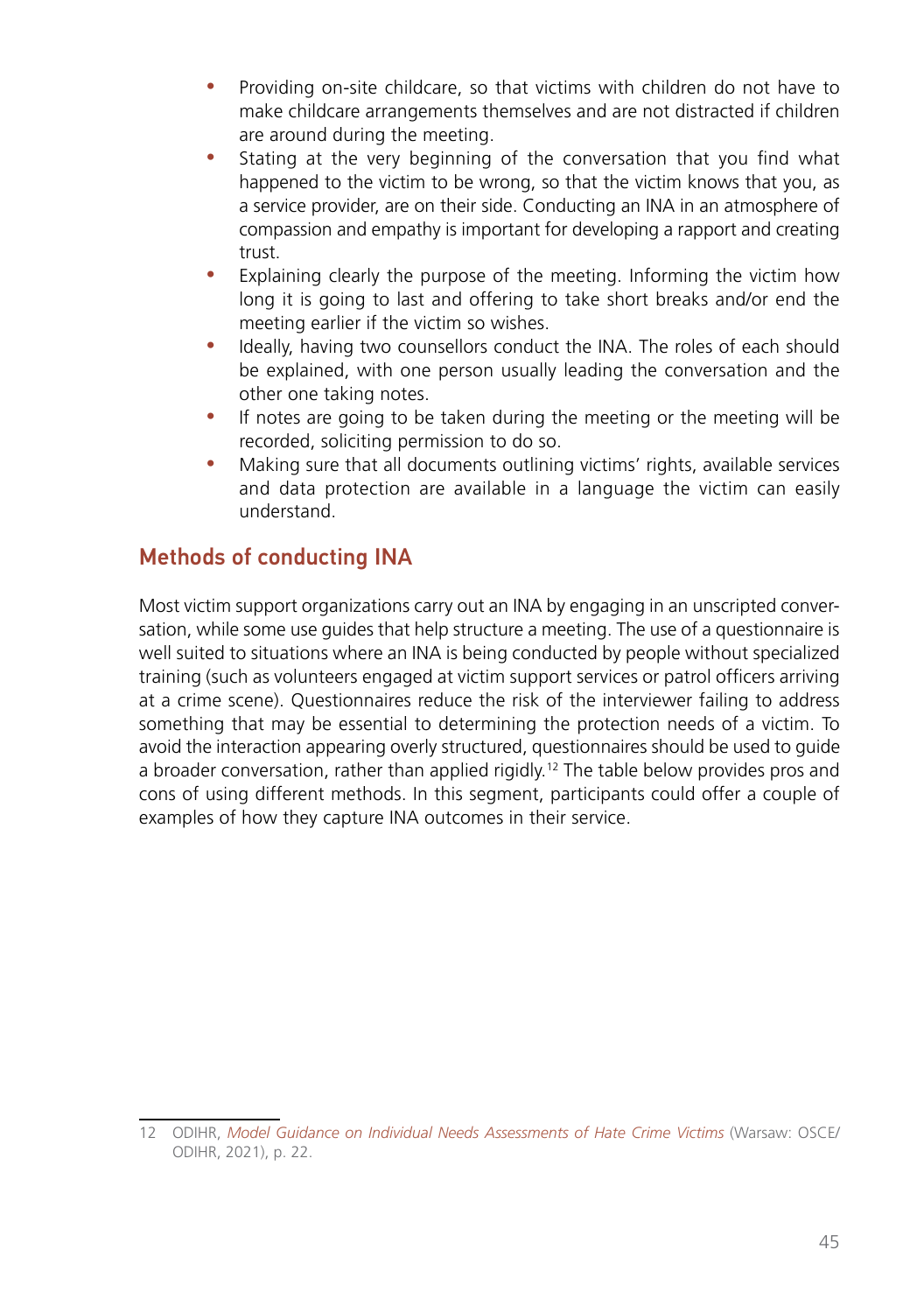| <b>Using a questionnaire</b>                                                                                                                                                                                                                       | <b>Using a guide</b>                                                                                                                                                                                                                    | <b>Unscripted</b><br>conversation                                                                                                                                                                                                                                                                                                                                                      |
|----------------------------------------------------------------------------------------------------------------------------------------------------------------------------------------------------------------------------------------------------|-----------------------------------------------------------------------------------------------------------------------------------------------------------------------------------------------------------------------------------------|----------------------------------------------------------------------------------------------------------------------------------------------------------------------------------------------------------------------------------------------------------------------------------------------------------------------------------------------------------------------------------------|
| $\sqrt{2}$ helps reduce the<br>risk of failing to address<br>something that may<br>be essential to the<br>protection and support<br>needs of a victim;<br>└ can be conducted<br>by persons without<br>specialized training, such<br>as volunteers. | ouides a broader<br>conversation, so is not<br>perceived by the victim<br>as rigid;<br>$\frac{1}{2}$ can be amended by<br>adding relevant questions<br>and disregarding others<br>that may not be relevant<br>or impossible to address. | the INA takes the<br>form of a conversation<br>that happens naturally<br>and feels more natural<br>to both the victim and<br>the counsellors It has<br>the potential to identify<br>needs that otherwise<br>would not have been<br>asked about;<br>$\frac{1}{2}$ allows the victim to<br>speak freely, without<br>feeling like they are being<br>interrogated or pressured<br>to talk. |
| <b></b> the interaction<br>appears overly structured,<br>bureaucratic and<br>disinterested.                                                                                                                                                        | U requires careful<br>supervision.                                                                                                                                                                                                      | $\bigtriangledown$ can be conducted<br>only by highly<br>experienced counsellors.                                                                                                                                                                                                                                                                                                      |

# The content of an INA

Regardless of whether an INA is scripted or unscripted, it should be sensitive to the specific needs of hate crime victims and the impacts of hate crime. Participants will receive a copy of Handout 3.2: INA content, and will be given a few minutes to familiarize themselves with the content and get ready to practice gathering this information in the next activity.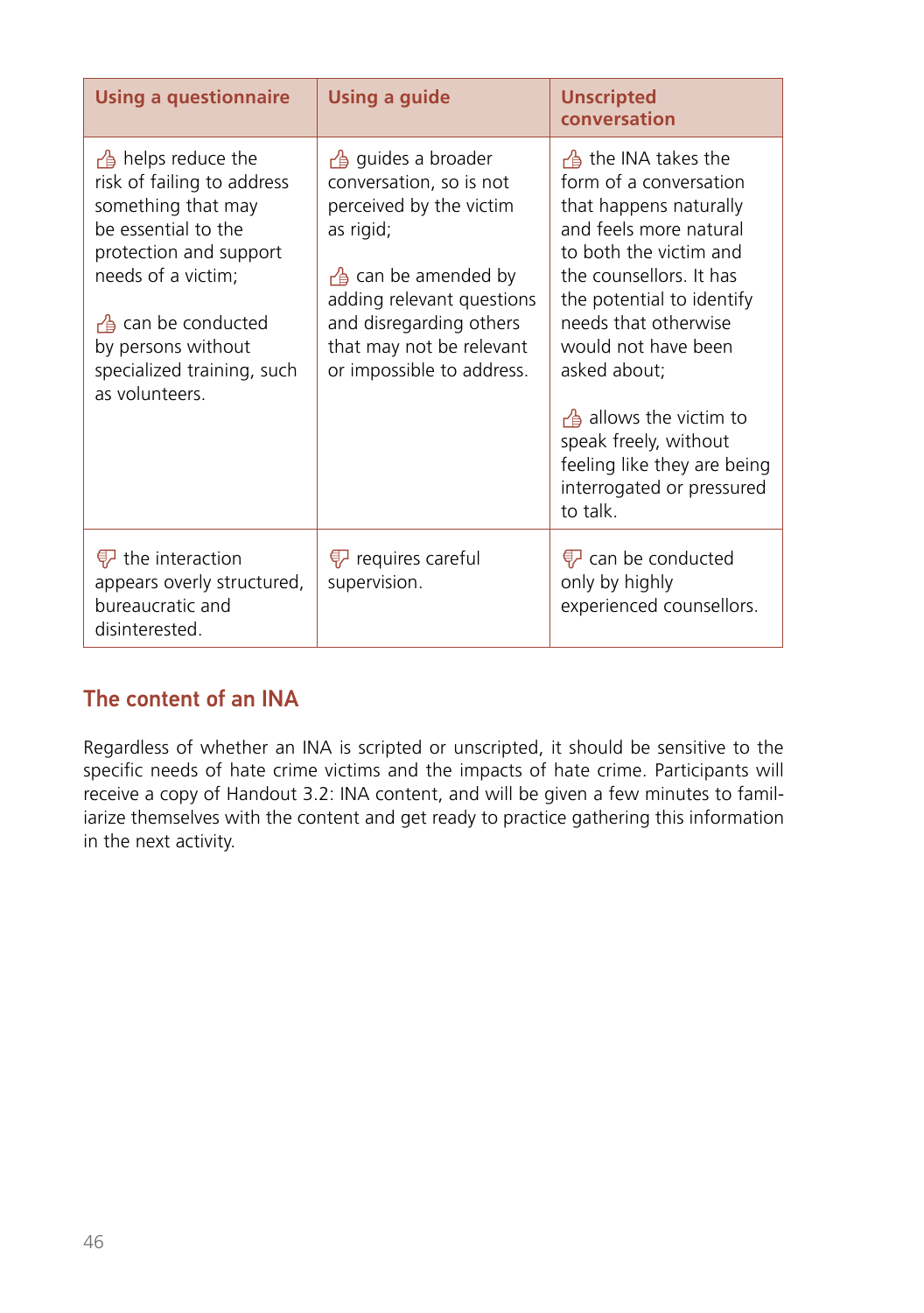# Handout 3.2.1: INA content

General information about the victim, unless the person chooses to remain anonymous:

Name, gender, date of birth and contact details. This kind of identifying information may be subject to data protection laws. Depending on the legal framework in a given country, certain legal arrangements may need to be put in place before any information of this type can be shared. The victim's consent is a prerequisite for recording, storing and sharing their data.

#### Communication needs:

Does the victim have any specific communication needs? For example, do they require an interpreter, hearing devices or other specialist disability support? Is the victim sufficiently emotionally stable to provide an account of the events? Does the victim need the presence of a confidant or a trustee?

#### Details of the crime:

- What is the type of crime?
- What are the circumstances under which the crime occurred?
- Who or what was the crime directed at (e.g., the victim, family members, close relations or property)?
- What was the damage suffered (e.g., physical injury, psychological harm, damaged property)?
- y If an individual believes they suffered due to their nationality, citizenship, religion or belief, ethnicity, nationality, language, disability, sex or gender, sexual orientation, gender identity, social class, etc., the possible bias motivation of the crime should be recorded, regardless of the interviewer's own personal assessment.

#### Is there any immediate risk to the victim?

- Does the victim fear any immediate harm?
- Does the victim know the offender, or are there any other factors that put them at heightened risk of immediate harm?
- Has the victim previously been a victim of crime and, therefore, is at greater risk of repeat victimization?

#### What is the impact of the crime?

- How affected is the victim by what has happened?
- Have the victim's relationships been affected? Does the victim feel isolated?
- Who else has been affected and how (e.g., family, close relations, community)?
- What is the continuing impact of the hate crime on the victim's day-to-day life?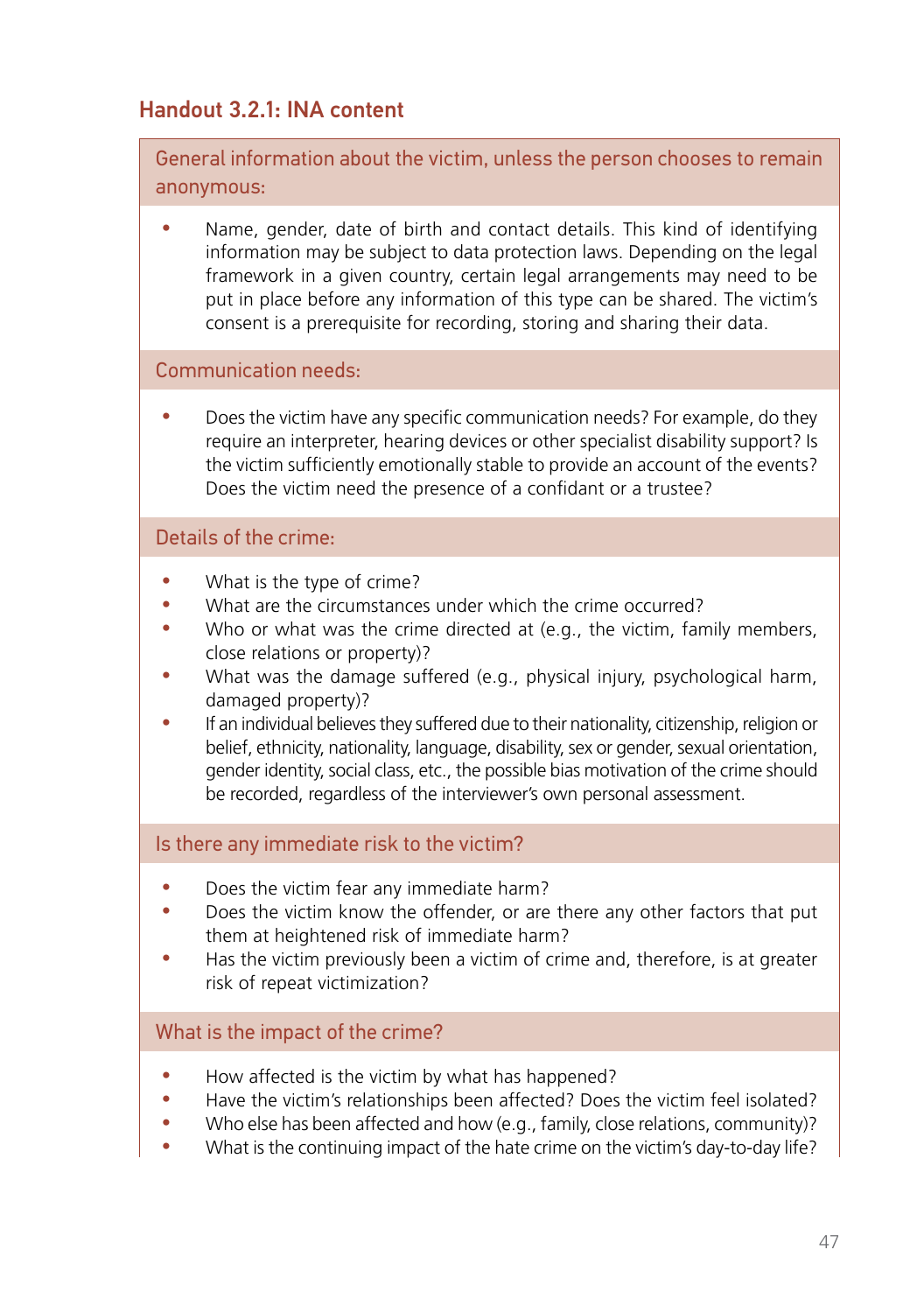### What are the victim's support needs in terms of?

- Safety
- $\bullet$  Practical help
- Psychosocial and emotional support
- Legal support
- Financial support
- Public relations
- Social and community engagement
- Any other needs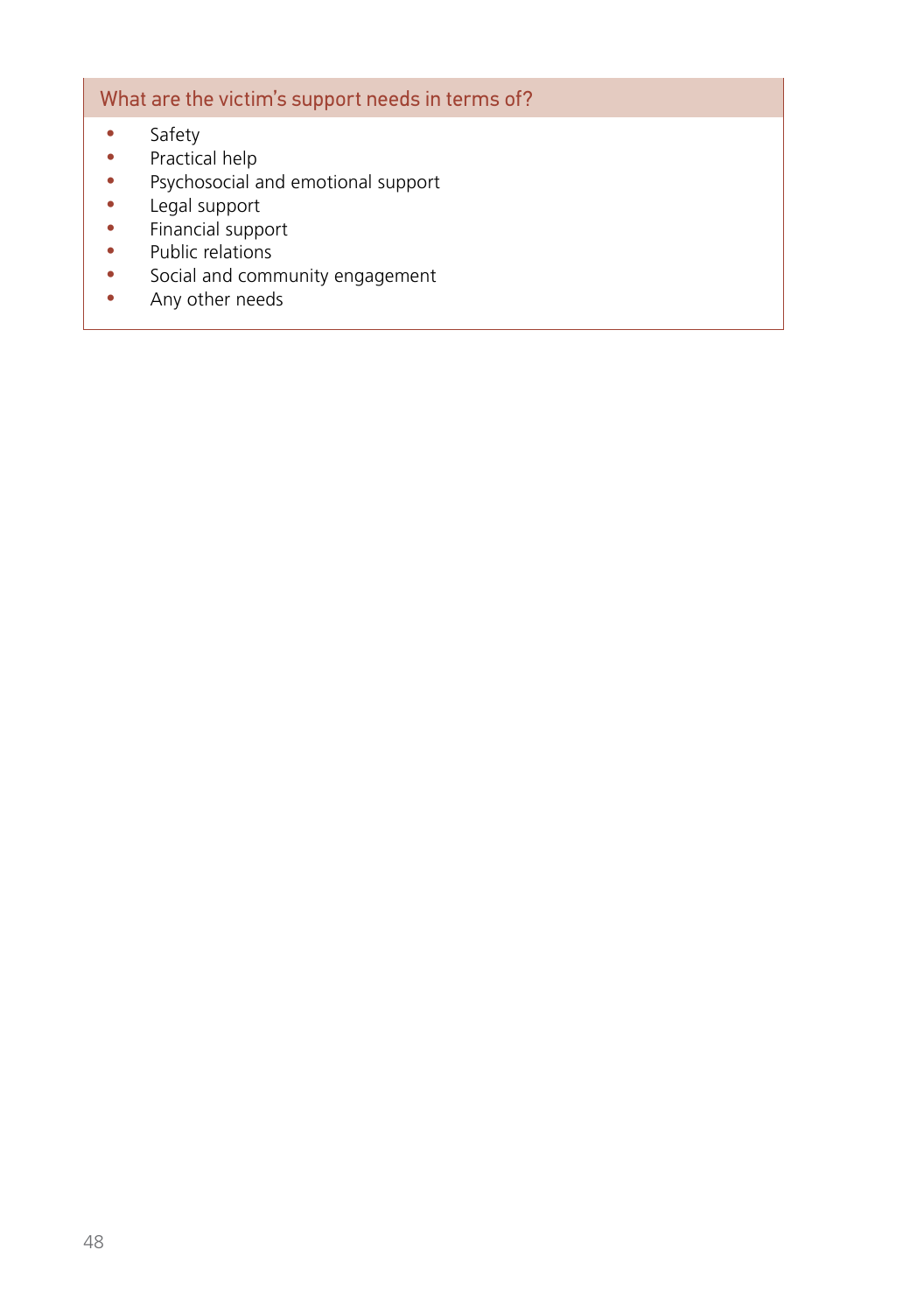# Activity 3.3: Role play – Identifying victim's needs

### Time

60 minutes

### **Material**

Two or three chairs, printouts of Handout 3.3.1: Role play stages, Handout 3.3: Case description, and Handout 3.3.3: Role play analysis

### Required preparation

When conducting this role play in person, trainers could consider bringing a small plant, a box of tissues, a carafe with water and glasses for three people, and some fruit to arrange on the table at which the role play is going to take place.

### Online version

In an online training platform, create a virtual background of a comfortable room to visually create a different atmosphere. Send Handout 3.3.1, 3.3.2 and 3.3.3 to participants before the start of the session. They can decide whether to print out these handouts or to use them in word processing formats.

### **Instructions**

1. In this activity, one trainer will play the role of the victim and two participants will be asked to play the role of the counsellors. Depending on how the victim reacts to the initial interaction with the counsellors (addressing, having eye contact, leaning towards one and not the other, etc.), one counsellor should take the role of the speaker and the other should closely, but not intrusively, observe the victim's body language and take notes, if permitted. If participants find this spontaneous role division too challenging, the roles can be agreed upon before the role play starts.

If no participant volunteers, a second trainer should play one counsellor and one participant should be called upon to play the role of a silent counsellor. The role play should not last more than 15 minutes.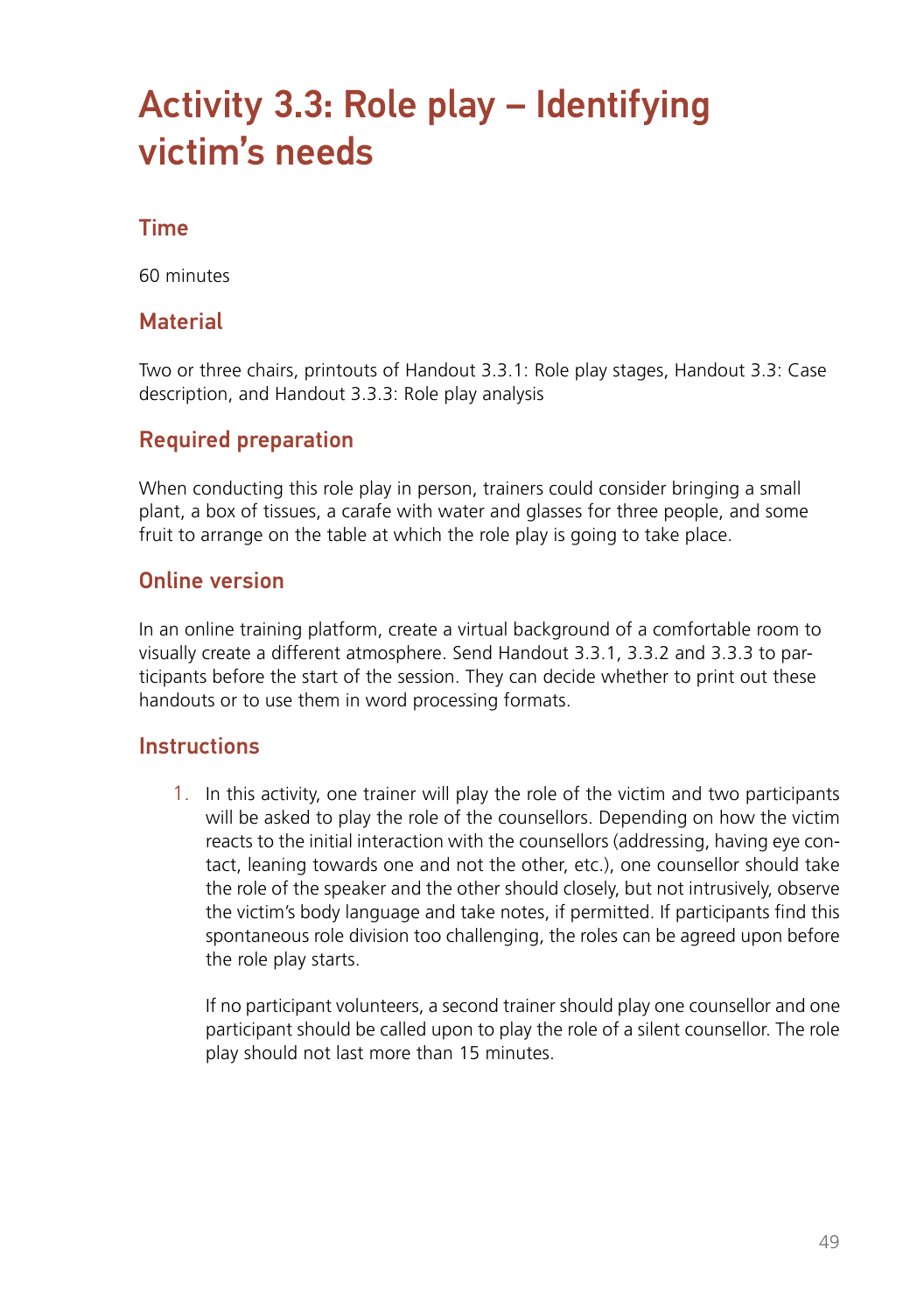- 2. The following instructions should be given before the role play:
	- The goal of the activity is not to capture the details of a fictional case study, but to practice creating a welcoming atmosphere that enables the victim to express their needs. Stress the importance of being empathetic, sensitive and goal-oriented when assuming the role of counsellors. Keep in mind that most victims of hate crimes do not seek professional support. When they do, it often means they have exhausted their informal support structures and/or have become a victim of a perpetrator/victim reversal and face legal consequences, which can include repercussions for their asylum claim.
	- A table should be set up in the most comfortable corner of the room. The person playing the victim should enter the room and be met by the two counsellors, who should escort the victim to the table. Once at the table, a counsellor should begin the conversation. Everyone should speak in the first person.
	- The victim should provide as much or as little information about themselves, the impact the experience had on them and the needs that emerged as a result of victimization. The amount and kind of information the victim will decide to provide will depend on how comfortable they were made to feel by the counsellors.
- 3. If there are no questions about how the role play should proceed, distribute Handout 3.3.2 to all participants and give them a couple of minutes so they can read the text, and then begin role play. Handout 3.3.3 should be distributed to participants so that they can follow the stages of the role play, and they should be encouraged to take notes, using Handout 3.3.4. For better learning outcomes, and if time allows, participants should play the role play several times.
- 4. When the role play ends, participants will be invited to de-brief on the activity. This is a very important part of the session and should not be rushed. Before the de-briefing begins, a trainer should ask all of the participants to stand up, close their eyes, take a deep breath, take a step forward and "leave" the role play. Enough time should be allocated to provide an opportunity for everyone who wants to reflect on the role play. Trainers should instruct participants to reflect not on the individual performance of the people playing different roles but, instead, on the roles in the role play. Reflections should be expressed in a certain order, starting with the victim, then counsellors and, finally, all observers.
- 5. Trainers should reiterate that the purpose of the activity is not to capture the details of the case but, instead, to create an atmosphere that allows the victim to tell about what happened to them and express their needs, and for the counsellors to identify support needs and inform the person of available options. The feedback round should draw as much as possible from the participants on what the activity showed them, where they felt comfortable and uncomfortable, whether they have noted things not to repeat in practice, or on tips they have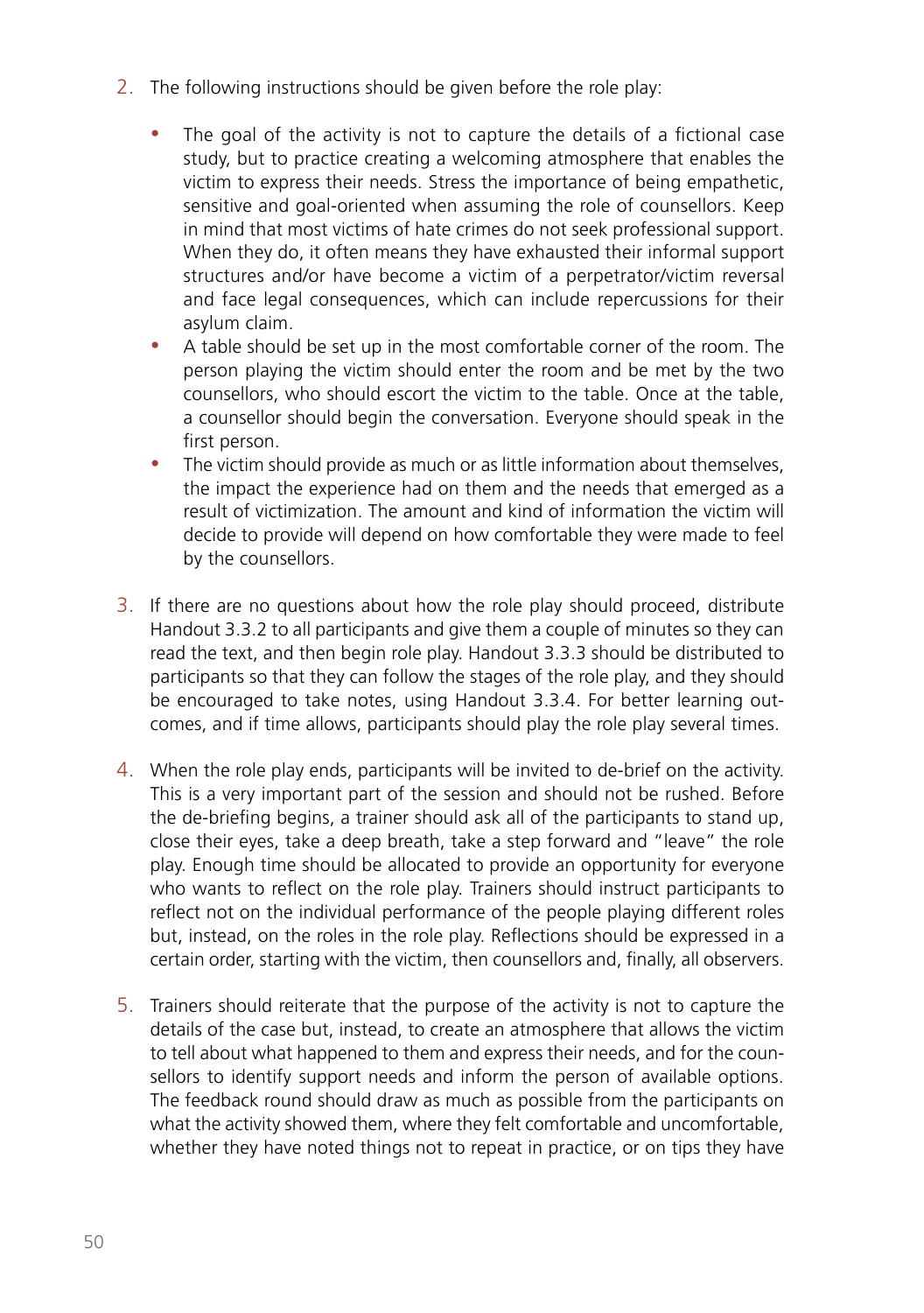collected on how to carry out an INA in the future. The session should conclude with the trainer emphasizing the importance of identifying victim's needs in order to support them in their recovery process.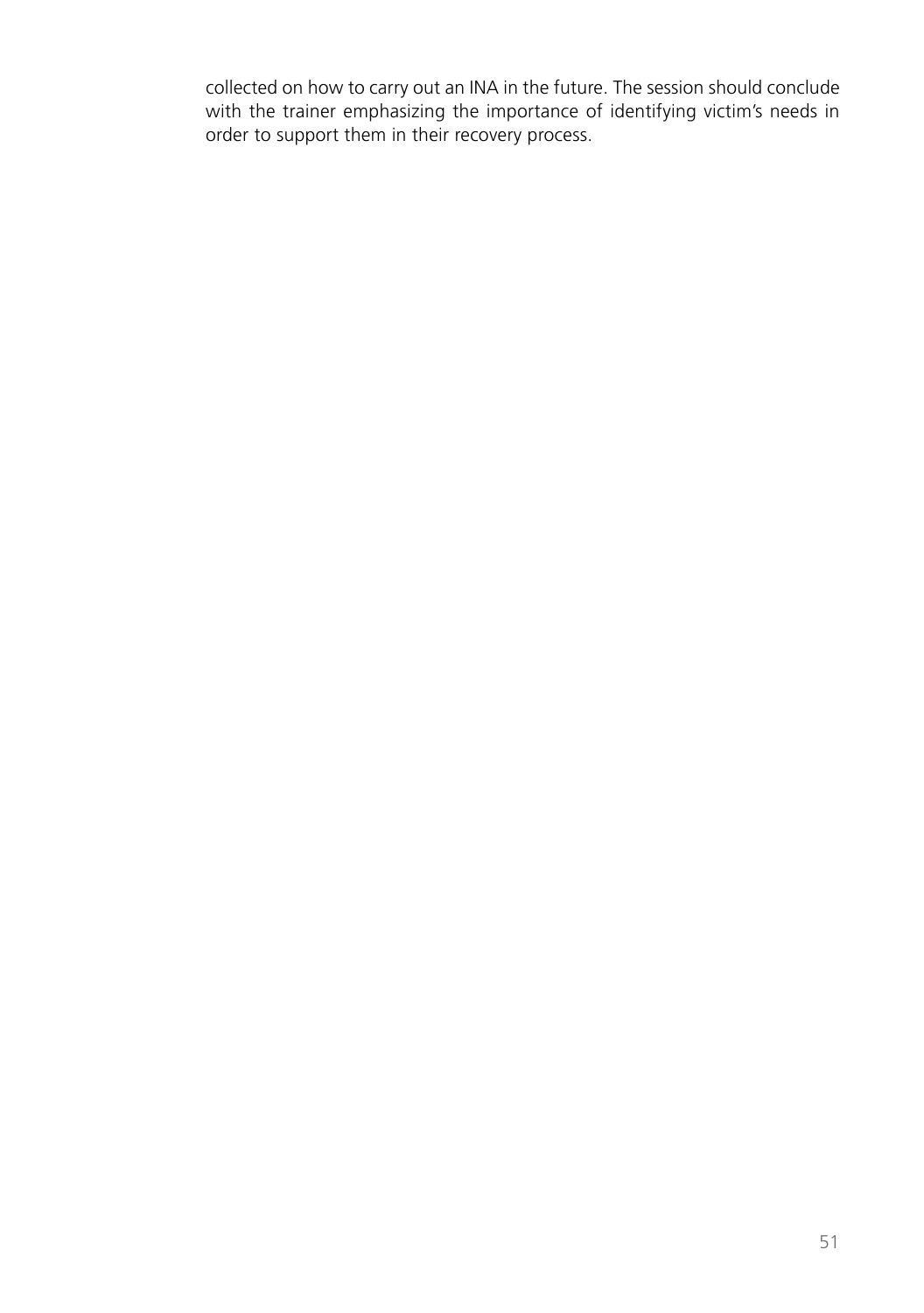# Handout 3.3.1: Role play stages

| 1.                                                           | Introductions                                                      | Welcome the victim, introduce yourself, and use small<br>talk to break the ice (Did you find the place okay?<br>Where would you like to sit?)                                                                                   |
|--------------------------------------------------------------|--------------------------------------------------------------------|---------------------------------------------------------------------------------------------------------------------------------------------------------------------------------------------------------------------------------|
| 2.<br>Establish a good<br>atmosphere for the<br>conversation |                                                                    | Make sure the victim is comfortable and understands<br>the parameters of the meeting;                                                                                                                                           |
|                                                              |                                                                    | Explain your role as counsellors, the types of support<br>your organization can provide, and the principles of<br>your work (confidentiality, independence, etc.);                                                              |
|                                                              | Show competence and commitment, and be authentic<br>and realistic. |                                                                                                                                                                                                                                 |
| 3.                                                           | Start the conversation                                             | To initiate the conversation, you can:                                                                                                                                                                                          |
|                                                              |                                                                    | ask the person whether they want to tell what hap-<br>pened to them; and/or                                                                                                                                                     |
|                                                              |                                                                    | provide additional information about your work.                                                                                                                                                                                 |
|                                                              |                                                                    | Always give the person the freedom of choice to deter-<br>mine the course the interaction takes, for example to<br>speak first, to learn more about the services, to jump<br>into sharing whatever they think is relevant, etc. |
| 4.                                                           | Identify needs                                                     | Let the person tell their story, listen actively, and ask<br>questions sensitively.                                                                                                                                             |
|                                                              |                                                                    | Don't ask more questions than necessary but, if possi-<br>ble, clarify the "what", "when", "where" and "how"<br>questions.                                                                                                      |
|                                                              |                                                                    | Ask about the consequences of the incident and<br>whether anything happened afterwards.                                                                                                                                         |
| 5.                                                           | Conclusion                                                         | Conclude the conversation by setting achievable goals.                                                                                                                                                                          |
|                                                              |                                                                    | Make follow-up appointments, sign relevant docu-<br>ments, exchange contact details.                                                                                                                                            |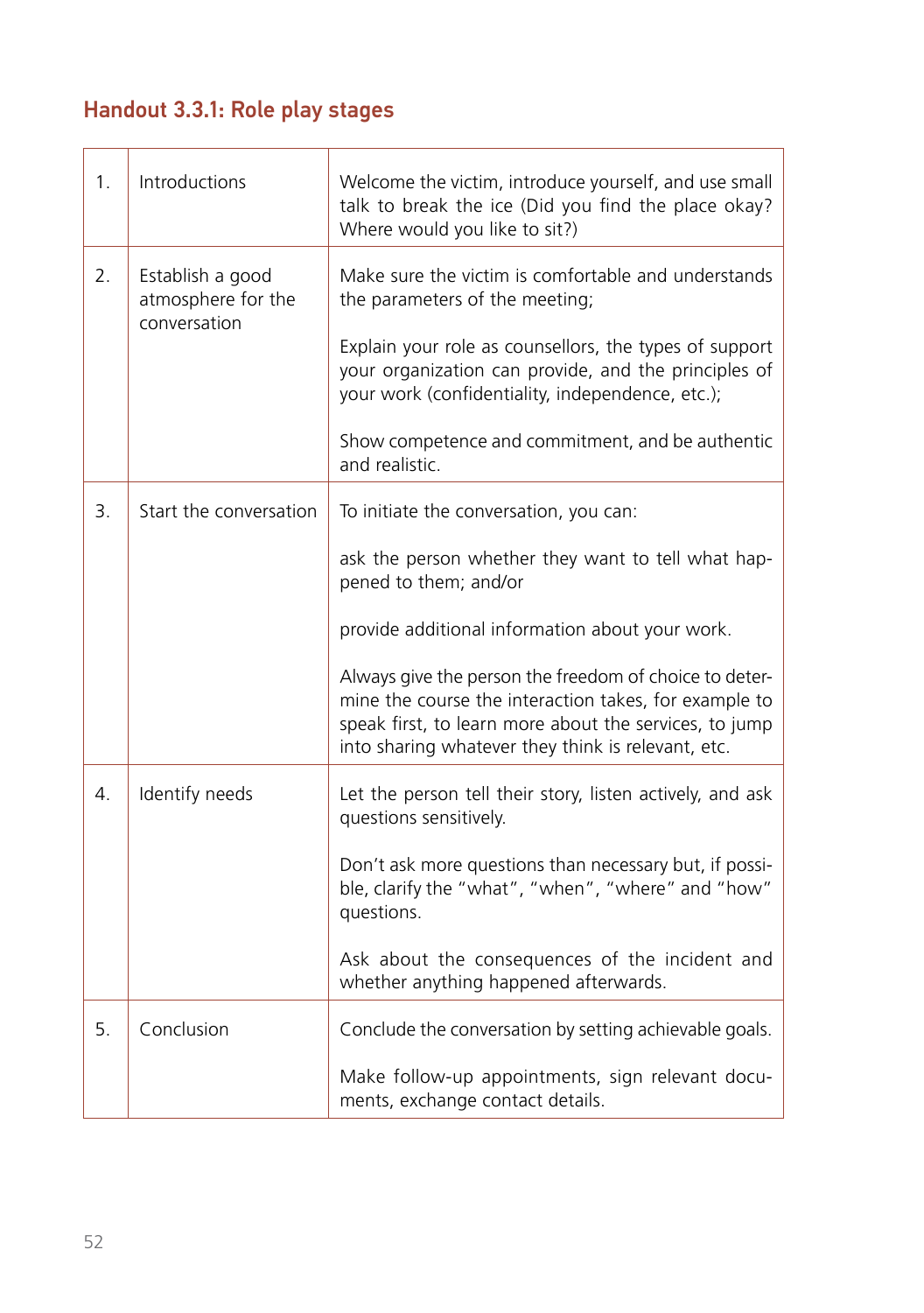### Handout 3.3.2: Case description<sup>13</sup>

Karim is a refugee who, for the last 12 months, has been living in a small town where he applied for asylum. On several occasions, people verbally abused Karim and his friends (using racial slurs and expletives) – at a bus stop, the grocery store and on the street – when hearing them speak Arabic or for no reason at all. Once, a pile of rubbish was dumped in front of Karim's entrance door.

One evening, when approaching his apartment building by bicycle, Karim saw a small group of young white men with shaved heads and wearing black clothes and black combat boots smoking close to his entrance. Karim was living here long enough to know that this is how neo-Nazis tend to dress. He decided not to go home and, instead, veered into a lit street and proceeded further on his bicycle. The men noticed Karim leaving and pursued him by car. It took a couple of minutes for the men to block Karim's way. When they jumped out of the car, he knew a fight was unavoidable. The men were not sober, and they yelled something aggressive that Karim did not understand exactly, but he did hear the words "terrorist" and "ISIS". Within minutes Karim was pushed from his bicycle, he fell and broke his glasses. He tried to fight the men off, until eventually one of the men pulled a knife and cut Karim's leg, at which point the men left, laughing loudly. The encounter lasted a few minutes, during which several cars passed by, but none stopped.

The next day, Karim's friend offered to accompany him to the nearest police station to file a complaint with the police. A couple of weeks passed until, one day, Karim received a letter from the police. His friend was not around and the letter was in a language he did not understand, and he feared that it might have repercussions for his stay in this country.

<sup>13</sup> This is a fictional account, consisting of real-life experiences of many refugees.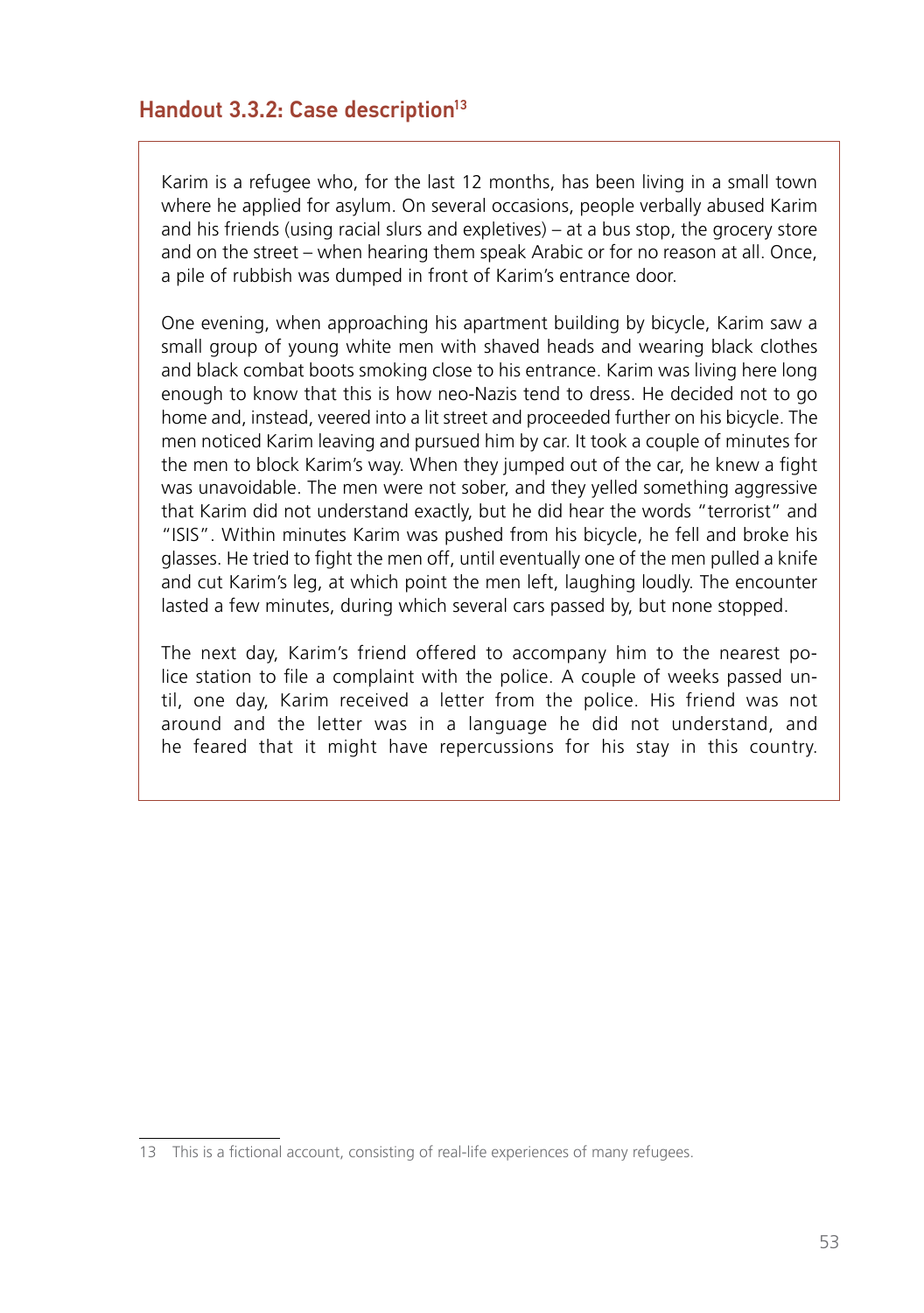# Handout 3.3.3: Role play analysis

|                                                                                                         | <b>What went well</b> | <b>What could have been</b><br>done better |
|---------------------------------------------------------------------------------------------------------|-----------------------|--------------------------------------------|
| Creating a welcoming<br>atmosphere                                                                      |                       |                                            |
| Showing compassion and<br>expressing disapproval of<br>the perpetrators' actions                        |                       |                                            |
| Explaining the purpose of<br>the meeting and how it<br>will be conducted                                |                       |                                            |
| Providing information<br>about the counsellors'<br>roles and support services                           |                       |                                            |
| Were the victim's needs<br>identified?                                                                  |                       |                                            |
| Were any needs<br>overlooked?                                                                           |                       |                                            |
| Did the counsellors<br>provide enough<br>information for the<br>victim to be able to make<br>decisions? |                       |                                            |
| Did the victim make any<br>decisions?                                                                   |                       |                                            |
| Is it clear to the victim<br>what is going to happen<br>next?                                           |                       |                                            |
| Were communication<br>channels established for<br>future contact?                                       |                       |                                            |
| Was information about<br>treatment of personal data<br>explained?                                       |                       |                                            |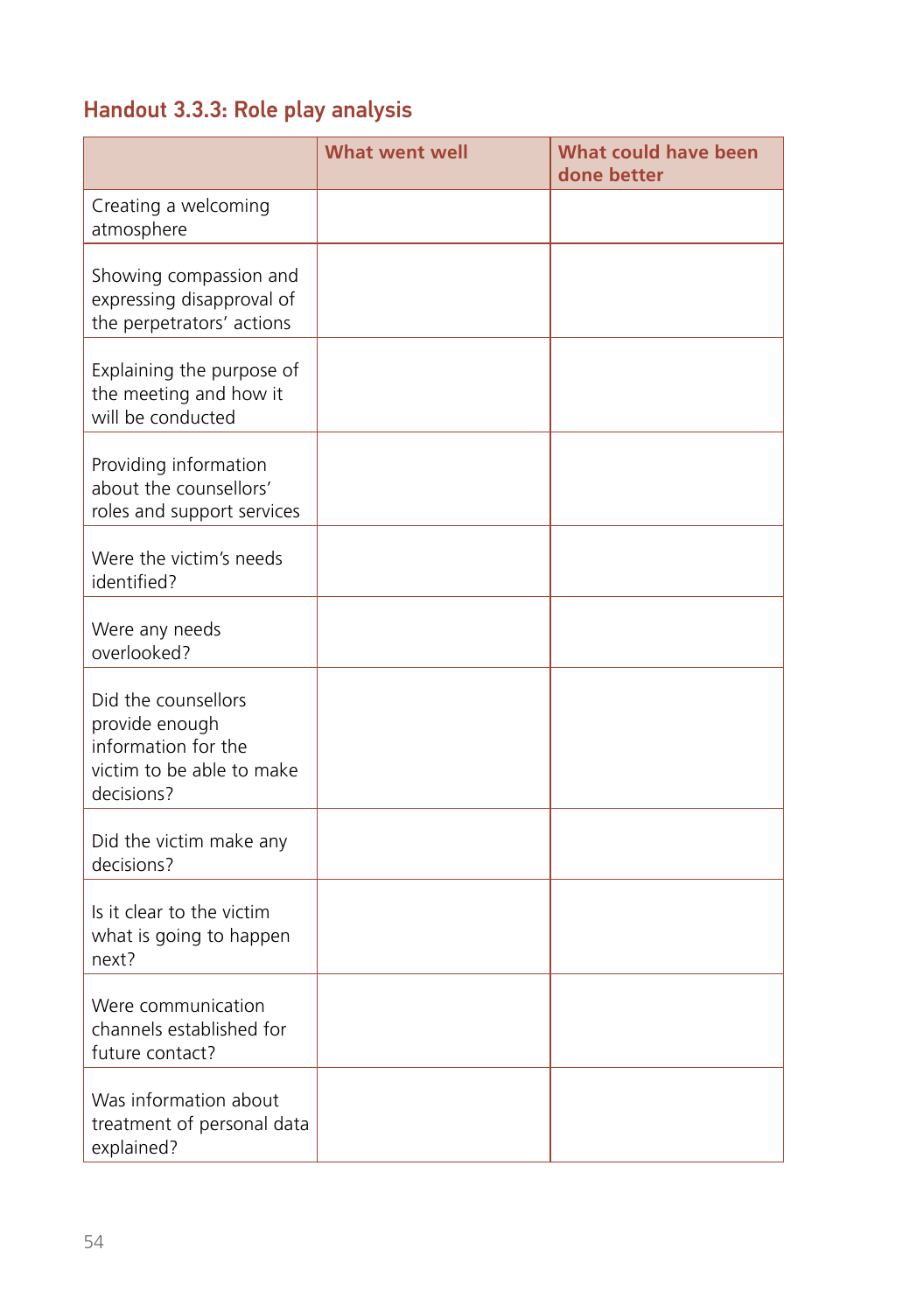# Session 4: Referrals

Every victim of hate crime is affected by the crime differently, so victims' needs, resources and coping strategies vary. Once a victim's needs have been identified, they should be referred to service providers that can help address these needs. A single agency or organization, be it the police, victim support, health or social service, community support group, etc., is unlikely alone to be able to effectively respond to a victim's multiple and complex needs. Referrals, therefore, are a cornerstone of an effective support system, providing the means for connecting victims to the services that are most suitable to their needs and appropriate to their situation. While the competent authority that received the complaint and other relevant entities in OSCE participating States that are members of the EU are obliged by the EU Victim's Rights Directive to facilitate the referral of victims to victim support services, it is essential that other countries introduce this provision into law or ensure that a referral system is set up, regardless of whether there is a legal obligation to do so.14

Providing services to hate crime victims is often a shared responsibility carried out by, among others, the criminal justice system, victim support providers (both general and specialist), social and health services, and community, human rights and anti-discrimination organizations. To ensure that victims have access to the services they need, service providers must be familiar with each other's services, co-ordinate their efforts and have mechanisms in place that enable seamless referrals.

In this session, participants will develop an understanding of the importance of knowing the victim support landscape and having mechanisms to refer victims to the services best suited to support them.

In addition to the activities proposed in this session, and if time permits, a mapping of service providers (Activity 8.3 from Session 8) can be incorporated into this session. If session 8 is included in the training programme, linking the relevance of the mapping for both referrals and emergency preparedness is important.

### Learning outcomes

At the end of this session, participants will:

- be able to acknowledge the value of co-operation to ensuring that victims are referred to support services; and
- understand different referral pathways.

<sup>14</sup> EU "Victims' Rights Directive", *op. cit.*, note 2*,* Art.8.2.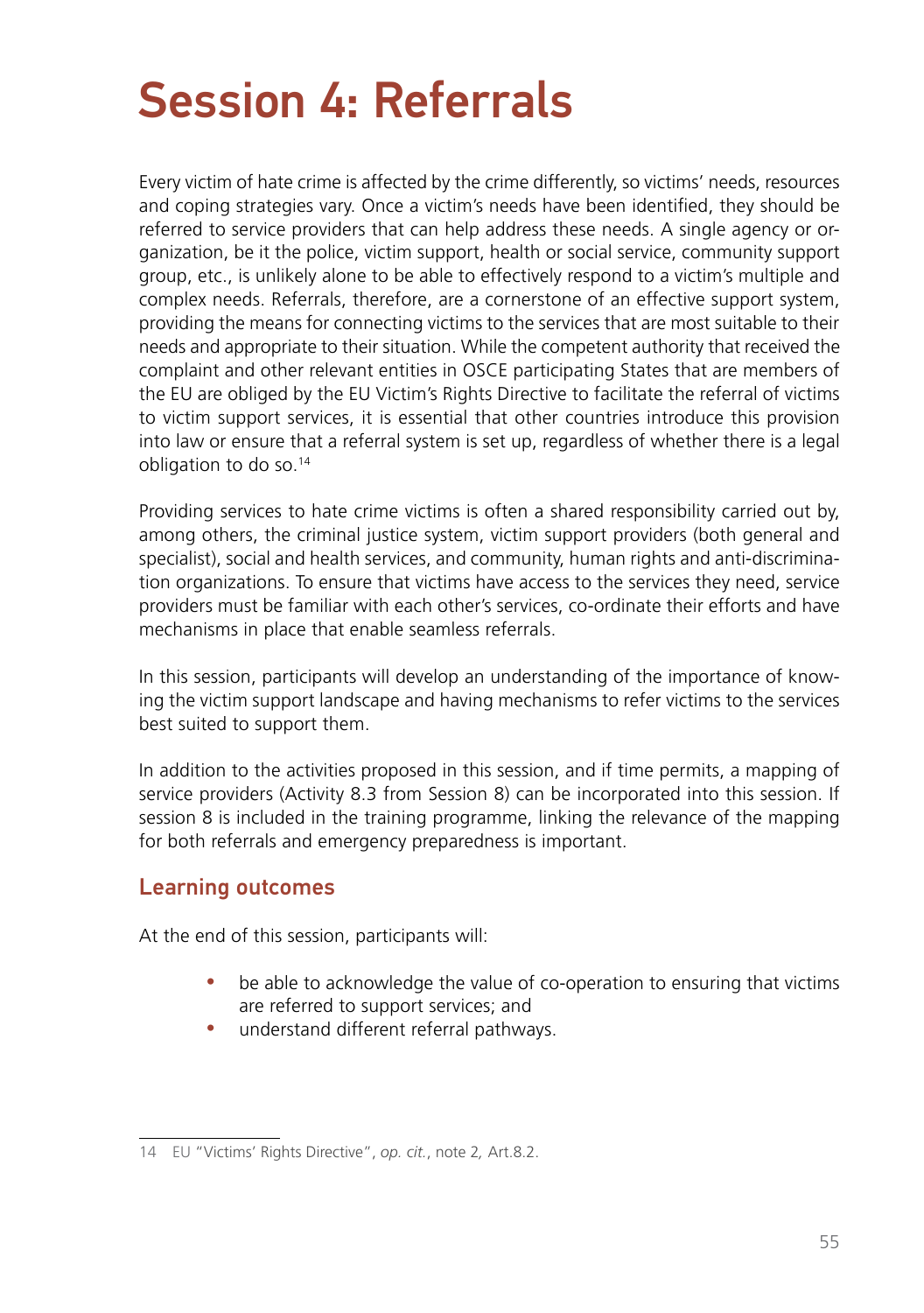# Time

40 minutes

# **Activities**

- Activity 4.1: Identifying referral barriers and promising practices (20 minutes)
- Activity 4.2: Referral pathways (20 minutes)
- Activity 8.3: Mapping service providers (15 minutes can be integrated into the session)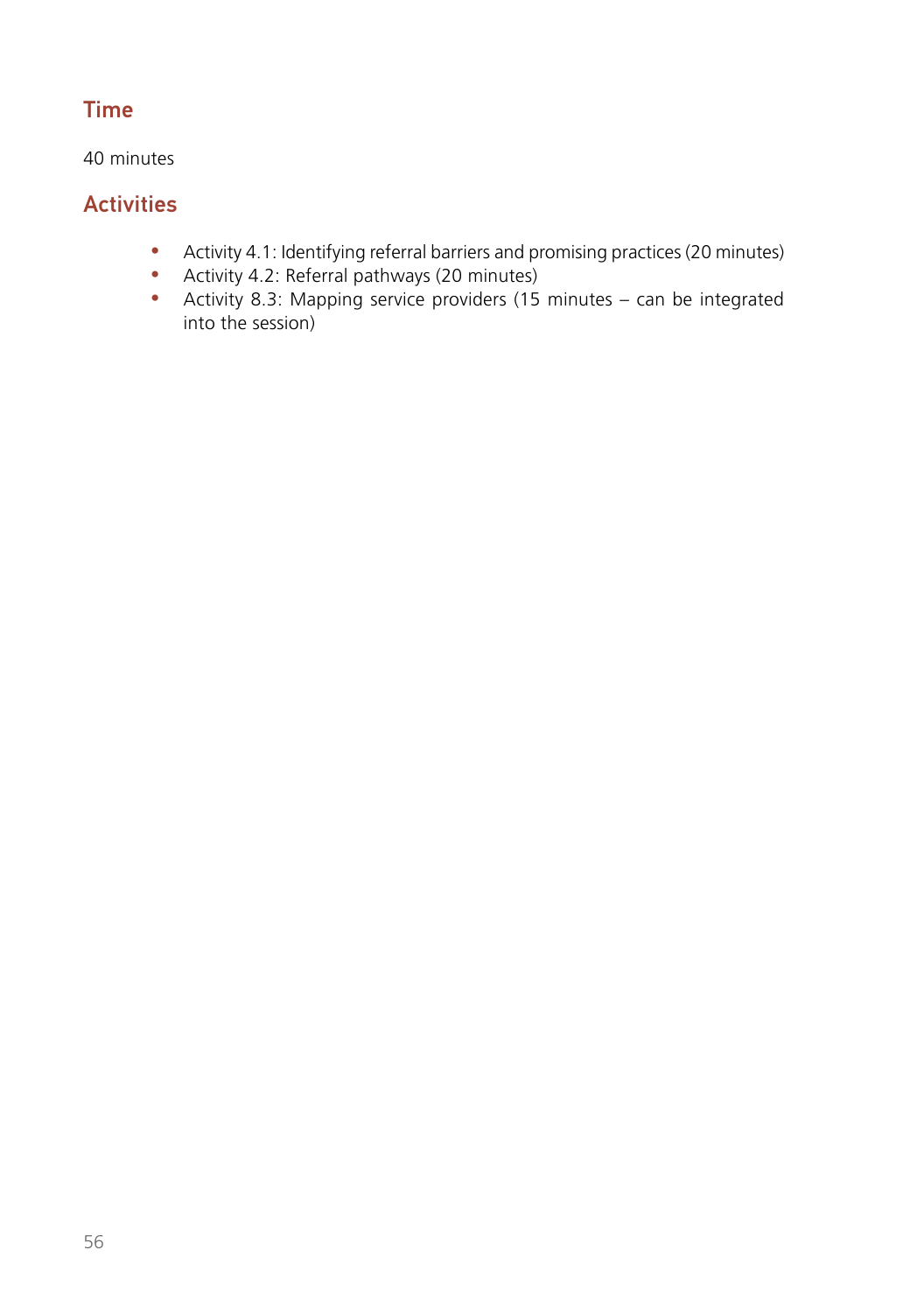# Activity 4.1: Identifying barriers preventing referrals between agencies and promising practices

### Time

20 minutes

## **Material**

Cork bulletin/white or magnet board; index cards; pins/tape or magnets

# Required preparation

Write each statement from Handout 4.1.1: Barriers and Practices on separate index cards. Prepare two title index cards – "Barriers" and "Promising Practices" – and stick them on the board.

### Online version

Use a whiteboard function on the online platform and make the document accessible to all participants in the group.

### **Instructions**

- 1. Participants are given one statement each and asked to read them out loud, and then to say in which column the statement belongs ("Barriers" or "Promising Practice") and whether they can relate to the statement, referring to their own experience with referrals.
- 2. Participants should also be given empty index cards, in case they want to write barriers and/or promising practices that they consider important. This activity should be a quick refresher, rather than a forum for discussion.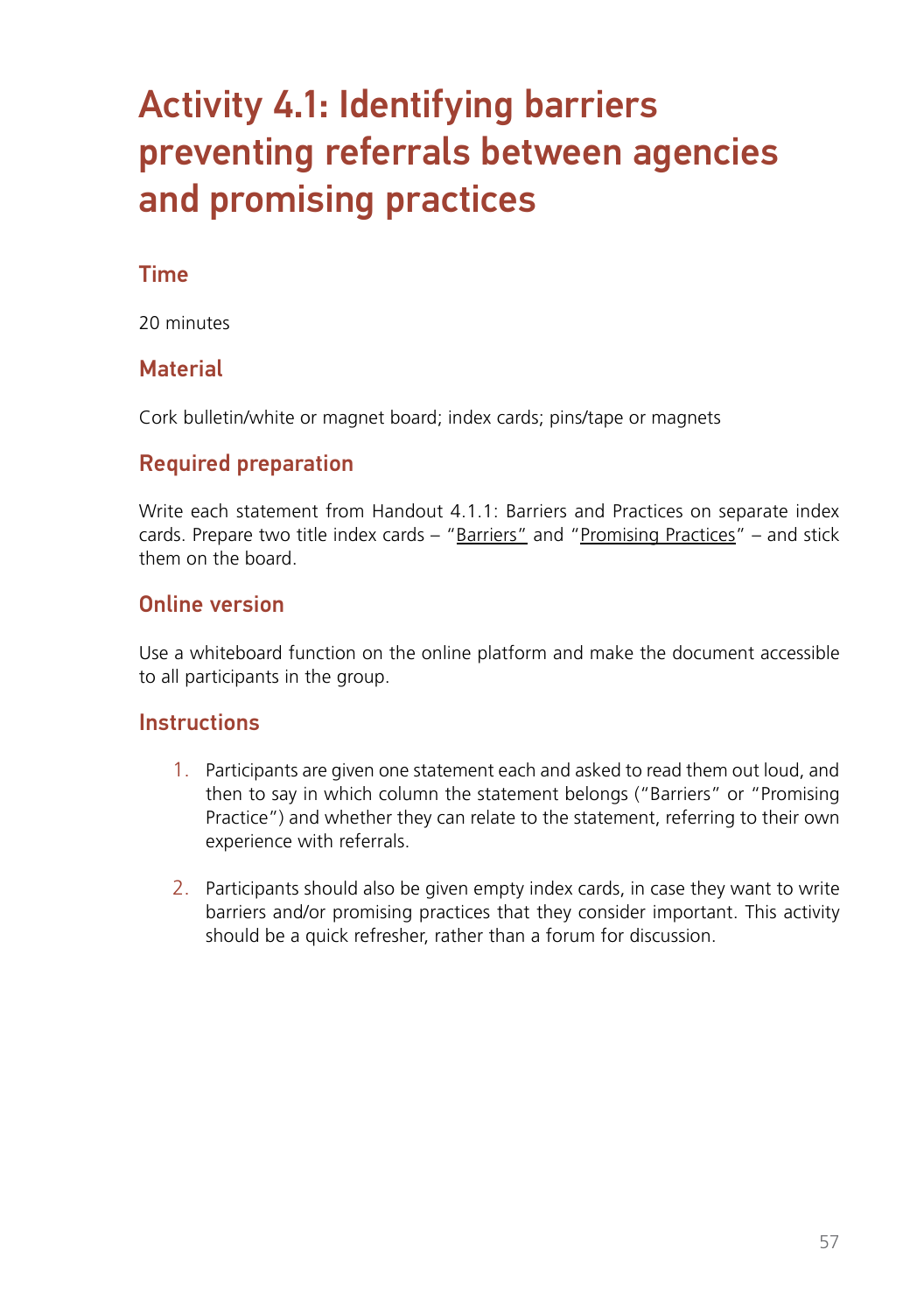# Handout 4.1.1: Barriers and practices

| <b>Barriers preventing referrals</b><br>between agencies                                                   | <b>Promising practices</b>                                                                                                                                                     |
|------------------------------------------------------------------------------------------------------------|--------------------------------------------------------------------------------------------------------------------------------------------------------------------------------|
| Differences in agency philosophies,<br>mandates and agendas that may limit or<br>hinder collaboration      | Service providers are knowledgeable,<br>adequately trained and up to date about<br>other service victim services and other<br>available support in their communities.          |
| Lack of or poor communication, engage-<br>ment or commitment among agencies.                               | Regular multi-agency meetings and ex-<br>change of information.                                                                                                                |
| Limited knowledge about the availability<br>of other services.                                             | Information about services is accurate<br>and is available in various languages<br>and on different platforms, is easy to<br>find and understand, and is regularly<br>updated. |
| Limits to confidentiality and information-<br>sharing, which may limit trust or ability<br>to collaborate. | Formal information-sharing agreements<br>clearly delineating what kind of informa-<br>tion is shared, and for what purposes,<br>and robust arrangements to secure data.        |
| Lack of or inaccurate understanding of<br>other agencies' roles.                                           | Policies and practices that support inter-<br>agency collaboration and partnerships.                                                                                           |
| Policing from an "apprehending offend-<br>ers" perspective.                                                | Policing from an "enhancing service de-<br>livery for victims" perspective.                                                                                                    |
| A lack of repercussions for not referring<br>victims.                                                      | Staff resources are allocated to building<br>relations with other service providers.                                                                                           |
| Lack of technology to enable seamless<br>referrals.                                                        | The case management system has fea-<br>tures enabling the secure transfer of<br>data.                                                                                          |
| Lack of confidence in the quality of<br>services                                                           | Established and verified quality<br>standards                                                                                                                                  |
| No clear criteria about whom to refer,<br>and where.                                                       | Clear referral protocols, including follow-<br>up to referrals, and staff trained on how<br>to implement them.                                                                 |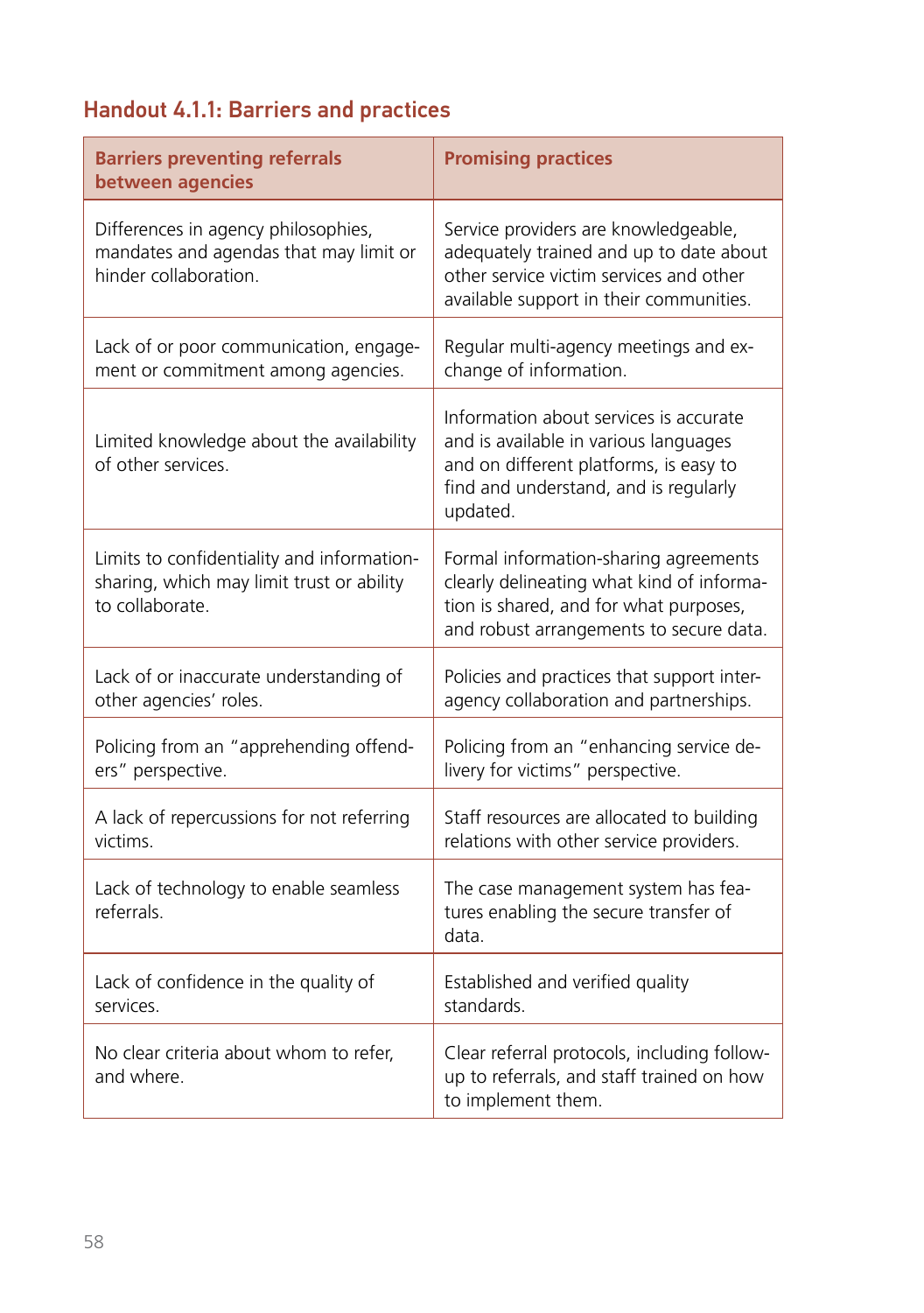# Activity 4.2: Referral pathways

# Time

20 minutes

# **Material**

Printouts of Handout 4.2.1: Practitioner's checklist for victim referral

# Required preparation

Print out a sufficient number of Handout 4.2.1 to distribute to all participants for an in-person training.

## Online version

Trainers use a PowerPoint and send out Handout 4.2.1 to participants before the training.

### Note to the trainers

The main objective of a referral system is to ensure that victims who need and want to have access to support receive it. Such services should be of high quality and be age-, gender- language-, and culturally appropriate, as well as responsive to the victim's needs and respect for their right of choice. They should be provided by trained professionals and designed to reinstate the victim's dignity, restore their agency and give them full access to their rights.15

There are many reasons why victims should be referred to another service provider, as well as different ways to do this.

### **Instructions**

- 1. In the plenary, ask participants to name reasons for referring clients within the organization, to a similar organization and to a different agency. These are some possible reasons to refer:
	- Your organization does not offer services in this particular area. For example, a victim needs support with an anti-discrimination case, but your organization works only with victims of violent hate crimes;

<sup>15</sup> Victim Support Europe, "[Manual of Effective and Secure Referrals of Victims](https://victim-support.eu/wp-content/uploads/2021/02/Manual-final-for-print.pdf)", February 2020, p. 6.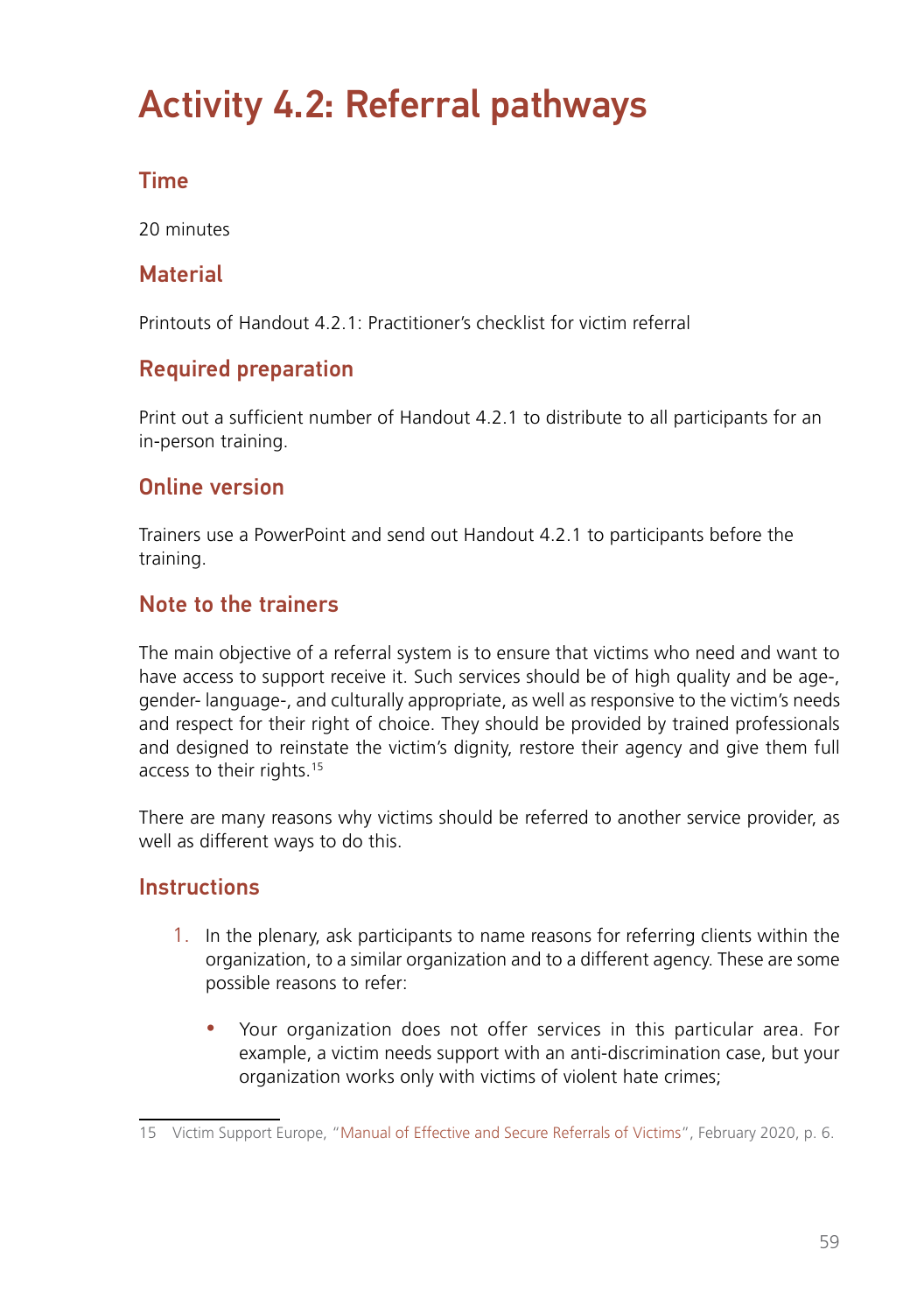- Lack of capacity. Your organization does not have enough personnel and the existing staff do not have enough time for new cases. In such situations, it is useful to have a system to identify urgent cases, for example, where the victim is facing an imminent court case;
- The client falls outside your target group;
- The case is too complex, and should be referred to a more experienced colleague within the organization, if such a person exists, or outside, if there is no such person within the organization;
- There is an organization that can meet most of the victim's needs without having to refer the victim to multiple service providers; and/or
- The victim wants to report a crime to the authorities.
- 2. Trainers should present different referral pathways and invite participants to share experiences from their practice on what works and how they have arrived at one or another referral pathway. Particular attention should be paid to referral practices between and within law enforcement agencies and specialist support providers.
	- **Self-referral:** Victims themselves contact a victim support organization.
	- **Provision of information:** Victims receive information about and the contact details of a victim support organization.
	- **Opt-in or opt-out system:** Victims receive information about victim support services and their contact details are sent to an organization, which will pro-actively contact victims to offer support.

Referrals are best carried out by the authority that is first in contact with victim. The victim's details can be securely passed to a victim support service, which will then reach out to the victim. It is important to note that, while EU Member States are obliged to facilitate the referral of victims to support services, OSCE participating States that are not members of the European Union are also encouraged to refer victims, even when there is no legal responsibility to do so. In both contexts, victims are not obliged to accept this offer. This system can work in two ways, depending on the choice given to the victim.

- An "opt-in" system: The police provide information about available assistance and ask victims whether they want their details to be passed on to the support services.
- An "opt-out" system: The police automatically pass the victims' details onto available support services, unless the victims object.16

<sup>16</sup> Police officers should clearly state that all details will be passed to a victim support service unless the victim formally disagrees.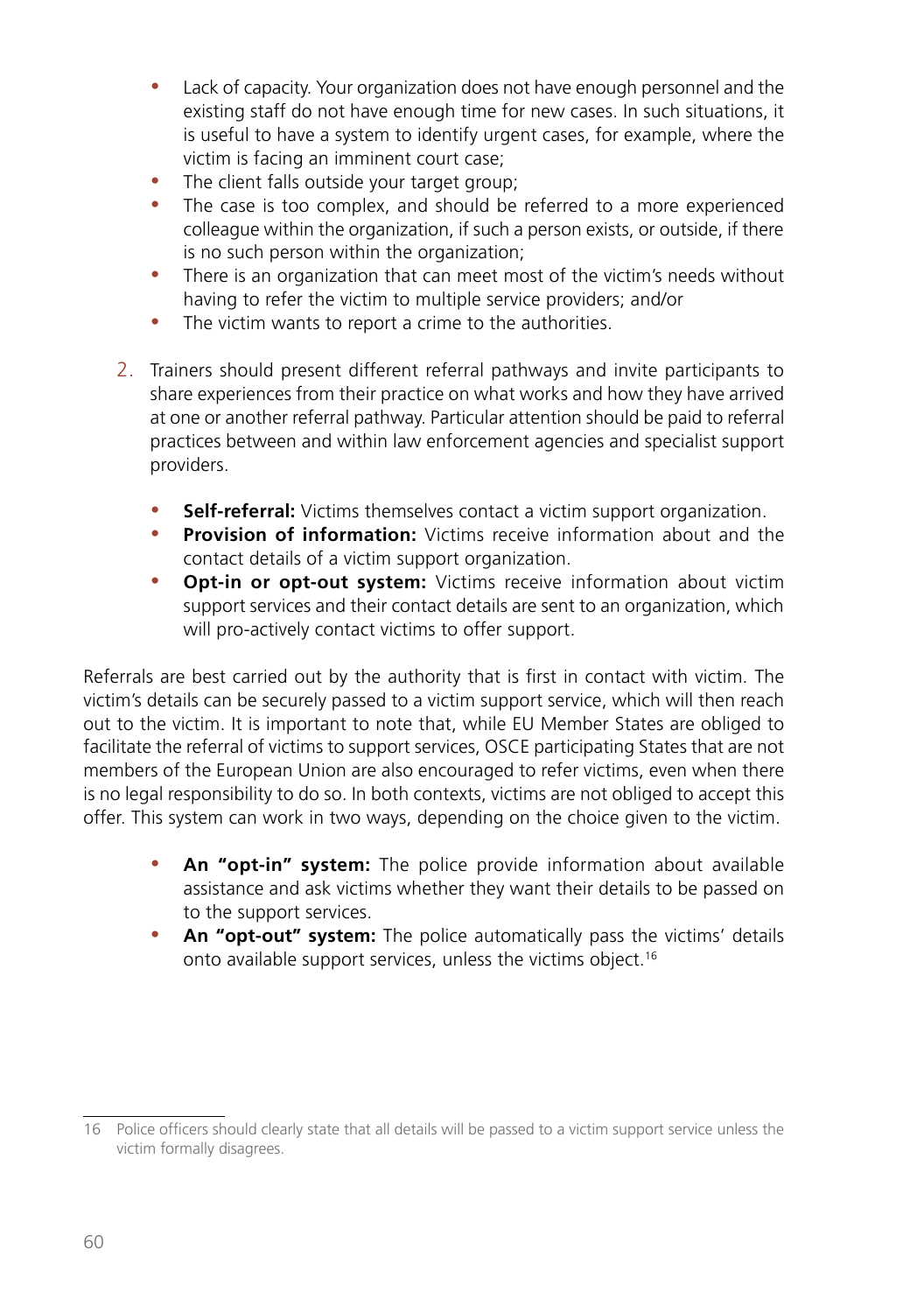# Handout 4.2.1: Practitioner's checklist for victim referral<sup>17</sup>

| <b>Checklist</b>                                                                                                                                                                                                                                                                                            | <b>Suggested referrals</b>                                     |
|-------------------------------------------------------------------------------------------------------------------------------------------------------------------------------------------------------------------------------------------------------------------------------------------------------------|----------------------------------------------------------------|
| Safety<br>Does the victim live in a safe place?<br>Is there a need for shelter?<br>Is there a need for security measures?<br>$\bullet$<br>Are there close relations who may<br>face safety issues?                                                                                                          | Police, shelters, community centres                            |
| <b>Medical care</b>                                                                                                                                                                                                                                                                                         |                                                                |
| Does the victim need medical care?<br>Does the victim need long-term<br>۰<br>medical rehabilitation?                                                                                                                                                                                                        | Hospitals, doctors                                             |
| <b>Communication needs</b><br>Does the victim speak the national<br>language?<br>Does the victim face any commu-<br>۰<br>nication difficulties? E.g., reading,<br>hearing, speaking?                                                                                                                        | Translators, sign language practitioners                       |
| <b>Practical needs</b>                                                                                                                                                                                                                                                                                      |                                                                |
| Does the victim need help repair-<br>۰<br>ing/replacing damaged property,<br>filling out insurance forms, arrang-<br>ing childcare, etc.?                                                                                                                                                                   | Community organizations, specialist sup-<br>port providers     |
| Emotional/psychological support/<br>counselling                                                                                                                                                                                                                                                             |                                                                |
| Does the victim need psychological<br>support?<br>Has the victim requested infor-<br>٠<br>mation on psychosocial support<br>services?<br>Does the victim want to accompa-<br>۰<br>niment to the police, or by other<br>authorities?<br>Does the victim want support in<br>public relations and/or advocacy? | Psychologists, social workers, specialist<br>support providers |

<sup>17</sup> Adopted from Vasiliki Artinopoulou et al, *[Training Manual: Towards a Victim-Centered Police Respon](http://www.eurocrime.eu/wp-content/uploads/2019/01/PROTASIS_Training-Manual.pdf)[se](http://www.eurocrime.eu/wp-content/uploads/2019/01/PROTASIS_Training-Manual.pdf)* (Athens: Protasis 2018), p. 173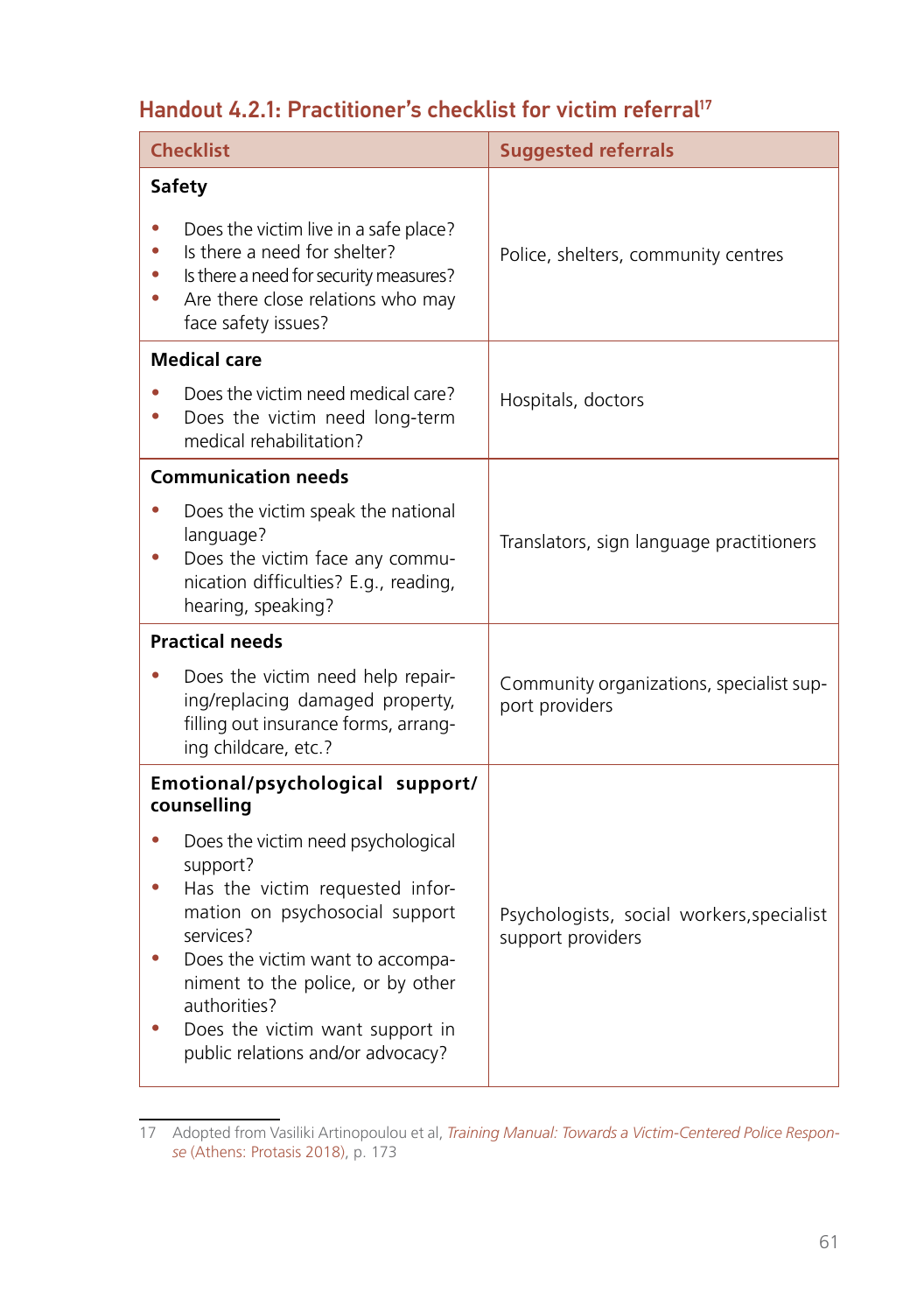|           | Legal needs                                                                                                                                                                                                                                             |                                                                                                                |
|-----------|---------------------------------------------------------------------------------------------------------------------------------------------------------------------------------------------------------------------------------------------------------|----------------------------------------------------------------------------------------------------------------|
| $\bullet$ | Does the victim need help navigat-<br>ing the criminal justice system?<br>Is the victim represented by a<br>lawyer?<br>Has the victim requested informa-<br>tion regarding legal aid?<br>Has the victim requested<br>compensation?                      | Lawyers, human-rights organizations,<br>specialist support providers                                           |
|           | <b>Financial aid</b><br>Does the victim need financial aid?                                                                                                                                                                                             | Social welfare, specialist support provid-<br>ers, through established victim funds or<br>crowdfunding actions |
|           | <b>Foreign/stateless victims</b><br>Does the victim face any travel/<br>visa/residency issues?                                                                                                                                                          | Lawyers, specialist support providers                                                                          |
|           | <b>Community intervention</b><br>Has the victim mentioned similar<br>incidents in the area where they<br>live or where the crime happened?<br>Does the victim allow for the pos-<br>sibility that they were attacked as<br>a reaction to another event? | Community organizations, specialist sup-<br>port providers, law enforcement agencies                           |
|           | <b>Other information</b><br>Has the victim expressed anything<br>else that might indicate support<br>needs?                                                                                                                                             |                                                                                                                |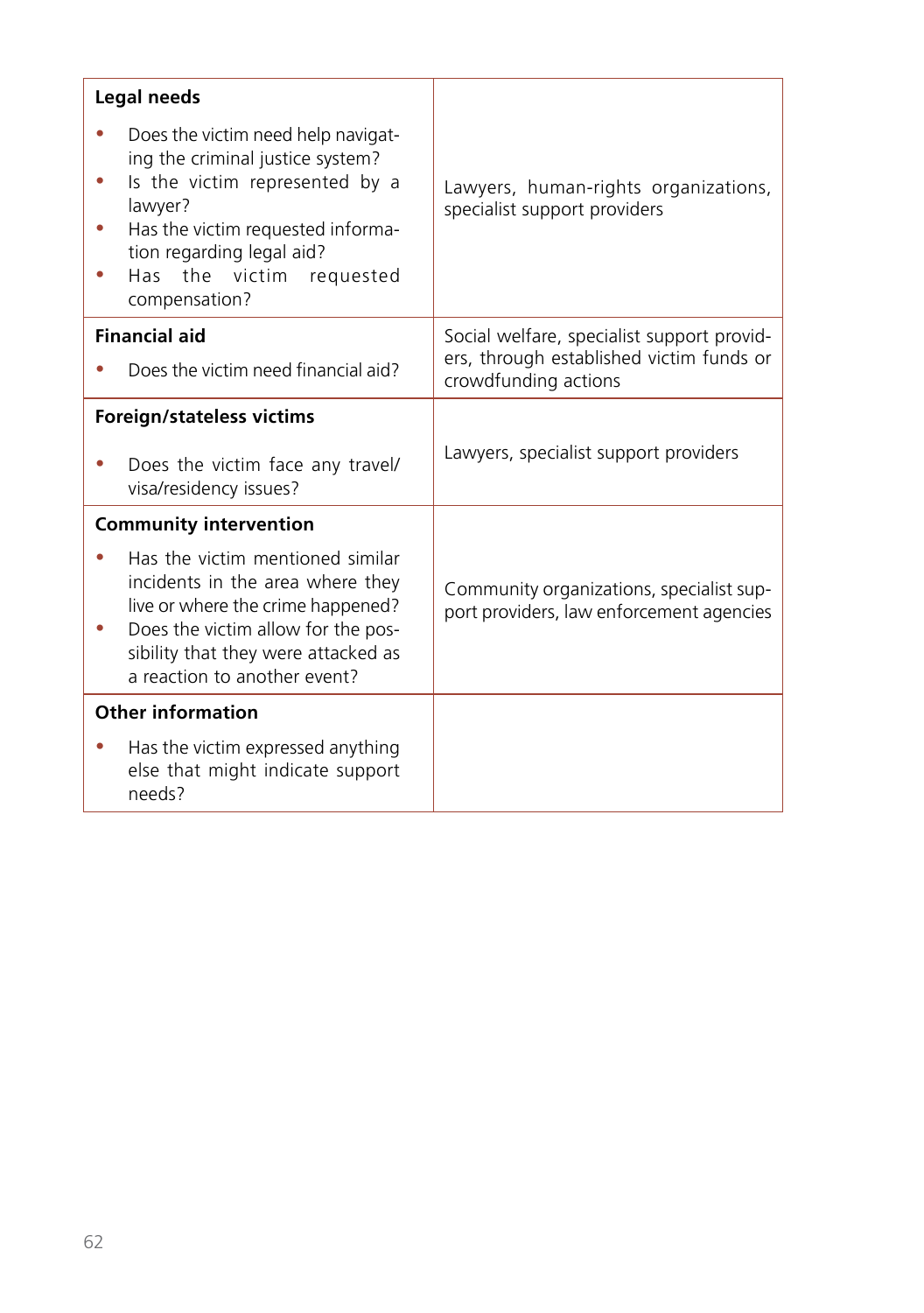# Session 5: Support during criminal justice procedures

Hate crime victim services include support during criminal justice procedures. The key objective of this support is to safeguard the rights of the clients as a particular category of victim and empower them throughout criminal justice proceedings, as well as during investigative proceedings conducted by the police and public prosecutor's office. The support entails both the sharing of information on legal procedures, on the actors involved in the proceedings, documents, etc., and on assistance and support in coping with the stress inevitably generated by the investigation and criminal justice procedures. A counsellor accompanying a client during and after the entire investigation and criminal proceedings can contribute to mitigating the impact of secondary victimization. Service providers should prepare clients for criminal justice proceedings, for making statements and giving evidence and, possibly, for facing the perpetrator(s). Such support also benefits the judiciary, as a victim who is less anxious and stressed will be able to concentrate better and will have a better memory, giving them a greater ability to testify. The same applies to police investigations, as a person who feels they are being heard and respected will be able to contribute more to the investigative process.

A central task of the support provider is supporting and empowering the client to regain the necessary emotional and mental strength to be able to take self-determined decisions. A better understanding of the course of criminal proceedings is highly beneficial, as the more clients can anticipate what they will experience at the police station or in the courtroom, the greater the chances they can remain calm and composed. Being well prepared – both mentally and with regard to knowledge about procedures – can alleviate anxieties related to criminal proceedings, ensuring that victims can exercise their rights effectively and participate and take an active role in the proceedings, to the extent the national legal framework allows.

### Learning outcomes

At the end of this session, participants will:

- be able to identify the points in criminal justice procedures where clients might need support; and
- be able to plan how to effectively prepare a client for trial.

### Time

90 minutes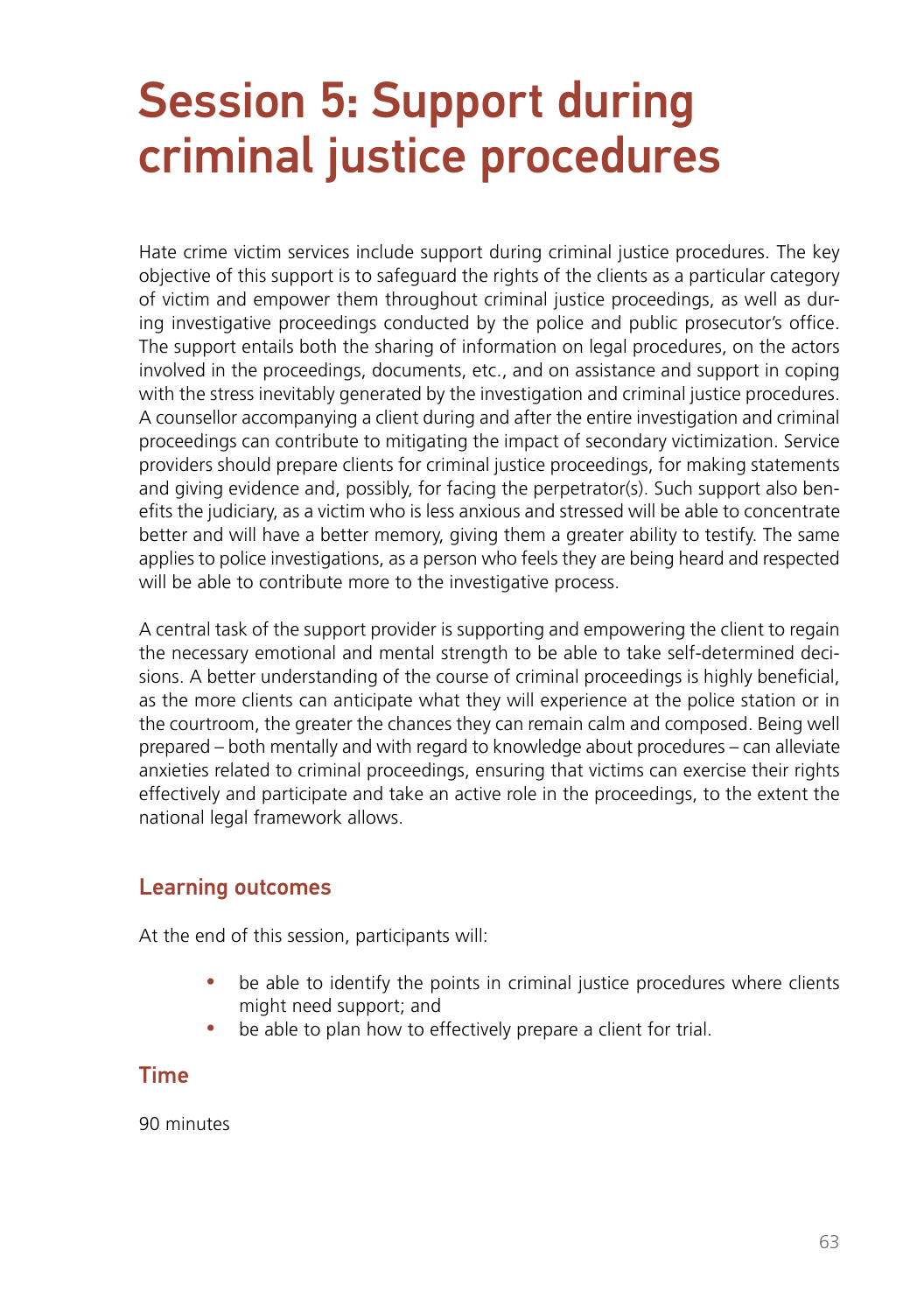# **Activities**

- Activity 5.1: Stages of a criminal case (30 minutes)
- Activity 5.2: Case study: Supporting Aiguo through the court proceedings (60 minutes)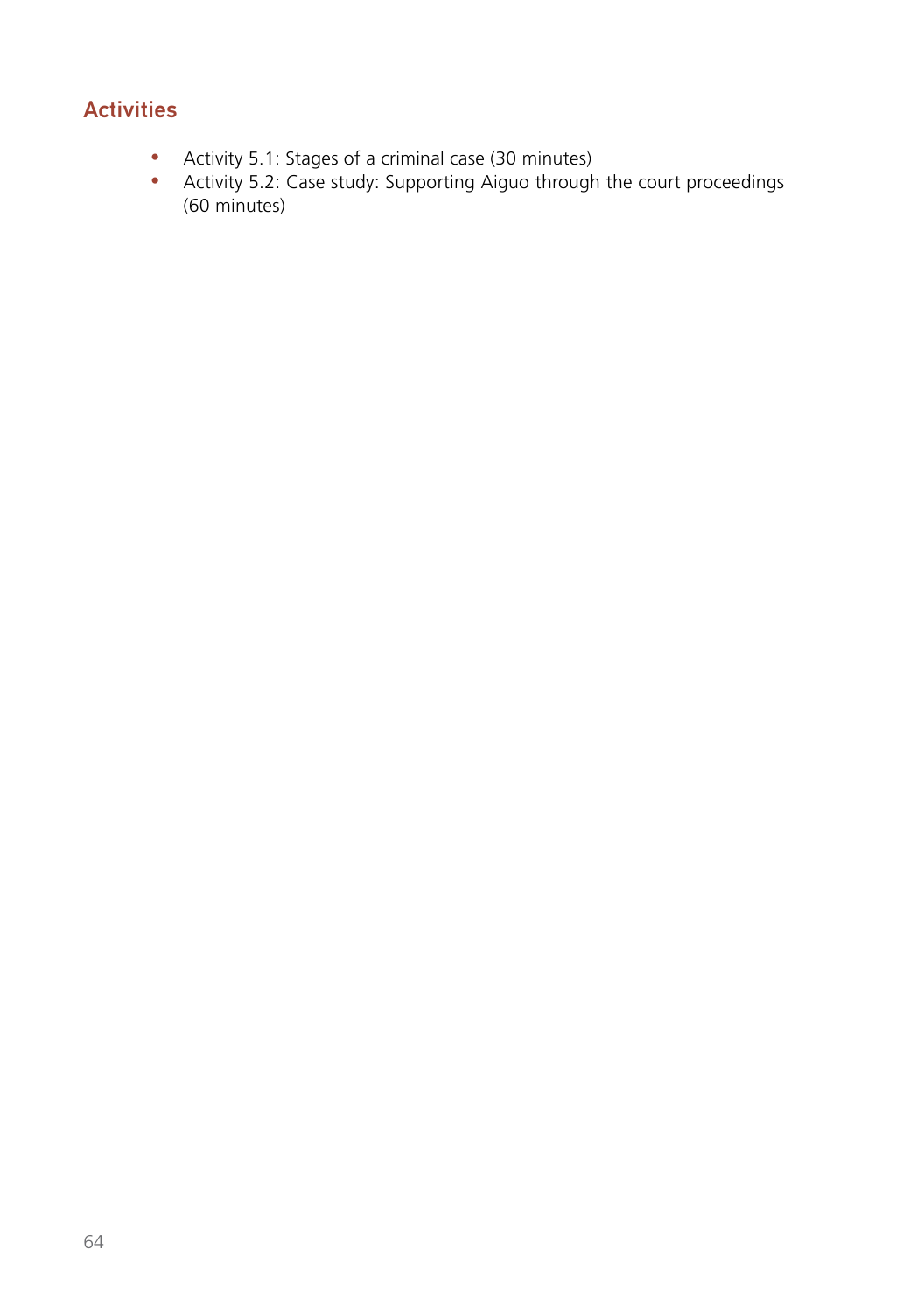# Activity 5.1: Stages of a criminal case

# Time

15 minutes

### **Material**

Handout 5.1.1: Worksheet – Stages of a criminal case; Handout 5.1.2 Stages answer sheet – Stages of a criminal case

### Required Preparation

Print out a sufficient number of Handout 5.1.1: Worksheet and Handout 5.1.2: Answer sheet for all participants.

### Online version

Send participants Handout 5.1.1: Worksheet before the start of the session, so that they can work on it using a word processing tool or print it out and fill it in by hand.

### **Instructions**

- 1. Trainers start the session by outlining that a client might approach a specialist service provider before or after they have filed a report with the police. For many clients, this will be their first time being confronted with criminal justice procedures, and they will have many questions. To lay the foundation for a sustainable engagement with justice actors, service providers will, at a first meeting, impart information on the sequencing of procedures, so that the client gets an overview and can mentally prepare themselves accordingly.
- 2. Participants are asked to arrange the sentences in the right order to establish the sequence of how a case is processed through the criminal justice system.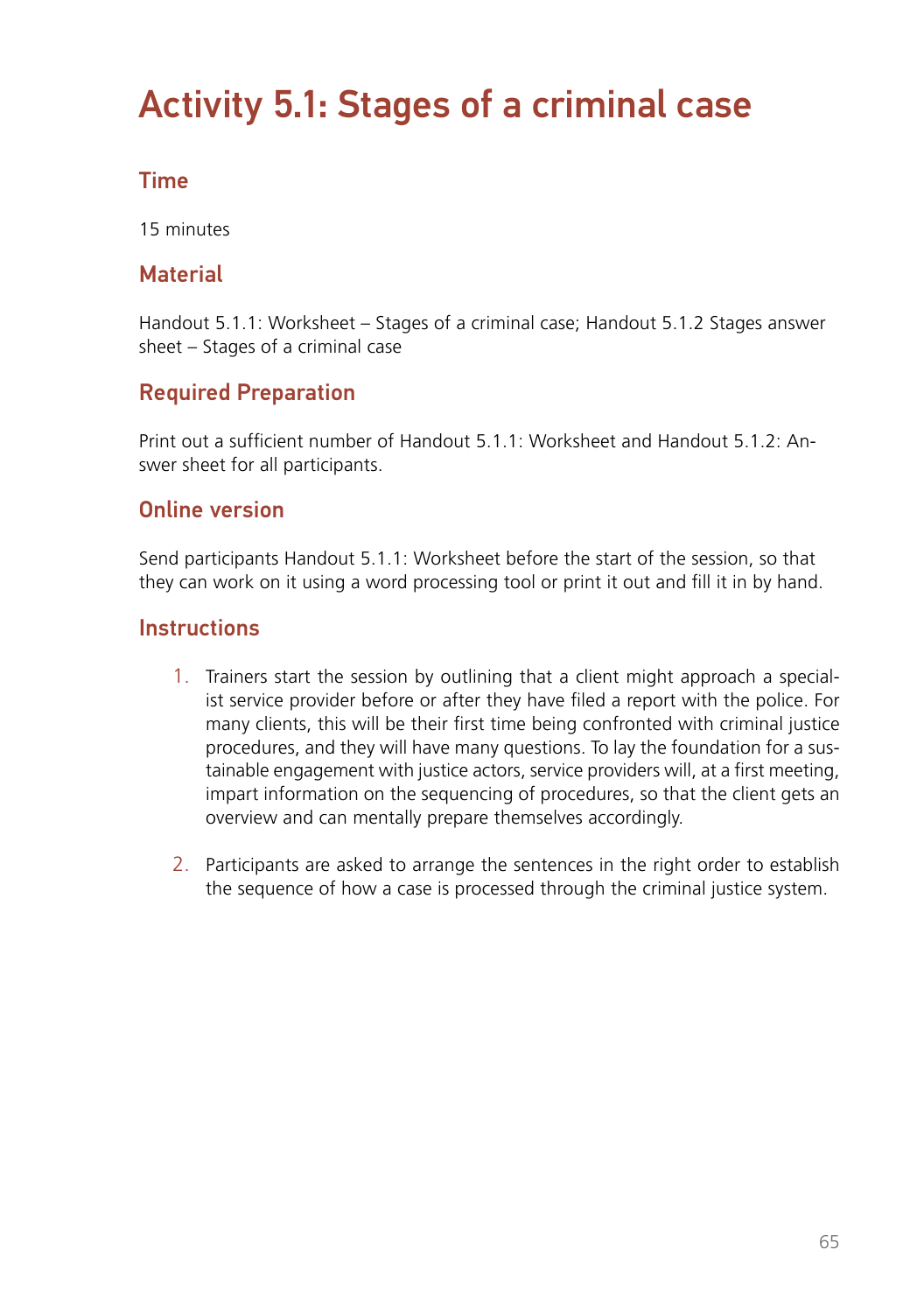### Handout 5.1.1: Worksheet – Stages of a criminal case

Usually, three tests are applied to determine whether to prosecute:

- Sufficient evidence to prove beyond a reasonable doubt that a crime took place;
- The realistic prospect of a conviction; and/or
- Public interest in the prosecution/trial.

Initial investigations start.

Police identify and interview suspect(s), arrest suspect(s) or invite them for an interview.

The prosecutor will question the defendant in court, and the defendant's attorney may cross-examine.

The victim will be informed of the outcome of the trial by either the court or the victim support office.

The police officer records all details of the incident in their system. The victim and, possibly, witnesses make statements, which are recorded together with the incident report.

During these investigations, police must ensure the safety of the victim(s), preserve the crime scene for evidence, and check available recordings, such as CCTV recordings.

Depending on the framework in the jurisdiction, a judge or a judge and jury will hear the case.

The statements of both victims and witnesses have to be signed and form part of the case file. Note that this will be treated as evidence in court.

Victims and witnesses will speak from a designated chair or box to give evidence.

Special measures are considered to allow for victim involvement during court proceedings, and these are part of the case management.

The prosecution considers the case and evidence.

If there is sufficient evidence, the prosecution will charge the perpetrator and continue the case.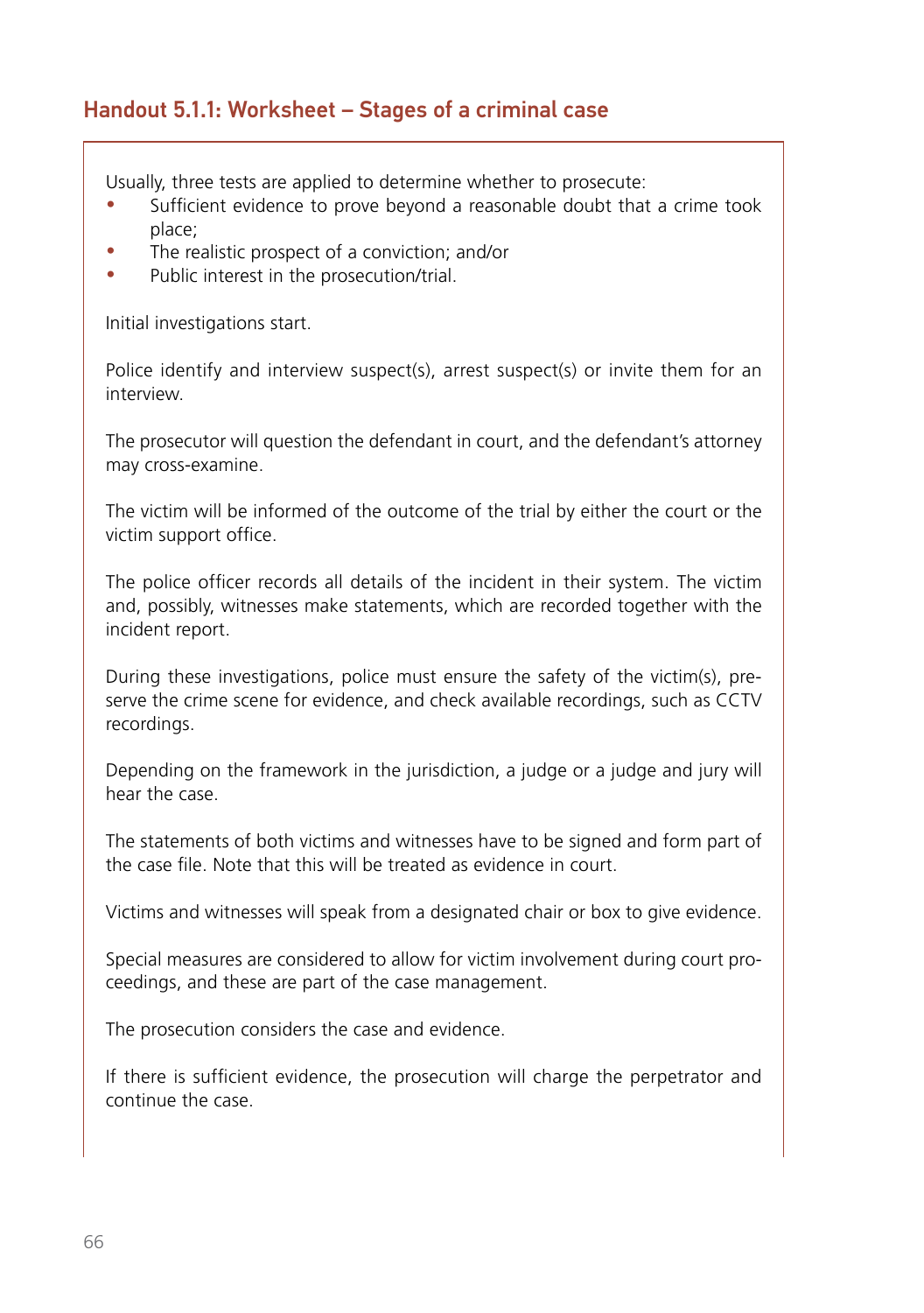If the country has a victim support bureau (within law enforcement agencies, the prosecution or court services), they may contact victims before the trial starts and may familiarize the persons concerned, upon request, with the location.

During the trial, depending on provisions in the jurisdiction, a separate waiting room may be used.

The case may be passed on to a specialized unit within law enforcement, which will gather further evidence.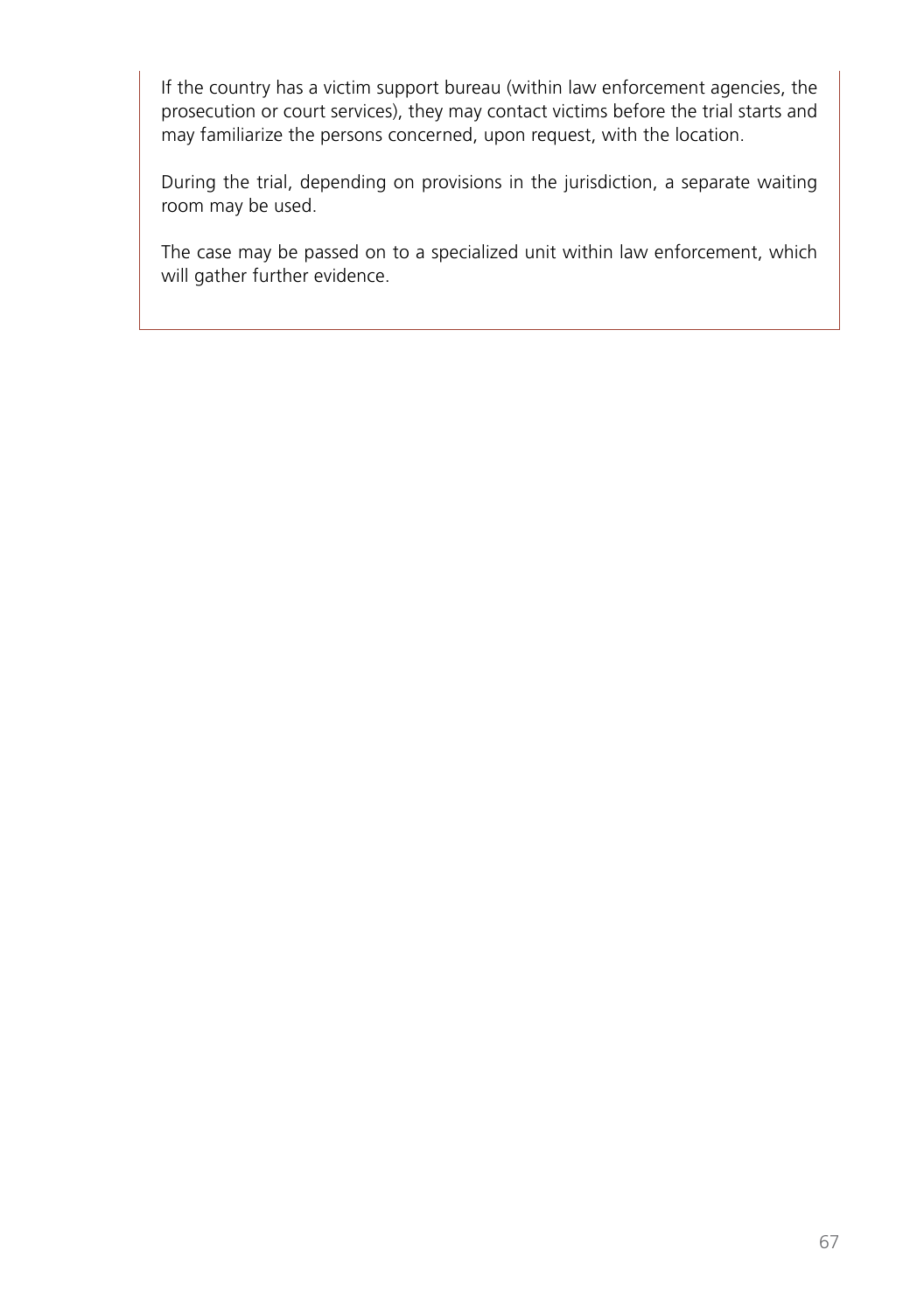### Handout 5.1.2: Answer sheet – Stages of a criminal case

- 1. The police officer records all details of the incident in their system. The victim and, possibly, witnesses make statements, which are recorded together with the incident report.
- 2. Initial investigations start.
- 3. During these investigations, police must ensure the safety of the victim(s), preserve the crime scene for evidence, and check available recordings, such as CCTV recordings.
- 4. Police identify and interview suspect(s), arrest suspect(s) or invite them for an interview.
- 5. The statements of both victims and witnesses have to be signed and form part of the case file. Note that this will be treated as evidence in court
- 6. The case may be passed on to a specialized unit within law enforcement, which will gather further evidence.
- 7. Special measures are considered to allow for victim involvement during court proceedings, and these are part of the case management.
- 8. The prosecution considers the case and evidence.
- 9. If there is sufficient evidence, the prosecution will charge the perpetrator and continue the case.
- 10. Usually, three tests are applied to determine whether to prosecute:
	- Sufficient evidence to prove beyond reasonable doubt that a crime took place;
	- The realistic prospect of a conviction; and/or
	- Public interest in the prosecution/trial.
- 11. If the country has a victim support bureau (within law enforcement agencies, the prosecution or court services), they may contact victims before the trial starts and may familiarize the persons concerned, upon request, with the location.
- 12. During the trial, depending on provisions in the jurisdiction, a separate waiting room may be used.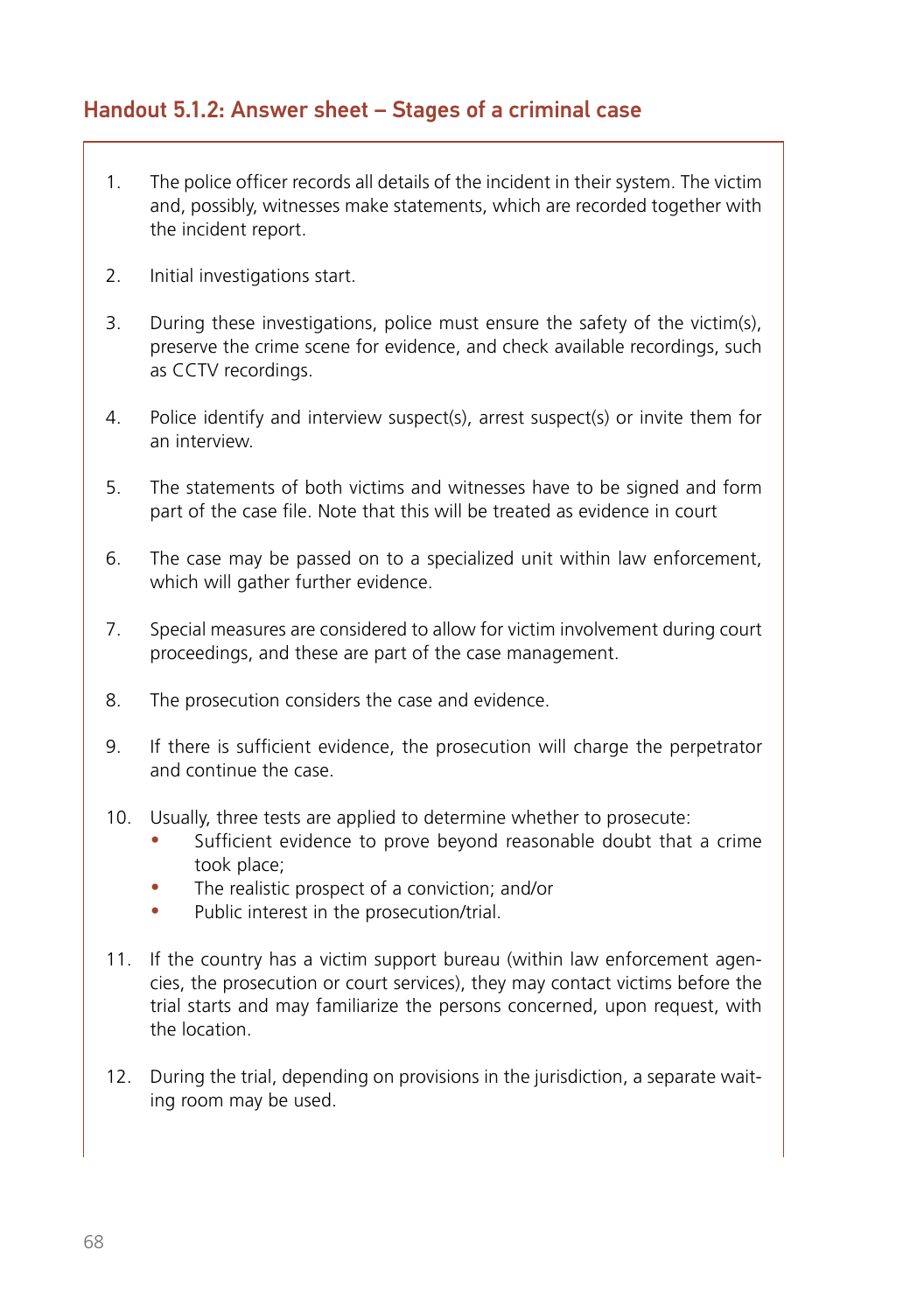- 13. Depending on the framework in the jurisdiction, a judge or a judge and jury will hear the case.
- 14. Victims and witnesses will speak from a designated chair or box to give evidence.
- 15. The prosecutor will question the defendant in court, and the defendant's attorney may cross-examine.
- 16. The victim will be informed of the outcome of the trial by either the court or the victim support office.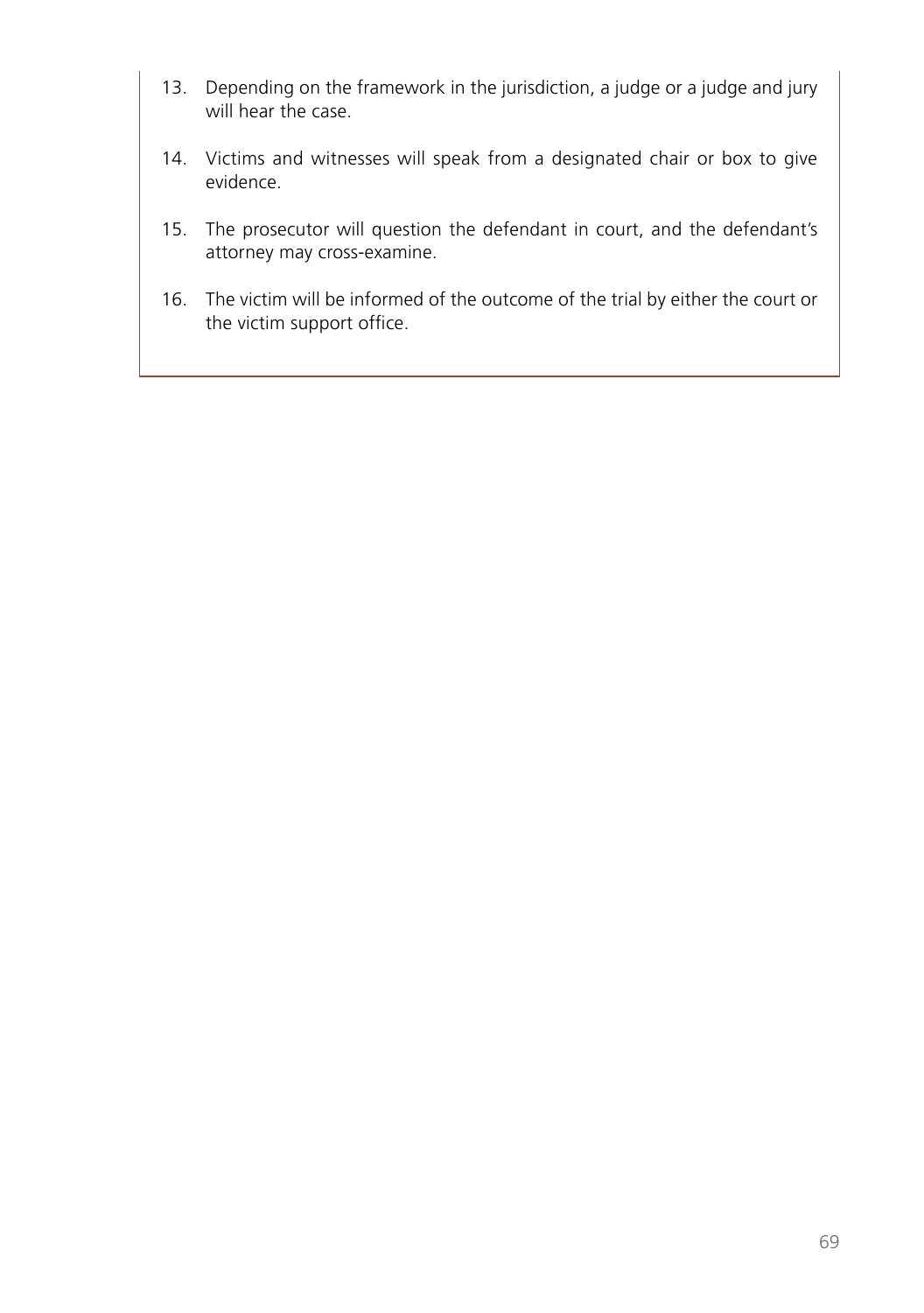# Activity 5.2: Case study: Support through the court proceedings

# Time

50 minutes

### **Material**

Handout 5.2.1: Case description

### Required preparation

Before the session, print one copy of Handout 5.2.1 for each participant.

### Online version

Use two breakout rooms for the preparation of the exercise. In an online collaboration tool, participants can insert the items prepared in the breakout rooms.

### Note for trainers

The trainer will want to have researched the current legislation on hate crime prosecution in the national context before facilitating this activity.

### **Instructions**

1. Ask the participants to read the case study individually, and then divide them into two groups.

**Group A** discusses the client's perspective: Try to walk a mile in Aiguo's shoes. They should think of questions and anxieties related to the court hearing.

**Group B:** tries to anticipate all of the concerns Aiguo might have in relation to the upcoming trial. They should try to prepare a plan to go through with your client in preparation for the hearing(s).

2. A spokesperson from Group A reads out their questions one by one, and Group B checks whether they had thought of the question/concern and, if so, reads out how they had framed or spelled out the question/concern. In the end, ideally, the versions of Group A and Group B should be rather congruent, and should, at a minimum, be similar to the following contents: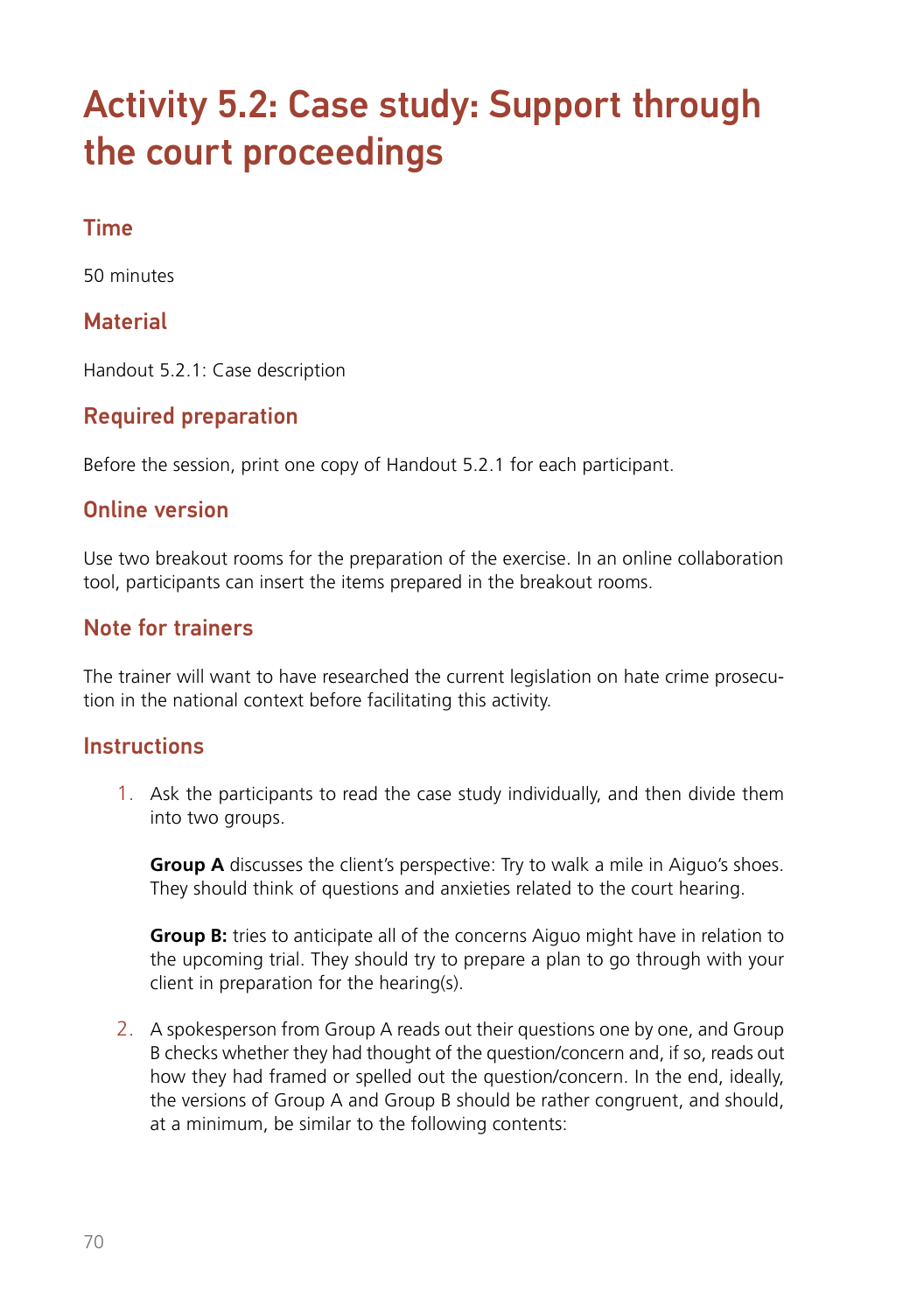- I. The actors
- Who will be present in the court rooms?
- Who is present in a hearing where the public has been excluded?
- Who has which role/task?
- Where does the perpetrator sit in relation to the client?
- II. Procedures
- How does the questioning/statement-taking start? Which questions will come first?
- Does the client have to reply to all of the questions?
- How should the client respond if they don't know the answer?
- Can the client also ask questions?
- III. Premises
- Where will the client spend any waiting time?
- Is there a separate room for victims?
- 3. In plenary session, the trainers will invite participants to add further comments or details from their own experience. They can feed the conversation by providing further details along the following lines:
	- y Visualization helps. The use of graphics, pictures and figures helps in explaining criminal justice actors and procedures.
	- Explain legal terminology to make it less intimidating.
	- It can be very important to familiarize the client with the court building (including the entrance, exit and restrooms) and the courtroom. If possible, it is beneficial to arrange for a viewing appointment together with the judge in charge. Inside the courtroom (make sure it is the exact same room where the trial will be held), explain again where each person will sit, and repeat what you have explained about the procedures and who will be involved. In particular, show where the perpetrator (and accompanying corrections officers, if the perpetrator is in custody) will be seated, and where the client will sit.
	- Coping strategies: Many clients will experience profound emotional and mental stress during the trail. To prepare for trial, counsellors should familiarize clients with methods and techniques that will help them to remain calm and composed. These techniques are trauma-informed and can be applied autonomously by the client when in need, as well as by the counsellor for self-care purposes. For example:
		- Concentration exercises;
		- Visualization exercises; and
		- Haptic aids (hedgehog ball, lucky charms, etc.)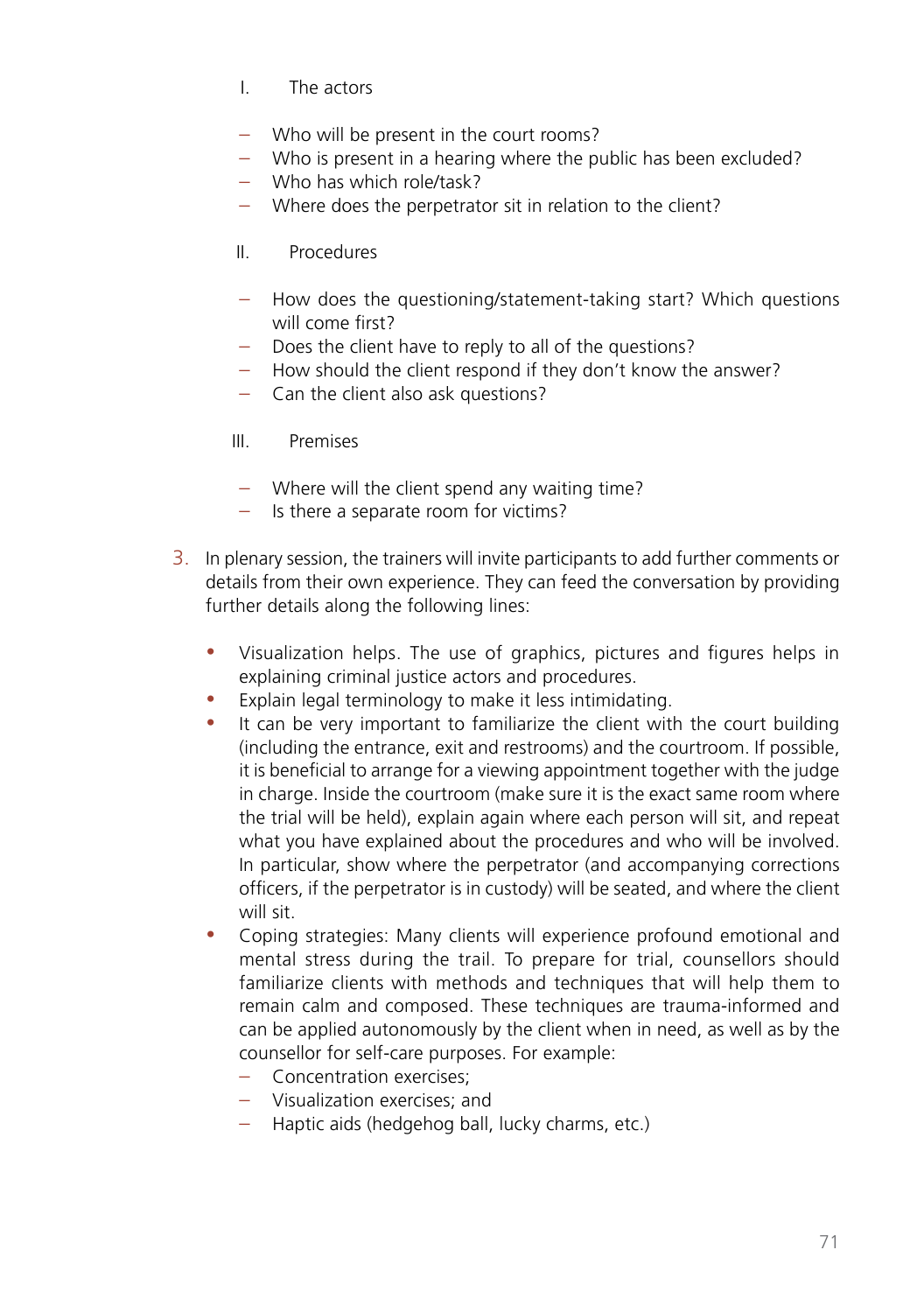- Counsellors and/or clients may want to prepare an emotional first aid kit, containing tissues, water bottle, candies or chocolate, pens, toys, etc.
- Prepare the details for the day/s of the hearings:
	- Arrange a meeting point and time. Discuss, if needed, how to avoid crossing paths with the perpetrator. Discuss whether the client wants to have family or close ones present in the courtroom, or on the way to and from. The client may want to decide beforehand what to wear and discuss how to spend any waiting time (knitting, reading, drawing, chatting, exercising, etc.), as well as talk about the time after the trial as a motivator of future plans beyond this experience.
- Discuss with your client how to deal with the media.
	- If the case is of public interest, journalists might attend the trial and try to get an interview or photo of the client before or after the proceedings. If the client does not want any engagement with the media, counsellors can assist, for instance, by planning to arrive early at the court, using a separate waiting room, talking directly with journalists and informing them that the client does not wish to be interviewed/ photographed, etc. The approach needs to be clarified together with the legal representation and, if applicable, also with the client's close relations.
- Once the hearings are over, it is important to arrange an appointment for a debriefing a few days after the trial, where you can discuss the following:
- Assessment of the trial: How did the client perceive the trial? Were they satisfied with their own statement, and did they feel heard and understood?
- If a judgement and sentence have been passed, discuss the meaning of the decisions with the client.
- Discuss reparations and offer assistance in filing a claim for damages, if applicable.
- If no second-instance procedure follows and the trial ends with a final verdict, the client might still need further counselling, or the closure of the case can be formally celebrated to support emotional healing.
- 4. To conclude the session, trainers will sum up the main points about hate crime victim support in criminal proceedings:
	- accompaniment to meet with police and to hearings; accompaniment to the main hearing;
	- communication of information to victims and those close to them before, during and after the main hearing, including information on the criminal proceedings and the role of the participants, a tour of the courtroom and/ or a visit to another court hearing, information on the possibilities of legal representation and referral, if necessary, and information on the possibilities of financial compensation and referral, if necessary;
	- practical assistance (e.g., a discussion of arrival and departure to hearings, bridging waiting times, etc.);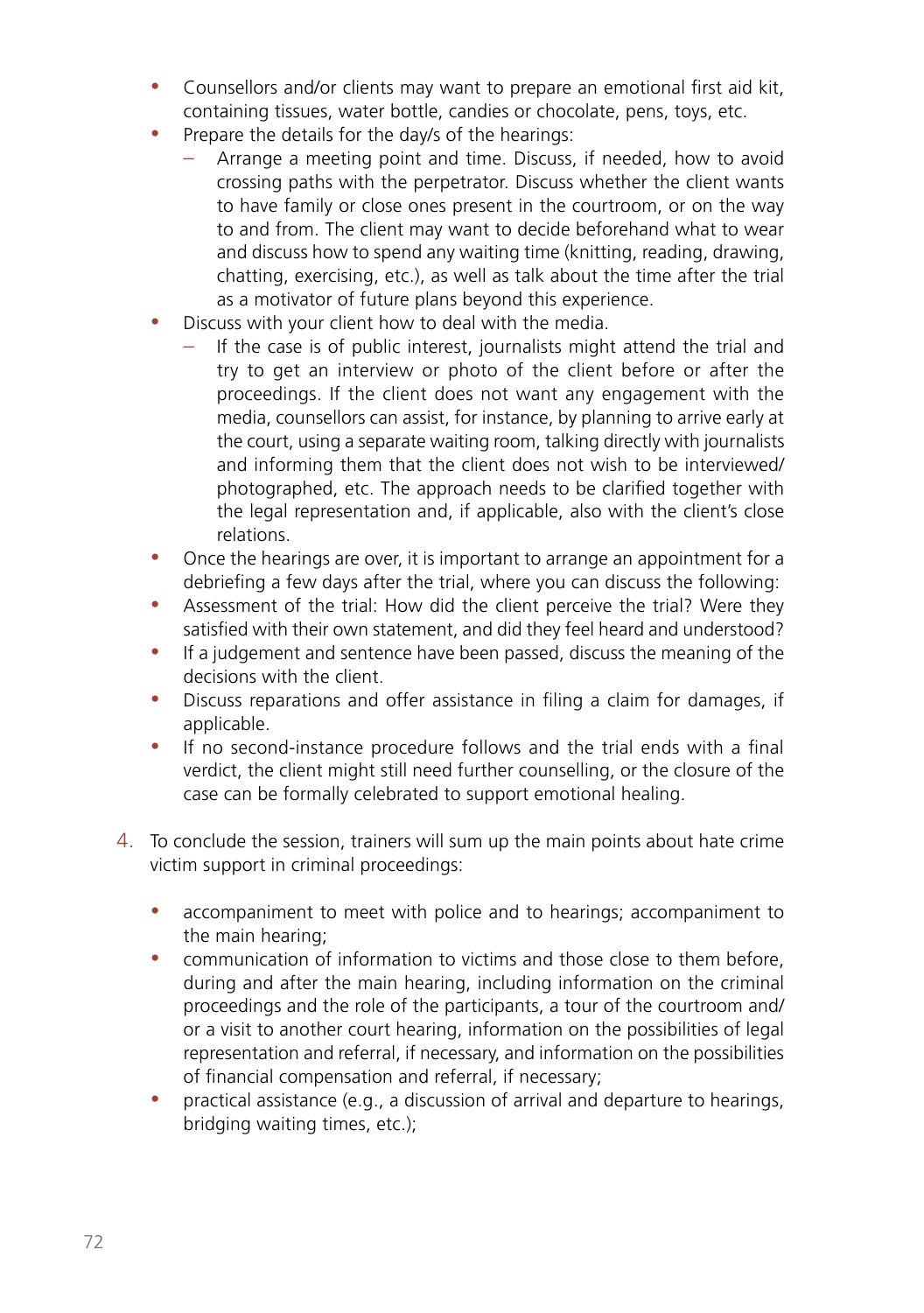- if need be, reminding the court and police of protection measures the victim is entitled to;
- communication of coping strategies and measures to reduce stress, including strategies for coping with fears, working with the client's own resources, and support in regaining lost autonomy and security, as well as support in reflecting on, assessing and emotionally coping with the process and events of the hearing; and
- $\bullet$  help in clarifying how to deal with the media.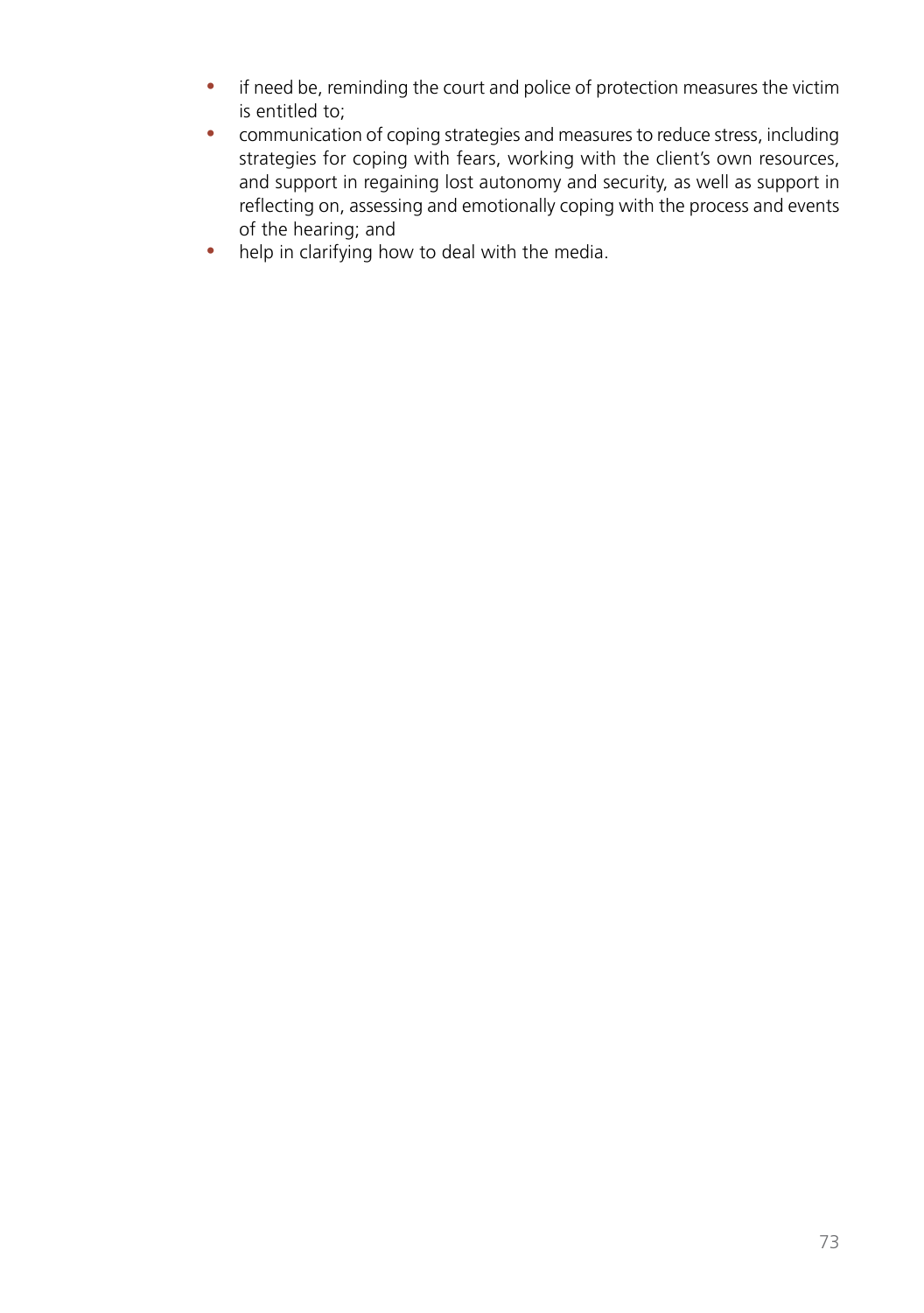## Handout 5.2.1: Case description

This fictional story takes place in a small city that has seen a growing presence of extreme right-wing groups in recent years. Since the beginning of the COVID-19 pandemic, anti-masking groups have been organizing protests in the city centre to denounce "sanitary dictatorship" and urge the government to tackle the real problem: "the protection of Europe's borders from illegal immigration".

You are a social worker at a local NGO providing support to hate crime victims and have paid particular attention to these protests, since you recognize many well-known faces who speak at each event. Indeed, the movement seems to be under the leadership of a well-established neo-Nazi far-right group, which has taken advantage of the pandemic to promote a xenophobic, anti-immigration and anti-Asian narrative, inviting citizens to "take matters into their own hands" and "attack the culprits" behind what they refer to as the "yellow flu".

One of these demonstrations escalated into a violent incident, in which a young man of Asian appearance was beaten by demonstrators. He was severely disfigured and left for dead at the scene by the perpetrators. His name is Aiguo, and he is a 30-year-old citizen of Asian heritage, and your NGO has managed to get in touch with him after the publication of several articles about the attack he suffered. The attack received a lot of media attention, as police confirmed that one of the perpetrators was the leader of a neo-Nazi group known for their violent actions.

After being put in contact with you, Aiguo has filed a complaint, and his case will be heard in court next month. He is very anxious about going to court, suffers from post-traumatic stress from the attack, and is still in therapy and physical rehabilitation. He has never dealt with the justice system before and knows little about criminal procedures or what will be required of him, which adds to his fears. He says he is afraid to see his assailants again and does not know if he will be able to testify in their presence.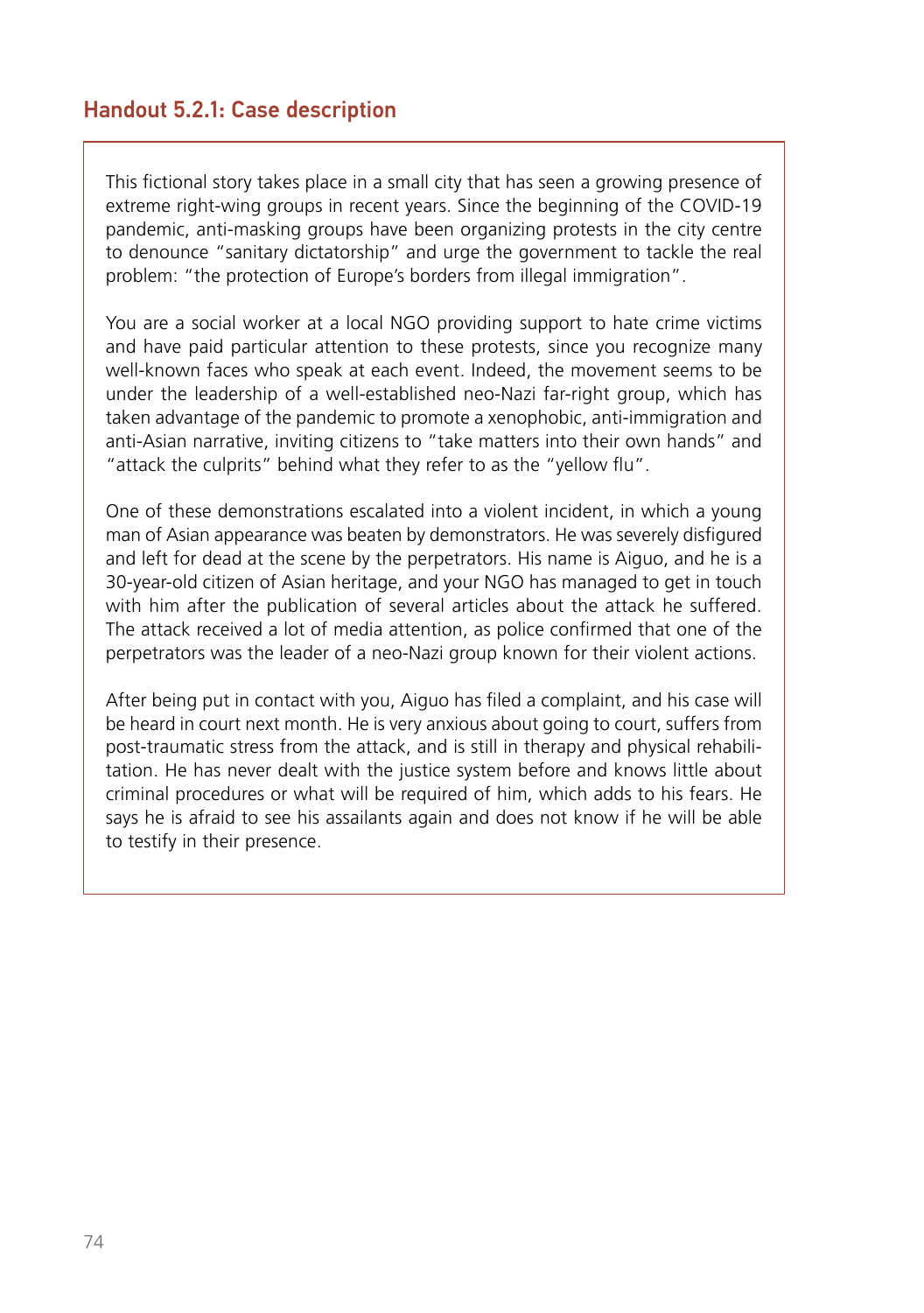# Module II: Organizational Development

Module II addresses challenges that a hate crime victim service provider – large or small, with longstanding experience or recently established – may face with regard to its internal organization and planning, the management of services and human resources, and its staff capacity development and accountability. The module discusses four thematic areas of pivotal importance to the organizational development of a hate crime victim service provider and areas where staff capacities and competences intersect with managerial responsibilities.

**Session 6: Occupational health and safety** addresses the safety and security concerns of hate crime victim service provider organizations, and mental health considerations of staff working with hate crime victims. A discussion of best practices in safeguarding the mental health and safety of staff, preventing burnout and secondary traumatization, and ensuring appropriate security measures for the office, underlining both individual staff and management responsibilities. (90 minutes)

**Session 7: Public relations and working with the media** explains the main considerations for hate crime victim service providers when creating a media strategy, gives practical guidance on victim-centred engagement with journalists and the media, and discusses how hate crime victim support organizations can play a role in educating the media and the public, as well as contribute to steering public discourse. (120 min)

**Session 8: Emergency preparedness** provides an introduction to the basic considerations when emergency planning for addressing a large-scale hate crime incident. The day-to-day work routine and organizational planning of a service provider can be supplemented by advance emergency planning that, in the event of a crisis, capitalizes on partnerships and emergency co-operation among all relevant stakeholders. (130 minutes)

**Session 9: Monitoring and evaluation** will address the main features of a quality review process for services delivered to hate crime victims, with a view to building and maintaining quality standards in service provision. The session focuses on the monitoring of client satisfaction feedback and facilitates reflections on organizational development and the working conditions of service providers. (100 minutes)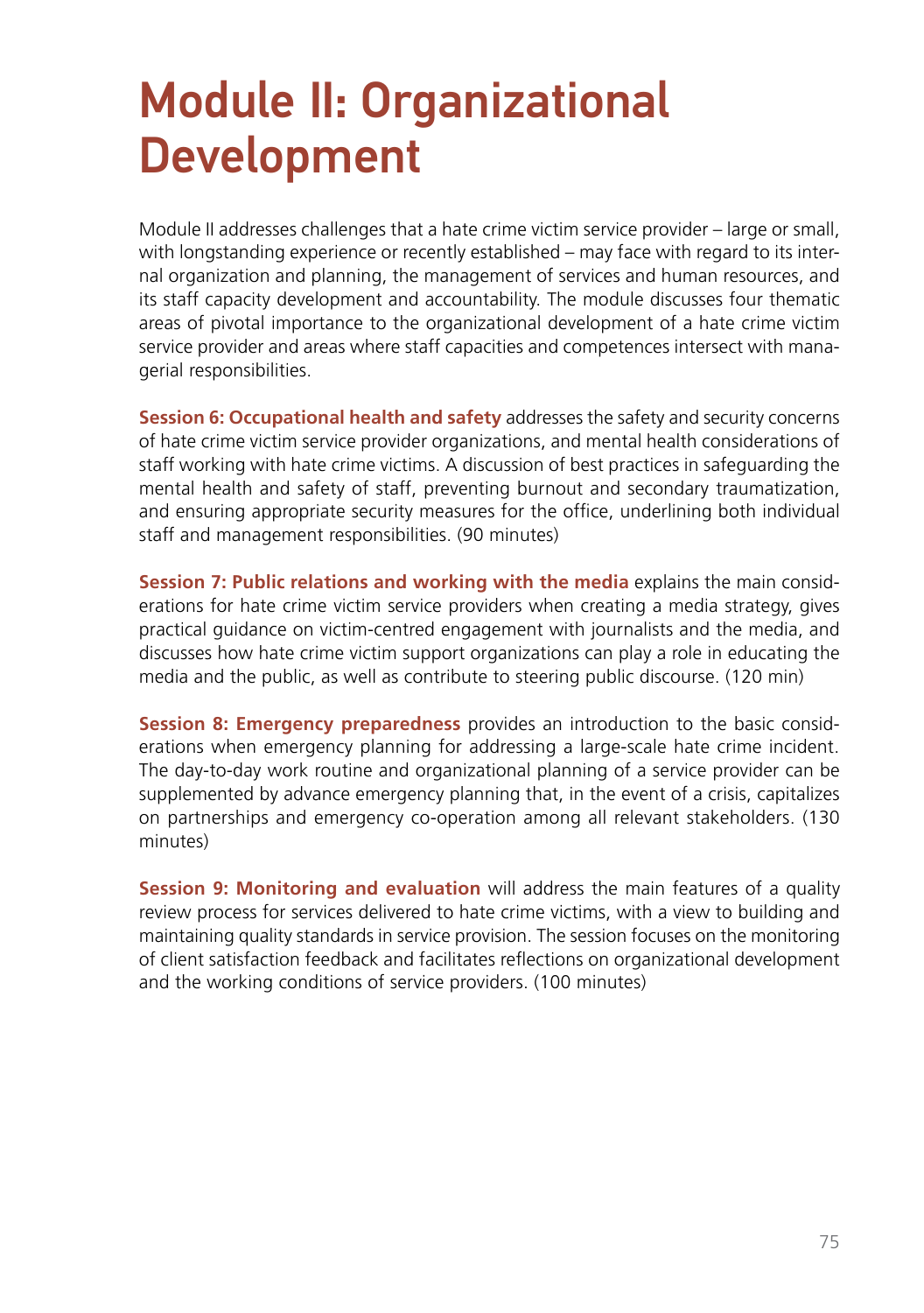# Session 6: Occupational health and safety

In this session, participants will reflect on the specific occupational health challenges involved in supporting victims of hate crime and on strategies to prevent the secondary traumatization of support provider service staff and burn-out, both at the individual and institutional levels. Participants will also learn about the particular safety considerations for staff working at a counselling service provider organization.

This session is introduced by an activity that addresses safety issues that may arise from providing services for hate crime victims. Activity 6.1 is an opportunity to learn about good practices in ensuring safety and protection in areas related to mental health and online and office safety. Activities 6.2 and 6.3 focus on burnout prevention and self-care, which are important mental health concerns for front-line practitioners. Participants will self-assess for burnout and become familiar with strategies to prevent it.

#### Learning outcomes

At the end of this session, participants will:

- recognize the mental and physical health challenges associated with providing services to victims of hate crimes; and
- identify best practices to ensure the safety of counsellors and to preserve their mental and physical health, including by preventing burnout.

# Time

75 minutes

# **Activities**

- Activity 6.1: Sharing good practices (30 minutes)
- Activity 6.2: Mental health Prevention of secondary traumatization (15 minutes)
- Activity 6.3 Burnout Know the signs (30 minutes)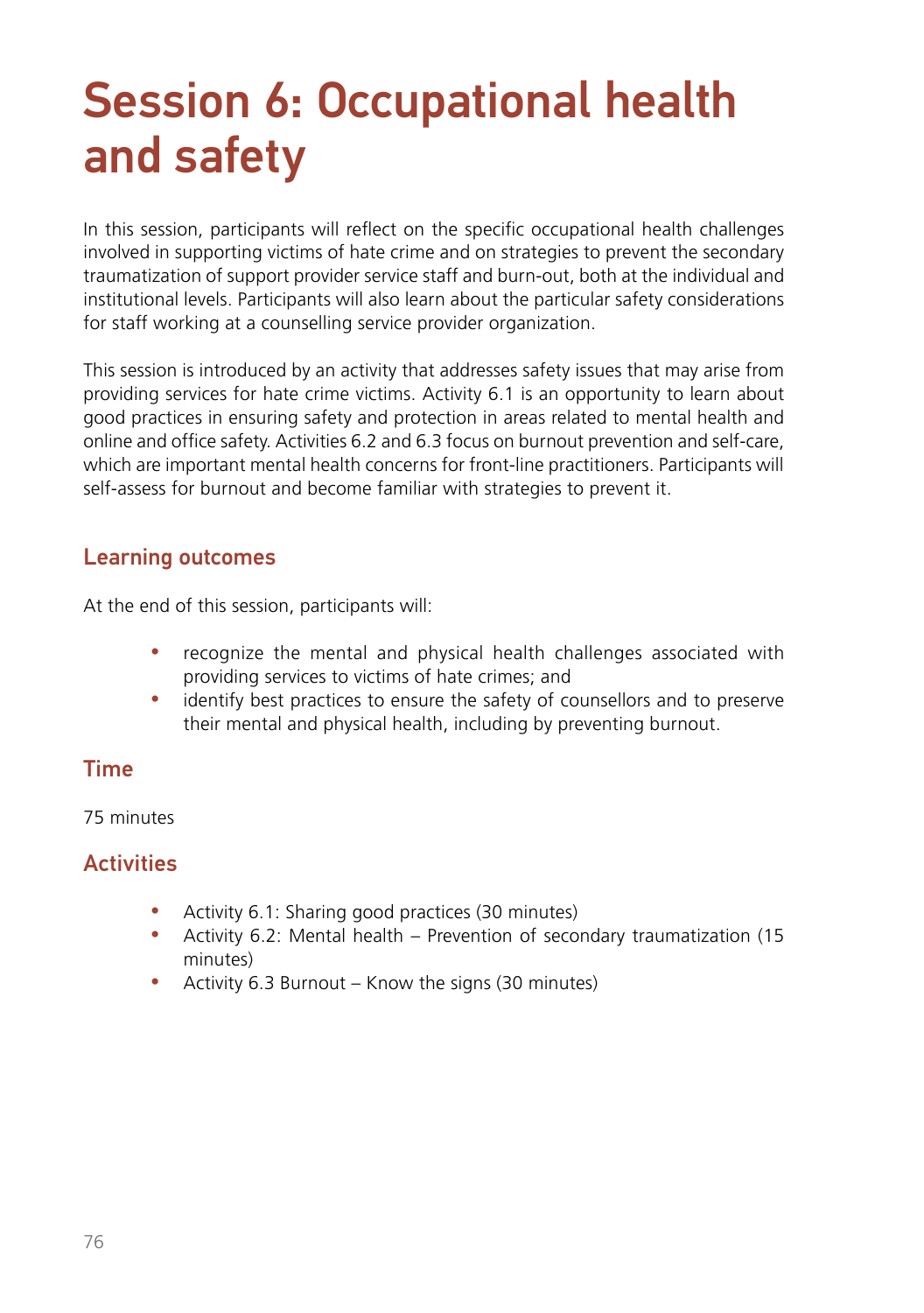# Activity 6.1: Safety and protection of hate crime victim support providers

Hate crime victim service providers and their staff can be vulnerable to attacks (verbal, physical, against property, etc.) by individuals or groups such as political opponents and organized hate groups. It is, therefore, the responsibility of an organization's management to institute safety protocols and guidance for support practitioners. These security measures should be tailored to the local and regional context.

In some countries, hate groups are very active and aggressive. Particular events can drastically and quickly increase security risks. In other cases, the situation can deteriorate over an extended period of time. The visibility of the service provider might increase during hate crime cases that receive significant media attention. This attention this publicity attracts can increase the security risks for the organization as a whole and for its individual staff members.

It is crucial, therefore, to regularly assess the safety measures in place and assess whether the organization needs to adapt to new situations or new threats. Individual discussions with staff members are also important to ensure that their subjective sense of security is taken seriously and respected. Furthermore, provisions should be made to ensure that employees have the tools to manage high-stress work environments. This includes discussing together as a team how to create safe working conditions and how staff can be supported.

#### Time

30 minutes

#### **Material**

Post-it notes, flip charts, Handout 6.1.1: Good practices in ensuring safety and protection for hate crime victim support providers

#### Required preparation

Arrange the tables in the room into three workstations. Place a flip chart at each workstation, each with one of the following themes: "Mental health/Self-care", "Staff safety", and "Office safety".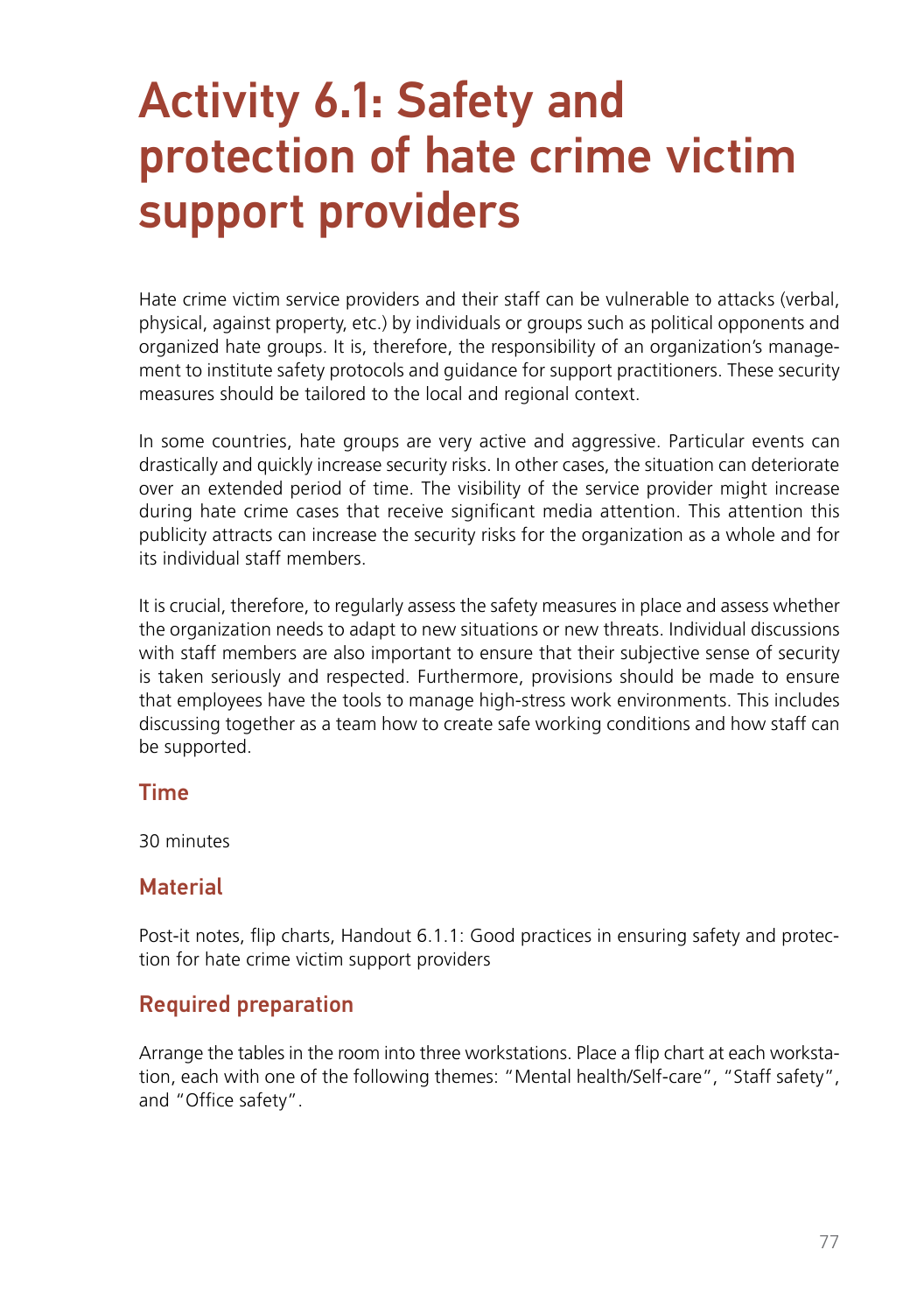Handout 6.1.1 lists safety and protection good practices that are particularly relevant to organizations working on hate crime. This list is not exhaustive and should be customized to reflect individual and local conditions.

# Online version

Divide the participants into three groups and invite them to come into three breakout rooms and each work on one of the themes listed above.

#### **Instructions**

- 1. Divide participants into three groups and assign them to a worktable. Ask participants to list good practices that promote safety and protection, according to the theme assigned to their table.
- 2. When participants have finished, ask them to move to the next workstation. Do this until the participants have gone through all of the workstations.
- 3. Once groups return to their original workstation, have a representative from each table present the results of that workstation. Trainers can add good practices using Handout 6.1.1.
- 4. Trainers can conclude the session by adding additional good practices and reinforcing the fact that service providers must continuously review the security of their premises and of all personnel, and must take protective measures according to any identified risks. It is also important to note organizations are not exempt from complying with standard national health and safety regulations (e.g., the presence of sanitary boxes in water closets, smoke detectors in the office, or staff trained in first aid).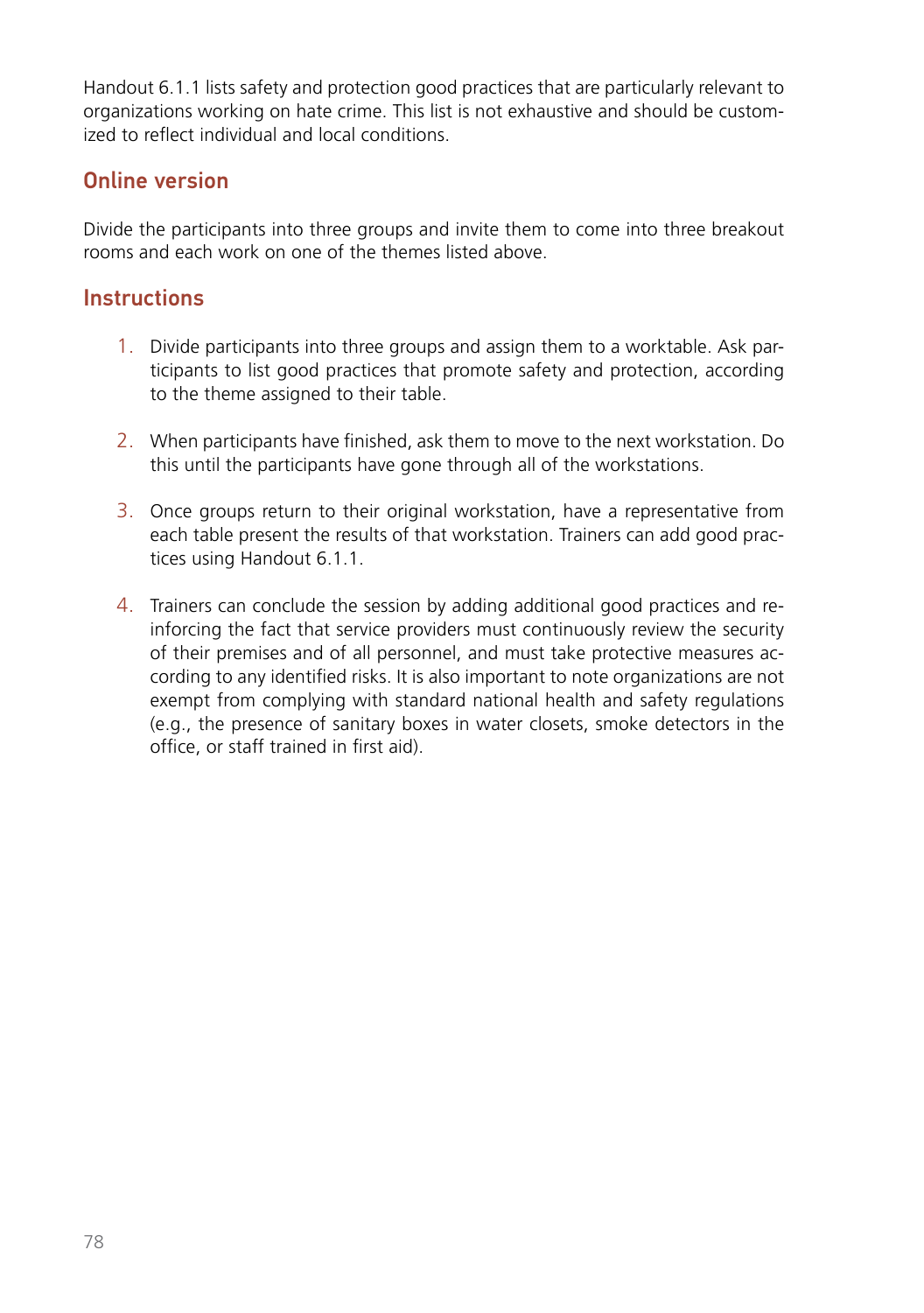# Handout 6.1.1: Good practices in ensuring safety and protection for hate crime victim support providers

| <b>Mental Health/ Self-Care</b> |                                                                                                                                                   |                                                                                                                                                |  |  |  |  |
|---------------------------------|---------------------------------------------------------------------------------------------------------------------------------------------------|------------------------------------------------------------------------------------------------------------------------------------------------|--|--|--|--|
|                                 | Responsibilities of the individual:                                                                                                               | Responsibilities of the employer:                                                                                                              |  |  |  |  |
|                                 | Do not share your private contact<br>details with clients.<br>Maintain professional distance in<br>all interactions with clients (avoid           | Ensure supervisors are able to<br>0<br>manage spaces to solve conflict<br>and facilitate discussions around<br>improving working environments. |  |  |  |  |
|                                 | private invitations and the accep-<br>tance of gifts).                                                                                            | Conduct regular staff appraisals.                                                                                                              |  |  |  |  |
|                                 | Set clear boundaries to requests<br>from clients or your colleagues -<br>and respect them.                                                        | Encourage/finance participation in<br>0<br>training on mental health, conflict<br>management, communication,<br>etc.                           |  |  |  |  |
|                                 | Try to find a good work-life bal-<br>ance (exercise, vacation time,<br>$etc.$ ).                                                                  | Do not contact staff during their<br>leave or off hours, unless in the<br>event of an emergency.                                               |  |  |  |  |
|                                 | Ask for (professional) help when<br>you need it.                                                                                                  | Monitor the workload of employ-<br>ees, e.g., by keeping time sheets.                                                                          |  |  |  |  |
|                                 | Refrain from working overtime.<br>0<br>Completely disconnect after work-<br>ing hours and during vacations.<br>0<br>Stay at home if you are sick. | Make options available for em-<br>ployees who may need structured<br>time off (e.g., sabbaticals).                                             |  |  |  |  |
|                                 |                                                                                                                                                   | Involve employees in recruitment<br>processes, as they need to work<br>with the new employees as part<br>of the team.                          |  |  |  |  |
|                                 |                                                                                                                                                   | Enable a good working atmo-<br>0<br>sphere, with a clear division of<br>tasks, open communication and<br>regular feedback.                     |  |  |  |  |
|                                 |                                                                                                                                                   | Organize social and team-building<br>activities (e.g., summer or end-of-<br>year party, team excursion).                                       |  |  |  |  |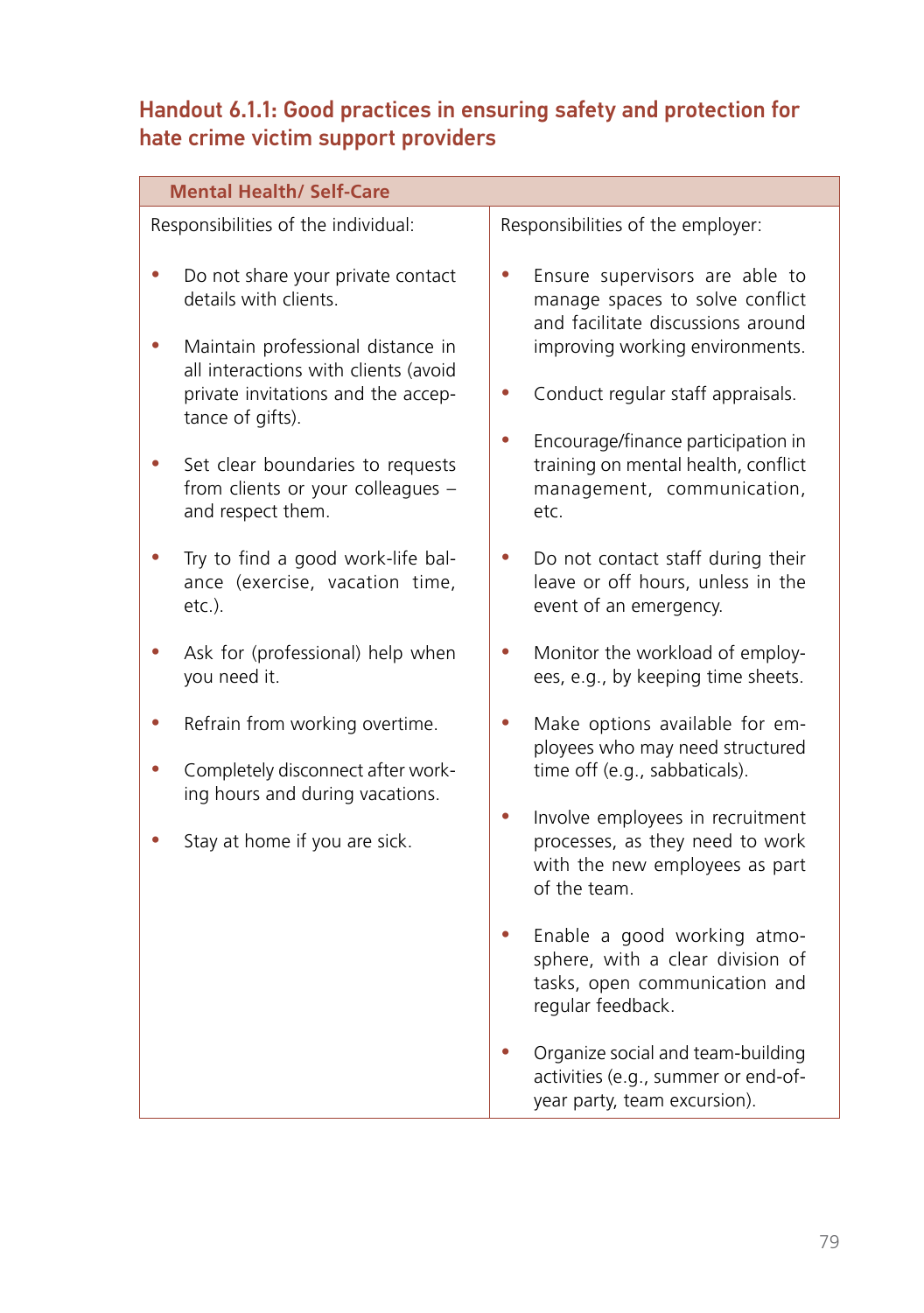#### **Staff Safety**

Make sure that the private addresses and car registration numbers of employees are blocked for third parties by the authorities.

Establish a spokesperson for the organization who communicates with the media, so that not all employees are identifiable.

Do not attend court proceedings alone where perpetrators and their supporters may also be present.

Talk to staff about what they need to feel safe.

Staff who have personal experience and/or history of discrimination may have special needs (e.g., that the staff members do not leave the office alone in the dark, or by providing subsidies for self-defence lessons).

Strengthen the security settings on your personal social networks so that you cannot be found or contacted easily.

**Office Safety**

Keep the main entrance door locked.

Install a bell or video intercom system.

Meet clients only by appointment.

The office of each staff member should be lockable (also for data protection reasons).

Offices should be in proper office buildings, not in shops or alternative spaces.

Offices should not be on the ground floor, as there is a risk of windows being smashed. If this is not possible, install pressure-proof window films.

If possible, do not use private vehicles, in order to minimize the ability to identify employees (use rental cars, leased vehicles, car sharing).

Have the police carry out a security check of the offices and ask for advice on improving safety measures

Build a secure network infrastructure from the very beginning, by conducting an IT security audit. The more your organization grows, the more difficult it will be to implement and establish IT security standards later.

Provide instruction and guidance so that employees understand how to engage online.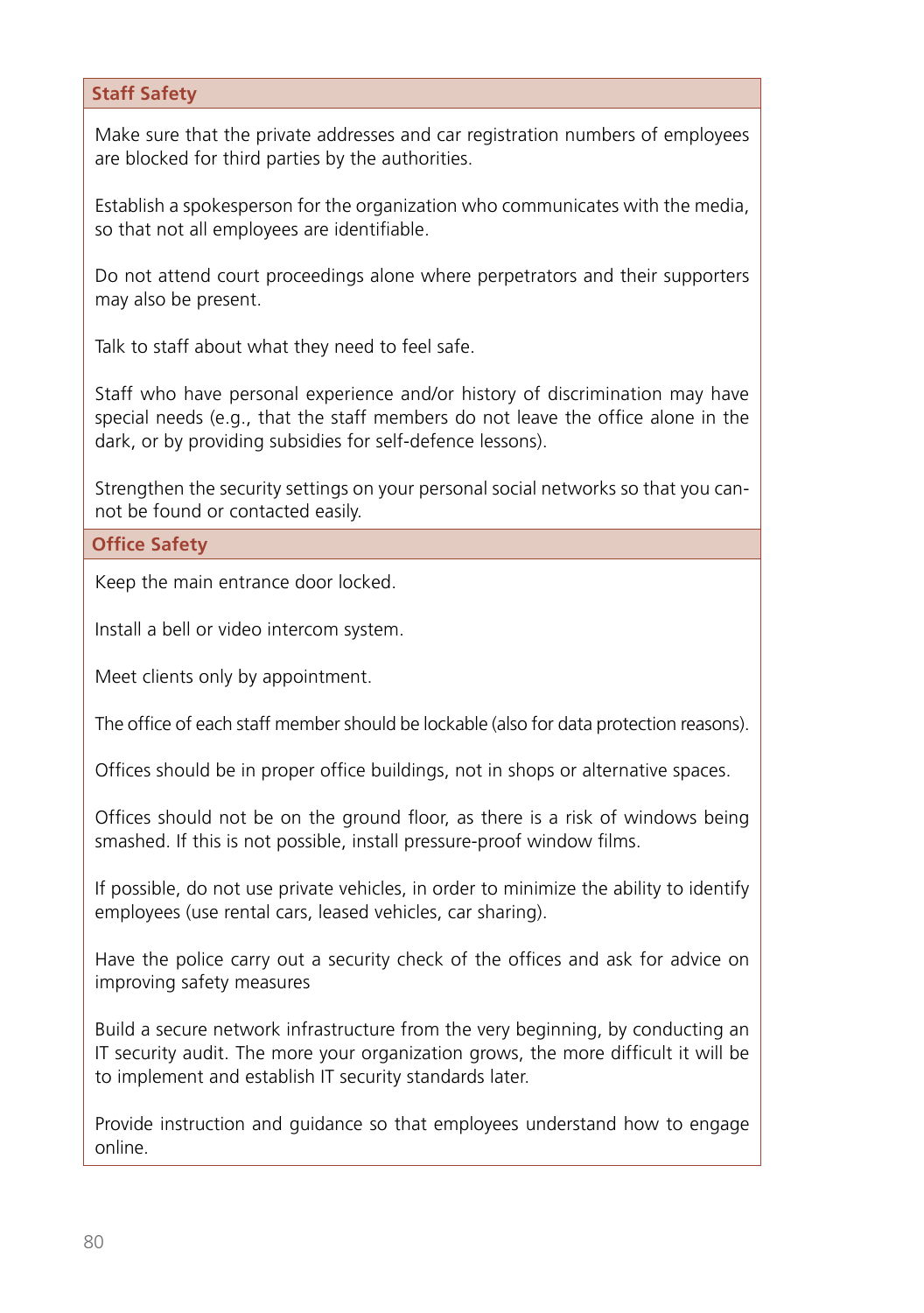# Activity 6.2: Mental health - Prevention of secondary traumatization

# Time

15 minutes

## **Material**

n/a

# Required Preparation

Trainers can, optionally, prepare a PowerPoint presentation containing definitions and a few key points.

### Online version

Prepare a PowerPoint presentation.

### **Instructions**

1. Trainers commence this session by introducing the relevant terminology.

"Secondary traumatization" refers to the psychological traumatization that can occur for hate crime victim service providers as a result of accompanying a traumatized person and witnessing direct traumatization. It shows symptoms similar to those of the primary traumatized person. This can affect support practitioners as well as close relations of the direct victim.

Upon contact with traumatized people, practitioners are at risk for secondary traumatization. This can be a result of being exposed to traumatic information/materials or on a practitioner's personal history. The most important risk factors for secondary traumatization are:

- Previous own traumatization, including previous secondary traumatization;
- General life circumstances, such as stress and mental health;
- Characteristics of the social environment:
- Demographic factors, such as age, gender and social class; and
- Resources and coping mechanisms.

Repeated secondary traumatization can lead to secondary traumatic stress (STS). Professionals experience symptoms similar to those described by trauma victims, for instance,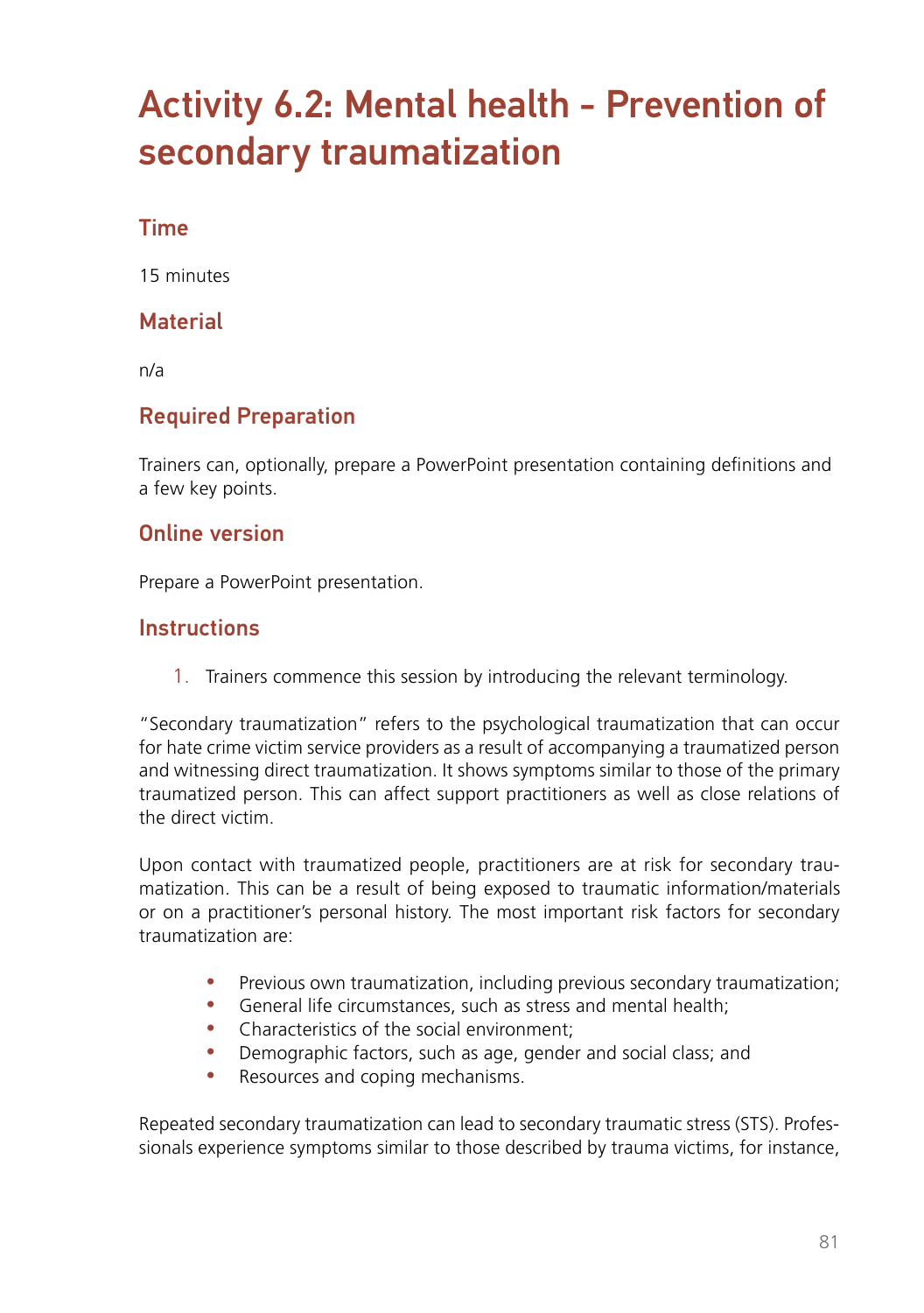nightmares, intrusive thoughts and images, depression irritability, feelings of being under threat – accompanied by social withdrawal – difficulty concentrating, and increased consumption of alcohol and/or medication. Prevention measures should reduce the intensity of the stress experienced (e.g., exposure to the traumatic experience of a client), as well as promote the resilience of counsellors. Prevention and minimization of STS includes recognizing and accepting one's own limits, as well as the limits of the client. Counsellors must have professional competence in recognizing and dealing with phenomena of transference and should be able to reflect on their own emotional and psychological status/history, to be able to recognize when a client's experience is affecting them.

2. Trainers proceed to discuss protective factors:

**Empathy** is the resonance of the emotional experience of another individual or group. It is the ability to understand another's mental perspectives and to understand and share the feelings of their emotional state. Empathy is a necessary prerequisite for working with traumatized people. At the same time, empathy increases the risk of STS and may lead to burnout. Burnout is a state of emotional, mental and, often, physical exhaustion brought on by prolonged (work-related) stress.

**Mental health** comprises the emotional, psychological and social well-being of a person. A person's mental health status affects how they think, feel and act, and also determines how they can handle stress and how they form relationships with other people. In the hate crime victim counselling setting, mental health is important, as it determines how staff can mobilize inner resources to remain mentally healthy enough to meet the demands of their work without suffering damage.

**Self-care** is an ongoing process of caring for yourself – making a conscious effort to do things that maintain, improve and repair your mental, emotional, physical and spiritual wellness. It is about having awareness of your own being, identifying needs, taking steps to meet them and, sometimes, receiving feedback from others. Along with protecting and preserving yourself in the face of challenging work, self-care is also important when dealing with the challenges of everyday private life.18

3. Before concluding the theoretical input of this part of the session and transitioning to a practical exercise, trainers can, optionally, introduce the ABCs of Protection from Secondary Traumatization.19

<sup>18</sup> British Association for Counselling and Psychotherapy: Good Practice in Action 088: Fact Sheet Resource: *Self-care for the counselling professions* (2018), [https://www.bacp.co.uk/media/3939/bacp](https://www.bacp.co.uk/media/3939/bacp-self-care-fact-sheet-gpia088-jul18.pdf)[self-care-fact-sheet-gpia088-jul18.pdf](https://www.bacp.co.uk/media/3939/bacp-self-care-fact-sheet-gpia088-jul18.pdf).

<sup>19</sup> Gerhilt Haak: Leitlinien zur Prophylaxe und Selbstfürsorge der Reduktion von sekundärem traumatischem Stress, in: S. Schwarzer, *Prävention der Sekundären Traumatisierung*, in: R. Wagner, R. (ed.): *Sekundäre Traumatisierung als Berufsrisiko? Konfrontation mit schweren Schicksalen anderer Menschen* (Magdeburg, 2008).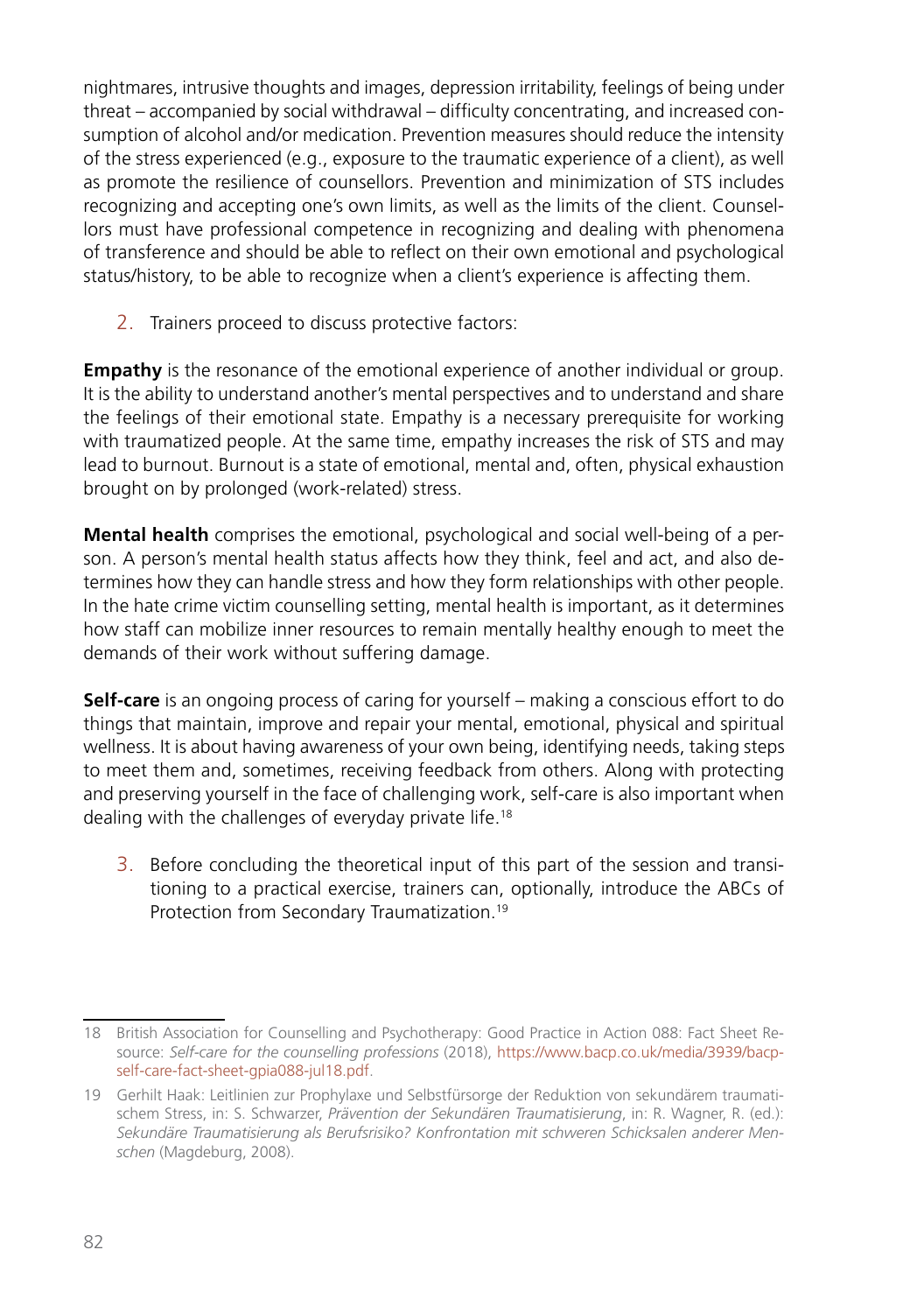| A for mindfulness       | To pay attention to oneself and one's feelings, and to main-<br>tain one's boundaries and resources.                                                                                                                                      |
|-------------------------|-------------------------------------------------------------------------------------------------------------------------------------------------------------------------------------------------------------------------------------------|
|                         | To preserve and maintain one's own balance; professionals<br>should focus half of their attention on themselves.                                                                                                                          |
|                         | To know and understand oneself well, in order to be clear in<br>one's contact with clients and to be able to identify transfer-<br>ences and countertransference.                                                                         |
| <b>B</b> for Balance    | Balance between work, leisure and rest is important and<br>necessary. A balance between professional life and a variety<br>of private and personal activities, which are used as a kind<br>of "power filling station". Life-Work Balance. |
| <b>C</b> for Connection | The connection with nature, with life as such, with other<br>people, to experience and develop oneself, to perceive per-<br>sonal needs (including spirituality) and to realize them.                                                     |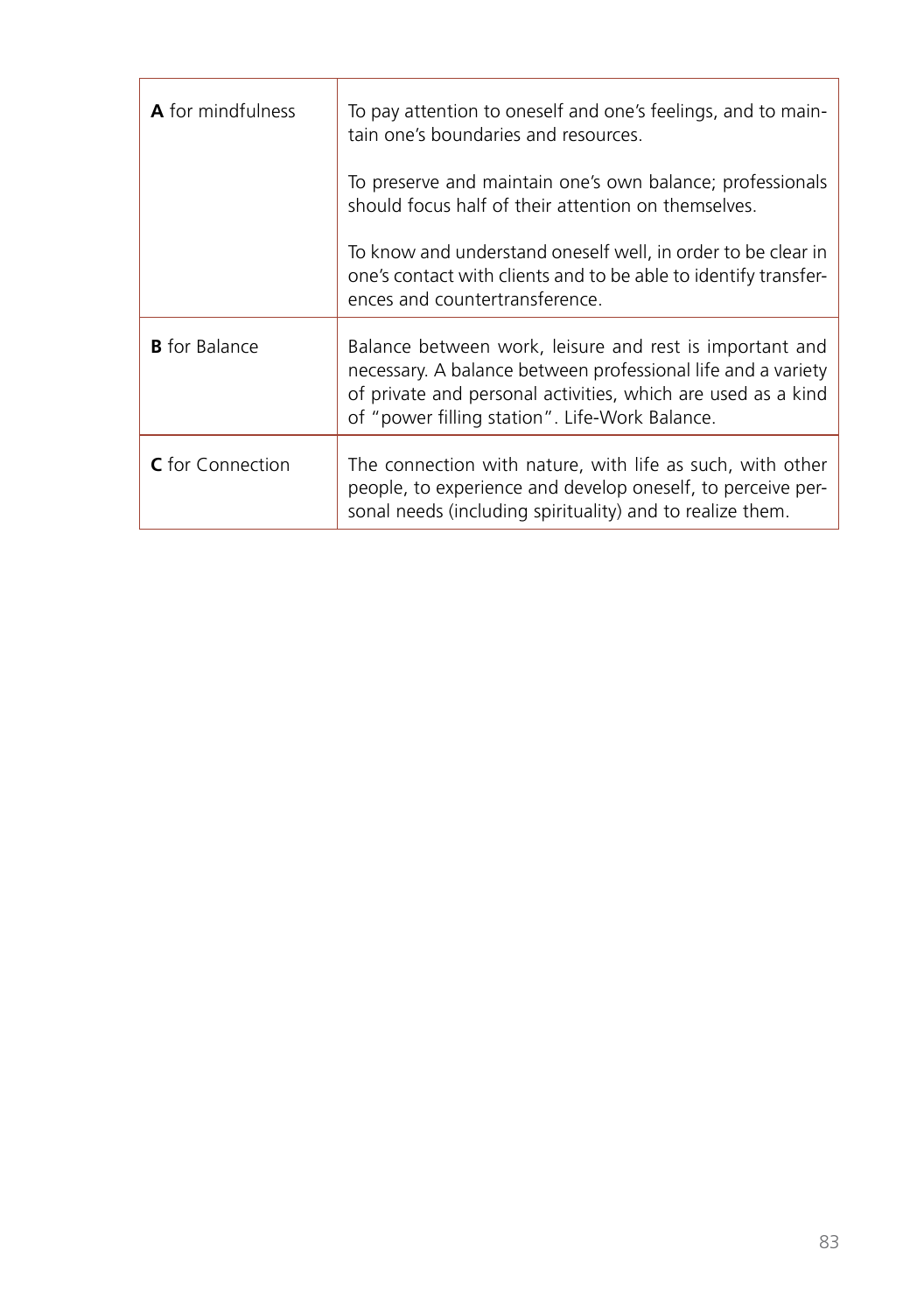# Activity 6.3: Burnout – Know the signs

This activity will require participants to reflect on their own mental health and selfassess their risk of burnout.

# Time

30 minutes

# **Material**

Handout 6.3.1: Self-assessing burnout, Handout 6.3.2: Strategies to prevent or reduce burnout, flip chart, pen

# Required preparation

Before the training, print one copy of Handout 6.3.1 for each participant.

### Online version

This activity is divided in two parts, an individual reflection, followed by teamwork. For the individual assessment, send Handout 6.3.1 to all participants and invite them to fill it individually, using Microsoft Word or another word processing program. Trainers can also ask participants to print the handout before the session and fill it out by hand.

The teamwork can be done in plenary or in smaller teams:

- If you prefer to do the brainstorm in plenary, the trainers can create a collective white board, where all participants can contribute. Trainers can also share their screen with a whiteboard or Microsoft Word-style document, and then record participant's ideas shared through dialogue or using the chat function.
- If you prefer participants to work in teams, divide them into smaller working groups using a breakout room function.

# **Instructions**

1. Introduce the session by explaining to participants that burnout is a common mental health issue among first-line practitioners.<sup>20</sup> Invite participants to selfassess their potential burnout signs using Handout 6.3.1. Once they are done,

<sup>20</sup> According to World Health Organization (WHO)'s *[11th Revision of the International Classification of](https://icd.who.int/browse11/l-m/en)  [Diseases \(ICD-11\),](https://icd.who.int/browse11/l-m/en)* "Burn-out is a syndrome conceptualized as resulting from chronic workplace stress that has not been successfully managed".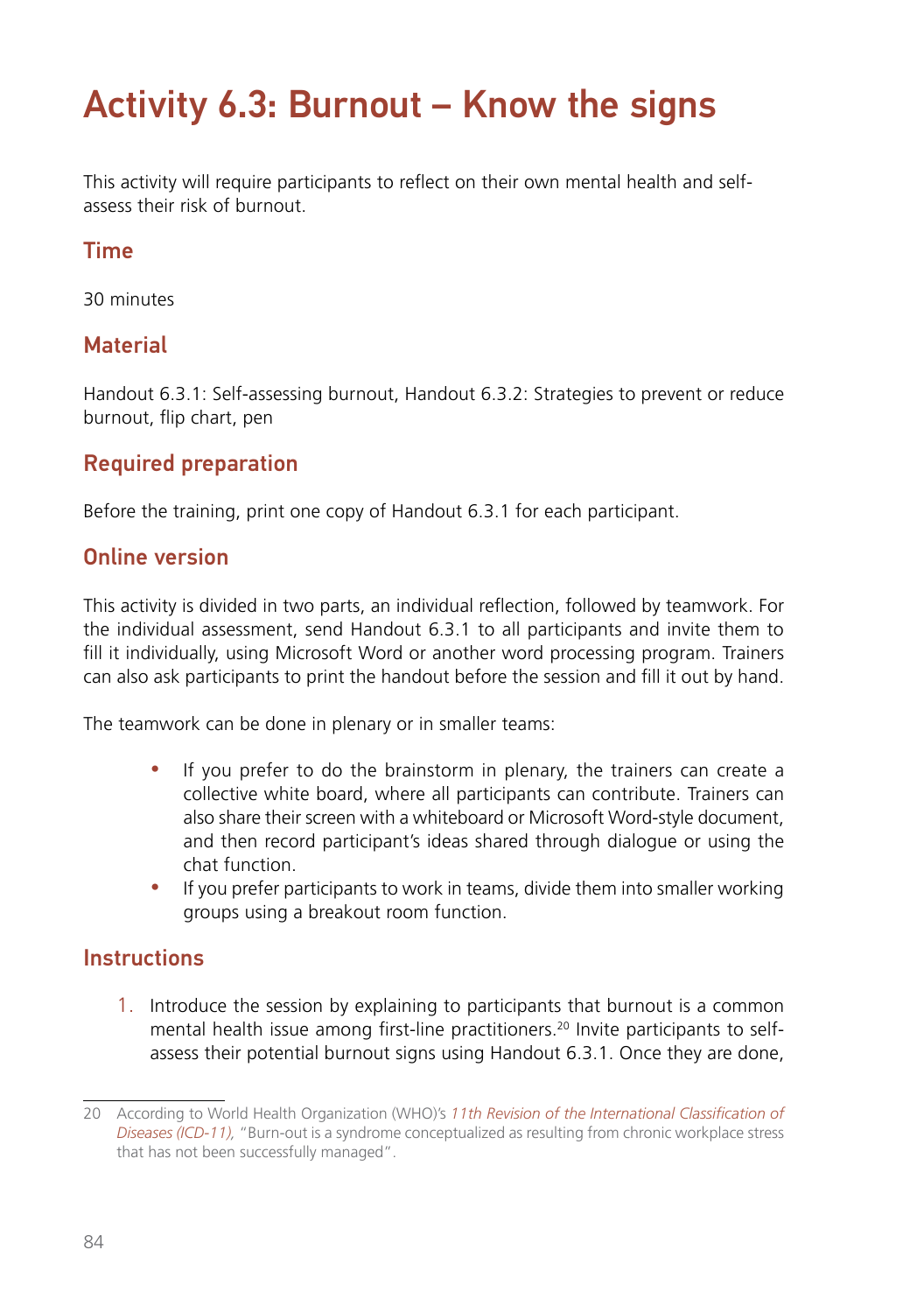you can invite participants to share their results or comments, if they volunteer to do so.

- 2. Invite participants to share their own tips and tricks in managing stress and preventing burnout or STS. Write all of the answers on a flip chart. Feed the conversation and add strategies to prevent or reduce burnout or secondary traumatic stress using the points listed in Handout 6.3.2.
- 3. Make sure participants know that they should contact a health care professional (doctor or psychologist) to benefit from professional help. If possible, provide a local resource to which they can reach out to in case of need.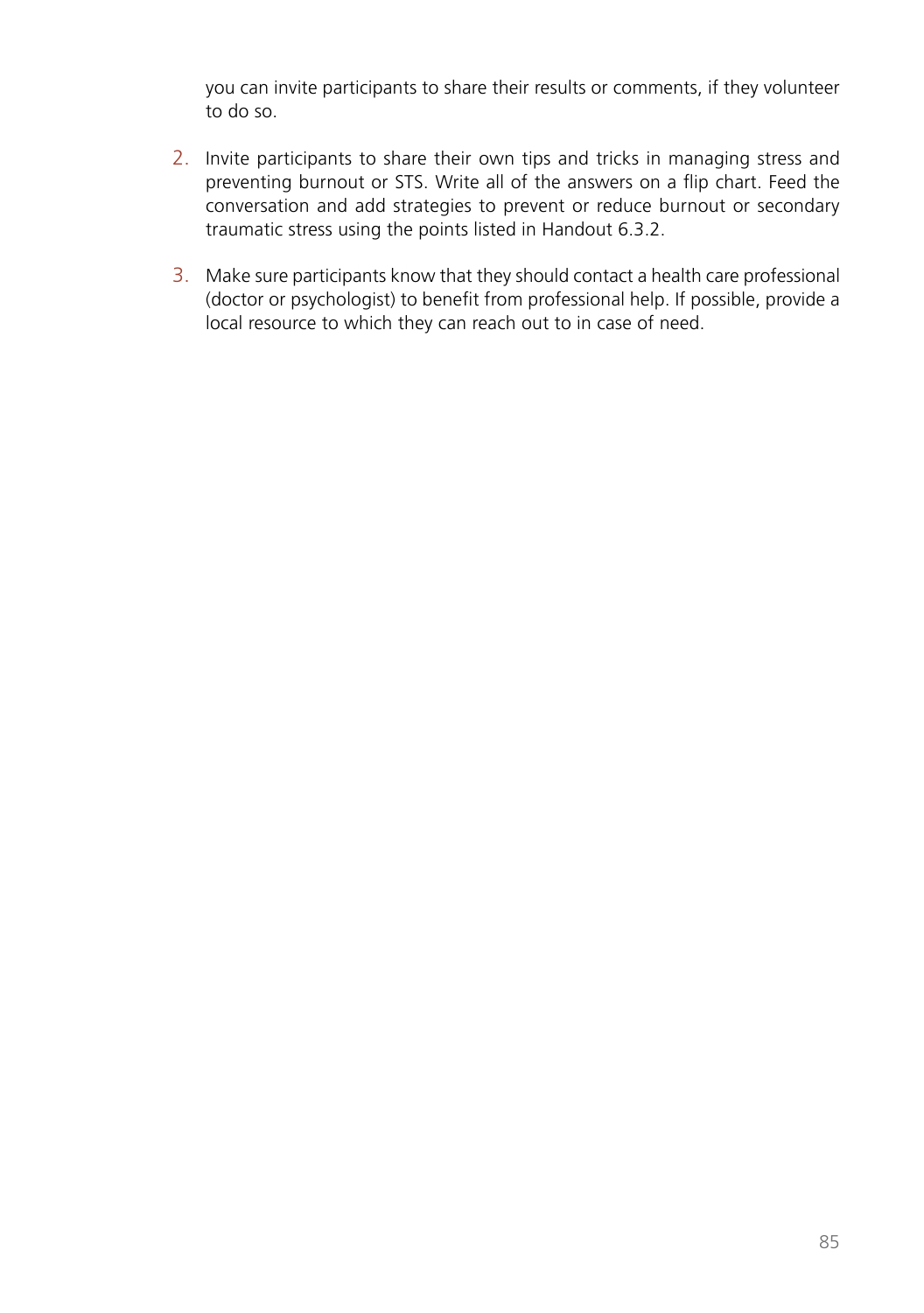# Handout 6.3.1: Self-assessing burnout<sup>21</sup>

| In the last month, how often has the following been true for you? |             |                                                                                                                                                          |  |  |  |
|-------------------------------------------------------------------|-------------|----------------------------------------------------------------------------------------------------------------------------------------------------------|--|--|--|
|                                                                   |             | 0: Never; 1: Seldom; 2: Sometimes; 3: Often; 4: Always                                                                                                   |  |  |  |
| $\overline{\phantom{a}}$                                          | 1.          | I feel tired or sluggish much of the time, even when I'm getting enough<br>sleep.                                                                        |  |  |  |
| $\overline{\phantom{0}}$                                          | 2.          | I find that I am easily annoyed by other people's demands and by stories<br>about their daily activities.                                                |  |  |  |
| $\overline{\phantom{0}}$                                          | 3.          | I feel detached, and like I don't really care about the problems and needs<br>of other people.                                                           |  |  |  |
| L.                                                                | $4_{\cdot}$ | I am having more and more trouble being interested in my work.                                                                                           |  |  |  |
| $\sim$                                                            | 5.          | I feel sad.                                                                                                                                              |  |  |  |
| $\overline{\phantom{a}}$                                          | 6.          | I have become absent-minded. I forget appointments, deadlines and<br>personal possessions.                                                               |  |  |  |
| $\sim$                                                            | 7.          | I find myself avoiding people and don't enjoy being around close friends<br>and family members.                                                          |  |  |  |
| $\sim$                                                            | 8.          | I feel drained – even routine activities are an effort.                                                                                                  |  |  |  |
| $\sim$                                                            | 9.          | I've been experiencing physical problems, like stomachaches, headaches,<br>lingering colds and general aches and pains.                                  |  |  |  |
| L.                                                                |             | 10. I have sleeping problems.                                                                                                                            |  |  |  |
| L.                                                                |             | 11. I have difficulty making decisions.                                                                                                                  |  |  |  |
|                                                                   |             | 12. I feel burdened by responsibilities and pressures.                                                                                                   |  |  |  |
| $\overline{\phantom{a}}$                                          |             | 13. I have little enthusiasm for work, and when I think about my work my<br>feelings are mostly negative.                                                |  |  |  |
|                                                                   |             | 14. At work, I consistently fall short of expectations that I have for myself or<br>that others have for me. I'm less efficient than I feel I should be. |  |  |  |
|                                                                   |             | 15. I've been eating more (or less), smoking more, or using more alcohol or<br>drugs.                                                                    |  |  |  |
| $\overline{\phantom{0}}$                                          |             | 16. I feel like I can't solve the problems assigned to me at work.                                                                                       |  |  |  |
|                                                                   |             | 17. I feel like my work is insignificant/doesn't make a difference.                                                                                      |  |  |  |
|                                                                   |             | 18. I feel "used" and unappreciated at work.                                                                                                             |  |  |  |
|                                                                   |             | 19. I get easily frustrated and irritable over small inconveniences.                                                                                     |  |  |  |
|                                                                   |             | 20. I have trouble concentrating and completing tasks at work.                                                                                           |  |  |  |

<sup>21</sup> Headington Institute: *Are You Showing Signs of Burnout?,* [https://www.headington-institute.org/](https://www.headington-institute.org/wp-content/uploads/2020/06/R33-Signs-of-Burnout-Self-Test.pdf) [wp-content/uploads/2020/06/R33-Signs-of-Burnout-Self-Test.pdf](https://www.headington-institute.org/wp-content/uploads/2020/06/R33-Signs-of-Burnout-Self-Test.pdf)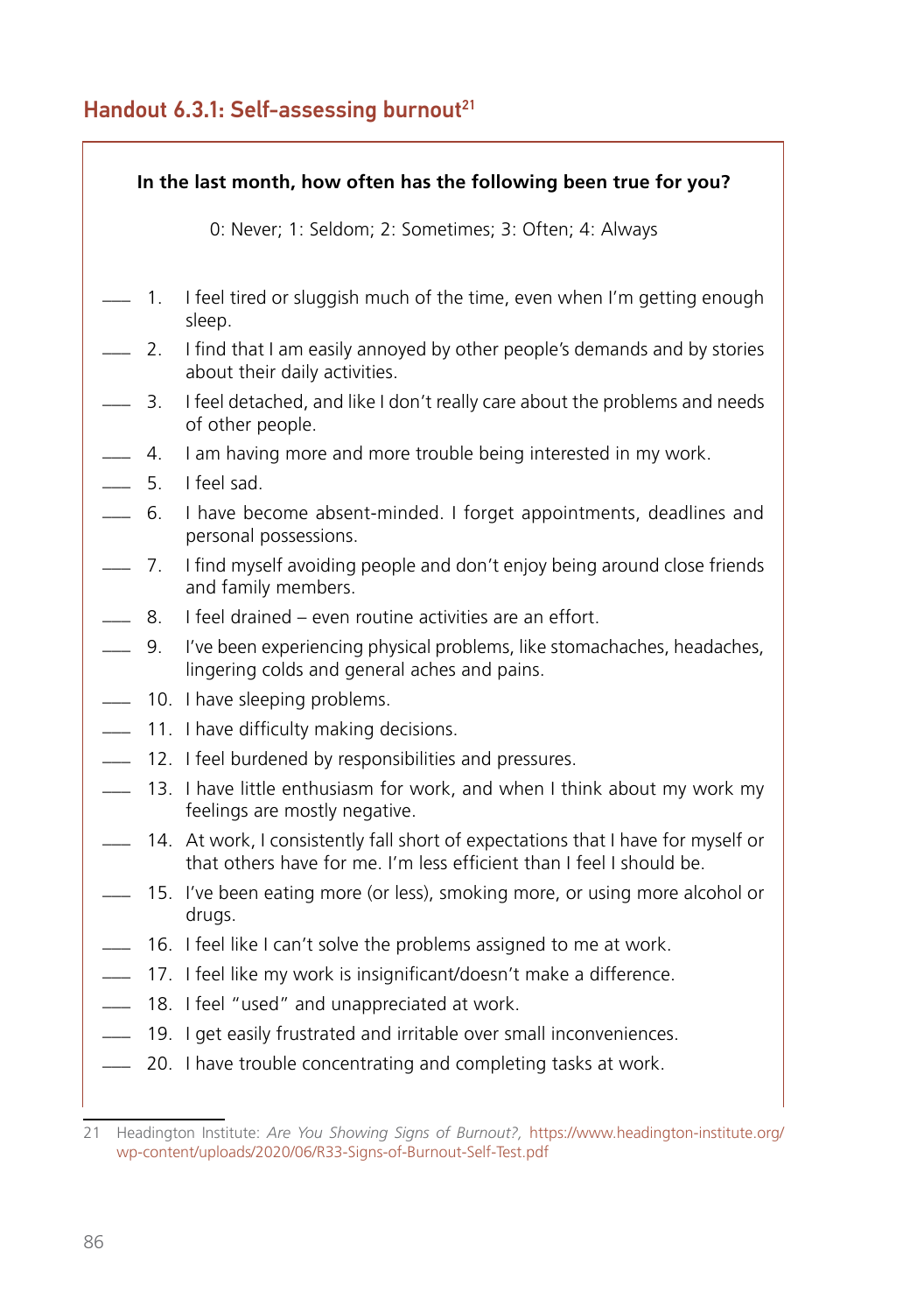- \_\_\_ 21. I feel like I have too much (or too little) to do at work.
- \_\_\_ 22. I work long hours (more than 10 hours per day) or don't have at least one day off work each week.
- \_\_\_ 23. I find myself involved with conflicts at work or with family.
- \_\_\_ 24. I have trouble caring about whether I complete my work or do it at all.
- \_\_\_ 25. I feel like my coworkers are largely incompetent/not doing their jobs well.

#### **Self-assessing Burnout – Interpretation Guidelines\***

#### **0-25**

A score in this range suggests that you're probably in good shape and experiencing little burnout.

#### **26-50**

A score in this range suggests that you may be experiencing a low-to-moderate degree of burnout.

#### **51-75**

A score in this range suggests that you may be experiencing a moderate-to-high degree of burnout.

#### **76-100**

A score in this range suggests that that you may be experiencing a very high degree of burnout.

*\*Please note this scale is not a clinical diagnostic instrument and is provided for educational purposes only. It is used as a discussion tool to help identify some of the more common symptoms of burnout. If you have any concerns about the state of your emotional health, you should consult with a mental health professional.*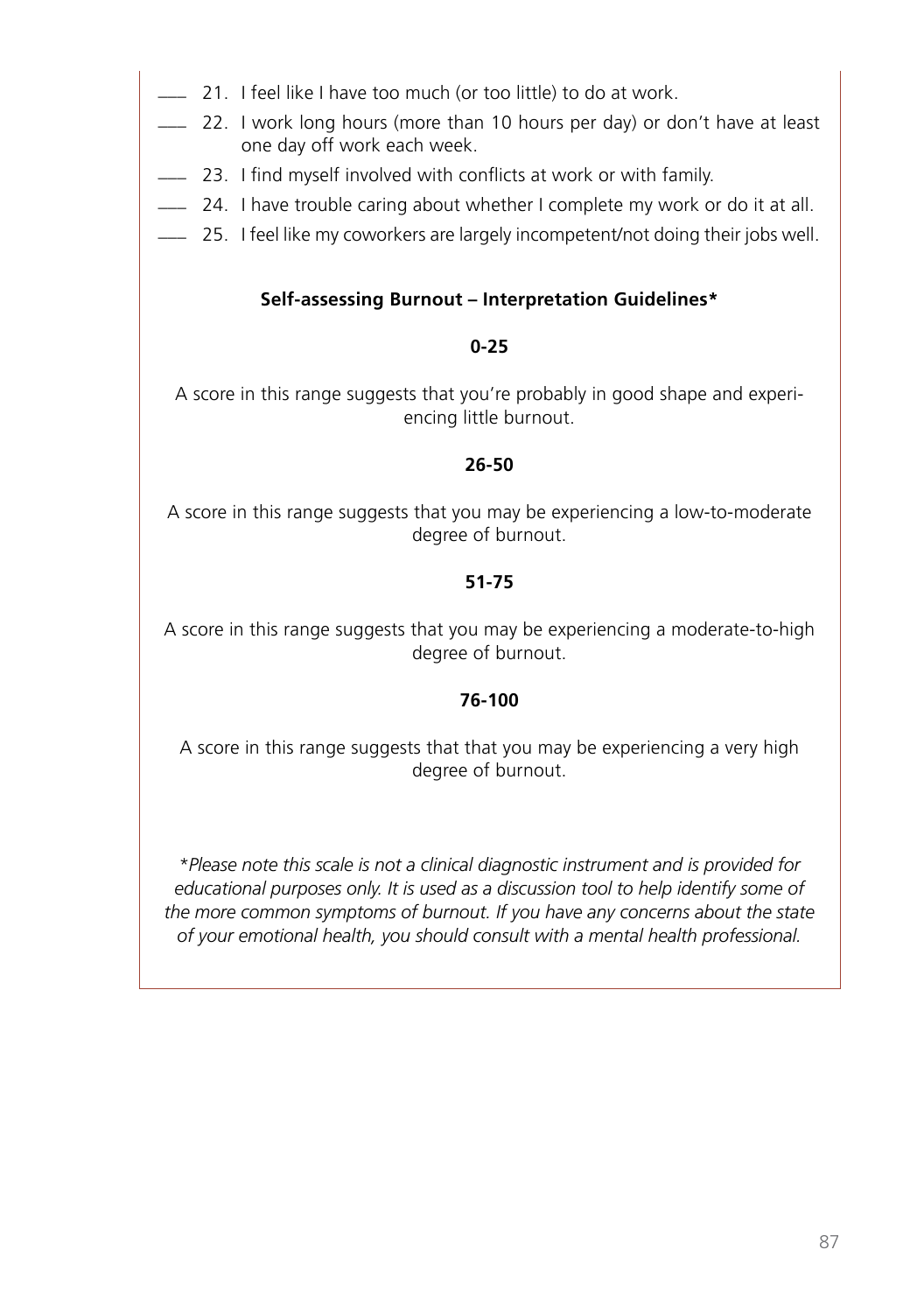# Handout 6.3.2: Strategies to prevent burnout<sup>22</sup>

- Debrief regularly with colleagues and supervisors;
- Separate work from private life (e.g., avoid going out exclusively with colleagues);
- Maintain professional distance in all interaction with clients, and do not share private contact details;
- Take coffee breaks and lunch breaks:
- Take annual paid leave/time off;
- Say "no", and resist the urge to take on new commitments;
- Turn off your work phone at the end of the working day, and completely disconnect it during vacations;
- Find a good work-life balance
- Learn to say "no" to unreasonable requests;
- Refrain from working overtime;
- Within the team, develop a culture of mutual support, professional supervision and peer mentoring; and
- Develop a continuing professional development plan.

<sup>22</sup> This list is not exhaustive. For more ideas on how to prevent or reduce burnout, consult the following resources: United Nations Human Rights Office of the High Commissioner: *Trauma and self-care manual*: https://www.ohchr.org/Documents/Publications/Chapter12-MHRM. pdf; And: *A self-care tool for professionals: The SPARK tool*: [http://www.socialworkerstoolbox.](http://www.socialworkerstoolbox.com/a-self-care-tool-for-professionals-the-spark-tool/%20) [com/a-self-care-tool-for-professionals-the-spark-tool/](http://www.socialworkerstoolbox.com/a-self-care-tool-for-professionals-the-spark-tool/%20)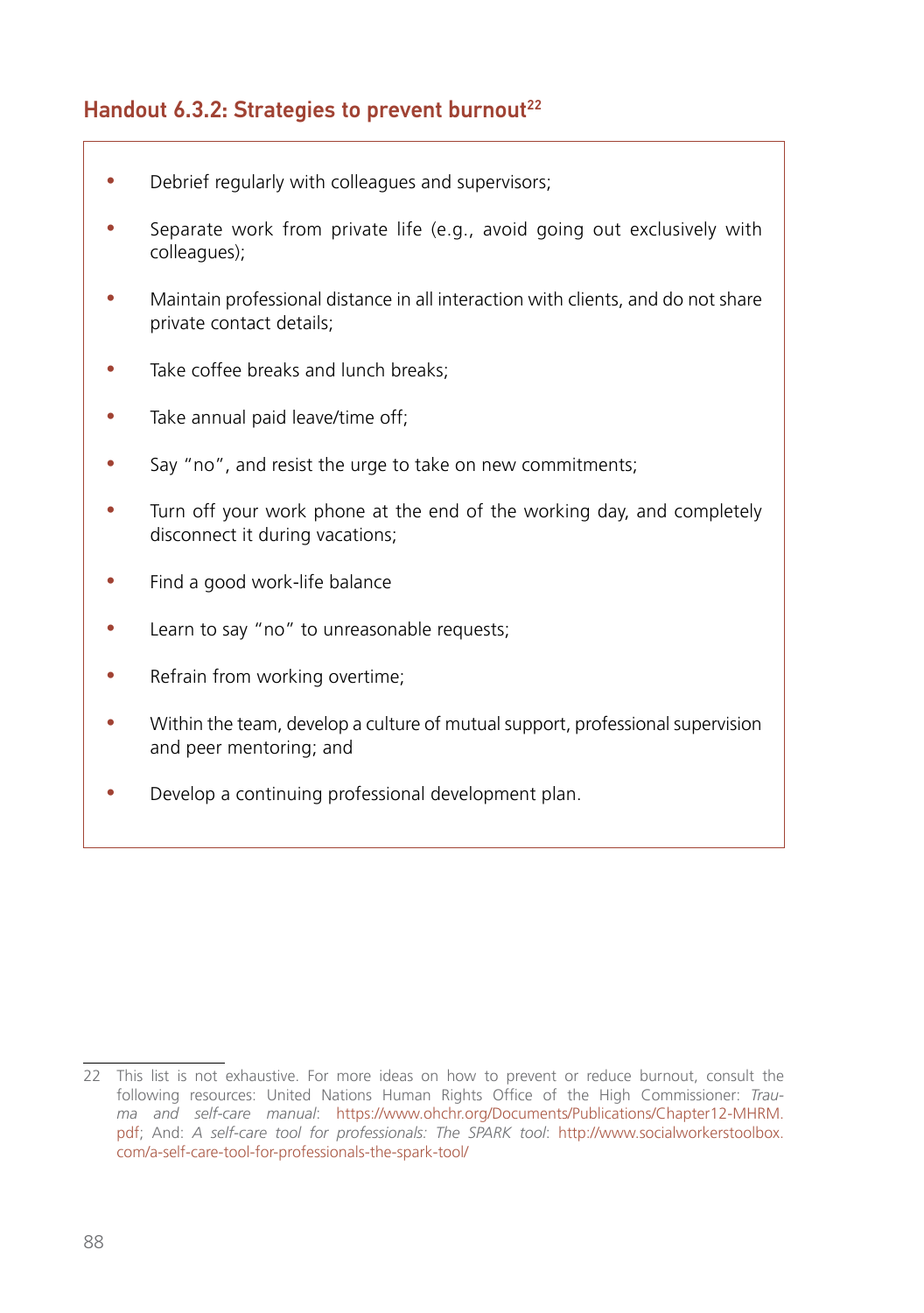# Session 7: Public relations and media engagement

Specialist service providers can share their expertise and experience with the media and participate actively in public discourse. Their engagement with the media serves to raise awareness and understanding of the perspectives and needs of those affected by hate crime, as well as of the social phenomena and structures that increase the risk of hate crime. Due to their experiences working with hate crime victims, they have keen knowledge that can help shape the response to individual cases, as well as help to decrease hate crime risk in society as a whole.

Dealing with the media can have two opposing aspects. On the one hand, media coverage can help raise awareness of hate crime and those affected, aiding the rehabilitation process of individuals and groups, and can constitute a remedy, in that it allows victims to share their perspectives and concerns with the public, whereby an acknowledgement of the crime itself takes place. On the other hand, if media professionals or companies do not understand victims' needs and perspectives, or are biased against certain groups, this contributes to the secondary victimization of a hate crime victim. Support organizations must have a media strategy in place that sets the parameters for engagement with the media, so that clients are empowered to engage with the media on their terms, to ensure that hate crime is covered in the media from the perspective of those affected and does not encourage copycats and, if necessary, to shield clients from negative, intrusive or abusive media attention.

#### Learning outcomes

At the end of this session, participants will:

- be knowledgeable about the cornerstones of a sound victim-centred media engagement strategy; and
- have acquired some skills with regard to positioning their organization in the media.

#### Time

120 minutes

# **Activities**

- Activity 7.1: Strategic media engagement An overview (30 minutes)
- Activity 7.2: Practical considerations for engagement with media and journalists (30 minutes)
- Activity 7.3: Interview with a mass media journalist (60 minutes)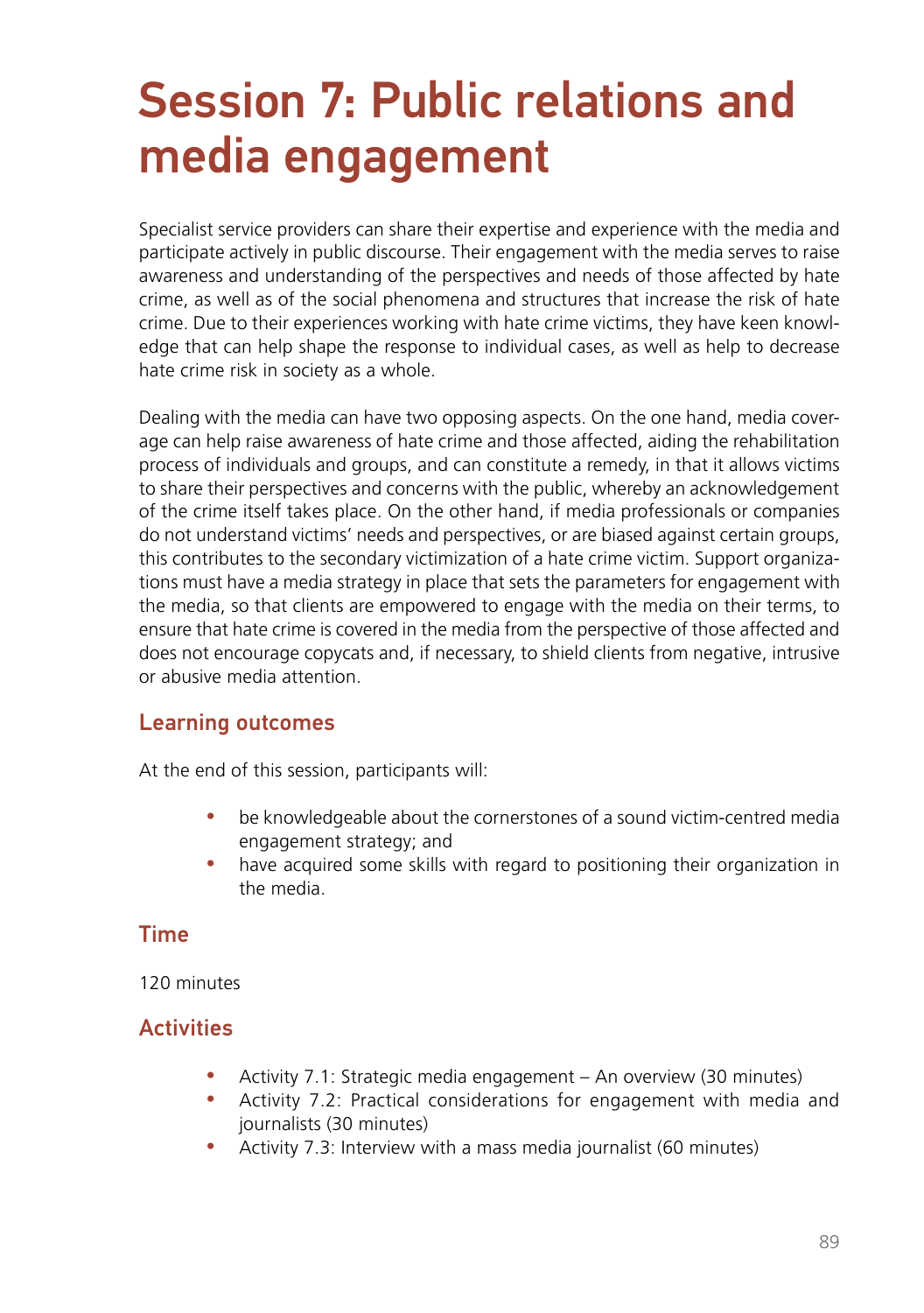# Activity 7.1: Strategic media engagement - An overview

# Time

30 minutes

# **Materials**

PowerPoint presentation, Handout 7.1: Media strategy

# Required preparation

Have the outline of this session ready, as well as two flip charts: one to collect items during the brainstorming, and the second to note down guiding questions/considerations. Trainers might consider using a PowerPoint presentation for the substantive input of this session. Print out a sufficient number of Handout 7.1: Media strategy for all participants.

It is strongly recommended that trainers adapt Activity 7.1 to the national context where the training is taking place, with language, imagery and topics reflecting local media content. It is recommended, therefore, to contextualize the activity and adapt it to local practices of media representation.

# Online version

Trainers use a PowerPoint presentation. For the brainstorming activity at the start of the session, Mentimeter's word cloud function can be used, or, alternatively, Miro, with pre-built boards.

#### **Instructions**

- 1. Trainers invite participants to note down what they would consider to be key points related to a successful, victim-centred media strategy for hate crime victim service providers or, if they are experienced providers, to note down key aspects of both successful and unsuccessful media strategies they have applied in the past. Trainers can guide the brainstorming by suggesting the following considerations: which media channels are used, how rapport with journalists is built, whose task it is to engage with media, and which goals should be pursued.
- 2. Trainers invite participants to explain what they noted and why they consider these points to be important in the media engagement of their organization.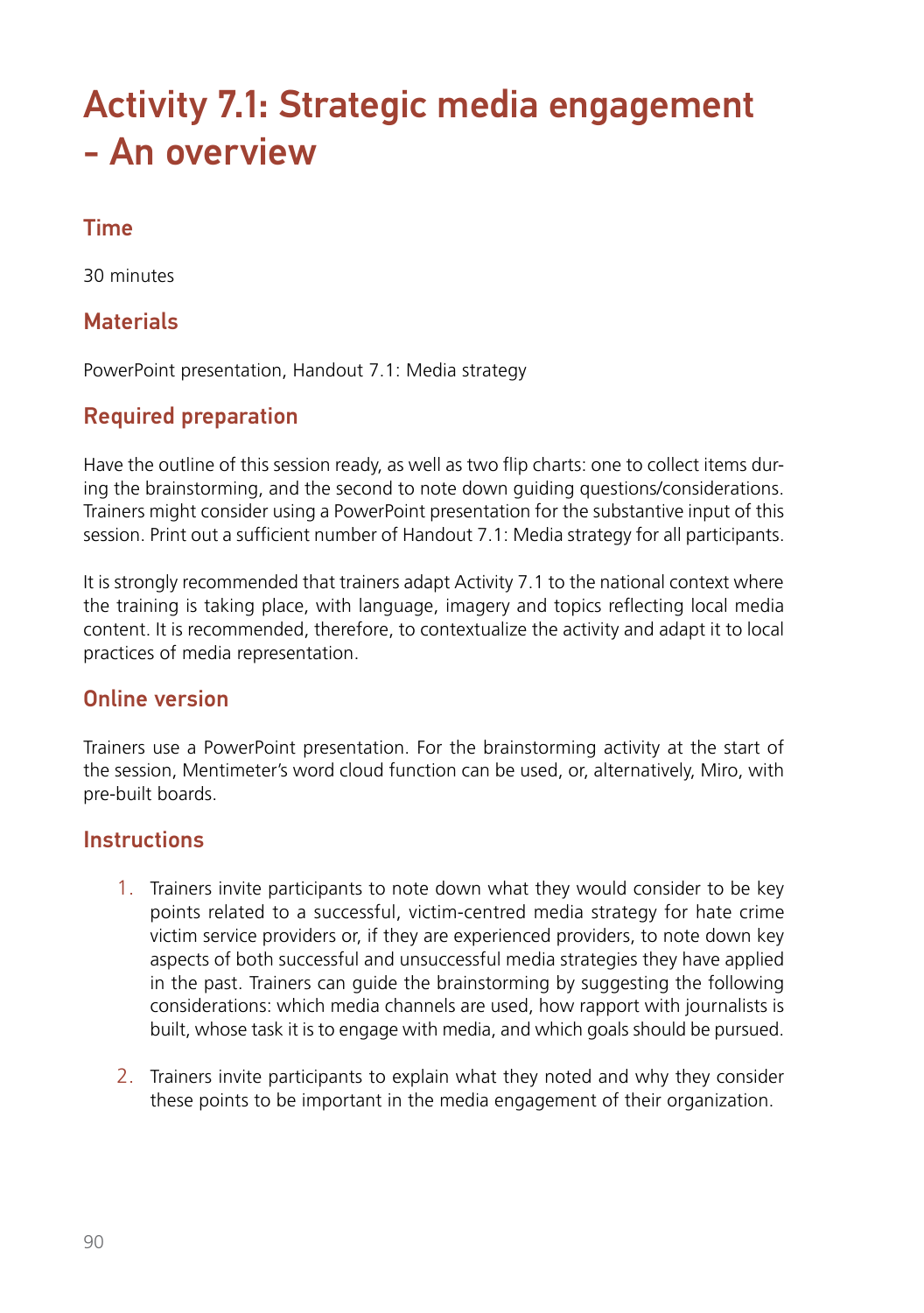3. Trainers take participants through basic considerations in strategic media engagement for hate crime victim service providers (optionally, use a PowerPoint presentation).23 A summary of the presentation is found in Handout 7.1: Media strategy (distributed to participants either before or after the presentation).

When devising a media strategy for the organization, goals need to be defined related to what the organization would like to get out of engagement with the media in its local/regional/national context, for instance:

- Educate the public on hate crime.
- Make particular cases known to the public (e.g., the circumstances of the crime, the impact it had on victims etc.) to elicit public action and gather support for policy change.
- Encourage the reporting of hate crime and promote accountability for perpetrators.

Most of specialist support providers do not have large resources for continuous, professional press and public relations work. It is important, therefore, to carefully consider which activities are really meaningful and feasible. The development of a media strategy should begin with answering the following questions:

- What are the goals the organization aims to pursue in its public relations and media work?
- Does the organization want to publish on a regular basis, for example via press statements, educational or other activities, or publications?
- Does the organization want to increase its public profile, possibly also to secure funding?
- Does the organization want to educate the public about hate crime and its victims?
- Does to organization want to facilitate victims' access to the media as a means of rehabilitation?
- Does the organization want to use media to call for action?
- Does the organization want to react to the spread of hate and counter false narratives and misinformation?

Media relations are a continuous process, so adequate staff resources need to be allotted. A service provider should have a designated media contact person. Thereby, resources of other staff are saved, and the media contact person can establish longterm relationships with journalists (see educating journalists, below) and gain skills and experience in dealing with the media. The contact details of the media contact person should be communicated to the media and this information included on your website.

<sup>23</sup> See Federal Coordination of Specialized Counseling against Sexualized Violence in Childhood and Youth (BKSF), in co-operation with the task force of the Independent Commissioner for Child Sexual Abuse (UBSKM), A Practical Guide: Press and Public Relations Work for Specialized Counselling Centres against Sexualized Violence in Childhood and Adolescence, (Stand: BKSF 2020) (in German).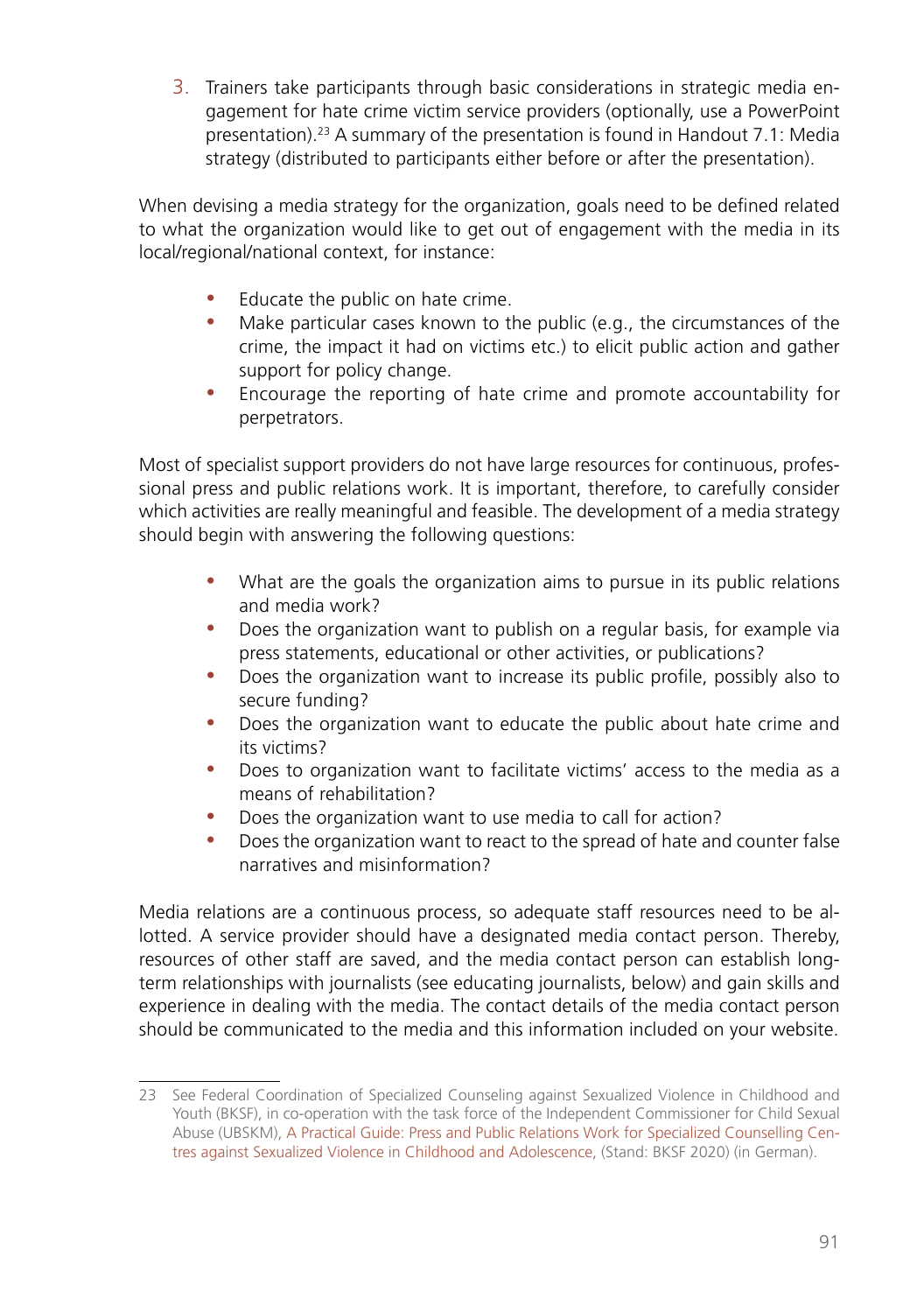Depending on available resources, the media strategy of the organization can be active or passive. Passive engagement involves only responses to inquiries received from journalists and others, and is less resource-intensive. Active public relations work, however, requires a sound strategy and dedicated resources.

It is recommended to make a decision on certain factors in advance, such as how to present the organization and the work it does, as well as their knowledge and expertise; whether and how to take a partisan stance on behalf of clients/those affected by hate crimes; whether the organization is able to respond to inquiries from all media outlets, or are there some that they would exclude; how to handle interview requests with clients; etc. When client-related media engagement is planned, the service provider needs to clarify in advance with their clients and, where applicable, with their legal representation, whether the organization has the client's consent to speak on their behalf? If yes, the key messages have to be agreed on in advance.

# Proactive Media Engagement

In an active media strategy, service providers will strive to strategically place relevant topics on the agenda of media outlets and, at the same time, to raise the visibility of their organization. It is advisable to establish and maintain good relations with certain journalists, to whom the organization can reach out proactively with news and information. Contact details and past interaction and publications can be recorded in a database, and contacts put on a distribution list for either periodical or event-based newsfeeds. Service providers might, for example, consider sending their annual report to the outlets on the distribution list, or inviting them to a press conference on the presentation of the report. They might also want to send policy briefs produced by their organization or invite journalist to a thematic event in-person or in online calls.

Having a public figure attend or speak at an event can attract more media attention. Service providers can also proactively offer media an interview or prepare an expert statement for them, in order to contribute their perspective and expertise to an ongoing public discussion or on certain occasions, such as commemorative service, the start of a trial or the public appearance of a victim. This proactive engagement serves not only as a means to participate in public debates and position the organization as a leading expert, but also to foster relations with journalists and to make counselling services better known to the public.

# Social Media

Service providers should consider their staff/time resources when using social media; effective engagement is time-consuming and social media exchanges take place 24/7. Staff members that take care of the organization's social media presence must, therefore, be aware that followers and the online community might require attention much beyond regular working hours. Also, service providers will expose themselves to a greater risk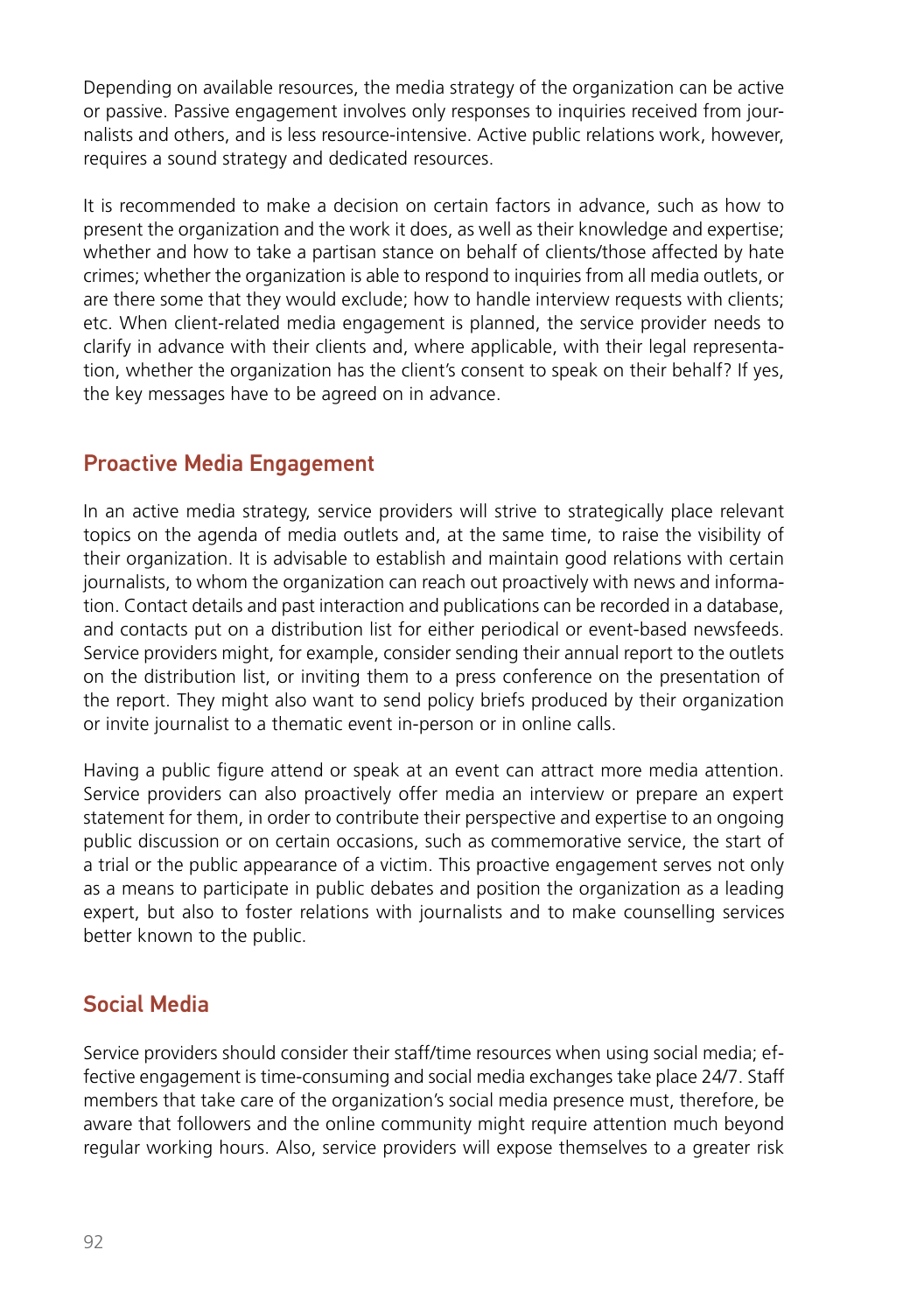of being the target of hate speech and will, therefore, need to put an internal policy in place on how to deal with hate comments.

Within the realm of social media, Twitter is often the preferred choice for public debate and engagement with journalists. Service providers can both comment on and share expert opinion related to relevant current discussions, or tweet their statements to trigger a discussion.

# Core Messaging

Define your core messages in advance. They should be clear, concise statements, ideally formulated in one sentence. In any debate, interview or exchange, try to bring in your core messages (have text blocks ready for both oral and written responses, e.g., "At this point, I would like to emphasize again that ...", What is important to know is …", "Our concern as a hate crime victim service provider is ..."). It might prove useful to repeat the core messages in various shapes throughout the exchange, to firmly anchor them in the interlocutor's and audience's perception. The names of the victim should be mentioned, and not of the perpetrator, and the call for unity and solidarity must be loud and clear.

# Agreed Terminology

It is important to have agreed terminologies that are used uniformly by all staff members of the organization. Language is of utmost importance in framing perceptions and shaping public discourse. The terminology you use will impact media coverage, as you will be cited as experts, and you will be able to influence the choice of words of journalists (see below).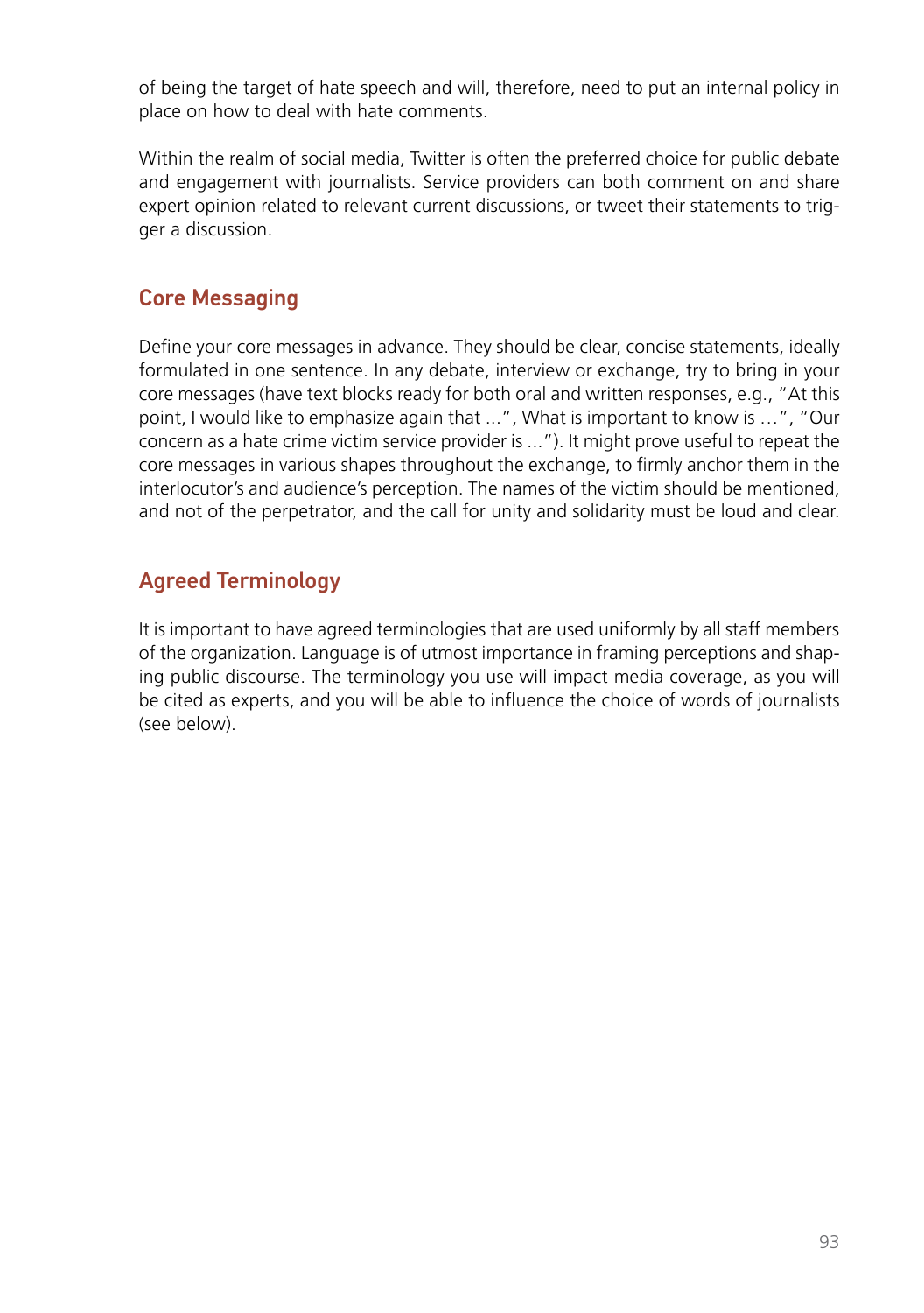# Handout 7.1: Media strategy

#### **Goals**

- Inform/educate the public
- Represent the client's interests
- Make hate crime cases known to the public
- Elicit public action and gather support for change
- Counter misinformation and false narratives
- Encourage the reporting of hate crime
- Generate publicity for the organization

#### **Some basic considerations**

- Who is the media contact person?
- Will the media strategy be active or passive?
- What are the core messages?
- What is the agreed terminology?

#### **Proactive Media Engagement**

- Place relevant topics on the agenda of media and raise the visibility of organization
- Establish and maintain relations with individual journalists
- Record interactions/publications in a database
- Establish a distribution list (for press conferences, policy briefs, thematic events)
- Proactively provide (unsolicited) expert statements
- Social media presence: internal policies on how to deal with hate speech

#### **Client/Victim-Centred**

- Advise clients who want to engage with the media
- Handle interview requests with clients
- In case there is the consent to speak on their behalf, clarify and agree on messages in advance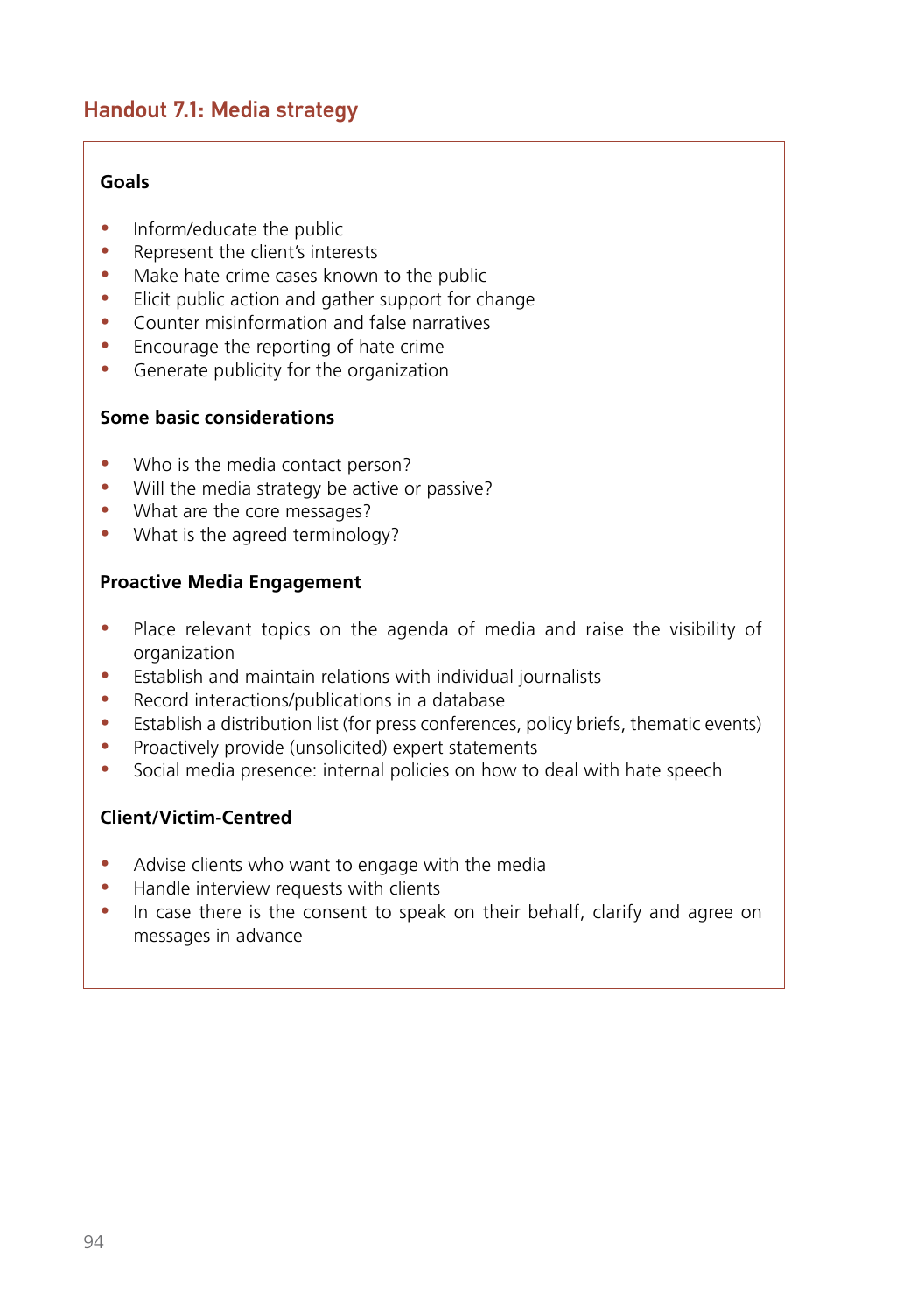# Activity 7.2: Practical considerations for engagement with media and journalists

## Time

30 minutes

## **Materials**

PowerPoint presentation (optionally), Handout 7.2.1: Awareness raising with media representatives and journalists, Handout 7.2.2: Excerpt from an interview between the father of a hate crime victim and a journalist

# Required preparations

Trainers can, optionally, prepare a PowerPoint presentation containing a brief version of the recommendations formulated in the bullet points below. They can print out Handout 7.2.1 and Handout 7.2.2 or, optionally, send them to participants before the training.

#### Online version

Trainers run participants through a PowerPoint presentation and invite comments live or in the chat function.

#### **Instructions**

- 1. Trainers should, with each recommendation they go through, ask participants for comments and examples, and invite them to share from their experience the challenges they have faced and what the lessons learnt were.
	- Acquaint yourself with the media ethics code of your country (the code that all media outlets have agreed to voluntarily abide by). Familiarize yourself with the national law of your country that stipulates which legal restrictions media have to respect when reporting on crime.
	- Be aware that any statement made to the media, even if off-record, could be published and re-published. Once statements are published, it is a lengthy and difficult process to have them removed. It is also very challenging to reverse the impact these statements have already made.
	- Be aware that, while a court proceeding is ongoing, everyone commenting on the case, including journalists, victims and supporters, must be prudent about the type of comments they make, lest they jeopardize fair trial requirements and, thus, the entire trial. It is advisable to consult with the victim's lawyer or the prosecutor before sharing a story.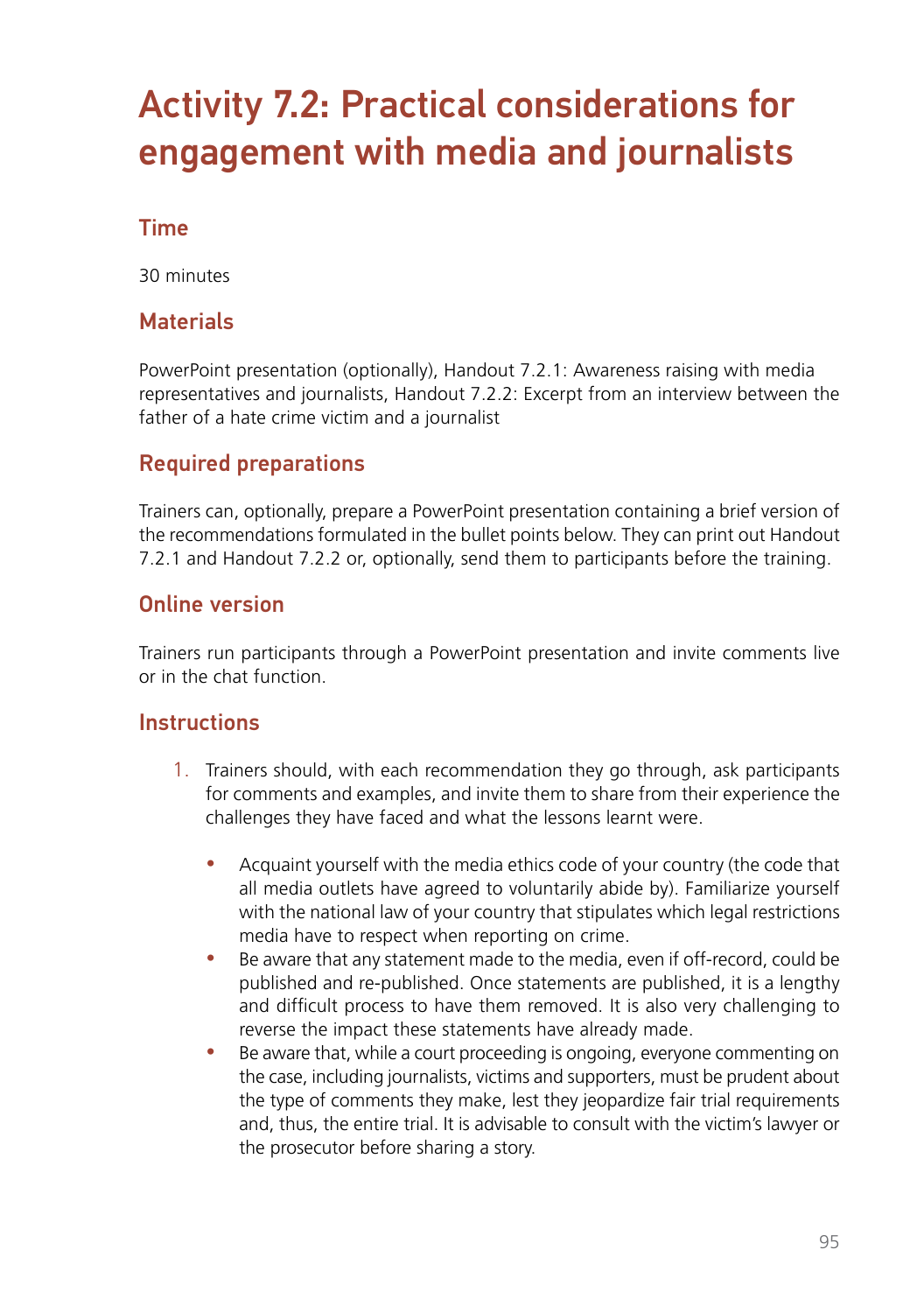- When clients express an interest or need in reaching out to the media, service providers can support them in making an informed decision, by looking at the pros and cons of speaking with the media and understanding the intended and, possibly, unintended results, both short- and long-term, of speaking publicly. Speaking with the media can be perceived as a medium for speaking with the public, which can provide a sort of relief, as it may support the victim's need for acknowledgment and justice. On the other hand, media attention can increase the stress for those affected by hate crime experience, especially if their case is not dealt with sensitively.
- Service providers and clients can report media outlets who violate national rules to press monitoring systems in their country or challenge media outlets in court.
- Most jurisdictions will grant anonymity to certain victims, such as minors or when sexual assault is involved. The degree to which media can report on the details of a trial (e.g., statements by victims, witnesses, defenders, judges) is regulated differently in each country, so service providers must acquaint themselves with the relevant provisions and support their clients accordingly.
- 2. Trainers proceed to a brief round in plenary. They invite participants to explain how they – personally and as an organization – prepare for interactions with media representatives, including for interviews with journalists.
- 3. Trainers sum up by listing a few useful preparatory steps:

Before you give an interview:

- Look up what the particular journalist has published in the past; check whether they have used sensitive language and whether their reporting style is in keeping with what you are trying to achieve.
- Find out what exactly the article/media content will be about. What kind of content is it (report, interview, background research)?
- Ask to be sent the set of questions beforehand, so that you have time to prepare (note that the journalist is under no obligation to comply).
- Request the details of the actual interview, e.g., whether it will be a live transmission or a recorded one, and whether it will be held in a studio, on the phone or in a place of one's choice.
- If applicable, exclude certain topics from the questions you are prepared to answer.
- Request that your authorization is needed for direct quotes. Always make sure that you and/or the client authorizes any direct quote – and make sure to reach an agreement on that condition before you start any conversation/ interview with a journalist.
- 4. Trainers distribute Handout 7.2.1 or, optionally, send it out before the training. The Handout lists a number of important aspects to consider when providing guidance to journalists on the appropriate reporting of hate crime. Trainers ask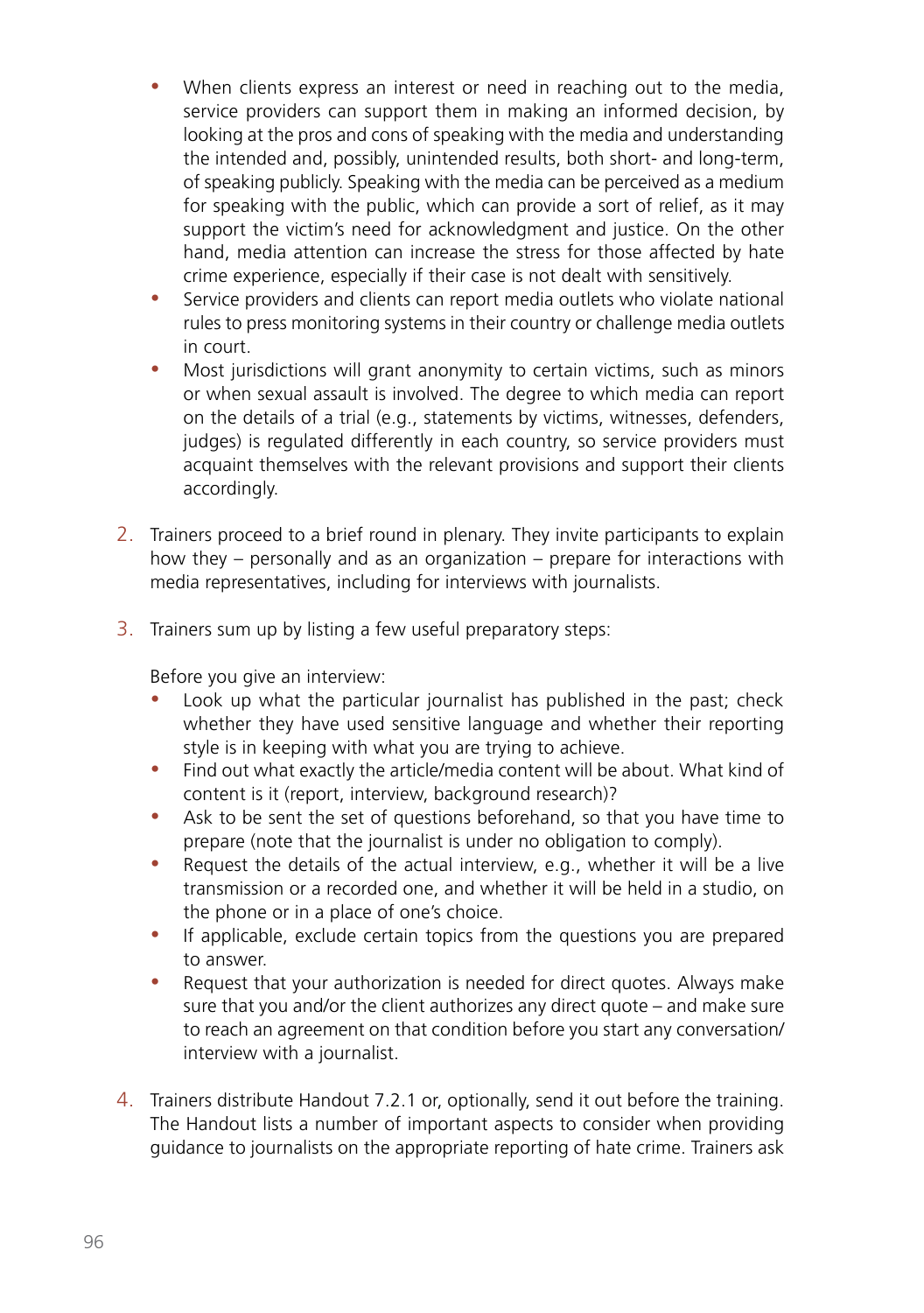participants to go through the Handout by themselves and revert to the plenary with questions, comments and own experiences, if any.

5. Trainers conclude the theoretical part of the session by distributing Handout 8.2, contextualizing the interview it contains (make reference to the Hanau hate crime case) and inviting participants to share their thoughts and feelings after having read the text.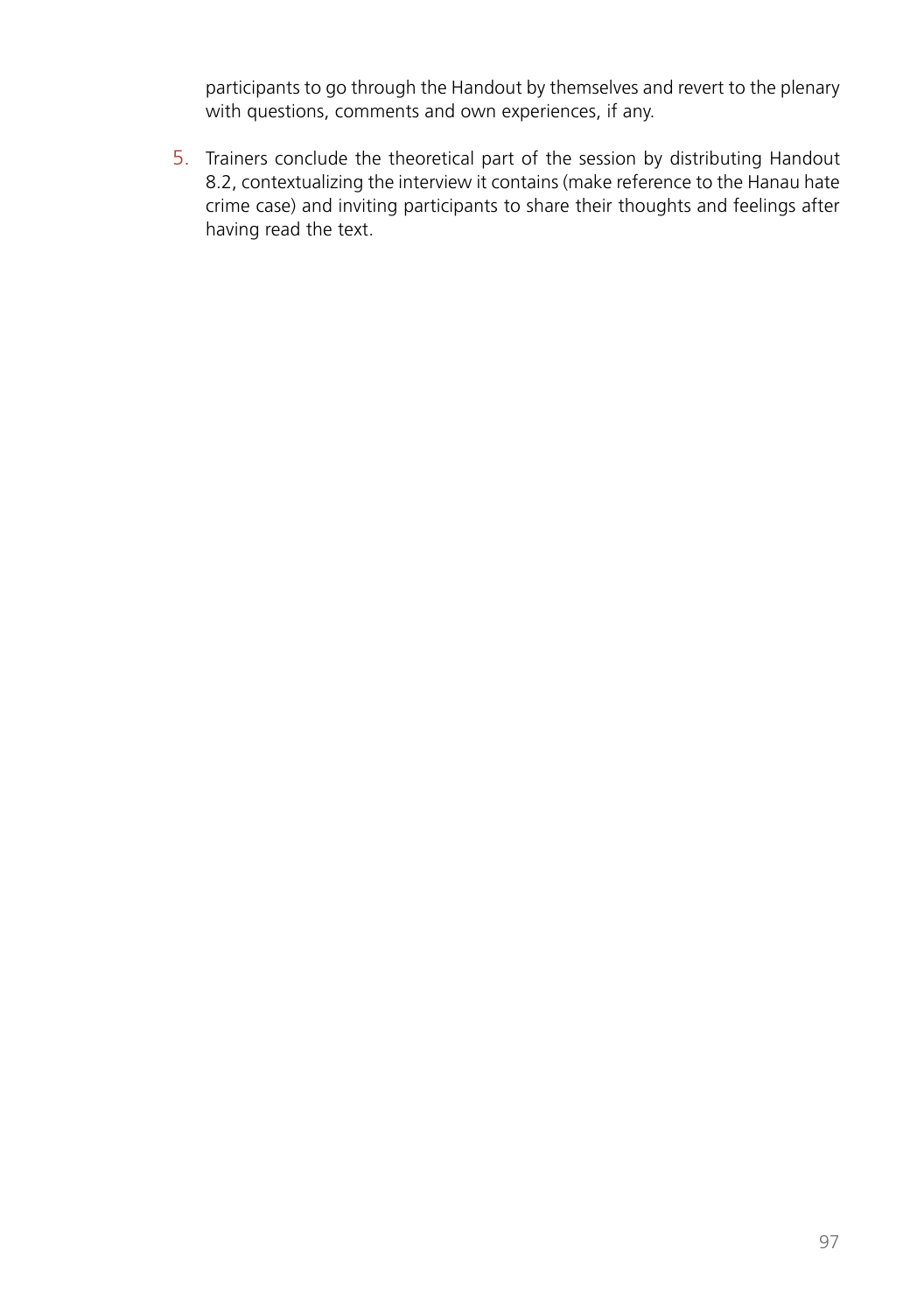# Handout 7.2.1: Awareness-raising with media representatives and journalists

Whenever possible, hate crime victim service providers should seize the opportunity to engage and exchange with a journalist/media representative and contribute, to the extent possible, to the adequate reporting of hate crime cases:

- $\rightarrow$  Service providers can contribute to shaping public discourse on systemic, structural racism, xenophobia and discrimination that engenders hate crime. They can contribute to an enhanced awareness among media professionals on the importance of using appropriate language and avoiding the reproduction and reinforcement of stereotypes. In any exchange with journalists or appearance in the media, service providers should seize the opportunity to point to semantically correct language.
- $\rightarrow$  When reporting on recent incidents, journalists should treat statements by police, investigators, municipal authorities and others with caution. Information and knowledge they have might be limited, the perception distorted or factual evidence missing. Journalists should not rely solely on statements made by authorities, but also consider those made by persons affected and witnesses. Service providers can assist journalists in reporting accurately by making available information stemming from the experience and perspective of those affected by the crime.
- $\rightarrow$  When reporting on large-scale hate crime cases, the portrayal of events, persons and communities affected should, even if time constraints and limited research capacities prevail, not fall into the trap of portraying victims as a homogenous group that share the same background, experience and reaction to the crime. Reporting must always be mindful of the fact that each individual affected by the crime has experienced the events differently and has their own individual perception and reaction. The media often portrays victims as victims only, and as helpless, powerless and needy. The coverage of victims should, instead, render an account of the individuality of the person.
- $\rightarrow$  Journalists need to practice sensitive interviewing to ensure they are not causing further trauma. They should bear in mind that these interviews can cause emotional reactions and, in the worst case, trigger re-traumatization in victims and their families. Victims and their service provider organization can, therefore, arrange for a mediated contact between them and the media, for example, by making the service provider the contact point for any interview request.
- $\rightarrow$  If a hate crime victim opts for direct contact with media, they should decide the circumstances under which the exchange with media will take place, i.e.,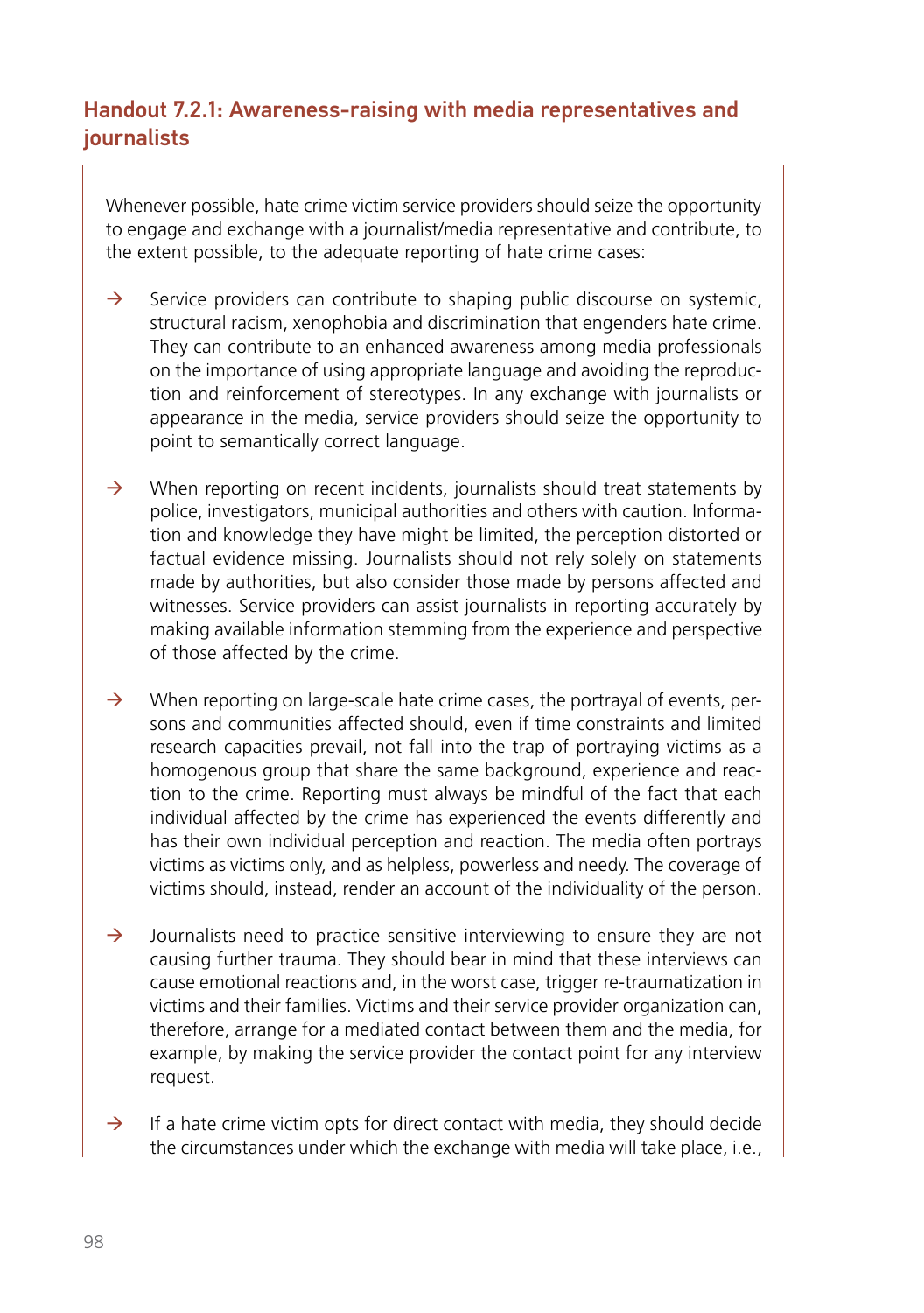where a meeting or interview takes place, how long it takes, and whether any support person will be present. The interviewee has a right to receive sufficient information as to what purpose the interview will serve and in which article it will be embedded, so as to be able to make an informed decision about participation in the interview. Interviewees should be asked to review the parts of an article that contain their statements and provide authorization of the content in the final draft. If a victim feels a need to protect themselves and their close ones, anonymization should be offered. Service providers should support their clients in making informed decisions and engaging with the media on their own terms.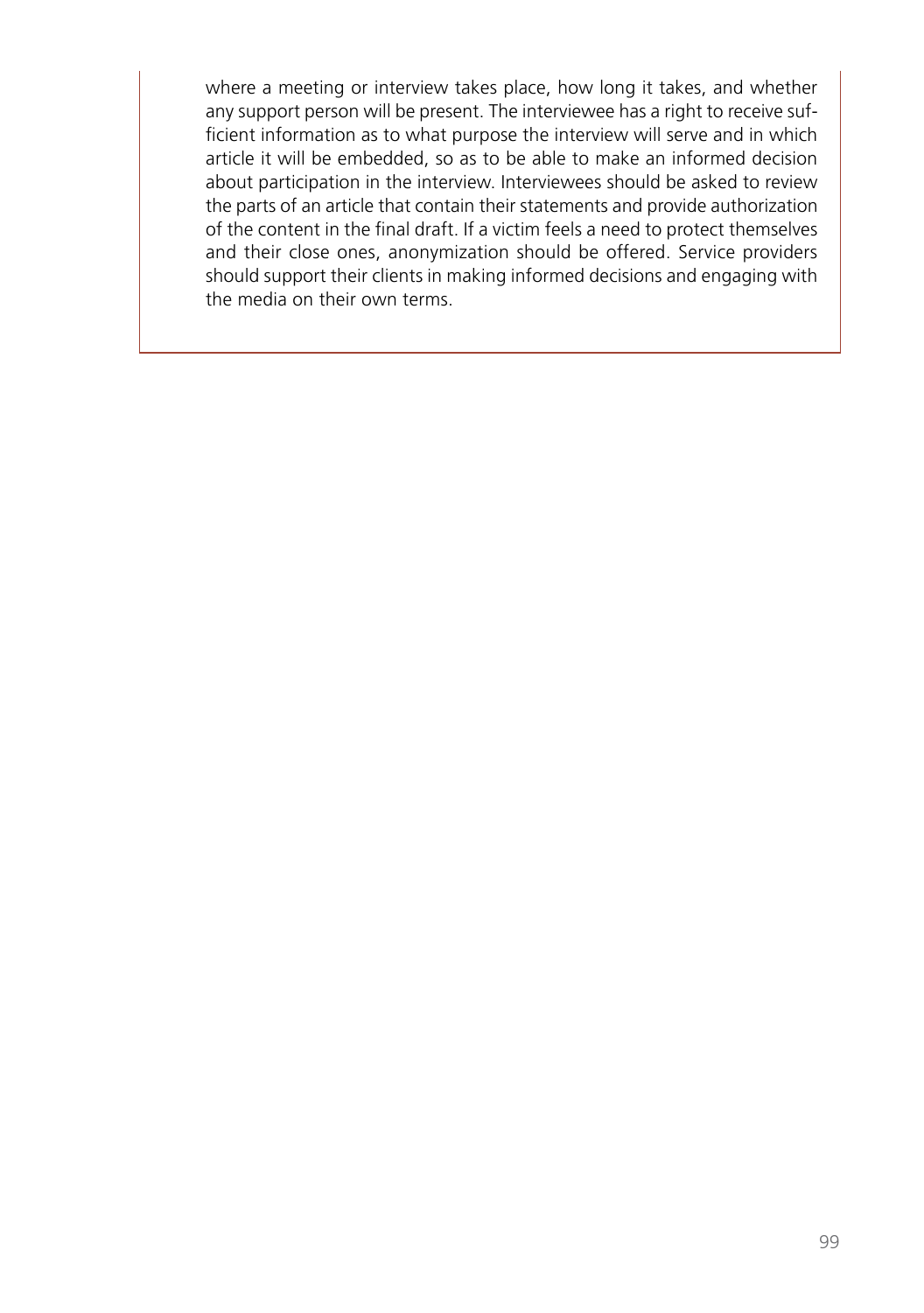#### **An interview with Armin Kurtović, father of Hamza Kurtović, who was murdered during a large-scale hate attack**

In the first few days, I had no head for following the media. The house was full of people, the grief, the shock. We turned off the TV for three months. Later, relatives brought us newspapers so we could keep an eye on what was being written. There were so many wrong things in them.

Journalists should write things down as they are. Not as I [as the person affected] see them, but as they are. They should talk to the families beforehand and write: Who were these victims, what did they do [in their lives]? About [the killed] Said Nesar Hashemi, it was written somewhere that he was a refugee. They didn't even write his name correctly. They wrote El Hashemi. Everybody makes mistakes. That is human. But these are such serious things – it's like spitting on the victim.

After every attack, people only talk about the perpetrators. They get publicity they don't deserve. Nobody talks about the victims, about what the perpetrator has done here. It's not done with an "I'm sorry" [from the media]. Nine innocent people died here in twelve minutes. There will always be racism, let's not kid ourselves. But you have to try to stifle it at its core. Nevertheless, racism is normal in society today.

The only reporters who spoke to me at the beginning were people from Al Jazeera and a Bosnian reporter, whom I know personally. What I said then still applies today: I can't get it into my head how much hatred a person can have inside of him that this hatred makes the mind suspend. Where does he get the right to take the life of someone he doesn't even know?

A reporter from Stern also wrote to me. The man was very nice, apologized and wanted to make sure he wasn't pushy. That was all OK. A reporter from RTL [a television station] wanted to know something about my son. I told him to ask in town who my son was, go to his employer. I don't have to be ashamed of my son. He didn't harm anyone, he didn't kill anyone, and if he could help, he did. But in the first days, journalists with cameras also came to our front door and rang the bell. My older son opened the door and closed it right away. After all, they just want a story. But that's not OK. They don't understand that you're in shock and you don't know what to say.

There have to be reporters and reporting. That's a good thing, too. People should know what happened. But the journalists should not just report one-sidedly; they

<sup>24</sup> Mediendienst Integration, Hanau 2020: ["Webstory for Better Reporting on Racist Hate Crimes](https://webstories.mediendienst-integration.de/imgespraech/2020-hanau)" (in German).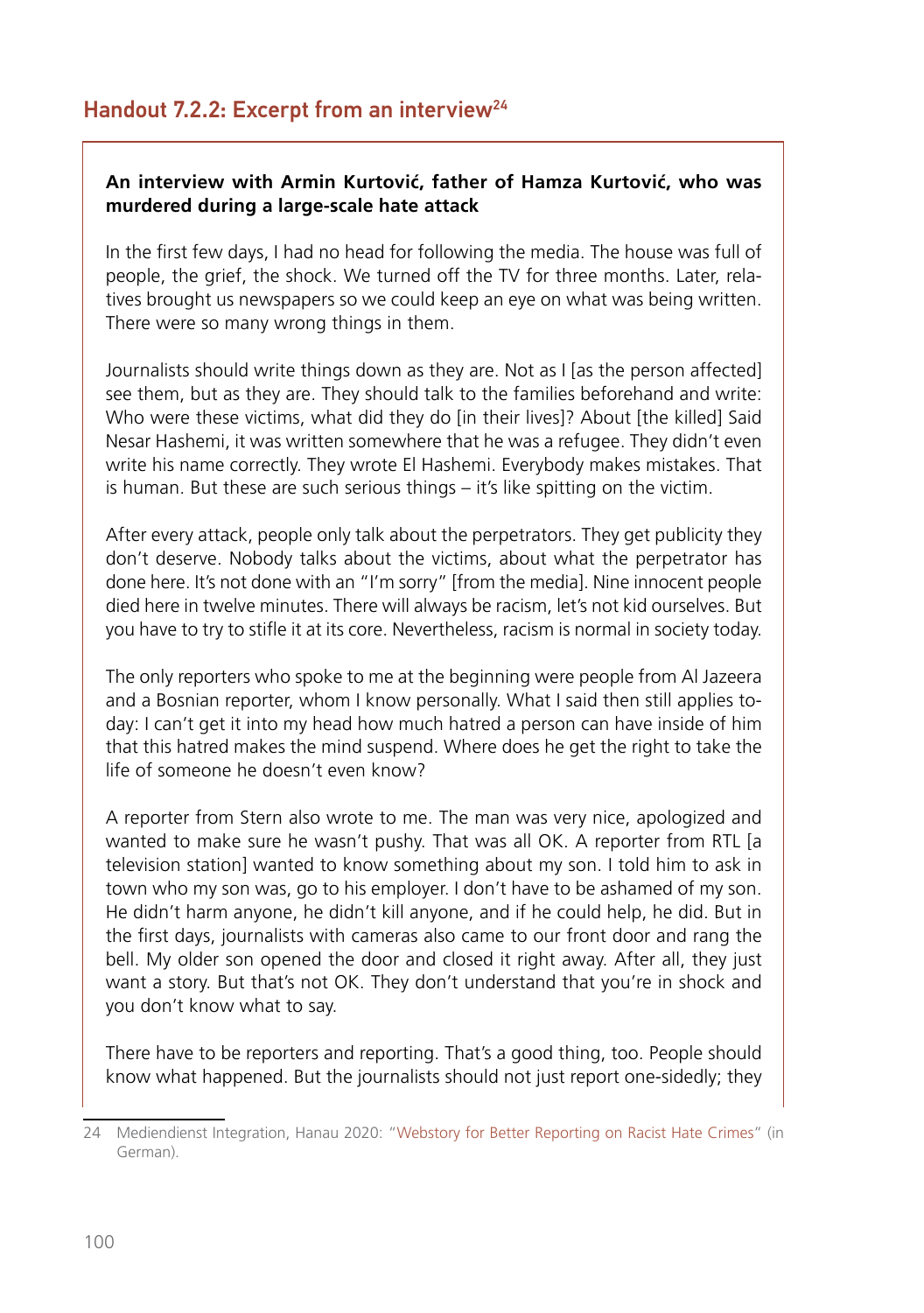should write the truth. The perspective of those affected, but also a neutral view. Because of course I am affected by it and emotionally involved. Journalists are not. That's why they have to write the truth.

I go into the interview with the hope that journalists will do their job for the public, because that's what they're there for. I would like someone from a major TV station to go to the police and ask how they can write [in Hamza's autopsy report] that my son has no relatives. How can they do such a thing? You'd have to confront the authorities with this fact and ask if this is everyday life for them.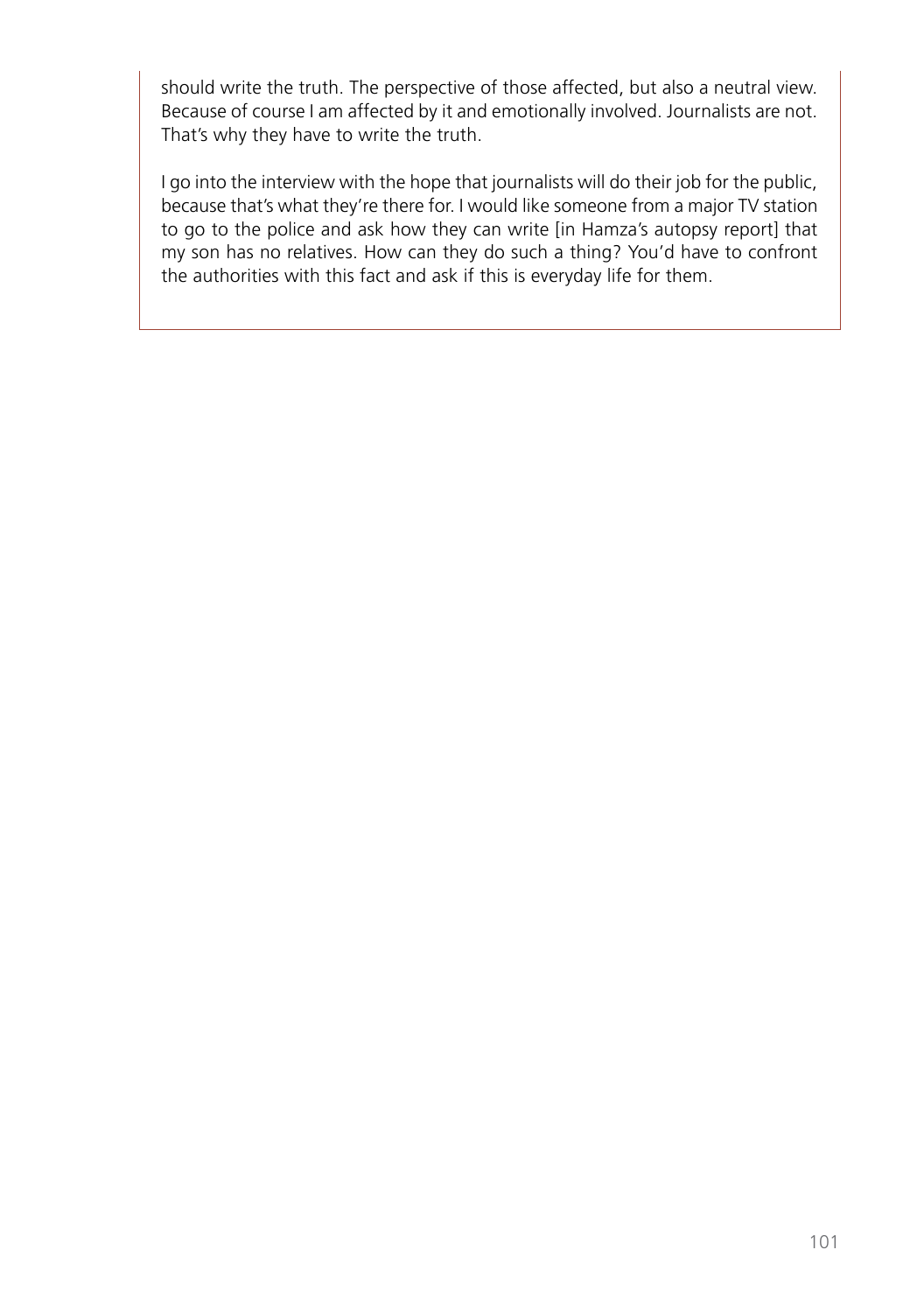# Activity 7.3: Interview with a mass media journalist

# Time

60 minutes

# **Material**

Handout 7.3.1

# Required preparation

Trainers can prepare a customized set of questions (see below) beforehand. Print out Handout 7.3.1 for all participants.

# Online version

On an online platform, participants enter breakout rooms in pairs. The trainer may choose to stage the role play as either being a television interview, or as a radio interview, with cameras switched off. The latter has the advantage of the audience (i.e., the participants in plenary) being able to concentrate on language, tone and semantics, while all body language clues are lost.

#### **Instructions**

- 1. Trainers invite participants to read through the article in Handout 7.3.1. Before going into the group work, the trainers open a brief round in plenary, analysing the problematic aspects in this text from the point of view of a hate crime victim service provider and relating to the points raised under 7.2, such as:
	- The text puts the perpetrator and his personal circumstances at the centre of attention, and little is said about the victims.
	- A lot of space is given to police interpretation of the crime committed and their interpretation of possible motives.
	- Police are quoted rather extensively, with a statement trivializing the hate crime act.
	- The criminal act by the perpetrator is pathologized with no mention of the systemic, structural social factors encouraging the victimization of persons targeted.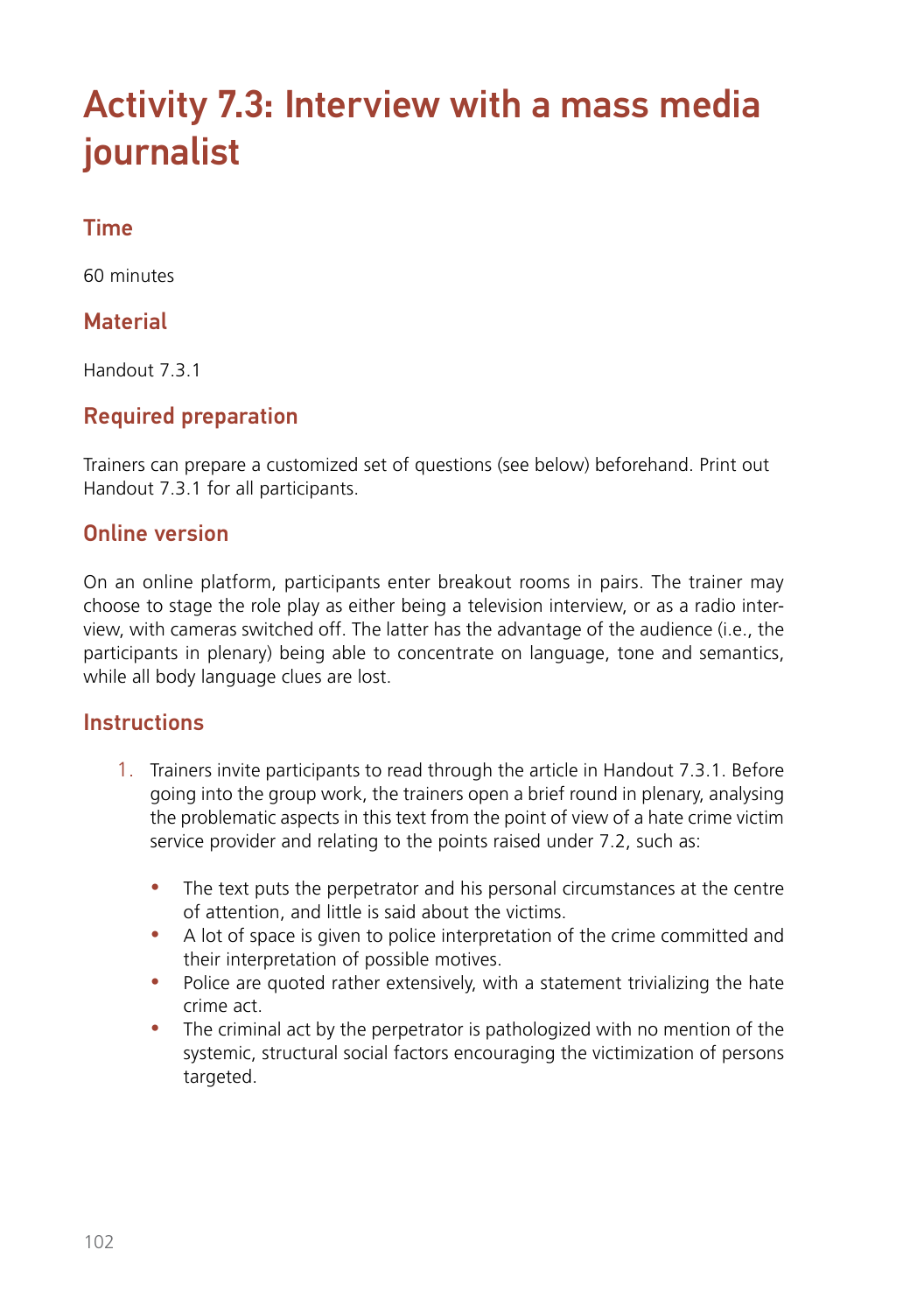2. Trainers then provide participants with the following scenario:

A tabloid newspaper contacts your organization to request an interview concerning the reported rise in anti-Asian hate crime since the beginning of the COVID-19 pandemic. The newspaper was at the forefront of news coverage of a recent misogynistic and racist hate crime and is well-known for its sensationalized, factually inaccurate style of reporting. You remember an article (Handout 7.3) you saw online recently. You decide to take on the challenge and agree to provide an interview. You only have little time to prepare but want to make sure you represent what your organization stands for and send out a firm message to the general public about the importance of countering hate crime and its underlying root causes.

- 3. Participants work in pairs to prepare for the interview. Agree on which organization you would like to represent. It can be the actual organization of the participants or a fictitious hate crime victim support organization. Participants have 15 minutes to formulate their line of argument: how to present the topic (the rise in anti-Asian hate and misogynistic crimes), how to position the organization in the debate, which core messages they want to convey, and how they want to comment on the newspaper's previous coverage of the case.
- 4. In the plenary, the trainer will play the journalist, and one participant will play the service provider representative. All others take notes for the debriefing. The trainer will lead two or three rounds of the role play (so not all working groups will perform).

# **Note for trainers**

Trainers will have a set of questions prepared beforehand but must remain flexible to contextualize the interview according to the background of participants, and to adapt to the interview as it evolves. Provocative questions can be prepared for the activity, such as:

- Is hate crime a problem of isolated individuals with a history of psychological disorders?
- Would it not be better to give more funding to psychotherapy centres than to hate crime victim support organizations?
- Isn't it true that lone psychopaths will always exist, and there isn't much we can do about hate crime incidents?
- Isn't this simply about violence against women and have nothing to do with hate crime?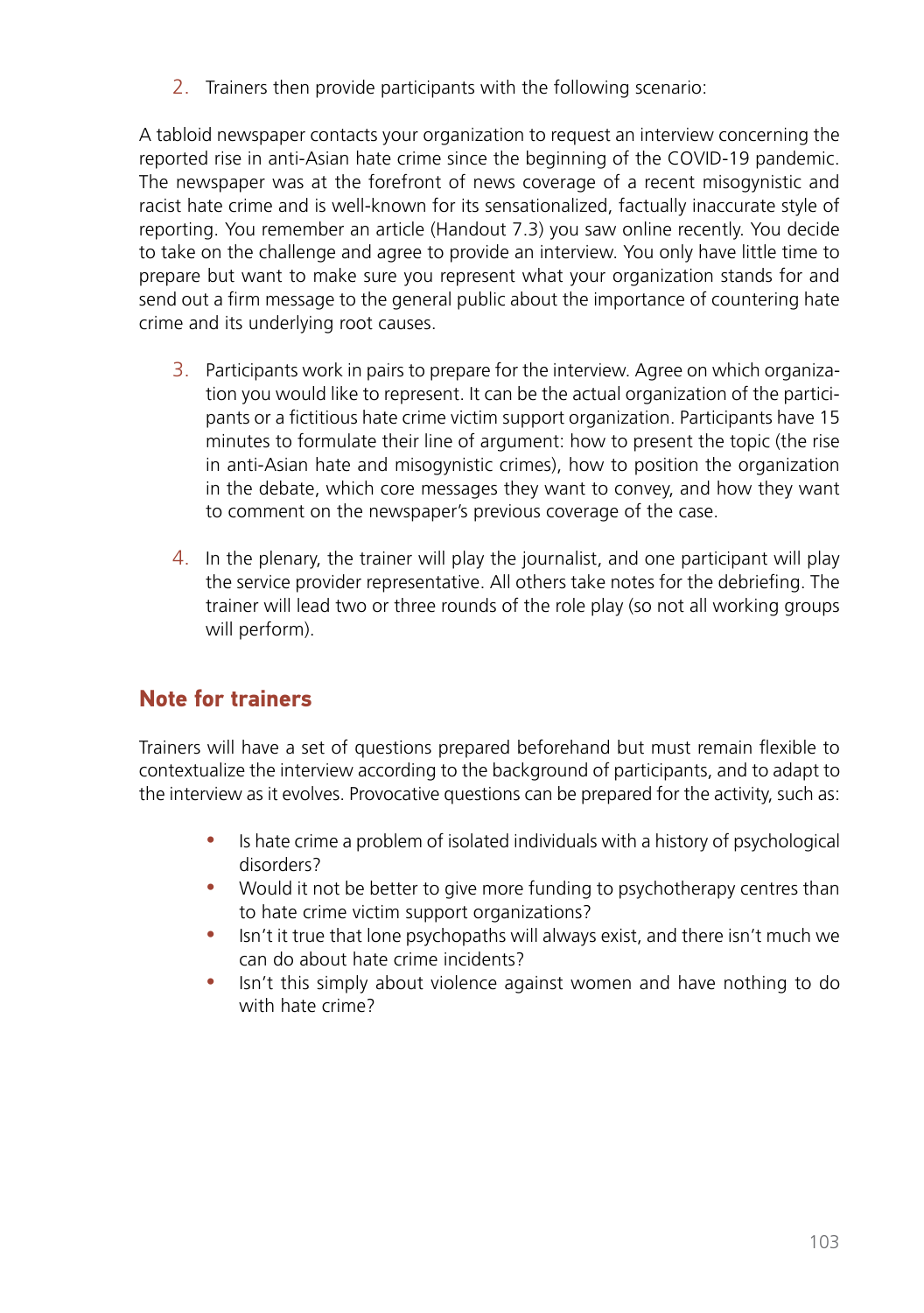# Handout 7.3.1: Adapted newspaper article<sup>25</sup>

'"He was having a bad day": Police say Marco Sander, 21, attacked three staff in a Chinese restaurant on Thursday because he wanted to "eliminate the source of the COVID pandemic".

Mr. Sander, a schoolteacher characterized as hyper-sensitive and thin-skinned by his colleagues, attacked three Chinese women, seriously injuring one of them, on Thursday. He targeted them because he had visited the restaurant before and blamed them for his COVID infection, police revealed on Friday morning.

Mr. Sander, 21, had suffered from severe COVID symptoms, including high fever and a cough, after dining at the restaurant, and was bedridden for four weeks. He told police, that as he was a part-time supply teacher, he had zero income during this time.

Police were called to the scene by customers who had managed to restrain Mr. Sander after the attacks.

The victims are between 33 and 38 years old and work at the restaurant as waitresses and a cleaner, respectively.

Initially, police said they were probing whether racism was a factor in the attacks because the victims were Asian women.

But, on Friday morning, they said Mr. Sander told them that was not why he carried out the attacks. Instead, he said he had wanted to eliminate the source of the virus, which he thought he had caught while dining at the restaurant.

He told police that he saw the restaurant and its staff as a driver of the pandemic in his town.

The argument between him and the staff had escalated when one of the women had asked for his vaccination certificate. Marco Sander then ripped off one woman's face mask and punched her in the face, screaming 'Kung Flu, Kung Flu!'

"He claims that it was not racially motivated ... he had spent the previous four weeks in quarantine and was physically and mentally exhausted ... he wanted to wreak revenge on those he thought to be the source of all evil," police officer Antan of the district police office said in a press statement on Friday.

Antan added that it had been a "very bad day" for the suspect, and said: "He was at the end of his rope".

<sup>25</sup> The Handout is adopted for training purposes from the article Daily Mail Online, "He was having a [bad day"](https://www.dailymail.co.uk/news/article-9369859/Four-people-shot-dead-two-spas-Atlanta-hours-three-killed-massage-parlor.html), 16 March 2021.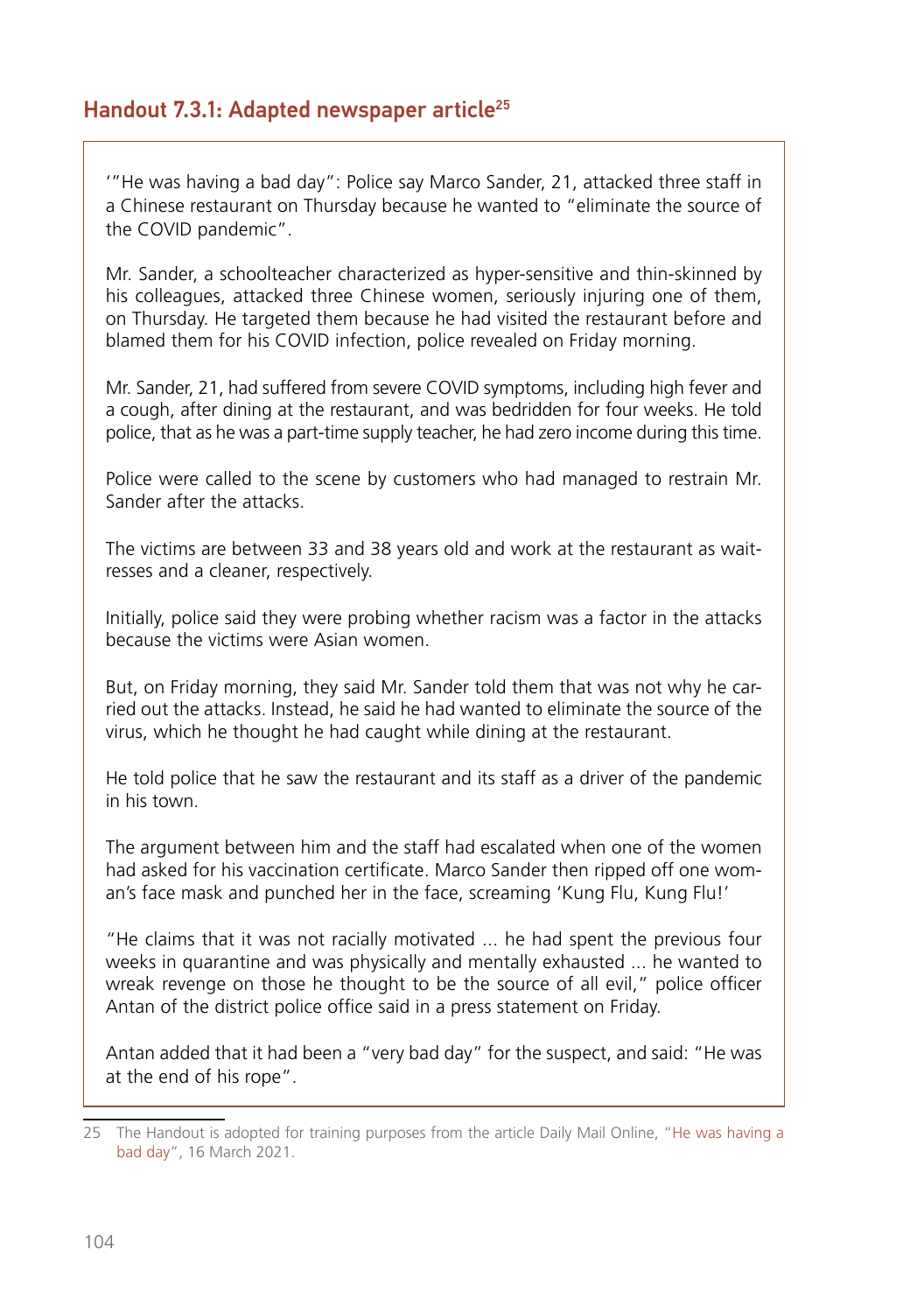# Session 8: Emergency preparedness

In the last decade, a number of large-scale bias-motivated attacks have shocked the world and made it clear that only through co-ordinated and well-prepared actions by multiple stakeholders can victims, their families and all those affected be effectively supported in their aftermath. In the wake of such crimes, national authorities take the lead in emergency response. No response, however, is going to be able to address the trauma experienced by individuals and communities if victim support providers and local communities are not involved. Formulating effective response plans long before an attack happens is, therefore, essential. Such plans should be comprehensive and inclusive of trauma-informed interventions, and should always be provided by professionals with a focus on the identified needs of an individual and the affected community.

Large scale bias-motivated attacks can result in a significant number of casualties, damage to buildings and infrastructure, the increased need for information and many other needs. For example, in 2017, a far-right white supremacist killed six worshippers and seriously injured five other people at the mosque in the Islamic Cultural Centre of Quebec City, in Canada. In 2018, in a racist attack, six Black migrants were shot at and seriously wounded in Macerata, Italy. In 2019, 11 Jews were killed during Shabbat at the Tree of Life synagogue in Pittsburgh, United States. In 2020, a racist extremist killed nine Germans with a migration background and wounded five others in Hanau, Germany.

Considering the scale and gravity of such attacks, identifying victims, responding to their needs, and co-ordinating actions with multiple stakeholders will always be a demanding task. While no emergency preparedness is going to be ideally suited to a specific postattack situation, a properly developed emergency preparedness plan will help maximize the potential for an effective recovery by the victims.

In this session, participants will develop an understanding of the importance of advance planning for emergency situations and be prepared to develop their own tailored plans for a potential emergency situation. Participants will be introduced to different categories of victims, types of victims' needs, and the roles different stakeholders play at different junctures of response and recovery. A mapping of victim support actors and services will be done, and the importance of co-operation will be explained.

#### Learning outcomes

At the end of this session, participants will:

- understand different categories of victims;
- understand types of support victims need;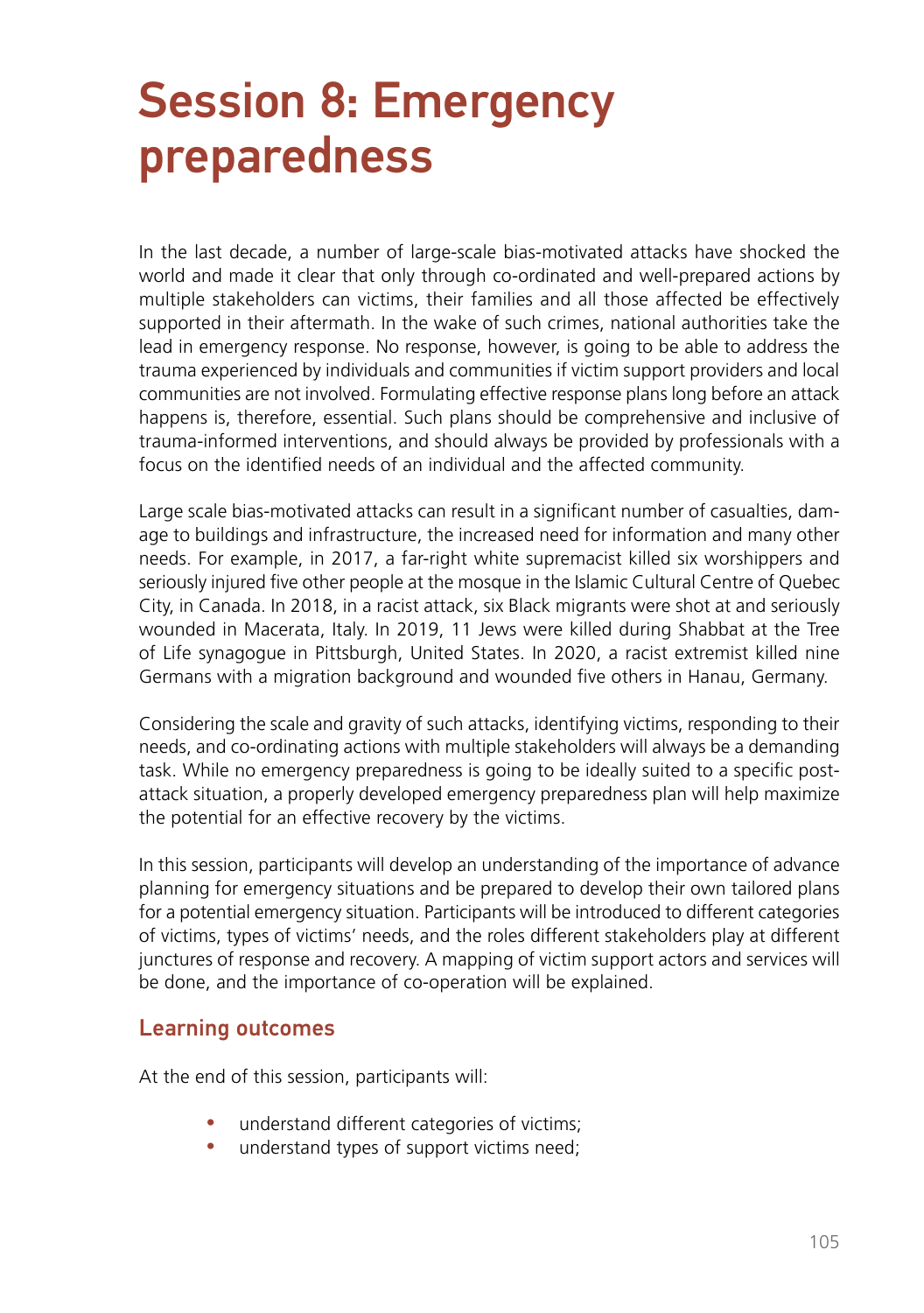- have become aware of different services other victim support providers offer;
- be prepared to create an emergency preparedness plan for their own organization.

# Time

120 minutes

# **Activities**

- Activity 8.1: Identifying victims (15 minutes)
- Activity 8.2: Identifying types of needs victims might have (15 minutes)
- Activity 8.3: Mapping service providers (15 minutes)
- Activity 8.4: Outlining the components of an emergency plan (15 minutes)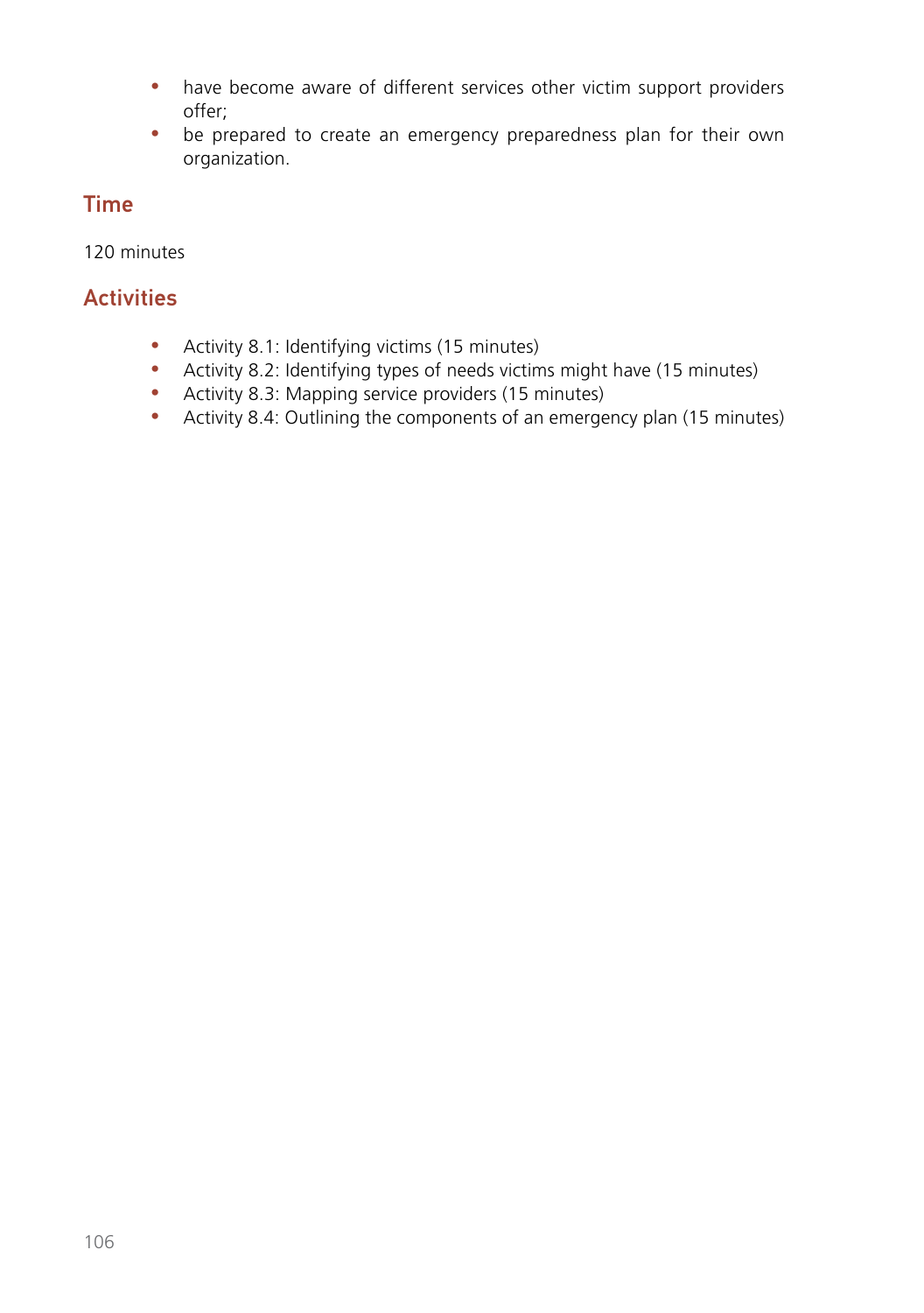# Activity 8.1: Identifying victims

# Time

15 minutes

# **Materials**

Corkboard, flip chart, pins or tape, printouts of the handout for each participant, index cards

# Required preparation

Prepare four colourful circles (with a diameter of about 10 cm each) with letters A, B, C, D corresponding to different types of victims to be pinned to the corkboard. Prepare a flip chart entitled "Notes for an emergency preparedness plan".

### Online version

Use whiteboard or another online collaboration platform.

### **Instructions**

- 1. Trainers will explain that being prepared to respond effectively and efficiently in the aftermath of a large-scale hate attack requires advance preparation. Ideally, Handout 8.1: Anti-Semitic attack should be substituted with a real case that took place in the country where the training is taking place. Alternatively, the description of this case should be customized to reflect the national context. Using the example of an anti-Semitic attack, participants will be guided through several elements of emergency preparation.
- 2. Trainers give participants two minutes to read Handout 8.1: Anti-Semitic attack.
- 3. Trainers explain that:

Hate crimes affect individuals, communities and societies. In the aftermath of a largescale bias-motivated attack, identifying who is a victim is a complex task. It requires an understanding of the different ways people are affected. In a situation of panic, some victims may be overlooked. As people respond to trauma in unpredictable ways, it is possible that some victims may require support weeks and months after the attack. Having a tally of possible affected communities and engaging in targeted outreach to them constitutes an effective response.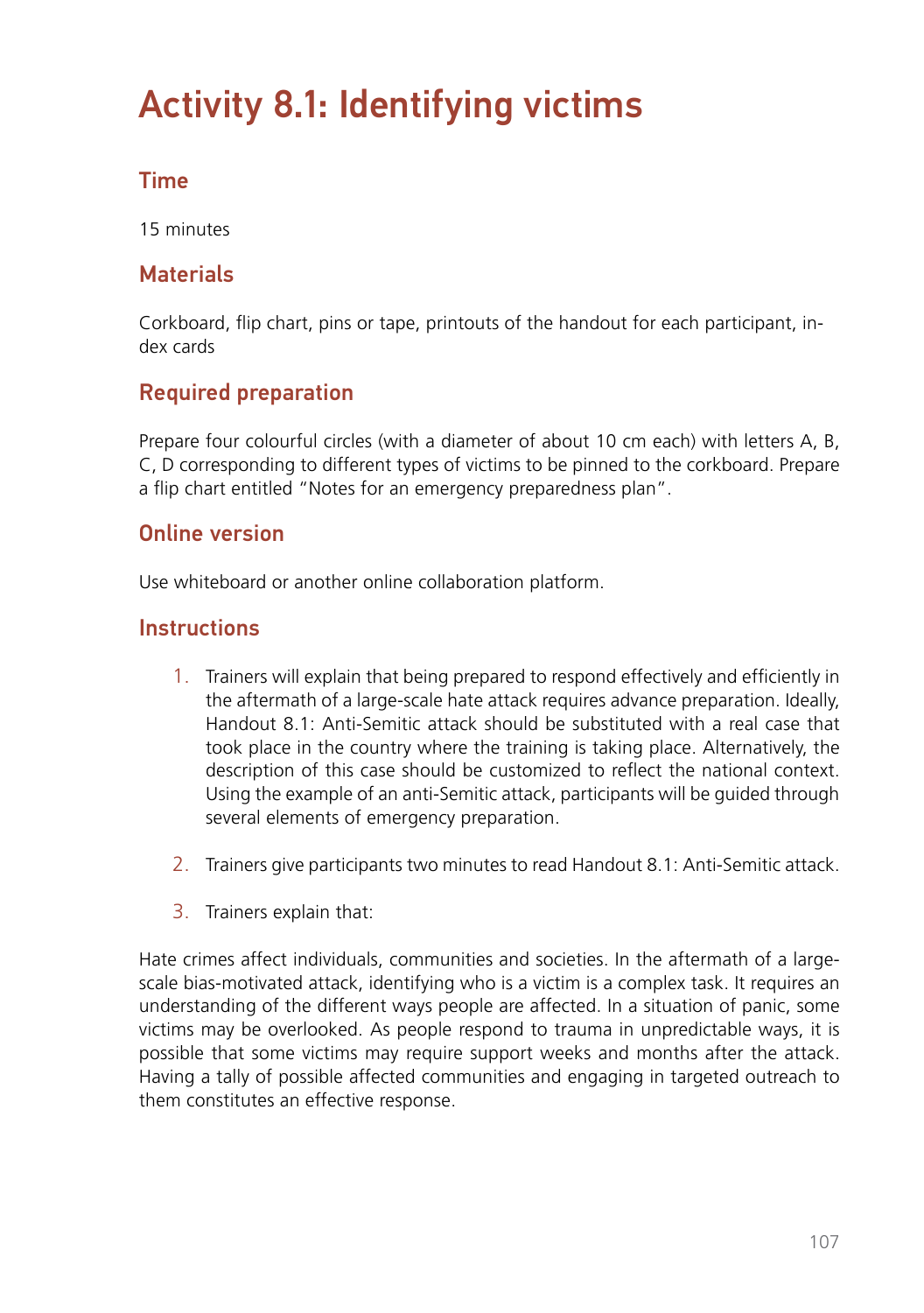- 4. Trainers divide participants into pairs. They give them a couple of minutes to identify those affected by this attack, and distribute index cards for them to write down individuals and groups identified.
- 5. Trainers ask participants to arrange the victims in four circles, for each category listed below, on the corkboard. Trainers instruct participants to put only one index card per victim (group), to keep the board easily readable.

| (A) Directly affected:    | people present during the attack: survivors, injured<br>and deceased                                                                                                                                                                                                                     |
|---------------------------|------------------------------------------------------------------------------------------------------------------------------------------------------------------------------------------------------------------------------------------------------------------------------------------|
| (B) Indirectly affected:  | close relations of direct victims, next of kin of the de-<br>ceased and physically injured, witnesses, co-workers,<br>co-students, business owners (restaurants, bars, shops)<br>etc.                                                                                                    |
| (C) Affected communities: | Jewish, Muslim, Kurdish, Black, Roma and Sinti, refu-<br>gees, asylum seekers, migrants, etc.                                                                                                                                                                                            |
| (D) Others:               | this may include; people living nearby, passers-by,<br>neighbors of victims, family and neighbors of the per-<br>petrator, people who saw a livestream of the attack,<br>staff of counselling centres, law enforcement repre-<br>sentatives, other first responders, wider society, etc. |

- 6. Trainers ask participants whether there are people among those affected who their organization is not mandated to support.
- 7. On a pre-prepared flip chart or board, start collecting considerations for preparing an emergency preparedness plan. For example: determine your clients.

In the plenary, offer a legal definition of a victim. As the definition is going to vary from one country or jurisdiction to another, for the purposes for the training trainers can use the definition from the country where the training is taking place and/or use the one from to Article 2 of the EU Victims' Rights Directive:26

- a natural person who has suffered harm, including physical, mental or emotional harm or economic loss which was directly caused by a criminal offence;
- family members of a person whose death was directly caused by a criminal offence and who have suffered harm as a result of that person's death.

<sup>26</sup> The EU Victims' Rights Directive pays special attention to the most vulnerable victims, including victims of hate crimes. EU "Victims' Rights Directive", *op. cit.*, note 2.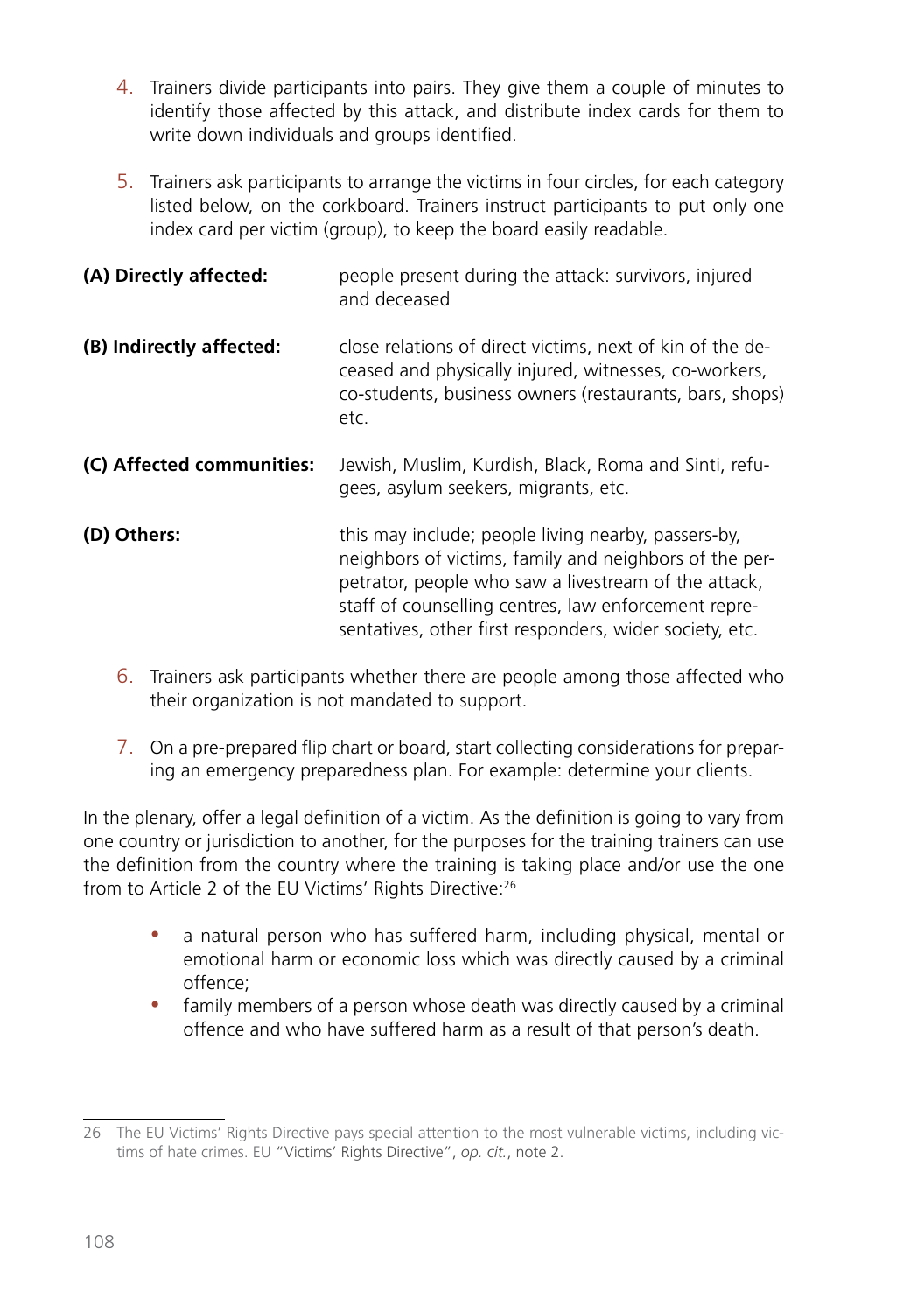#### Handout 8.1.1: Anti-Semitic attack<sup>27</sup>

On Yom Kippur, a German neo-Nazi sat in his car close to the Jewish community centre and synagogue in Halle, a town of around 241,000 inhabitants in Germany, and started a livestream of what he thought would be a spectacular attack on a Jewish community.

At about noon, the perpetrator arrived at the synagogue. Fifty-one people from across and outside Germany were inside the building, celebrating the holiest day of the year in the Jewish calendar.

After several failed attempts to force entry into the building through the main wooden door, using his firearms and improvised explosive devices, the perpetrator shot and killed Jana L., a 40-year-old woman who happened to walk by.

The community leader, who was watching the perpetrator on a video camera as he was trying to break into the synagogue, later described what he saw: "The perpetrator shot at the door several times and also threw several Molotov cocktails, firecrackers or grenades in an attempt to break in." He told members of the congregation to take cover and placed emergency calls to alert the police.

Within minutes, police officers arrived at the synagogue, outside of which they found Jana L.'s body.

By this time, the perpetrator was already on his way to "Kiez Döner," a kebab snack restaurant nearby. He threw an explosive device in front of the restaurant and shot dead Kevin S., a 20-year-old man who was a guest of the restaurant.

A few minutes later, police officers arrived at the scene and engaged in a firefight with the perpetrator, during which he received a minor neck injury, but was able to escape. A police patrol car was damaged. The perpetrator managed to steal a car and drove in the direction of Munich. About half an hour later, on the highway, he caused a traffic accident, at which point the police apprehended and arrested him. During interrogations, the perpetrator reportedly said he was a racist and anti-Semite, "but not a Nazi."28

Appearing before the investigating judge, the perpetrator made his anti-Semitic and conspiracy views obvious. He claimed that the Jews were striving for world

<sup>27</sup> Reconstructed based on Philipp Seibt and Jean-Pierre Ziegler, "Attentat in Halle: Hundert Minuten Terror," Spiegel Online, October 10, 2019 (in German).

<sup>28</sup> [Martin Lutz, "Attentäter besaß 45 Sprengvorrichtungen – und will 'kein Nazi' sein"](https://www.welt.de/politik/deutschland/article201977492/Stephan-Balliet-Attentaeter-besass-45-Sprengvorrichtungen-und-will-kein-Nazi-sein.html) Die Welt, October 16, 2019 (in German).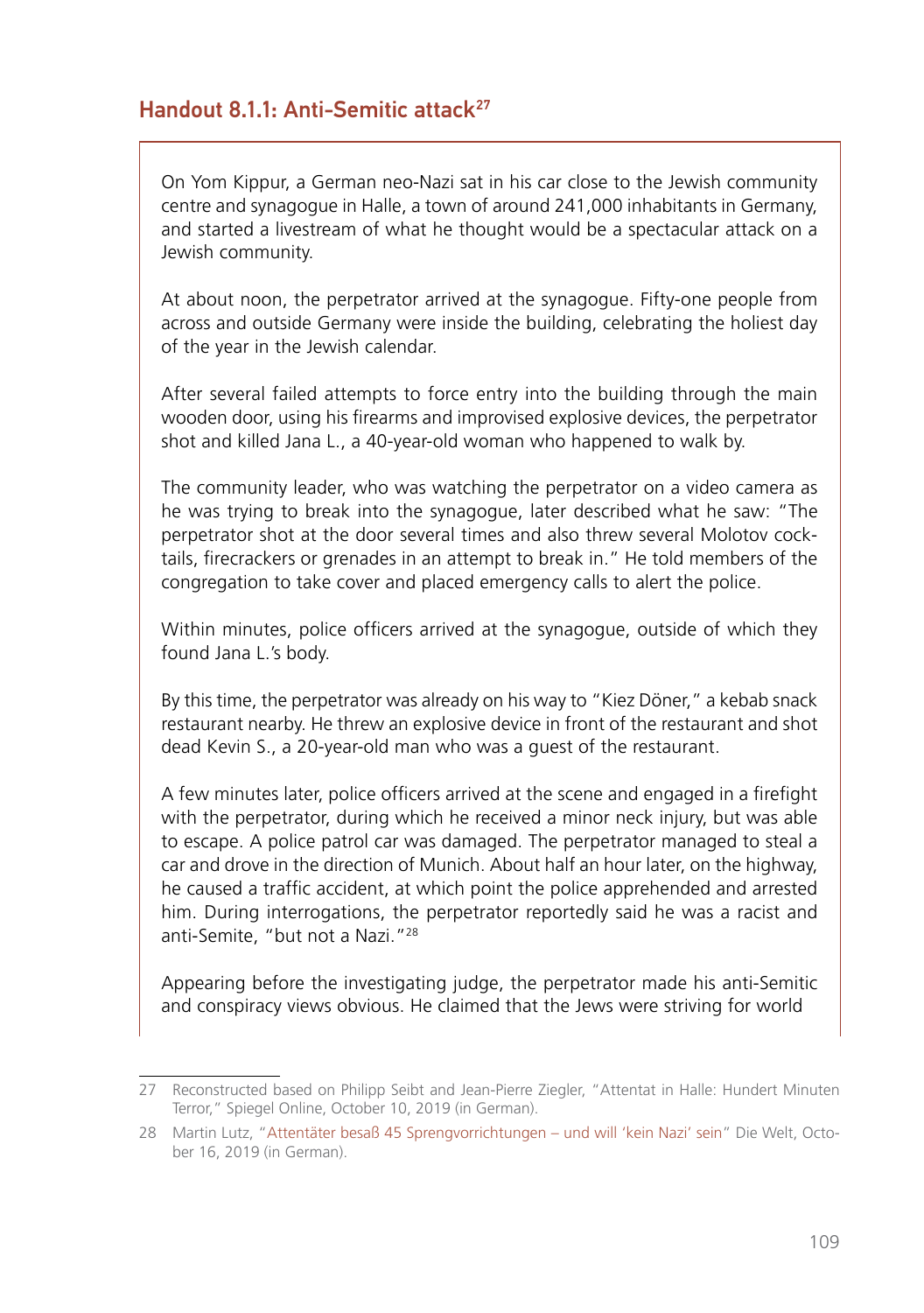domination. He believed that Jews were behind major financial institutions and international governmental bodies as well as national political parties. He also believed the refugee crisis was controlled by Jews as they had lured migrants to Germany to turn it into a multicultural state.29

<sup>29</sup> ["Aussage vor Ermittlungsrichter: Halle-Attentäter glaubt an jüdische Weltverschwörung,"](https://www.spiegel.de/panorama/justiz/halle-attentaeter-stephan-balliet-glaubt-an-juedische-weltverschwoerung-a-1293330.html) Spiegel Online, October 25, 2019 (in German).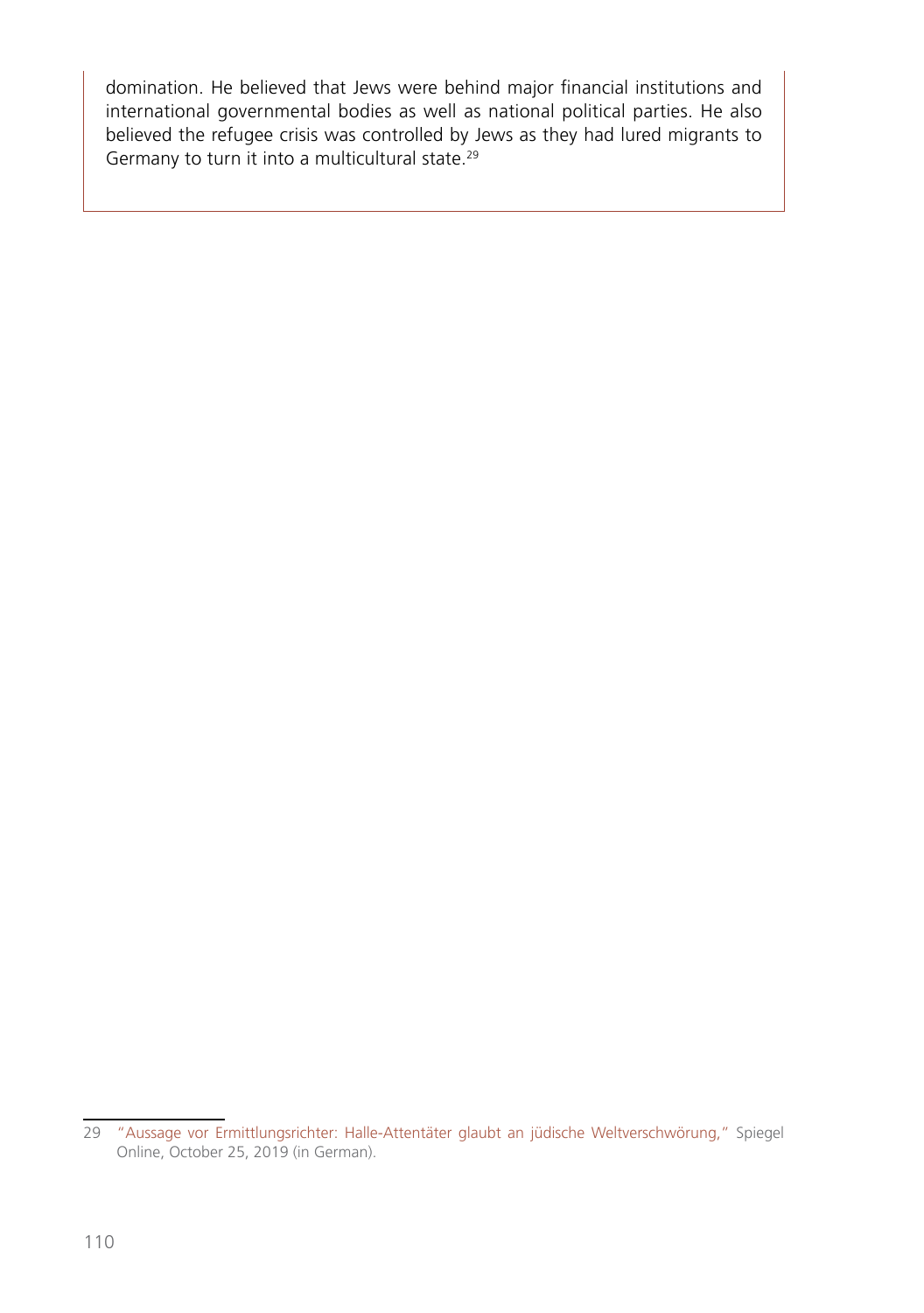# Activity 8.2: Identifying types of victims' needs

#### Time

15 minutes

#### **Materials**

Flip chart, pins, index cards

#### Required preparation

Prepare a flip chart with headings for categories of needs.

#### Online version

Using an online collaboration tool, prepare a board where participants can enter their ideas. Optionally, prepare various boards corresponding to the categories of needs.

#### **Instructions**

1. Trainers divide participants into pairs (these can be the same pairings from the previous exercise or new ones), and give them five minutes to list the types of needs they think affected people might have based on the case.

Ask participants to think beyond the legal definition of a victim and consider how to support those affected who do not fall under the definition.

2. Trainers engage with those who pin their responses in a brief dialogue, inviting them to explain their reasoning.

Trainers should make it clear that all of those affected will have needs, even if they are not recognized as victims in a legal sense. Some form of "triage" is unavoidable, as resources are limited. It is important, therefore, that supporting organizations are clear before the emergency occurs on who they can support and tailor their approach accordingly to reaching these victims. Some victims will not come forward and seek support. On a flip chart note: **reaching out to victims with offers of support.** 

Other victims, who your organization is not in the position to support, will also seek support. These people should be referred for support to other service providers. On a flip chat note: **create a list of service providers.**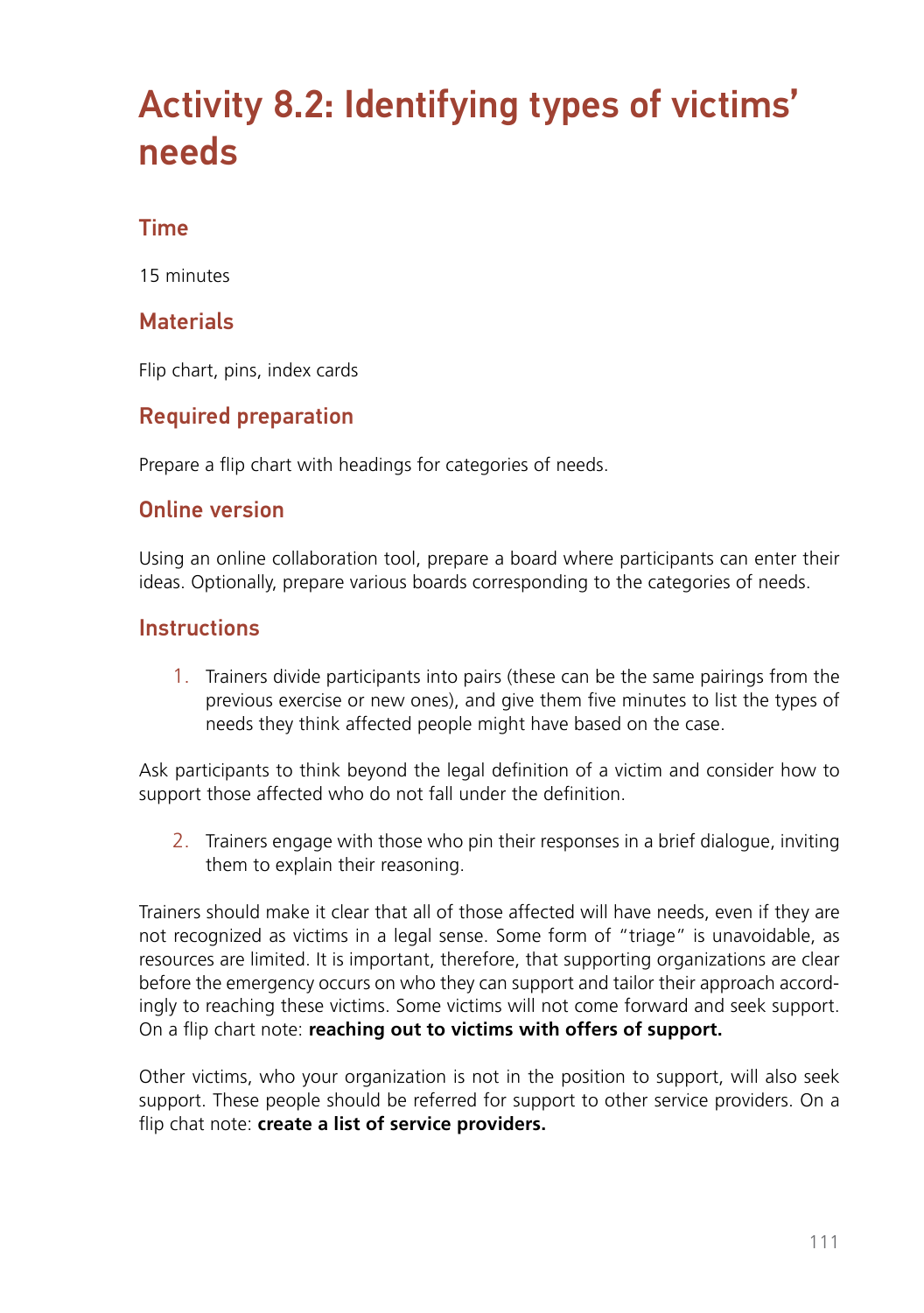Possible needs include:

- Orientation in a situation of shock
- Information/communication/translation
- Restoration of security and safety (physical, psychosocial, financial, practical)
- Repair to damaged property
- $-$  Regaining a sense of agency
- Medical treatment and aid
- Practical support
- Specific offers of therapy, including in foreign languages and provided by members of the Jewish community
- Trauma recovery and the development of individual coping strategies
- Help in navigating the criminal justice system
- Recognition of the harm suffered
- Compensation
- Preservation of privacy
- Long-term support needs
- Others
- 3. Ask participants to pin the needs on the board. Engage with participants as they come forward with responses.
- 4. Have a short discussion about victims' needs, stressing that needs change over time, in type and extent.<sup>30</sup> Some needs are clear and unambiguous, while others are incoherent, and may even seem illogical. Some needs may emerge months, if not years, later. Some needs can be addressed immediately and quickly (repairing damaged property, for example), while others will require long-term engagement (such as long-term mental health services, planning commemorations and memorials). Reiterate the importance of identifying needs for each individual on a case-by-case basis, employing an organization-wide approach to an individual needs assessment.<sup>31</sup>

<sup>30</sup> For more information on the needs of hate crime victims, see the EStAR project publication *[Under](https://www.osce.org/odihr/463011)[standing the Needs of Hate Crime Victims](https://www.osce.org/odihr/463011)* (Warsaw OSCE/ODIHR, 2020).

<sup>31</sup> For guidance on an Individual Needs Assessment, please consult the EStAR project publication *[Model](https://www.osce.org/odihr/489782)  Guidance on [Individual Needs Assessments of Hate Crime Victims](https://www.osce.org/odihr/489782)* (Warsaw OSCE/ODIHR, 2021).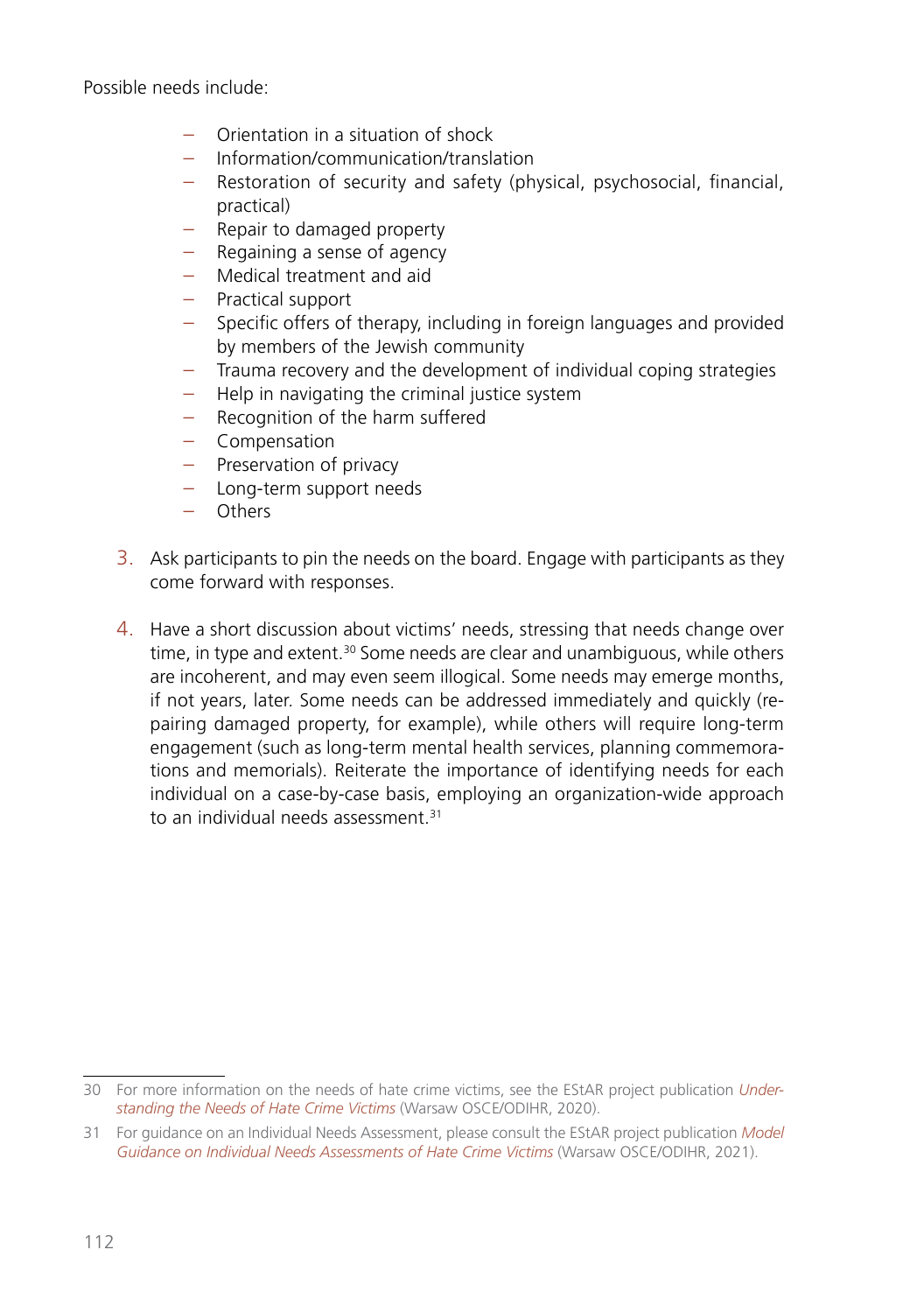# Activity 8.3: Mapping service providers

### Time

15 minutes

#### **Materials**

Corkboard, pins, index cards

#### Required preparations

Prepare flip charts with various headings (see the categories below).

#### Online version

Participants prepare their contributions to the different categories in breakout rooms. White board or another online collaboration tool is used for the plenary discussion.

#### **Instructions**

1. Prepare index cards for the following categories: Acute care and Religious/ Spiritual support; Criminal Justice System; Health/Mental Health; Community Support; Specialist Victim Support; Others – to be pinned on the corkboards in columns.

The previous activities will have illustrated that, after a large-scale bias-motivated attack, a large number of people will be affected. Many of them will have various needs that will require immediate attention from a number of different stakeholders and service providers. Some of the needs will require mid-term and long-term engagement. To be able to signpost victims to the right service providers, organizations should keep an upto-date register of service providers.

2. In this activity, participants will be divided into groups of four or five (e.g., count 1 to 4 or 5 around the table). Each group should be tasked with identifying actors under one or two (depending on number of groups of participants) of the aforementioned six categories. One representative from each group then places the cards per category under each column. To save time, this should be done quickly and by all of the group representatives at the same time.

These service providers should be primary candidates for inclusion in the co-ordinated response. They include criminal justice agencies, health services, counselling services, translators, NGOs working with different communities (refugees, LGBTQI+, ethnic,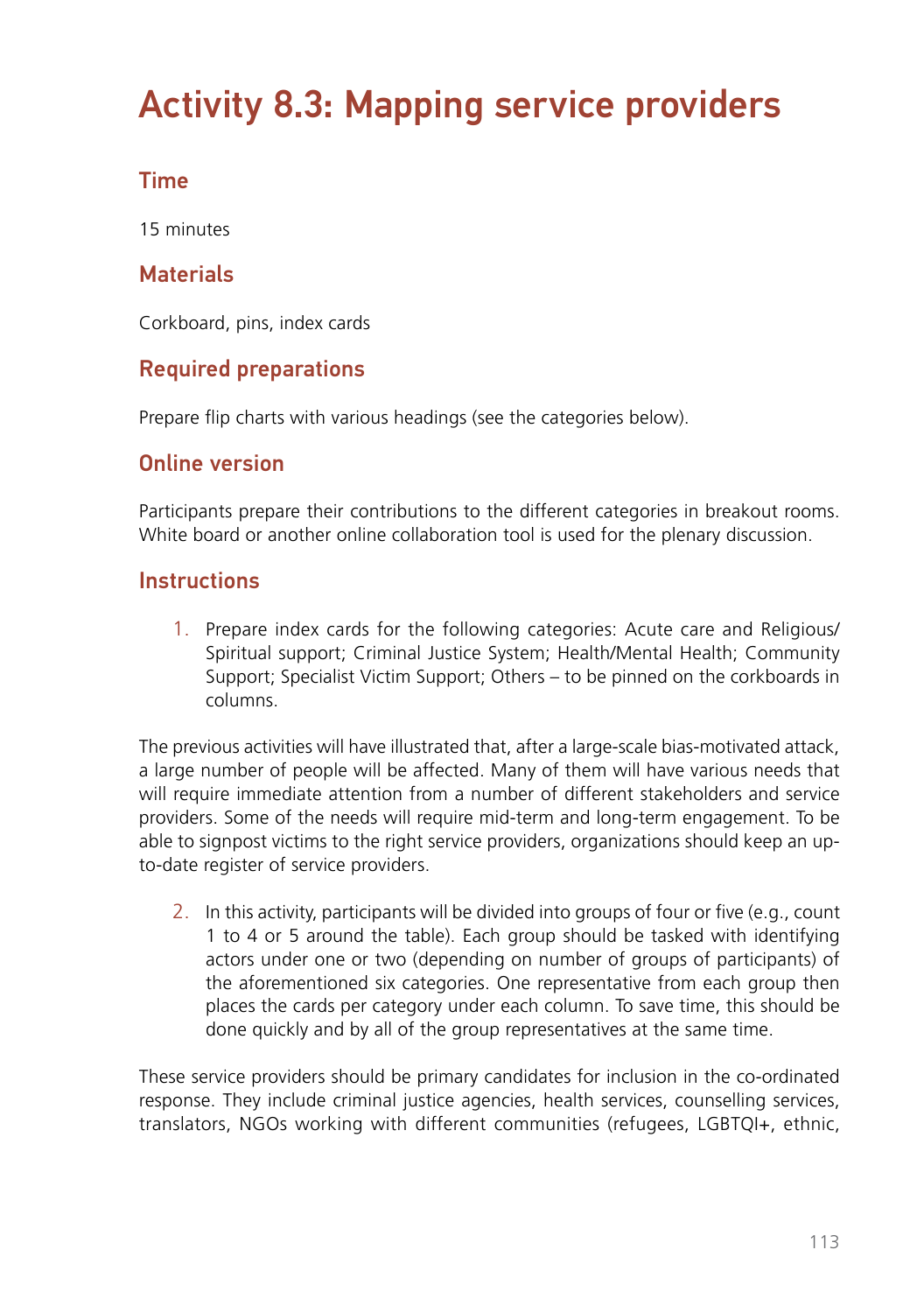religious communities, etc.), community-based organizations, youth/sport clubs, opinion makers, etc.

Possible service providers include:

- Emergency hotlines set up by the authorities
- Psychosocial emergency care (fire departments, rescue services and police)
- Medical personnel
- Emergency spiritual/religious counsellors
- Psychologists/psychotherapists
- Victim counselling hotlines
- Generic victim support organizations
- Specialized victim support organizations
- Federal and state victim commissioners
- Special commissioners dedicated to hate crime
- Anti-discrimination agencies
- Foreigners' registration office, if such exists
- Embassies
- Local government authorities
- Social services
- Education professionals
- Criminal justice authorities
- Lawyers
- Civil society organizations
- Community champions (not gatekeepers)
- Religious or belief communities and organizations
- Translators
- School teachers/school administrations
- Others
- 3. As group representatives pin their index cards under the respective columns, trainers should identify the most relevant ones, and exclude – if necessary – those that do not fall under service providers. Trainers explain the importance of having contact information for or, ideally, well-established relations with main service providers. While it may be sufficient to keep an up-to-date contact list with basic information (name, position, contact details, services offered, office address/directions, availability) of most of the entities from the list above, more attention should be paid to mapping victim support/counselling services.
- 4. In the plenary, ask participants to name factors that should be included in the mapping of victim support/counselling services. Participants should be encouraged to name a few factors. If there are no answers right away, trainers can provide one or two of the examples listed below. Trainers should write down answers on index cards and pin them on the board (alternatively, trainers can prepare index cards beforehand).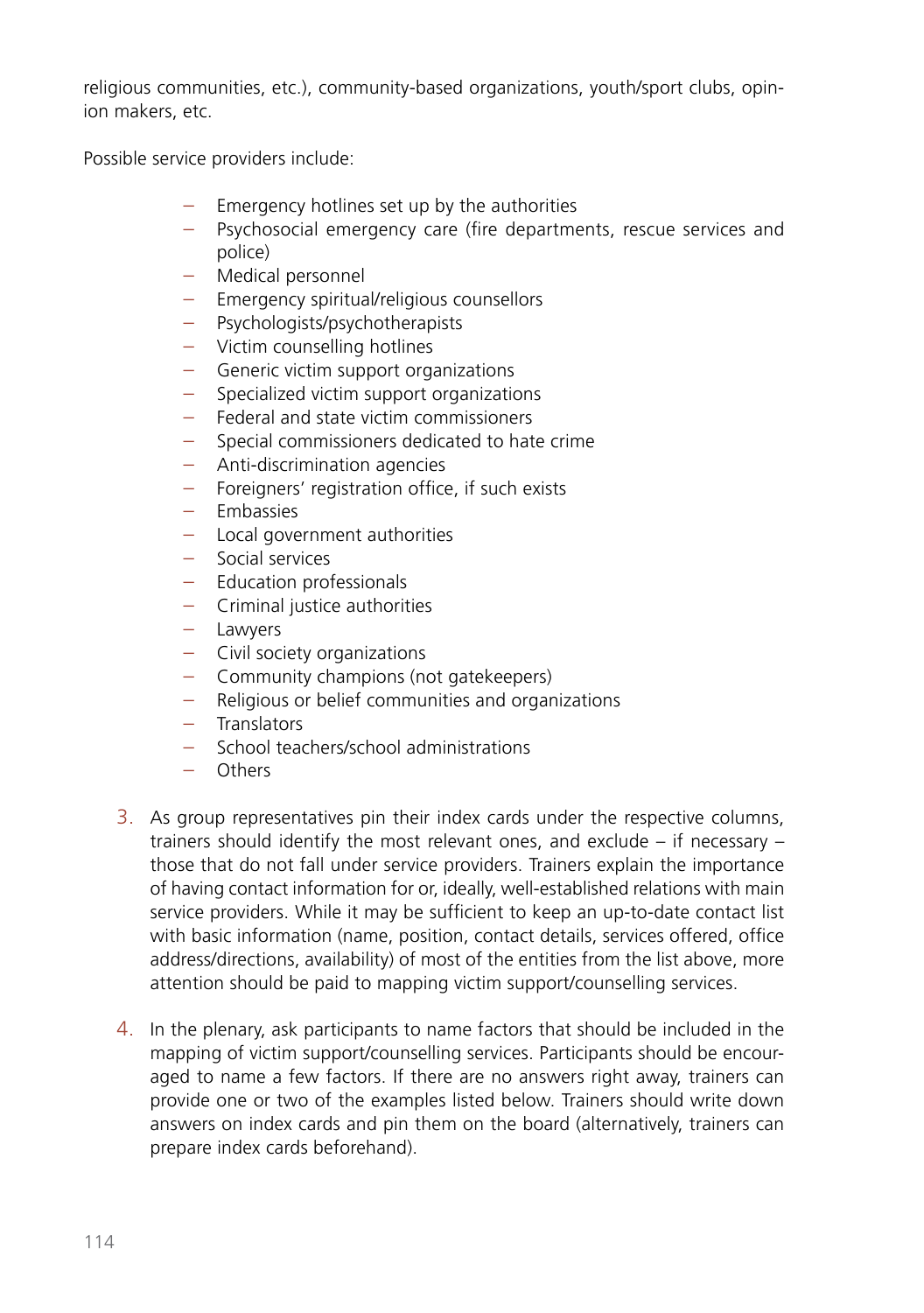- Capacity: How many victims can be helped?
- List of services
- Languages in which services can be offered
- Waiting times
- Information about costs, if there are services that are not free
- Quality of service: standards/accreditation/word-of-mouth reporting
- Confidentiality of services
- Accessibility for persons with disabilities
- Accessibility for all vs. that only for certain groups
- Limitations
- Others

The discussion during this activity should make it clear that the mapping exercise should lead not only to the creation of the contact list, but also focus on establishing proper working relationships that include delineating responsibilities and establishing communication channels. A formal agreement on these arrangements can be concluded and used as a reference point in case of an emergency.

When undertaking this mapping activity in their organization, it is important to stress that mapping is useful only if the information contained in the list is kept up-to-date and relations with stakeholders are established beforehand. It is a simple, but timeconsuming task that requires identifying and contacting service providers to keep track of services they offer, how many people they can serve, languages in which services are offered, and practical information about who can be contacted, when and how. Staying informed and engaged with other service providers is a precondition for a system of support providers that is able to ensure effective referrals.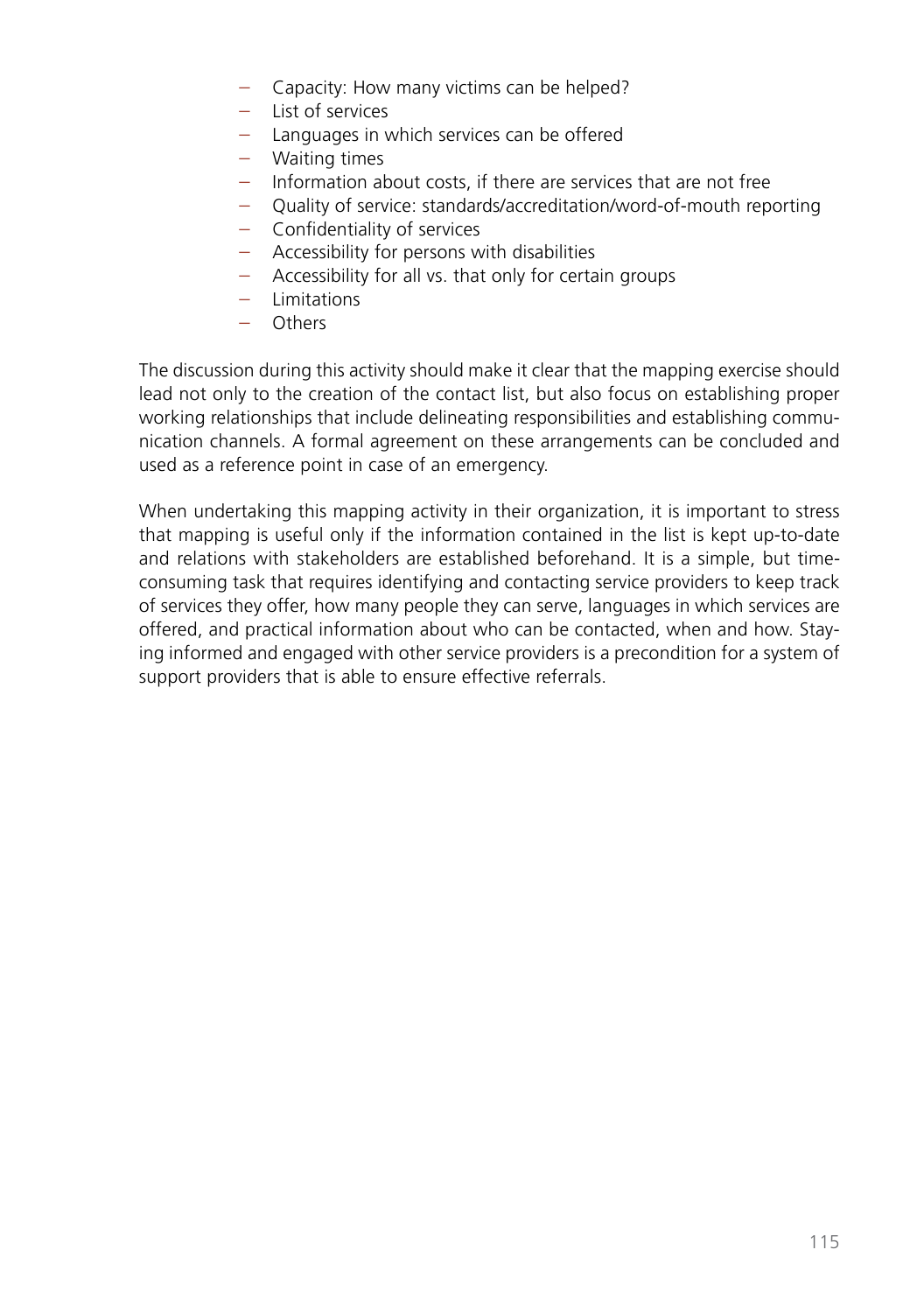# Activity 8.4: Outlining components of an emergency preparedness plan

#### Time

30 minutes

#### **Materials**

Flip chart, pins, index cards

#### Required Preparations

Prepare the following index cards: "Victim-centred approach", "Pro-active", "Continuous", "Realistic" and "Collaborative" to be pinned on the corkboard during the discussion.

#### Online version

Use an online collaboration tool, such as Post-it notes, and prepare a board.

#### **Instructions**

1. Ask participants to name principles that should guide the development of an emergency plan. Give them a couple of minutes to think of answers, and collect responses on a flip chart. If no one responds right away, suggest the following (collect additional answers from participants on index cards and pin to the board):

| Victim-centred approach | It is vital to keep a victim's needs and rights at the<br>centre of any action.                                                                                                           |
|-------------------------|-------------------------------------------------------------------------------------------------------------------------------------------------------------------------------------------|
| <b>Pro-active</b>       | Some victims will not come forward seeking support;<br>victims should be pro-actively identified and support<br>offered. Repeated attempts, at reasonable intervals,<br>may be necessary. |
| <b>Continuous</b>       | The impact can be long-lasting; victims need to be<br>reassured that support will be provided throughout<br>the healing process, even if it takes years.                                  |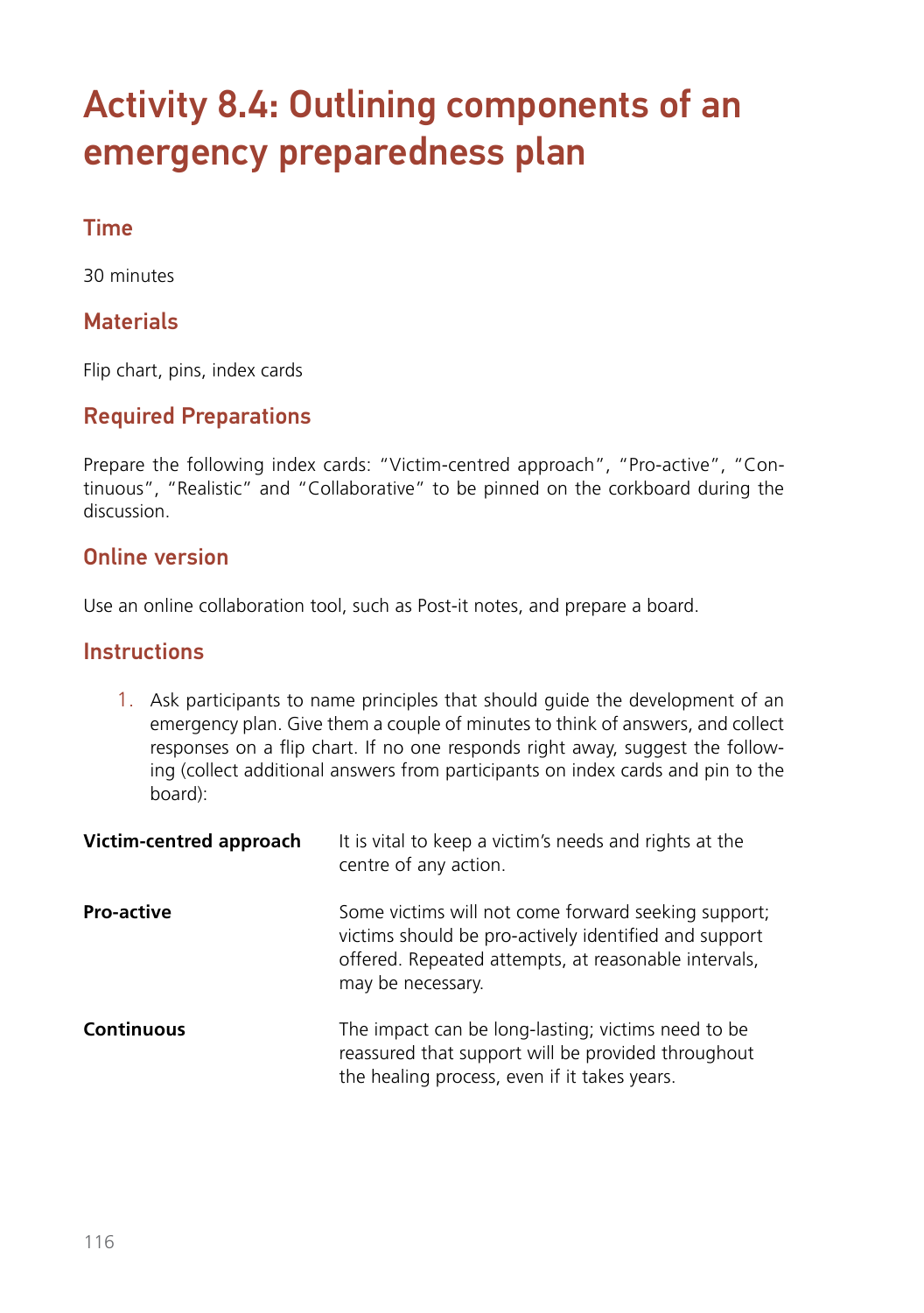| Realistic | Victims should be provided with reliable, honest infor- |
|-----------|---------------------------------------------------------|
|           | mation, without over-promising and downplaying the      |
|           | difficulties that may need to be overcome.              |
|           |                                                         |

**Collaborative** No one actor is in a position to address all of the needs of a victim. Referrals should be seamless.

- 2. Ask participants to name key elements of an emergency preparedness plan. It is important to stress that a generic plan will not be useful for any one particular service provider, as each organization is unique, has different resources and staff, with different skill sets, and is engaged with other stakeholders to varying degrees. Such plans should be developed and maintained as a team effort, dedicating sufficient time to this undertaking.
- 3. Before venturing into the development of an emergency preparedness plan, service providers should be clear on what kind of support they can provide, and design a plan with the following in mind (the list below is not exhaustive and is meant to indicate the direction in which the organization should think while designing its own plan):
	- Who the services are for **identify your clients.** This is to ensure that no time is wasted on discussing who your organization can support and to ensure that protocols exist to refer other victims to other service providers.
	- Pro-active engagement **reach out to victims with offers of support.** Keep a victim list updated.
	- **Description of services** this should be available in all relevant languages, and should be easy to understand. These should be available both in print and online.
	- y Collaboration **create a list of service providers** for referrals, based on the mapping carried out. The list should be kept up to date.
	- **Networking** establish and maintain professional working relationships with key stakeholders. Ensure that representatives of your organization are included in the crisis management group, if one exists. If not, initiate the establishment of such a group. Make sure that key stakeholders are aware of the role your organization can play in an emergency and can involve you pro-actively, should an emergency occur.
	- **Communication strategy** see Session 7.
	- **Solidarity activities** these call for volunteers, donations, demonstrations, etc. Donations should be collected only if an organization has a donations management system in place.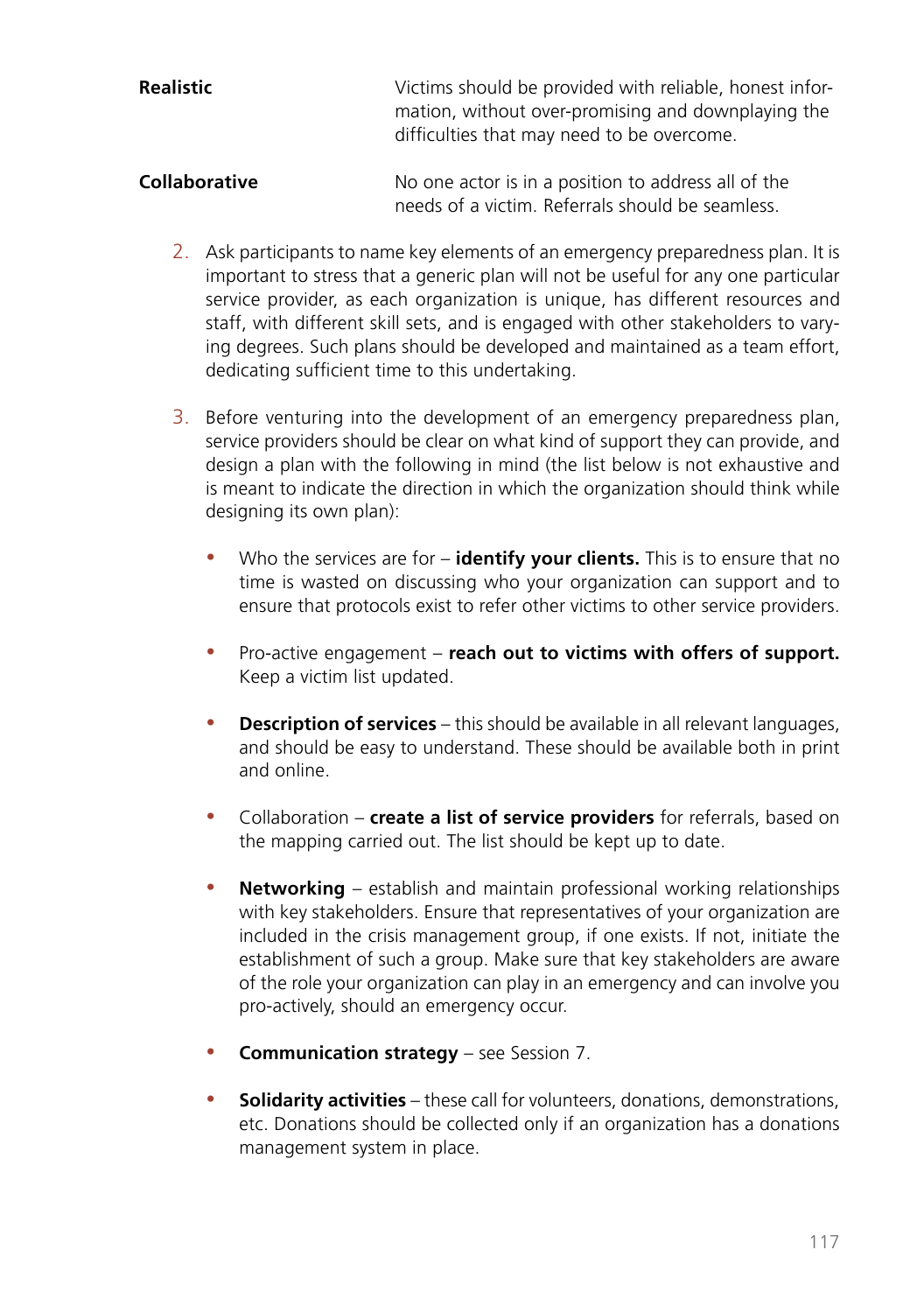- **Long-term support** for victims and communities. This includes the planning of commemoration events and memorials.
- **•** Staff responsibilities and procedure development.
- **Staff self-care** see Session 6.
- 4. Finish the session by reiterating that providing comprehensive support to victims in the aftermath of a large-scale bias-motivated attack is a complex task. It can only be accomplished if multiple stakeholders engage in earnest co-operation, based on trust and recognition of each other's role in the process. Such relationships are not built overnight; they require engagement and commitment to work together for the benefit of the victims. Responses and their effectiveness are going to improve, and victims will have the feeling not of being left alone but, instead, of being supported by professionals who recognize their unique needs if all stakeholders embrace a victim-centred approach and are aware of the other's capacities and work to complement each other. Developing an emergency preparedness plan in this spirit is the first step in being prepared for what, hopefully, will never have to be put in practice.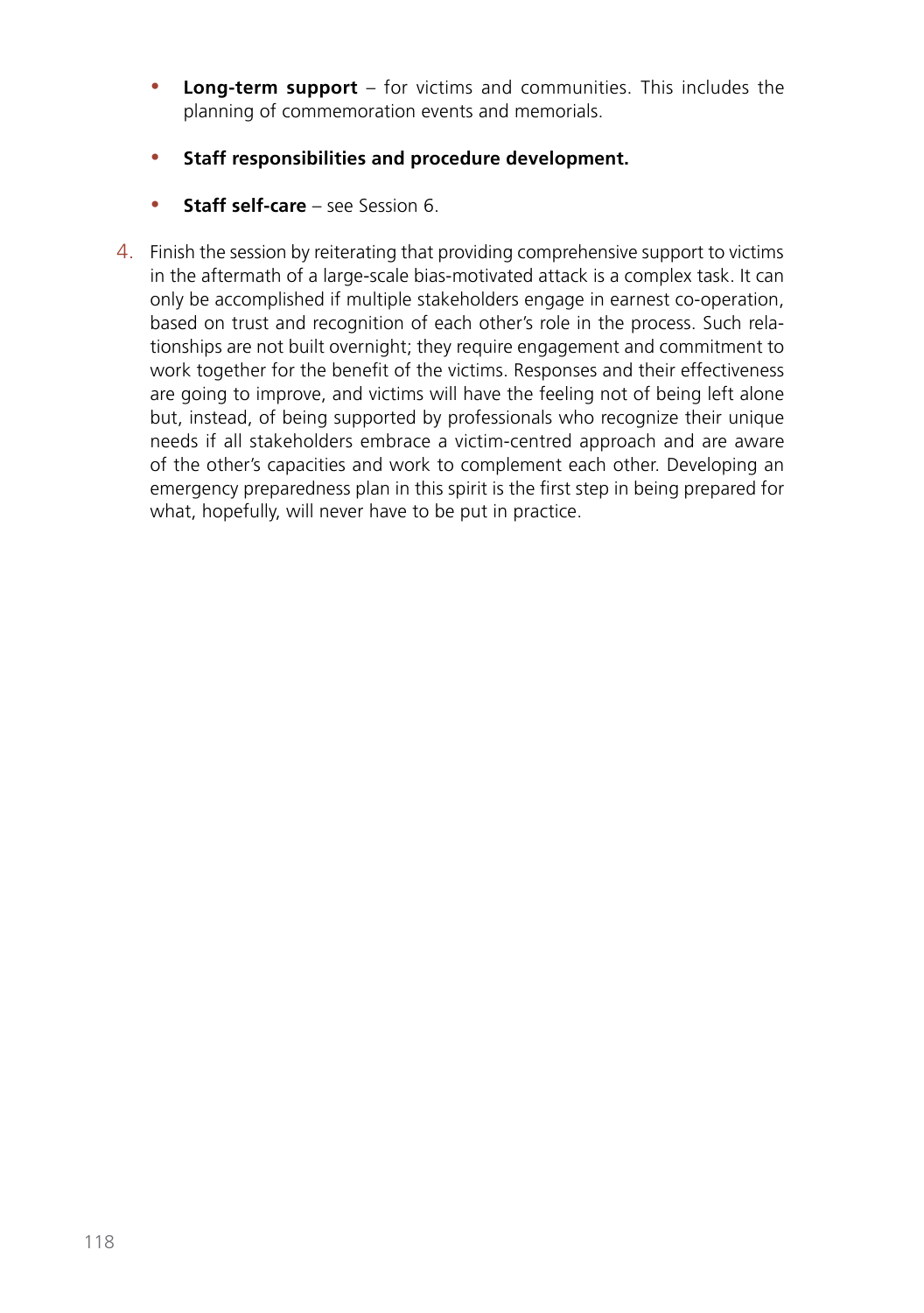# Session 9: Monitoring and evaluation

The victim-centred approach to hate crime victim support necessitates a continuous monitoring of the quality of services offered to clients. The quality of services is reflected by the outcome of the counselling process and the degree of client satisfaction of clients with the support they received.<sup>32</sup> Service providers may also want to monitor the contribution their organization makes on the community and general public levels. For the evaluation to be objective, reliable and in-depth, service providers should seek the services of an external evaluator.

#### Learning outcomes

At the end of this session, participants will:

- be able to recognize the importance of monitoring and evaluating support services, in order to maintain or develop quality standards; and
- be able to develop tools to gather client and staff feedback for further organizational development.

#### Time

55 minutes

#### **Activities**

- Activity 9.1: Mindmapping (30 minutes)
- Activity 9.2: Developing indicators (25 minutes)

<sup>32</sup> See ODIHR, *[Model Quality Standards for Hate Crime Victim Support](https://www.osce.org/files/f/documents/1/0/485273_0.pdf)*, *op cit.,* note 4, p.35.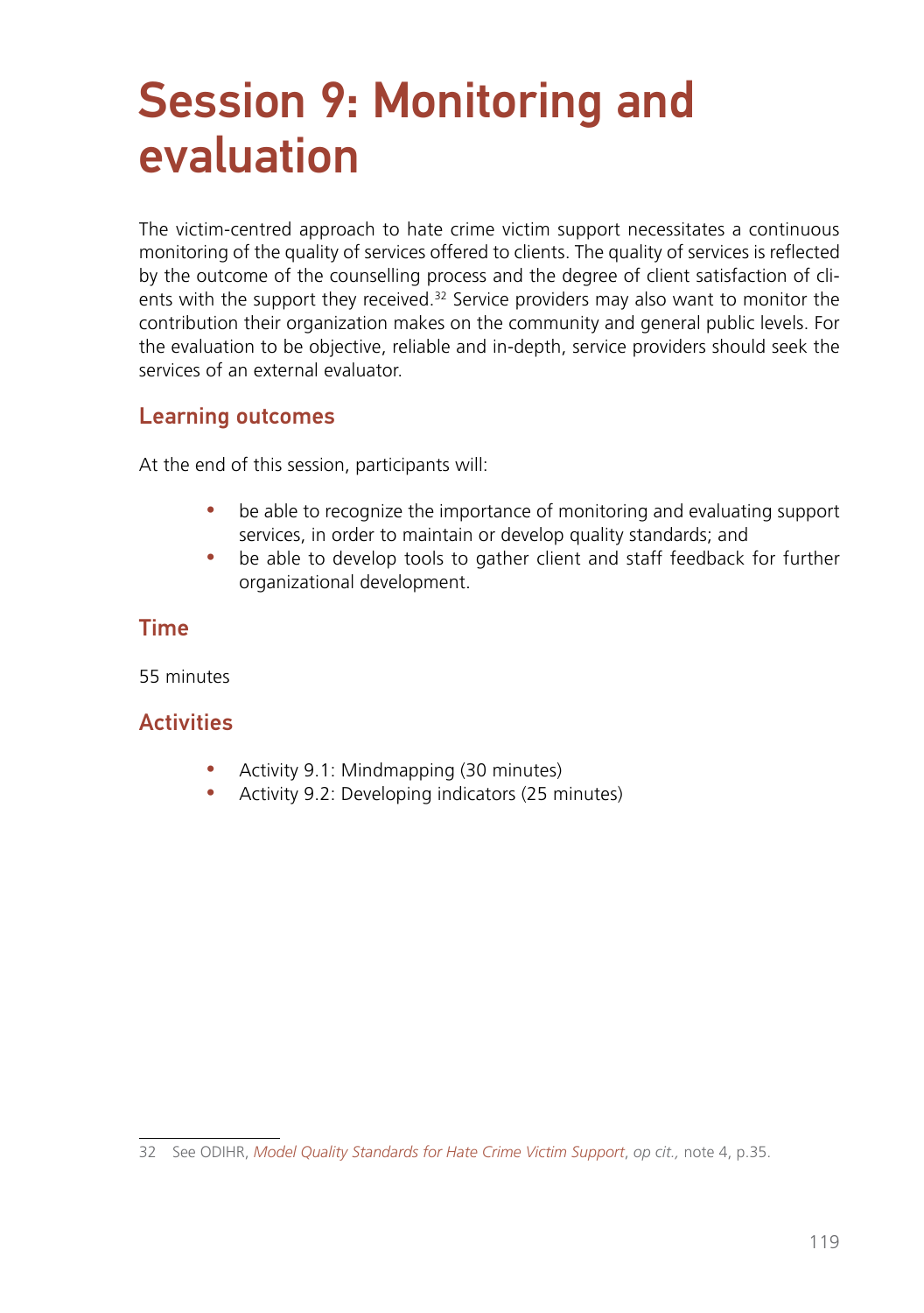# Activity 9.1: Mindmapping activity

### Time

50 minutes

### **Materials**

Flip charts or sticky boards, Post-it notes

### Required preparation

Prepare two flip charts and a stack of post-it notes.

#### Online version

Use an online mindmapping tool/collaboration platform to collect ideas, e.g., Sticky Board in Miro.

Trainers can either prepare a PowerPoint presentation with the main information listed in the bullet points below, or prepare a flip chart listing these bullet points. Participants receive Handout 9.1.1 as a summary of the training content.

#### **Instructions**

1. Trainers start the session by posing the following questions to set the ground for peer-learning and, at the same time, introduce monitoring and evaluation concepts and terminology to be explored in the subsequent part of the session.

Ask the participants:

- What are the goals of your organization?
- How do you know you have achieved these?

The trainers will organize the answers to the second question (how do you know you have achieved your goals) into three possible categories:

- The tools with which to collect data (questionnaires to clients, INA documentation, newspaper articles, etc.).
- The outcomes and results of services provided (e.g., clients had an increased sense of self-efficacy after the counselling).
- Indicators that measure whether or not their objectives have been achieved (for example, whether clients were able to resume employment after having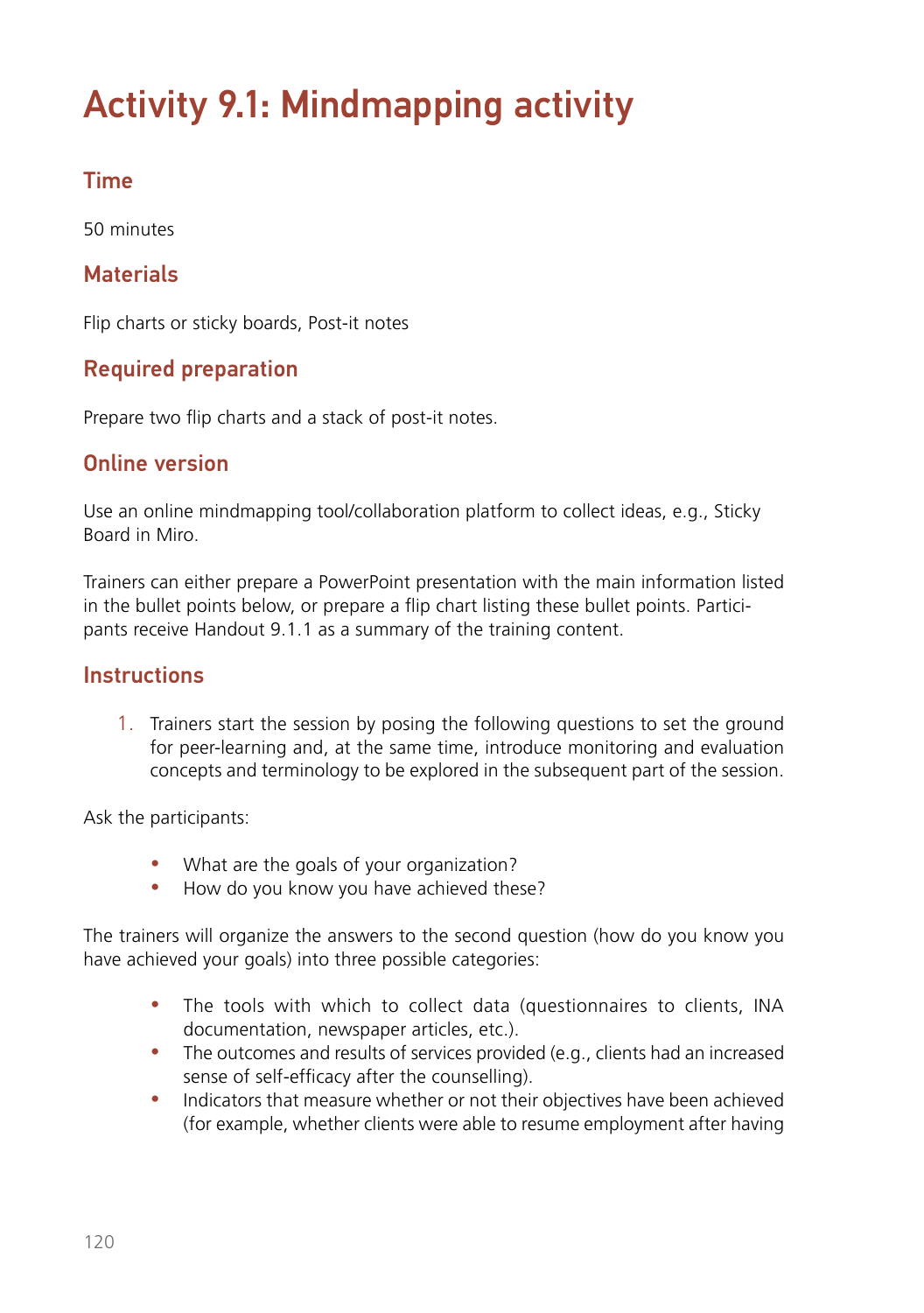received support from the provider is an indicator of whether a restoration of self-efficacy was achieved).

Trainers ensure that there is a common understanding among the participants of what constitutes an indicator, i.e., a factor (quantitative or qualitative) that provides a means to measuring achievement. The indicator reflects the changes connected to an intervention.

- 2. In a second round of organizing the participants' input, trainers sort the items on the flip chart/sticky board according to the different levels of intervention by the service provider:
	- Micro-level: support services (counselling, referrals, accompaniment, etc.).
	- Meso-level: public relations, networking with partners, lobbying, educational work and analyses.
	- Macro-level: monitoring hate crime, political and policy engagement

The goals of the organization are those objectives to be achieved by interventions on three different levels. Not all organizations will have the capacity to establish activities and corresponding objectives on all three levels. An assessment of whether the goals have been achieved will, depending on the level of intervention, take into consideration the individual client, the community, and the local and the national situation.

- 3. Trainers proceed to setting the stage by clarifying role and function of monitoring and evaluation, using Handout 9.1.1: Monitoring and evaluation.
- 4. Trainers note that the appraisal of data collected for an evaluation will usually be carried out with regard to the following aspects:
	- Relevance:
	- Effectiveness:
	- Efficiency:
	- Impact; and
	- Sustainability.

Depending on the scope of activities of the organization, the evaluation in the context of hate crime victim support services will look at one or each of the levels of intervention. Information gathered in relation to these aspects during the monitoring process provides the basis for the evaluative analysis. The purpose of the evaluation is mainly to facilitate institutional learning and continuous capacity-building and organizational development with regard to the activities of the hate crime victim service provider on the three levels.

Hate crime victim support organizations, due to their own limited internal capacities, should require external evaluation services to undergo an objective and independent assessment of their work. Such external evaluations will include a range of relevant stakeholders in the assessment, such as affected communities, partner professionals and partner organizations, municipal bodies, etc.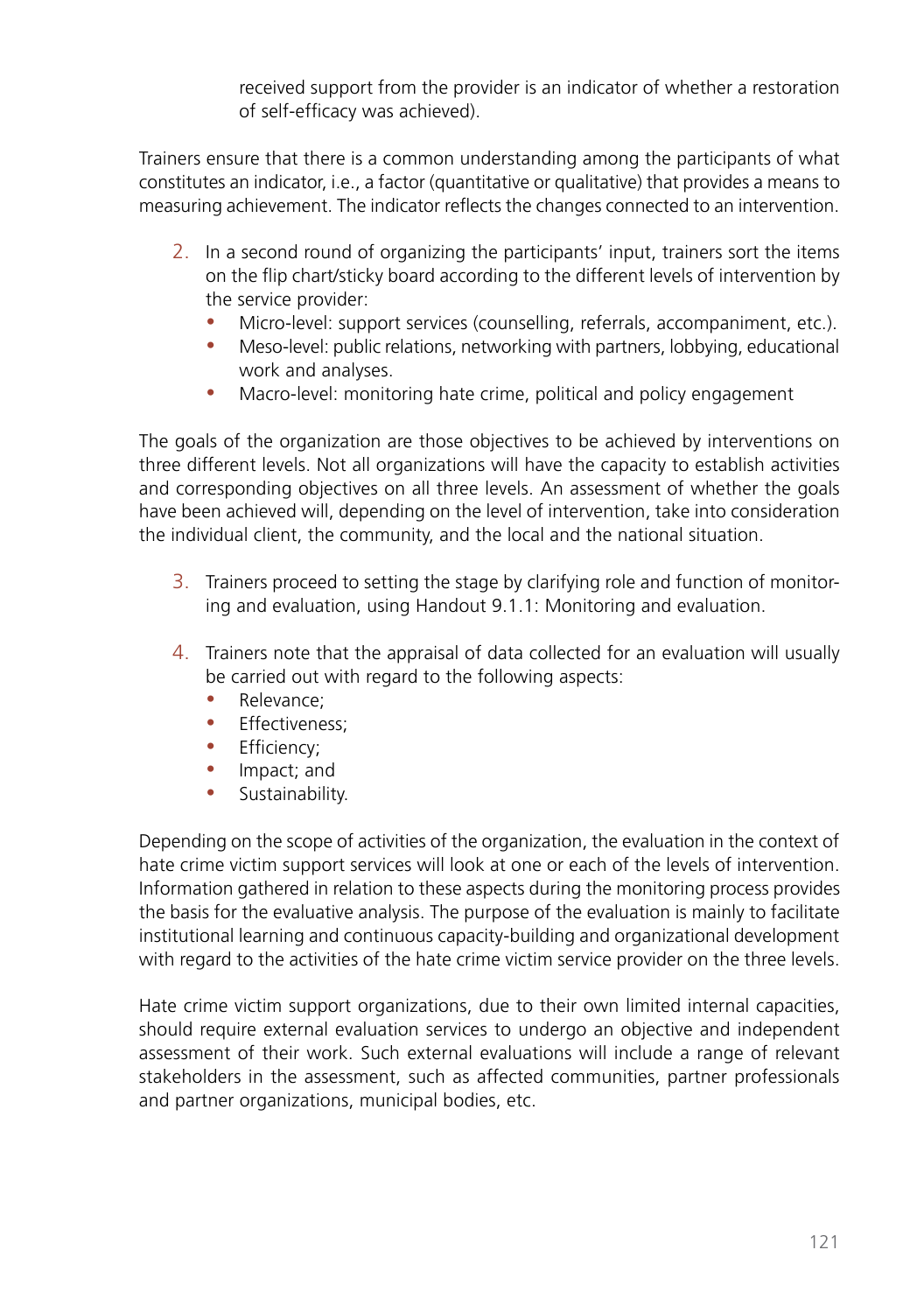#### 5. Trainers discuss the assessment of client satisfaction with service

Victim-centred hate crime victim support services will seek to monitor the quality of their services by routinely gathering client feedback. This will have to be done either by a staff member not involved in counselling or by an external entity, as the clients will be asked to assess the counselling services of individual counsellors.

It is crucial to be aware that client satisfaction might differ from what the counsellor perceives as a good outcome. At the beginning of all service provider interaction with a client, they have to work based on realistic expectations as to what can be achieved. It is important to clarify the aims and objectives of the services provided, and the limits and/or risks entailed, e.g., with regard to a possible indictment or conviction of the perpetrator(s), or the award of financial compensation.

Facts such as socio-economic status or gender may influence expectations towards service provision. For example, an evaluation of counselling centres' services in Germany showed that men were comparatively more likely to have concrete ideas and expectations, that they knew the legal system better, and that they formulated their expectations of the counselling outcome based on this.33 If the defined objectives were not achieved and the expected outcome did not materialize, clients felt insufficiently supported, and they had a poorer ability to process the consequences of the crime.

A client questionnaire that captures the quality of aspects of the counselling process can ask clients to respond whether they agree or disagree with the following statements:

- I was able to determine all counselling steps together with the counsellors.
- My wishes and problems have been taken seriously.
- I have received the kind of support I had hoped for.
- Overall, I have found the counselling/support helpful.
- I could rely on support from the counsellors.
- The counselling has helped me to better deal with the consequences of the crime.
- If I needed support in the future, I would turn to the counselling centre again.
- If a friend needed similar support, I would recommend the counselling service.
- 6. Trainers explain what is understood by an output in monitoring and evaluation terminology:

An organization monitors the direct "products" and services that are a result of their work, called "outputs". Outputs are often quantifiable, and the collection of these data

<sup>33</sup> Ursula Bischoff, Katrin Haase, Frank König, Ina Weigelt: *[Wissenschaftliche Begleitung der Landes-De](https://www.dji.de/fileadmin/user_upload/DemokratieLeben/Abschlussbericht_LDZ_2019.pdf)[mokratiezentren. Abschlussbericht 2019 Programmevaluation "Demokratie leben](https://www.dji.de/fileadmin/user_upload/DemokratieLeben/Abschlussbericht_LDZ_2019.pdf)*!", (Halle: Deutsches Jugendinstitut, 2020), p.63 ['Scientific Support of the Centres for Democracy. Final Report 2019 Programme Evaluation "Live Democracy!"', German Youth Institute, 2020] (in German).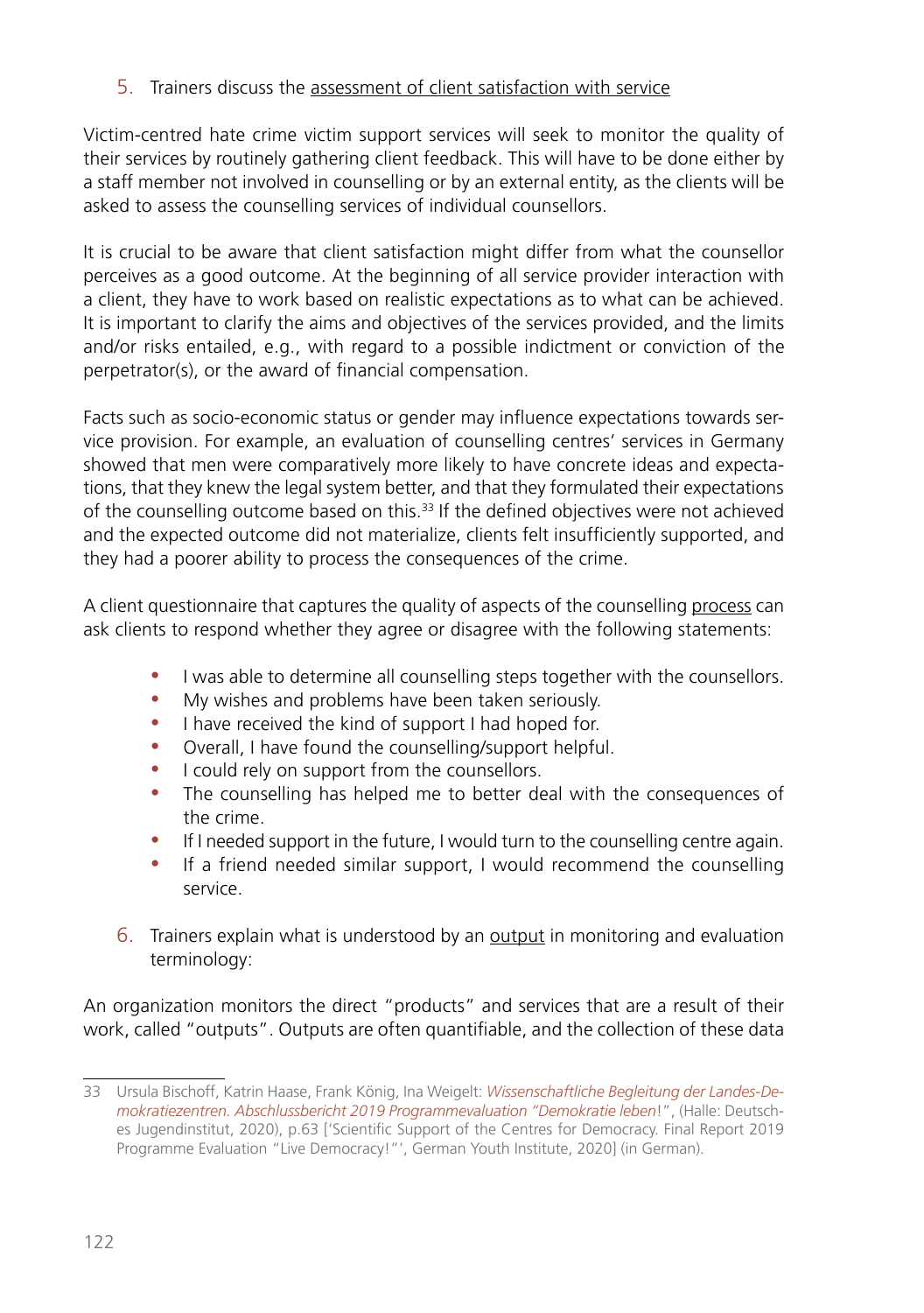points are useful when it comes to reporting (e.g., annual reports, reports to donors). On the micro level – that of individual clients – these outputs can be:

- The counselling services are known to the relevant target groups.
- The counselling and support services are used by those directly and indirectly affected by hate crime and are perceived as helpful and empowering.
- Hate crime victims experience reliable support in the counselling process.
- A trusting professional working relationship is established between the client and the counsellor in the counselling and support process. This relationship is developed and maintained throughout the counselling process.
- Clients are referred to appropriate support structures and assistance facilities (treatment by doctors, appointment of legal representatives, etc.).
- 7. Trainers define the term "outcome" in monitoring and evaluation terminology:

The service provider can analyze the effect their work had on clients, i.e., the benefits for their clients. These benefits are called "outcomes" and are often qualitative in nature. Here, monitoring seeks to establish which changes the counselling sought to achieve, measured against the situation of the client after the hate crime and before counselling. The INA results ahead of the counselling process can be considered the baseline. The outcome analysis helps to understand whether the counselling services are in line with the quality standards of the organization.

#### Possible outcomes to be considered are:

- Hate crime victim clients have (re)discovered their strengths and social and personal resources, and use them in the process of coping.
- Hate crime victim clients experience and articulate experiences of self-efficacy.
- Those affected are (more) emotionally stable. They do not (no longer) feel abandoned.
- The subjective feeling of security of those affected has increased.
- Hate crime victim clients have gained more power to act. Their perspective has been heard (e.g., when filing charges or questioning witnesses).
- Hate crime victim clients have expanded their knowledge of their own rights and of the ways in which hate crime works.
- Hate crime victim clients' emotional and mental capacities have been strengthened, allowing them to make their own decisions in their everyday actions, and have been relieved of everyday practical challenges in connection with the experienced act of violence.
- The mental health of the clients has been strengthened.
- The material damage caused by the crime has been reduced.
- Hate crime victim clients receive the necessary support in the support structures relevant to them by referral from the support organization.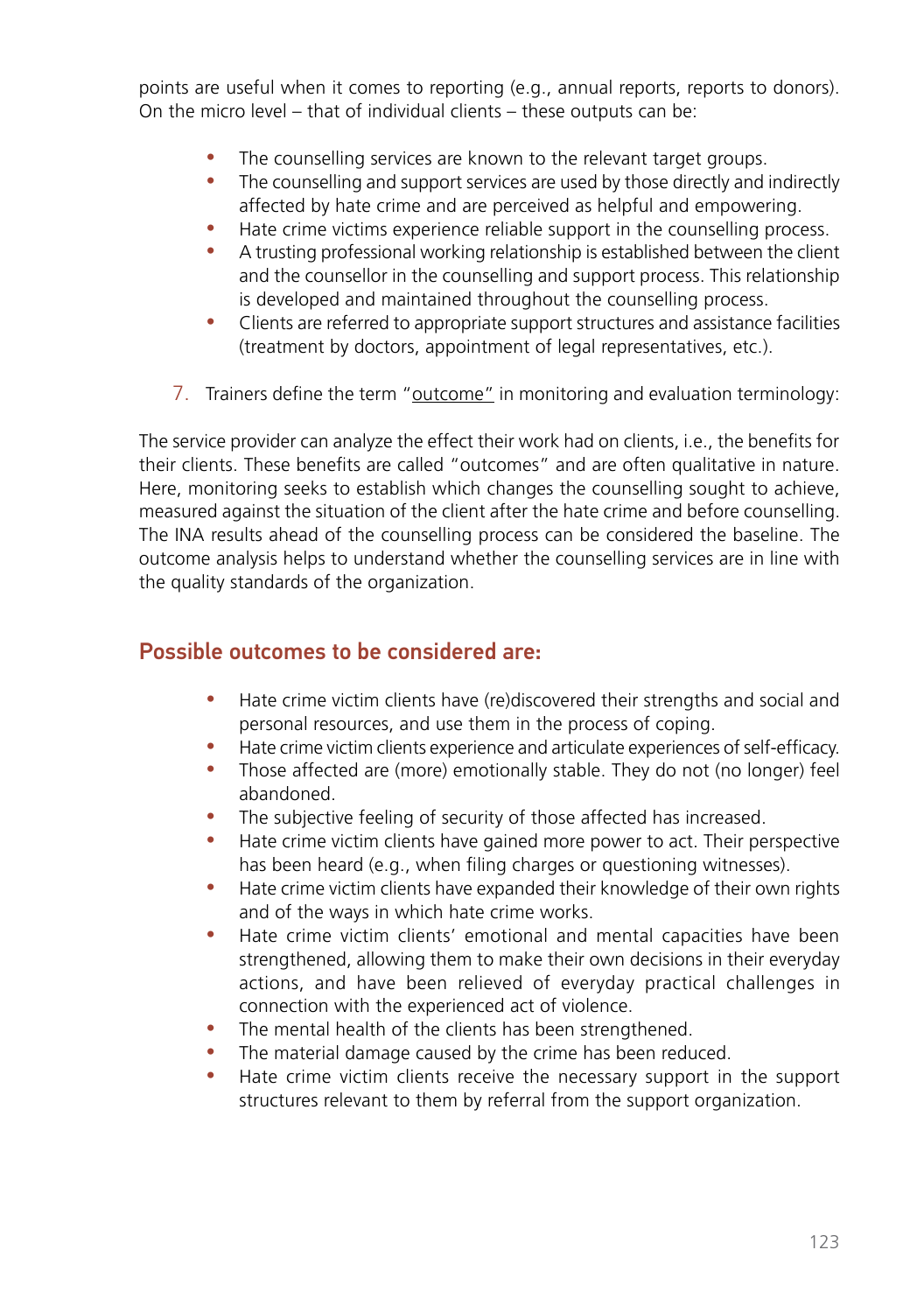#### Handout 9.1.1: Monitoring and evaluation

#### **Monitoring**

Monitoring is conducted at regular intervals and systematically collects information about the progress of an activity/service provision. Monitoring that captures outcomes of activities/services should be a routine process for any organization. Monitoring of activities will also be necessary to achieve accountability, both towards the clients served and towards the funding entities who finance these activities. In the monitoring process, progress is checked against plans, which, in the support service setting, will require recording all data related to casework and other services.

Activities of the service provider can take place at three levels:

- The micro level: the individual counselling process;
- The meso level: their support activities with communities and the local social setting; and
- The macro level: their engagement with the broader socio-political system.

An organization monitors the direct "products" and services that are the result of their work, called "outputs" in monitoring and evaluation terminology. Outputs are often quantifiable, and the collection of these data points are useful when it comes to reporting (e.g., in annual reports and reports to donors).

The service provider can analyze the effect their work has had on clients, i.e., the benefits for their clients. These benefits, in monitoring and evaluation terminology, are called "outcomes" and are often qualitative in nature. Here, monitoring seeks to establish which changes the counselling sought to achieve, measured against the situation of the client after the hate crime and before counselling.

#### **Evaluation**

Evaluation collects quantitative and qualitative data in a systematic and, often, scientific manner and can, beyond the level of outcomes, also measure impact. In the cast of support services, an evaluation usually assesses the work after the completion of an implementation cycle, for example, annually or after a funding period has ended. An evaluation usually works with indicators, i.e., concrete qualitative or quantitative factors that can be measured and that are used to find out whether any changes have been achieved. Indicators can be set that determine changes both on the level of outcome and results, as well as at the level of impact.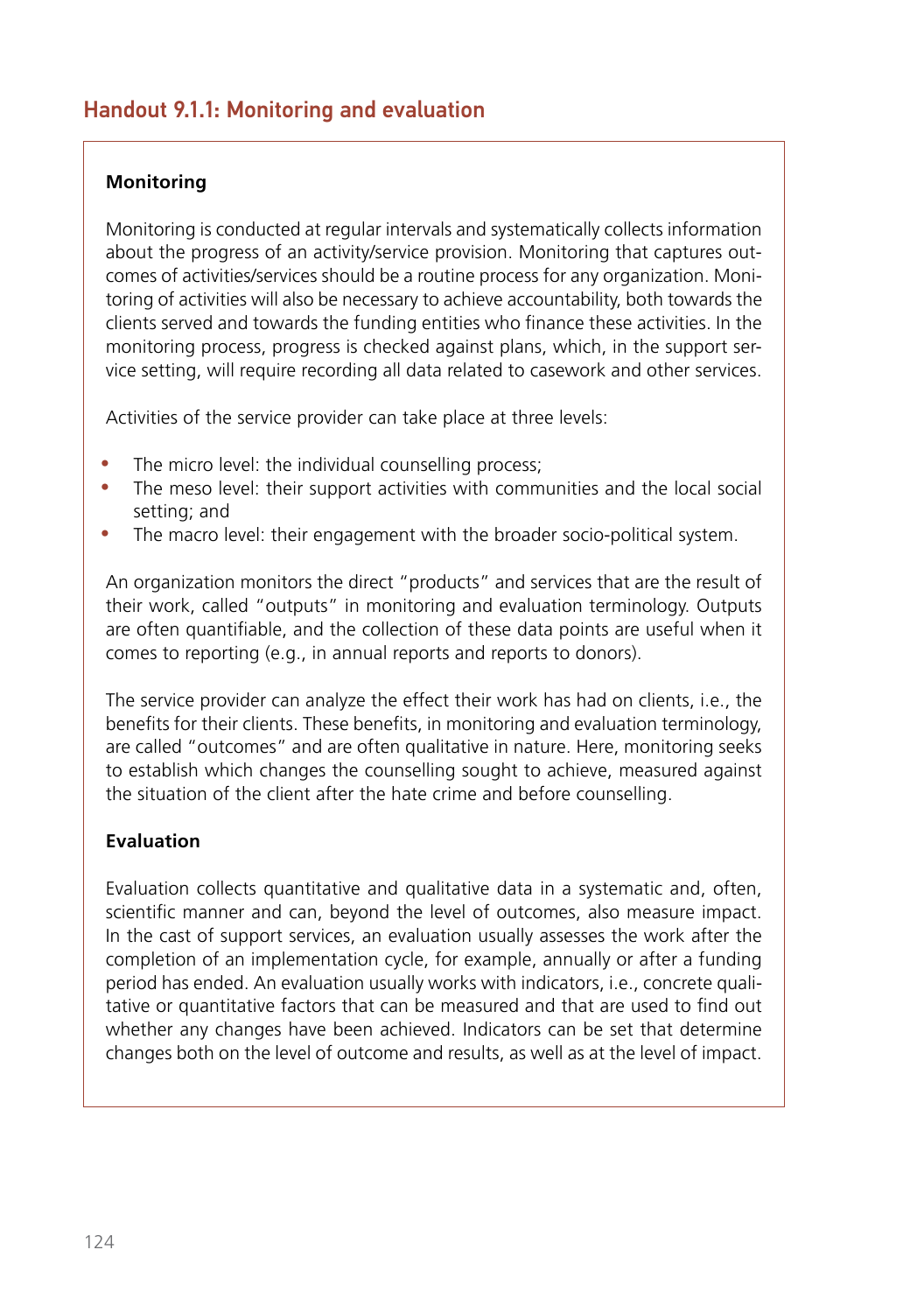# Activity 9.2: Developing indicators

#### Time

25 minutes

#### **Materials**

Flip chart

#### Required preparation

List the bullet points of possible outcomes (noted in Activity 9.1 learning instruction 7) on a flip chart. Prepare one or more empty sheets on the flip chart for participants to note down indicators.

#### Online version

Invite participants to note down their ideas, collect them in plenary and use an online collaboration platform for listing them.

#### **Instructions**

- 1. Trainers ask participants to take 15 minutes to note down some indicators that can measure outcomes. The indicators should be the factors that can show that change has taken place.
- 2. In plenary, participants are invited to note indicators on the flip chart, while the group tries to associate the indicator to a certain outcome.

Examples (an extended version of the examples is listed above):

- The client has received support in other support structures by referral. (outcome)
	- $\rightarrow$  The client mentioned having consulted the attorney whose contact details they received from the counsellor. (indicator)
- Material damage caused by the crime has been reduced. (outcome)

 $\rightarrow$  The client has received compensation. (indicator)

• The subjective feeling of security of those affected has been increased. (outcome)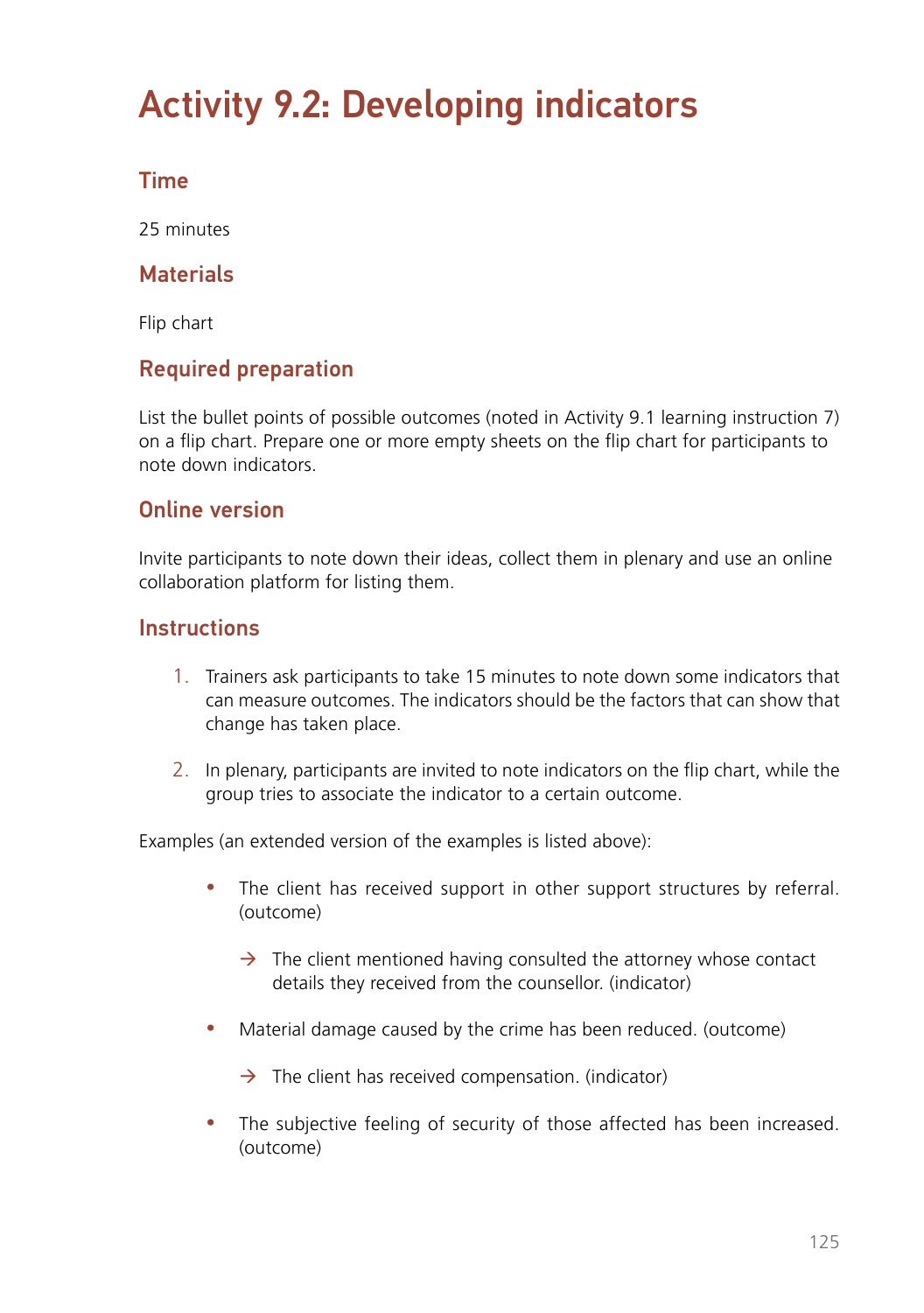- $\rightarrow$  Clients report being able to leave their apartments unaccompanied. (indicator)
- The mental health of clients has been strengthened. (outcome)
	- $\rightarrow$  Clients report being able to sleep again without medication. (indicator)
- 3. In closing this activity, trainers will emphasize that, if monitoring these outcomes is to be systematically and routinely implemented, it is of utmost importance to hold a concluding session with the clients that reviews the counselling process and collects the kind of information necessary for establishing the results of their casework.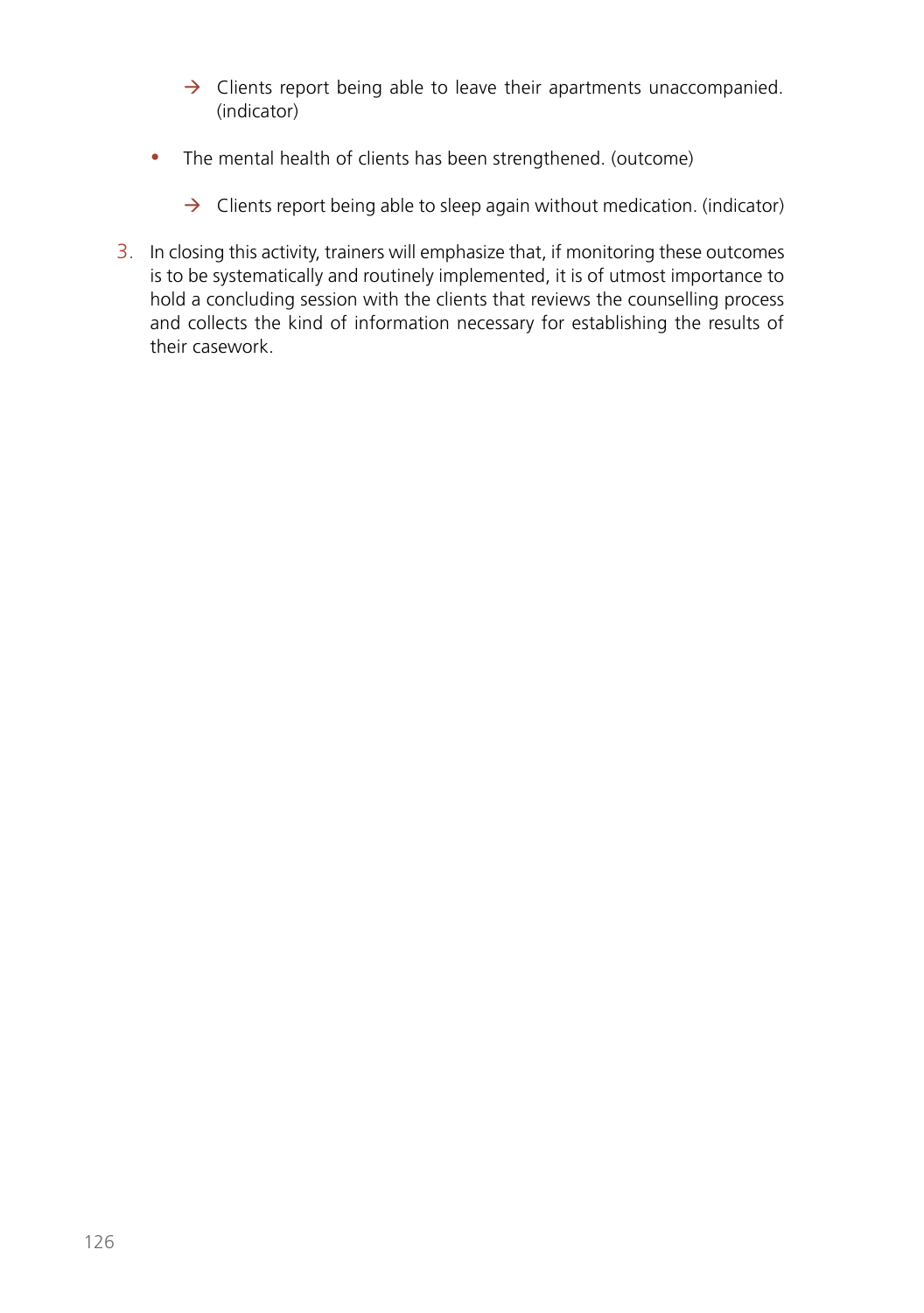# Conclusion and Evaluation

Trainers are encouraged to evaluate the training delivered both by assessing knowledge and skills acquired, as well as the participants' satisfaction. It is mandatory for each participant to auto-evaluate the skills and competencies acquired during the training and share their satisfaction using the self-assessment and satisfaction chart.

Trainers can also invite participants to look back on the knowledge and skills acquired during the training using some of the optional debriefing activities offered below. People learn through repetition and by being active participants in training they receive. It is useful to conclude the training by inviting the participants to review and acknowledge what they have learned over the day(s) and explore how this new set of skills will be put to use once the training is over.

#### Option 1: Group conversation (5 -15 minutes)

Invite participants to take a moment to individually reflect on key lessons that they retain from this training. In plenary, invite participants to share with the group.

#### Option 2: Stop, Start, Continue (15-20 minutes)

Hang three flip chart pages on the wall, and identify them with the following headings: "Stop", "Start" and "Continue". Distribute Post-it notes to the participants, and invite them to reflect on what they have learned during the training on support service provision to hate crime victims. Based on the skills developed in the training, invite them to write (one idea per Post-it note):

- one thing they will stop doing;
- one thing they will start doing; and
- one thing they will continue doing.

Ask participants to put their Post-It notes on the corresponding flip chart, and share a couple with the group.

In online training, prepare three columns/boards in an online collaboration tool and invite participants to note down their comments.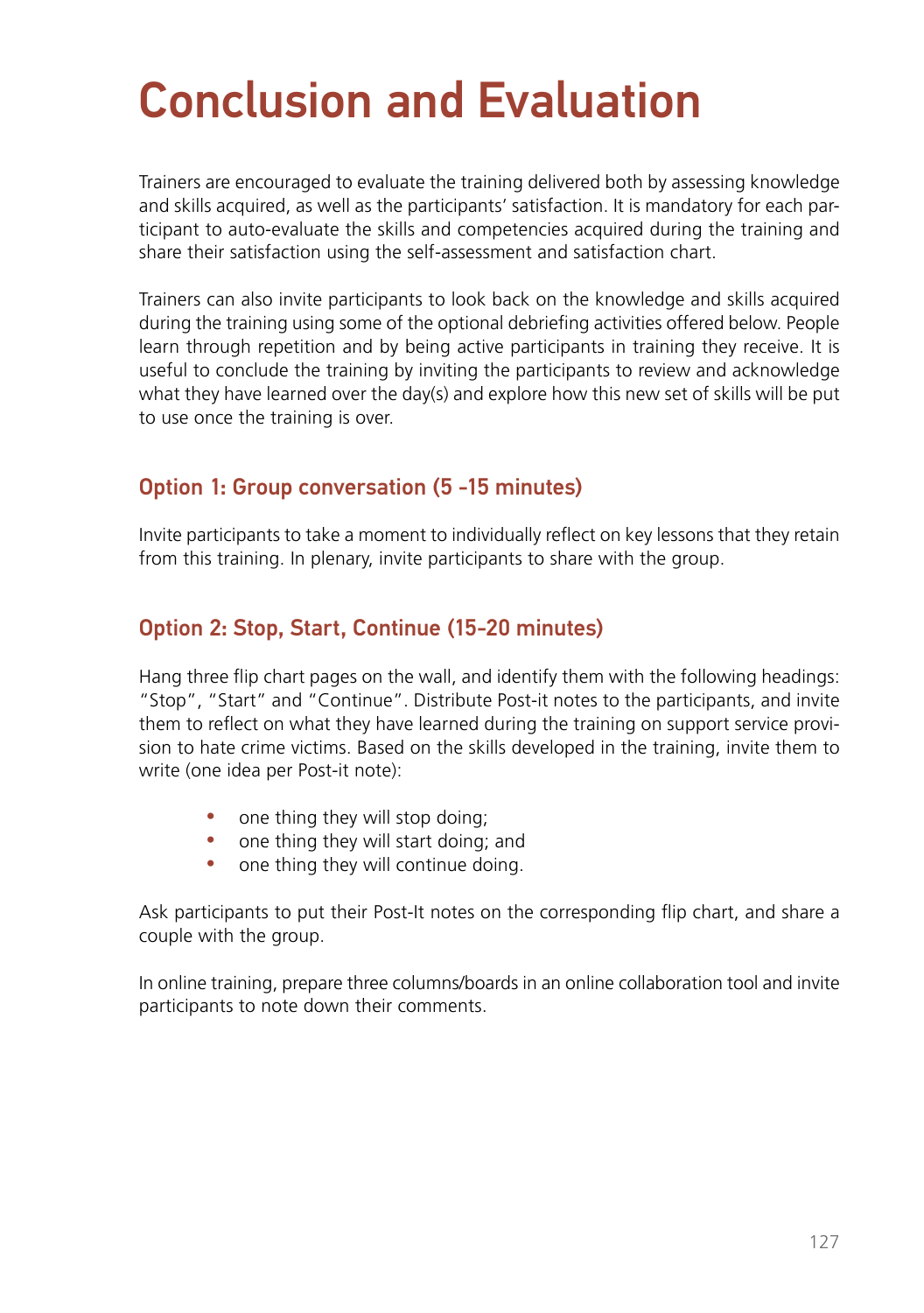#### Option 3: Learning ball toss activity (20-30 minutes) - presence-based only

For this activity, you will need a ball of yarn.

Clear the room of tables and chairs and ask participants to form a circle. One participant starts with a ball of yarn in their hands and is asked to name something important they have learned during the training, and to throw the wool yarn to another participant they want to thank for their contribution during the training, for example by sharing a concrete example or asking a question that has provided more insight into an issue. Participants will do the same until everybody is connected through the wool thread. Trainers will then debrief, drawing parallels between the fact that participants are now all connected by the wool yarn, and how learning is a complex process created by the sum of experiences.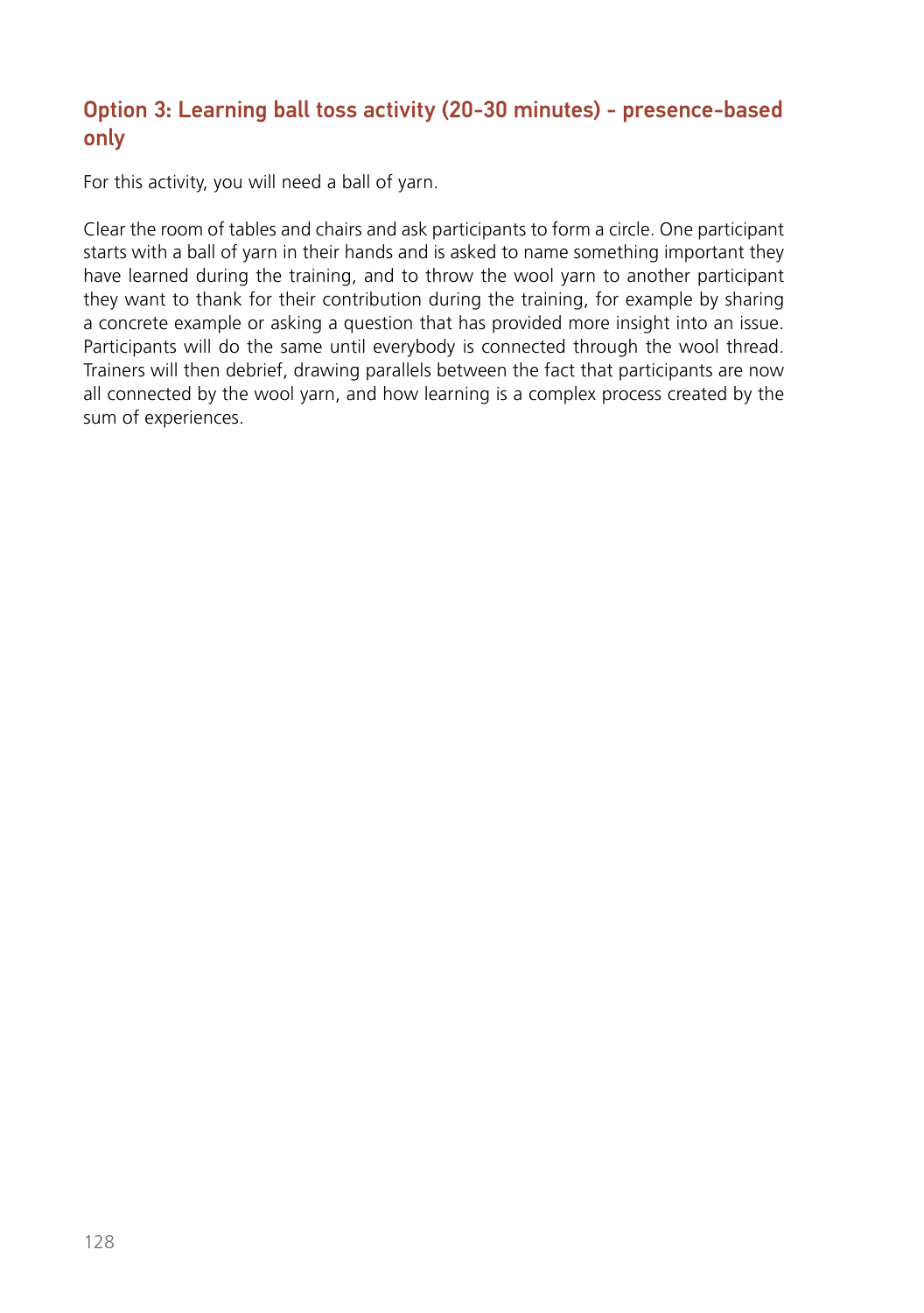### SELF-ASSESSMENT AND SATISFACTION FORM

| <b>Name</b> | <b>Gender</b> | <b>Organization</b> | <b>Profession</b> | Date of<br>training |  |
|-------------|---------------|---------------------|-------------------|---------------------|--|
|             |               |                     |                   |                     |  |

|                                                                                                                                        | <b>Training satisfaction</b>                                                                                                               | <b>Strongly</b><br>disagree | <b>Disagree</b> | <b>Neutral</b> | <b>Agree</b> | <b>Strongly</b><br>agree |
|----------------------------------------------------------------------------------------------------------------------------------------|--------------------------------------------------------------------------------------------------------------------------------------------|-----------------------------|-----------------|----------------|--------------|--------------------------|
| The content was relevant to<br>my professional work.                                                                                   |                                                                                                                                            |                             |                 |                |              |                          |
| The time/content ratio was<br>acceptable.                                                                                              |                                                                                                                                            |                             |                 |                |              |                          |
| The level of participation and<br>interactivity was adequate.                                                                          |                                                                                                                                            |                             |                 |                |              |                          |
| I am satisfied with this<br>training.                                                                                                  |                                                                                                                                            |                             |                 |                |              |                          |
| The tools provided by this<br>training will be useful to my<br>work.                                                                   |                                                                                                                                            |                             |                 |                |              |                          |
| The training had a gender<br>perspective incorporated in<br>its learning points and ac-<br>tivities that I consider to be<br>adequate. |                                                                                                                                            |                             |                 |                |              |                          |
| <b>Training sessions</b>                                                                                                               |                                                                                                                                            |                             |                 |                |              |                          |
| ** Only answer the questions<br>corresponding to the sessions<br>in which you participated. **                                         |                                                                                                                                            |                             |                 |                |              |                          |
| 1                                                                                                                                      | I understand the con-<br>cept of a victim-centred<br>approach and its impor-<br>tance when providing<br>support for hate crime<br>victims. |                             |                 |                |              |                          |
|                                                                                                                                        | I can recognize the main<br>elements constituting a<br>victim-centred approach<br>to which my organiza-<br>tion needs to adhere.           |                             |                 |                |              |                          |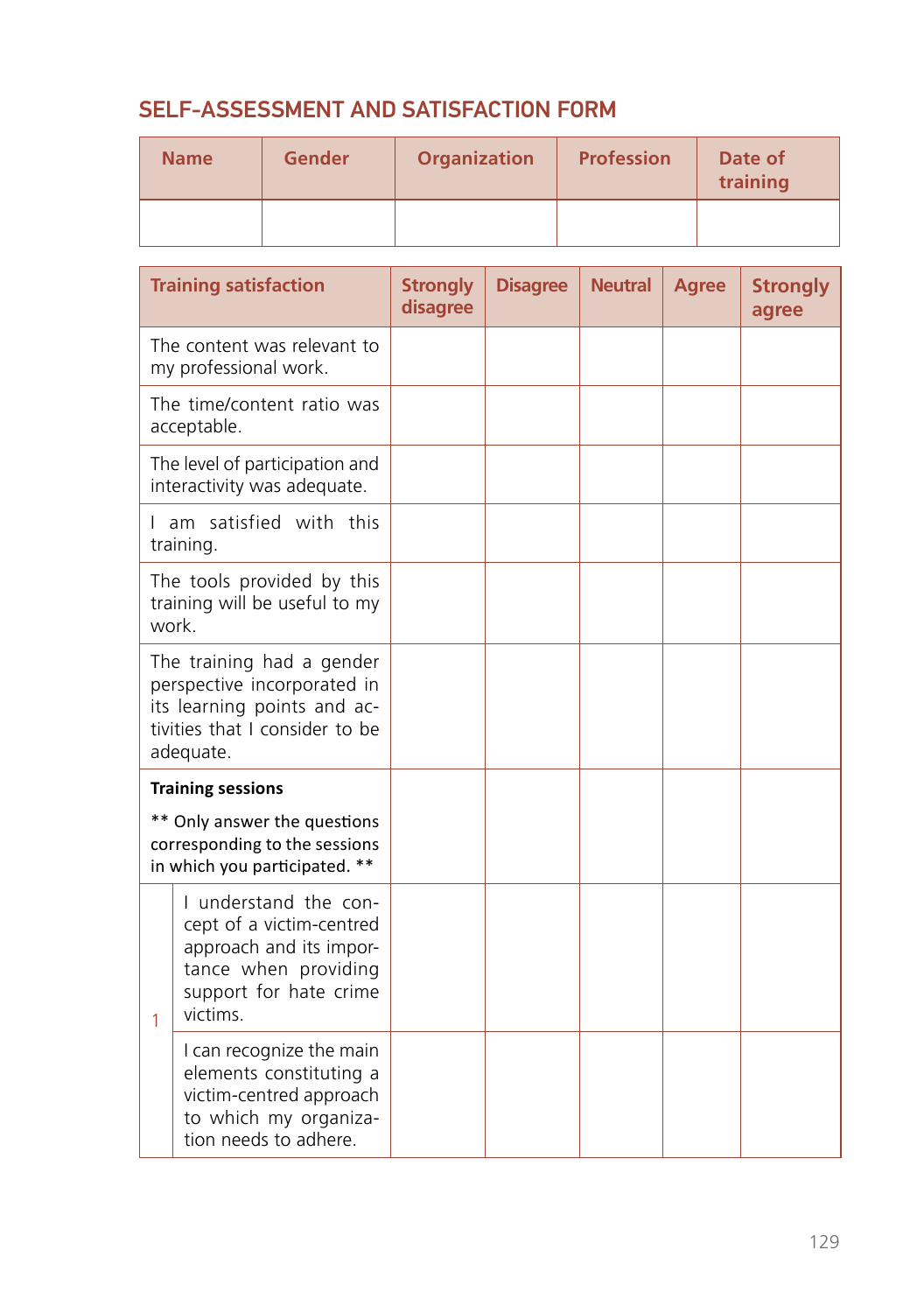| 2 | I understand how coun-<br>sellors can contribute to<br>the secondary victimiza-<br>tion of their clients and<br>recognize how they can<br>prevent it in the counsel-<br>ling setting.                     |  |  |  |
|---|-----------------------------------------------------------------------------------------------------------------------------------------------------------------------------------------------------------|--|--|--|
| 3 | I understand what an<br>individual needs assess-<br>ment (INA) is and how it<br>helps assess a hate crime<br>victim's needs.                                                                              |  |  |  |
|   | I have built skills in con-<br>ducting an INA with a<br>hate crime victim.                                                                                                                                |  |  |  |
| 4 | I understand the impor-<br>tance of effective refer-<br>rals mechanisms and of<br>stakeholder co-ordina-<br>tion and co-operation.                                                                        |  |  |  |
|   | I am aware of the sup-<br>port needs a victim of<br>hate crime might have<br>before, during and after<br>criminal proceedings.                                                                            |  |  |  |
| 5 | I know of practical mea-<br>sures that can help a<br>client prepare for court<br>proceedings and that<br>can mitigate the impact<br>of trial-related stress,<br>as well as of secondary<br>victimization. |  |  |  |
| 6 | I am aware of safety and<br>security measures ser-<br>vice providers need to<br>put in place to protect<br>staff and office.                                                                              |  |  |  |
|   | I am aware of the impor-<br>tance of the prevention<br>of secondary traumati-<br>zation and burnout.                                                                                                      |  |  |  |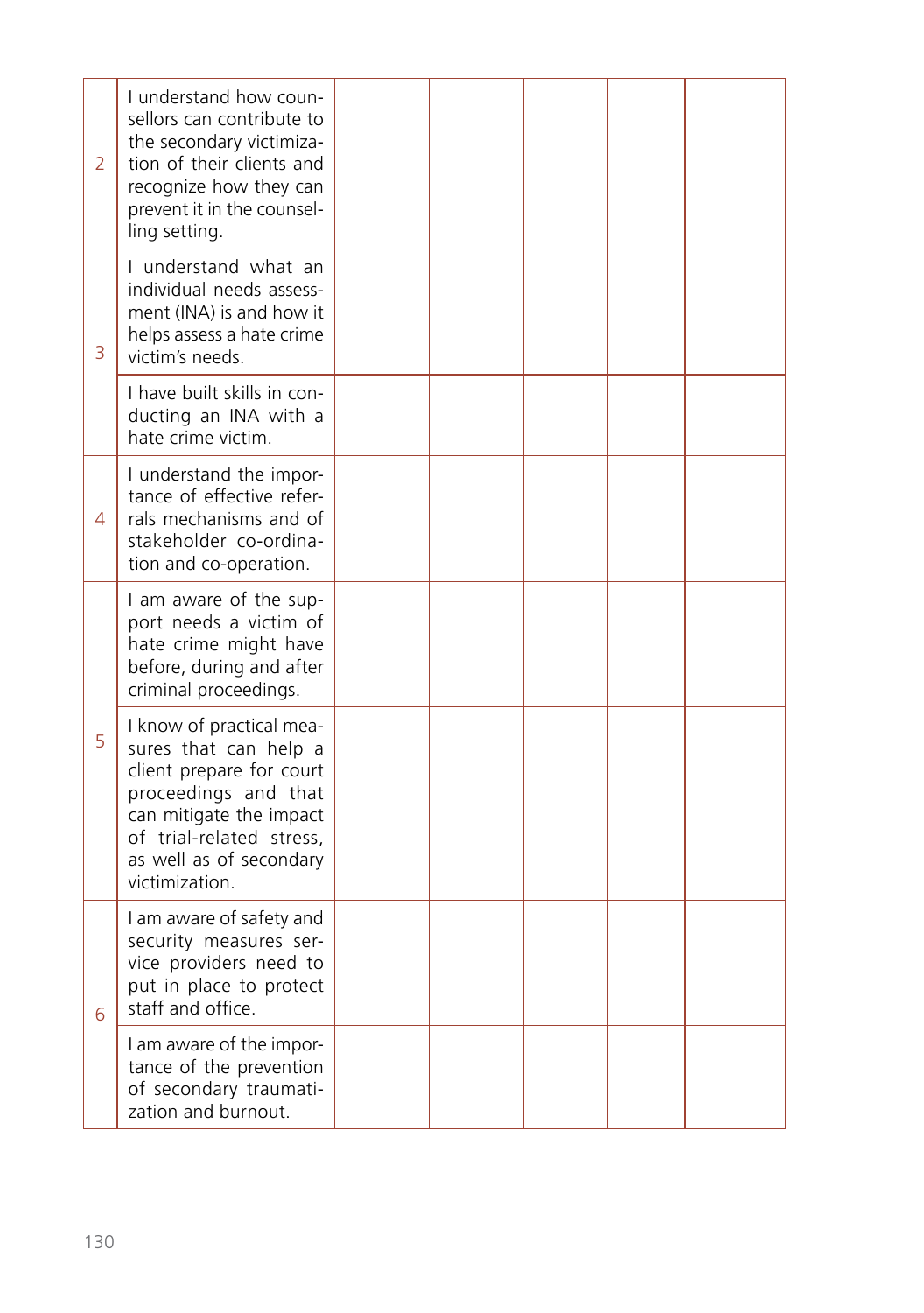| 7 | I have built my knowl-<br>edge and skills with<br>regard to the strategic<br>media engagement of<br>my organization.                                           |  |  |  |
|---|----------------------------------------------------------------------------------------------------------------------------------------------------------------|--|--|--|
|   | I know how the victim-<br>centred approach of<br>my organization plays<br>out in interaction with<br>journalists.                                              |  |  |  |
| 8 | I am aware of the main<br>considerations of an<br>emergency plan<br>my<br>organization needs<br>to draw up for crisis<br>situations.                           |  |  |  |
|   | I understand the need<br>for effective co-ordina-<br>tion and co-operation<br>among all partners in vic-<br>tim support in the event<br>of a crisis situation. |  |  |  |
| 9 | I am aware of the main<br>elements of monitor-<br>ing and evaluation<br>processes.                                                                             |  |  |  |
|   | I am aware of possible<br>means to gather client<br>feedback and of ways<br>to measure the success<br>of counselling work.                                     |  |  |  |

<u> 1989 - Johann Stoff, amerikansk politiker (d. 1989)</u> <u> 1989 - Johann Stoff, deutscher Stoff, der Stoff, der Stoff, der Stoff, der Stoff, der Stoff, der Stoff, der S</u> <u> 1989 - Johann Stoff, deutscher Stoffen und der Stoffen und der Stoffen und der Stoffen und der Stoffen und der</u> <u> 1989 - Johann Harry Harry Harry Harry Harry Harry Harry Harry Harry Harry Harry Harry Harry Harry Harry Harry</u>

#### **Comments**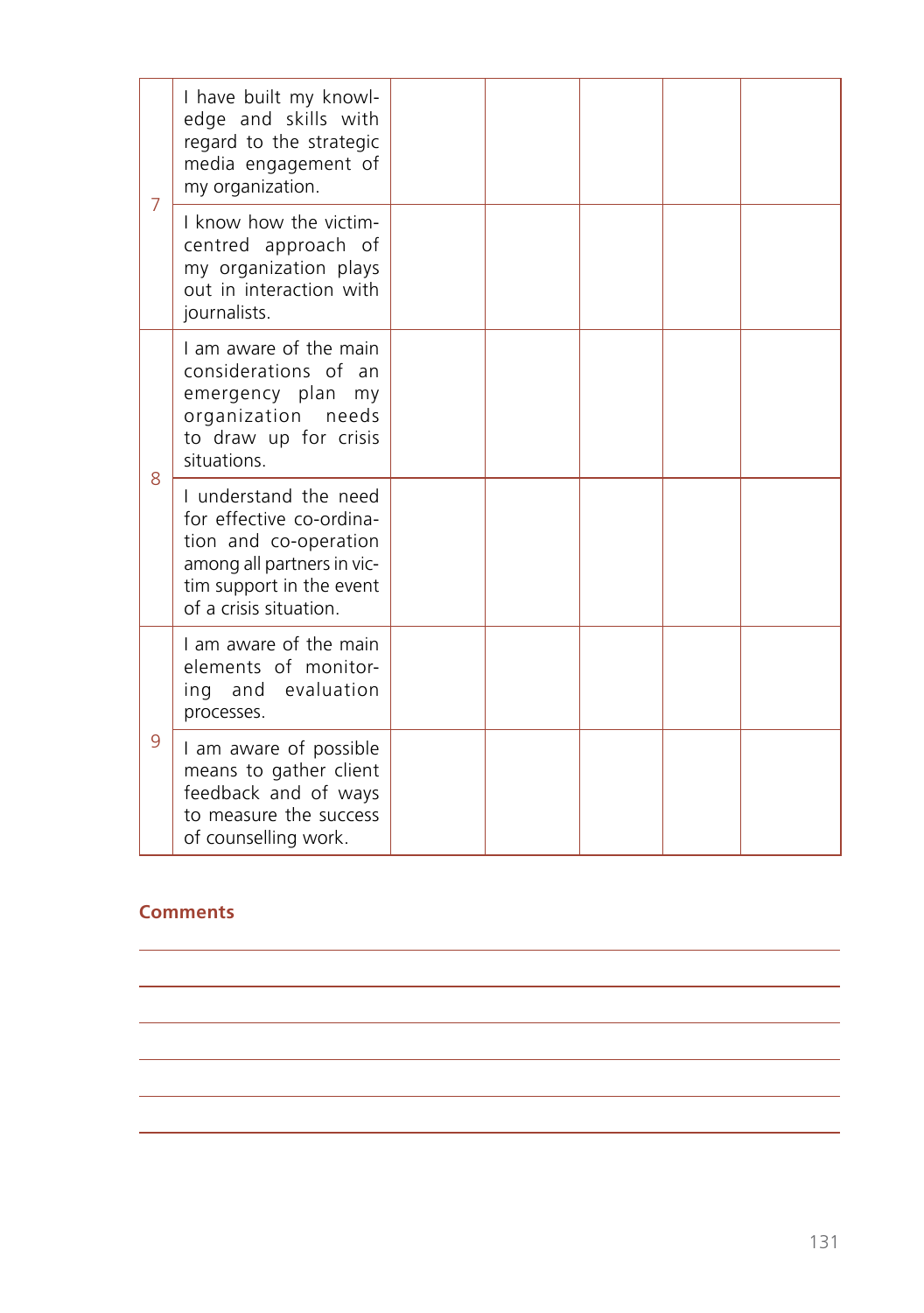# Annex 1: Model agenda for training sessions

Agendas are to be designed by the trainers on the basis of a needs assessment and the capacity building requirements of the particular target group. Trainers will select a set of sessions tailored to the training needs of the specific group of participants. The agendas below are, therefore, by no means prescriptive, but rather provide a possible model for training schedules.

**Model Agenda 1** caters mostly to participants who would like to enhance their technical and soft skills in service provision. The training starts off with the mandatory first session, which relates to the foundation of all client-oriented services. The following two sessions build skills on client support procedures that all hate crime victim service providers need to expertly apply, namely, individual needs assessments and referrals to other service providers. The training day closes with a session on the specific service of support during criminal justice procedures, which is an important part of many service providers' portfolios.

**Model Agenda 2** places an emphasis on the integrity and self-reflection of service providers, both in terms of the quality of relationships they build with clients, as well as in terms of safeguarding their own health and safety. The agenda includes a session on monitoring and evaluation, which provides the opportunity to reflect on the ways and means to assess the quality of services provided. The training day closes with, depending on the priorities of the group of participants, either a session that builds skills on media relations or a session that supports service providers in developing emergency plans for the event of a large-scale hate crime incident.

Model Agenda 1 and Model Agenda 2 can be combined into a 2-day training course, covering all thematic sessions. In the case one day of training is foreseen, agendas can be implemented individually, bearing in mind that Session 1: A victim-centered approach to hate crime victim support services is always mandatory. If Model Agenda 2, for example, is implemented as stand-alone training, optional Sessions 7/8 need to be replaced by Session 1.